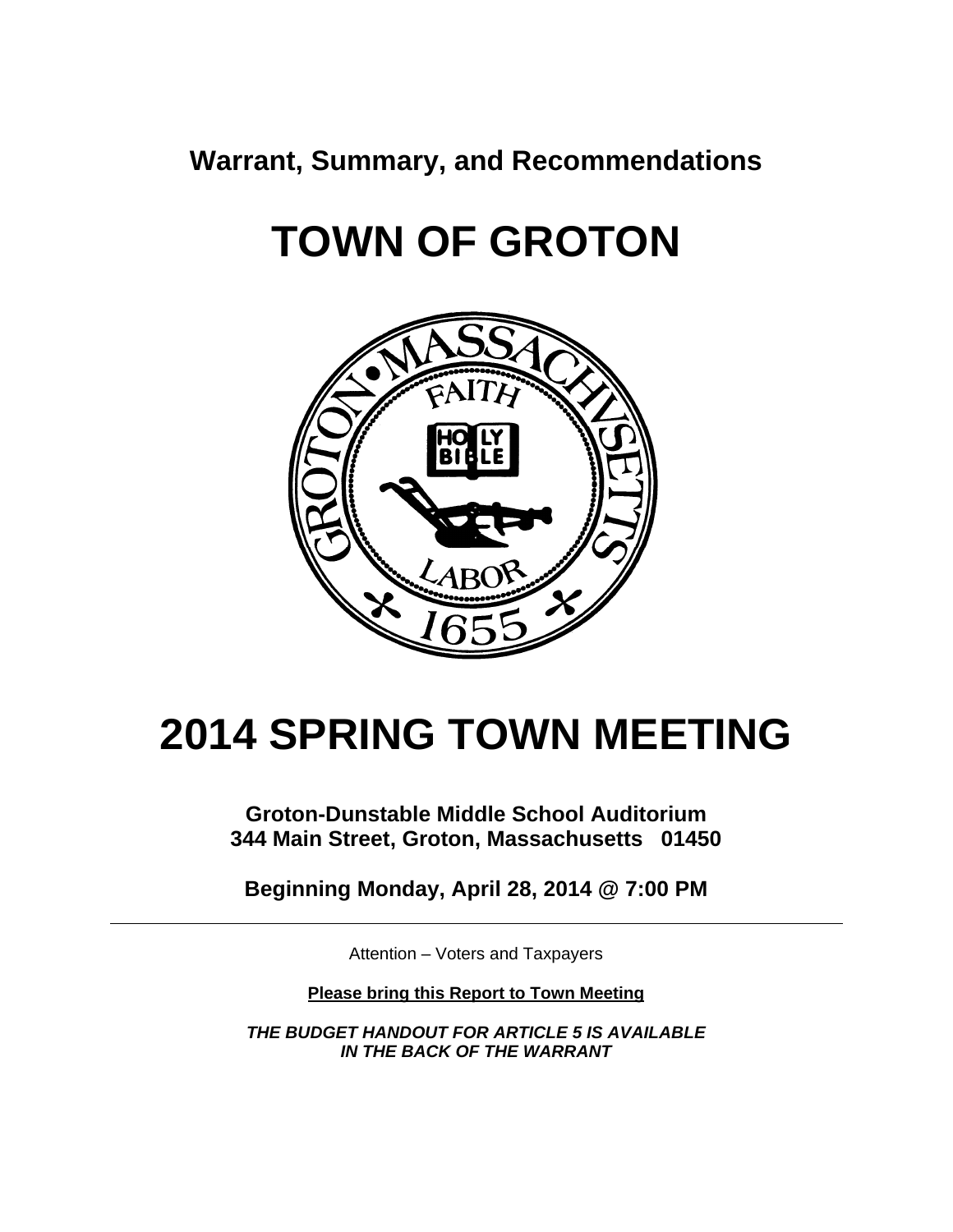

# **Town Meeting Access for Voters with Disabilities**

**Parking** – Universally accessible parking spaces are available in the parking lot in front of the Groton Dunstable Middle School South. There is a ramp providing access from the parking lot to the front door of the Middle School.

**Wheelchair Accessible & Companion Seating** – Wheelchair spaces, seating for people with mobility issues and companion seats are available in the center aisle on both sides of the auditorium.

**Sign Language** – A Sign Language Interpreter will be provided for the hearing impaired, upon request, at least one week prior to the meeting.

**Speaking at Town Meeting** – There will be volunteers available to bring hand‐held microphones to voters who have mobility issues or cannot stand in line and wait at the microphones.

**Restrooms** – Accessible restrooms are available near the entrance to the auditorium.

**Transportation to Town Meeting** ‐ The Council on Aging van will be available to Groton residents attending Town Meetings at no charge. All riders will be at the meeting prior to the start. However, the van will depart the school at 10 PM regardless of the status of the meeting. The van is wheelchair accessible. Your reservation can be made by calling the Senior Center at 978‐448‐1170. Seats will be filled on a first come, first serve basis.

**Questions or concerns** ‐ If you or a member of your household has questions or would like to request a sign language interpreter, please contact ADA Coordinator Michelle Collette at Town Hall at 978 448‐1105 at least one week before the Town Meeting.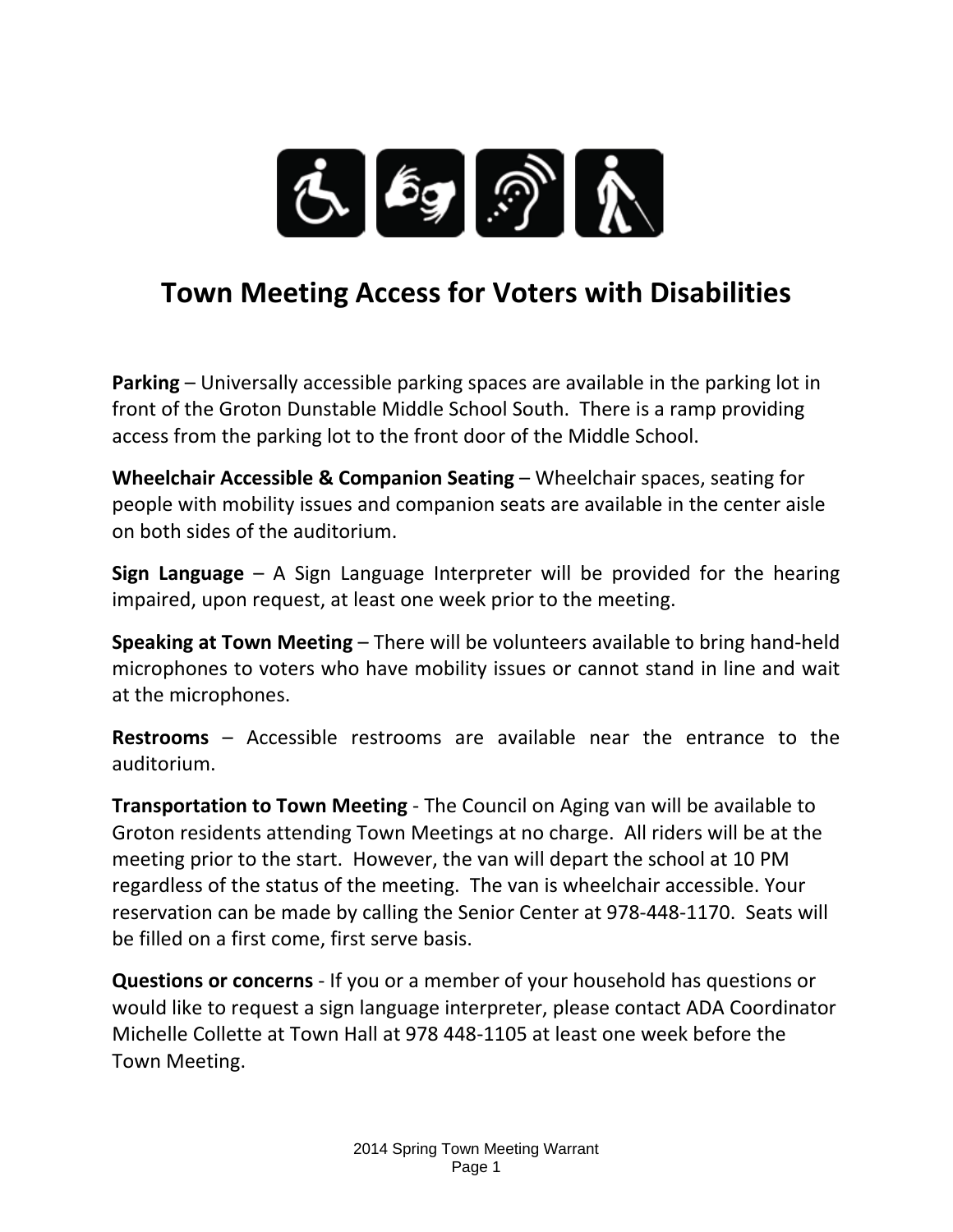#### **SPRING TOWN MEETING WARRANT APRIL 28, 2014**

Middlesex, ss. Commonwealth of Massachusetts To any Constable in the Town of Groton

#### Greetings:

In the name of the Commonwealth of Massachusetts, you are hereby required to notify and warn said inhabitants of the Town of Groton qualified to vote on Town affairs to assemble in the Groton-Dunstable Middle School Auditorium in said Town on Monday, the twenty-eighth day of April, 2014 at Seven O'clock in the evening, to consider all business other than the election of Town Officers and on the twentieth day of May, 2014 at an adjourned session thereof to give their ballots for:

| Vote for One | <b>Board of Assessors</b>                  | 3 Years |
|--------------|--------------------------------------------|---------|
| Vote for One | Board of Health                            | 3 Years |
| Vote for Two | <b>Board of Selectmen</b>                  | 3 Years |
| Vote for One | <b>Commissioner of Trust Funds</b>         | 3 Years |
| Vote for One | Groton-Dunstable Regional School Committee | 3 Years |
| Vote for One | <b>Groton Electric Light Commission</b>    | 3 Years |
| Vote for Two | <b>Park Commission</b>                     | 3 Years |
| Vote for One | <b>Park Commission</b>                     | 1 Year  |
| Vote for Two | <b>Planning Board</b>                      | 3 Years |
| Vote for One | <b>Sewer Commission</b>                    | 3 Years |
| Vote for Two | Trustees of the Groton Public Library      | 3 Years |
| Vote for One | <b>Water Commission</b>                    | 3 Years |
| Vote for One | <b>Groton Housing Authority</b>            | 5 Years |
| Vote for One | <b>Groton Housing Authority</b>            | 3 Years |

#### *ARTICLE 1: HEAR REPORTS*

 To see if the Town will vote to hear and act on the report of the Board of Selectmen and other Town Officers and Committees, or to take any other action relative thereto.

#### *BOARD OF SELECTMEN*

#### **Board of Selectmen:** *Recommended Unanimously*  **Finance Committee:** *No Position*

**Summary:** *To hear reports of Town Boards, Committees and Commissions.*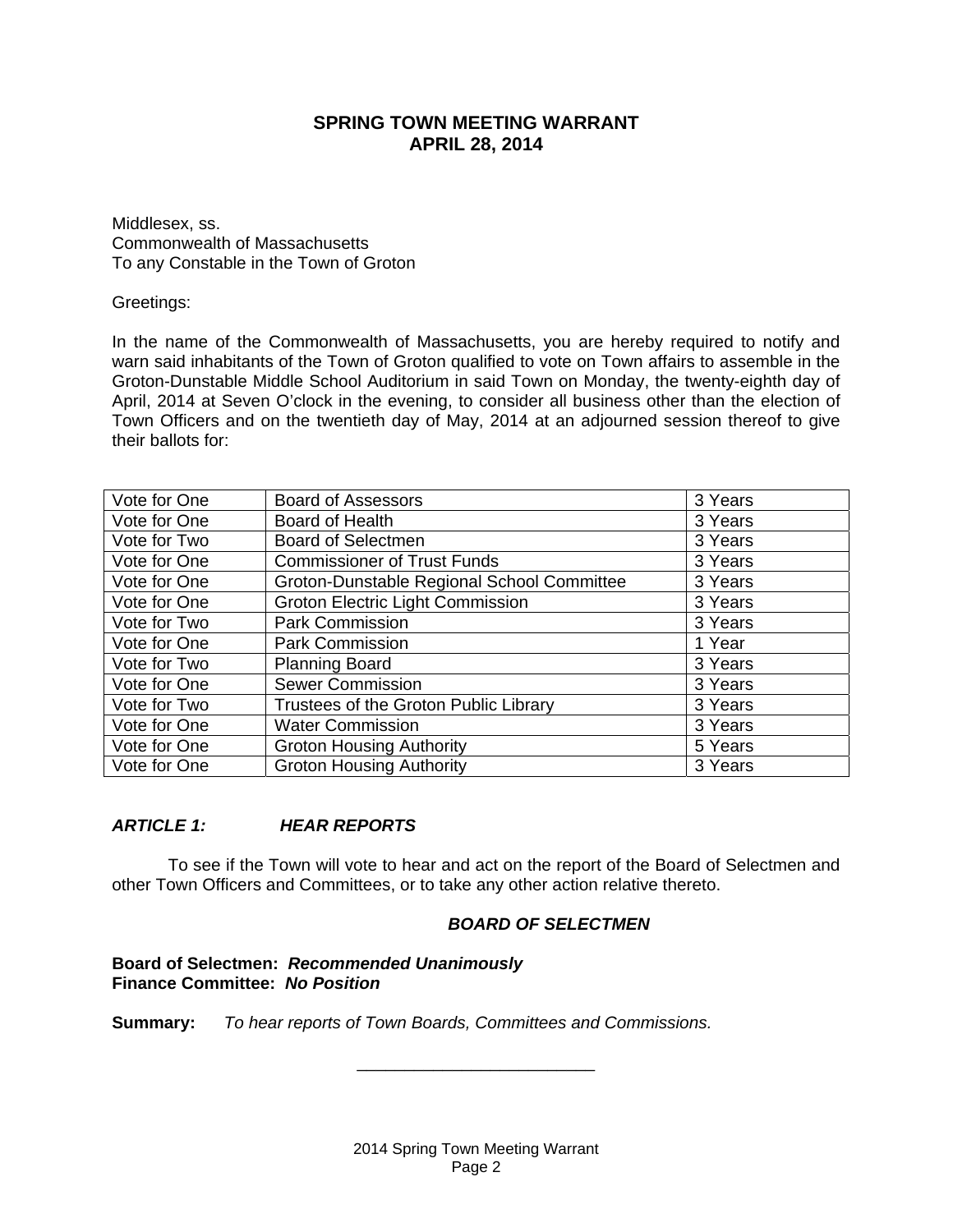#### *ARTICLE 2: ELECTED OFFICIALS' COMPENSATION*

 To see if the Town will vote to allow the following compensation for the following elected officials:

| Selectman (four)             | \$760 | Town Clerk            | \$71.649 |
|------------------------------|-------|-----------------------|----------|
| Board of Selectmen, Chairman | \$910 | <b>Town Moderator</b> | -65      |
| Board of Assessors, Chairman | \$910 | Assessor (two)        | 760.     |

for the ensuing year, or to take any other action relative thereto.

#### *BOARD OF SELECTMEN*

#### **Board of Selectmen:** *Recommended Unanimously*  **Finance Committee:** *Recommended By Majority Vote (5 In Favor, 1 Against)*

**Summary:** *To provide compensation for elected officials as proposed by the Town Manager.* \_\_\_\_\_\_\_\_\_\_\_\_\_\_\_\_\_\_\_\_\_\_\_\_\_

#### *ARTICLE 3: WAGE AND CLASSIFICATION SCHEDULE*

 To see if the Town will vote to amend and adopt for Fiscal Year 2015 the Town of Groton Wage and Classification schedule as shown in Appendix B of this Warrant, or to take any other action relative thereto.

#### *BOARD OF SELECTMEN TOWN MANAGER*

#### **Board of Selectmen:** *Recommended Unanimously*  **Finance Committee:** *Recommended By Majority Vote (5 In Favor, 1 Against)*

**Summary:** *This article proposes a wage adjustment of four (4%) percent for FY 2015 for the three employees covered by the Personnel Bylaw. This follows the Supervisors' Union Contract which calls for a two (2%) wage adjustment to the employees' base pay on June 30, 2014 with no payout and a two (2%) percent wage adjustment on July 1, 2014 on the new base rate.* 

#### *ARTICLE 4: RESCIND MOSQUITO CONTROL PROJECT VOTE - ARTICLE 8 - 2013 FALL TOWN MEETING*

\_\_\_\_\_\_\_\_\_\_\_\_\_\_\_\_\_\_\_\_\_\_\_\_\_

 To see if the Town will vote to rescind the vote taken under Article 8 of the October 21, 2013 Fall Town Meeting that authorized the Town to become a member of the Central Massachusetts Mosquito Control Project, pursuant to Massachusetts General Laws Chapter 252, Section 5A and Chapter 583 of the Acts of 1973, or to take any other action relative thereto.

#### *BOARD OF SELECTMEN*

**Board of Selectmen:** *Recommended Unanimously*  **Finance Committee:** *Recommended Unanimously*  **Board of Health:** *Recommended Unanimously*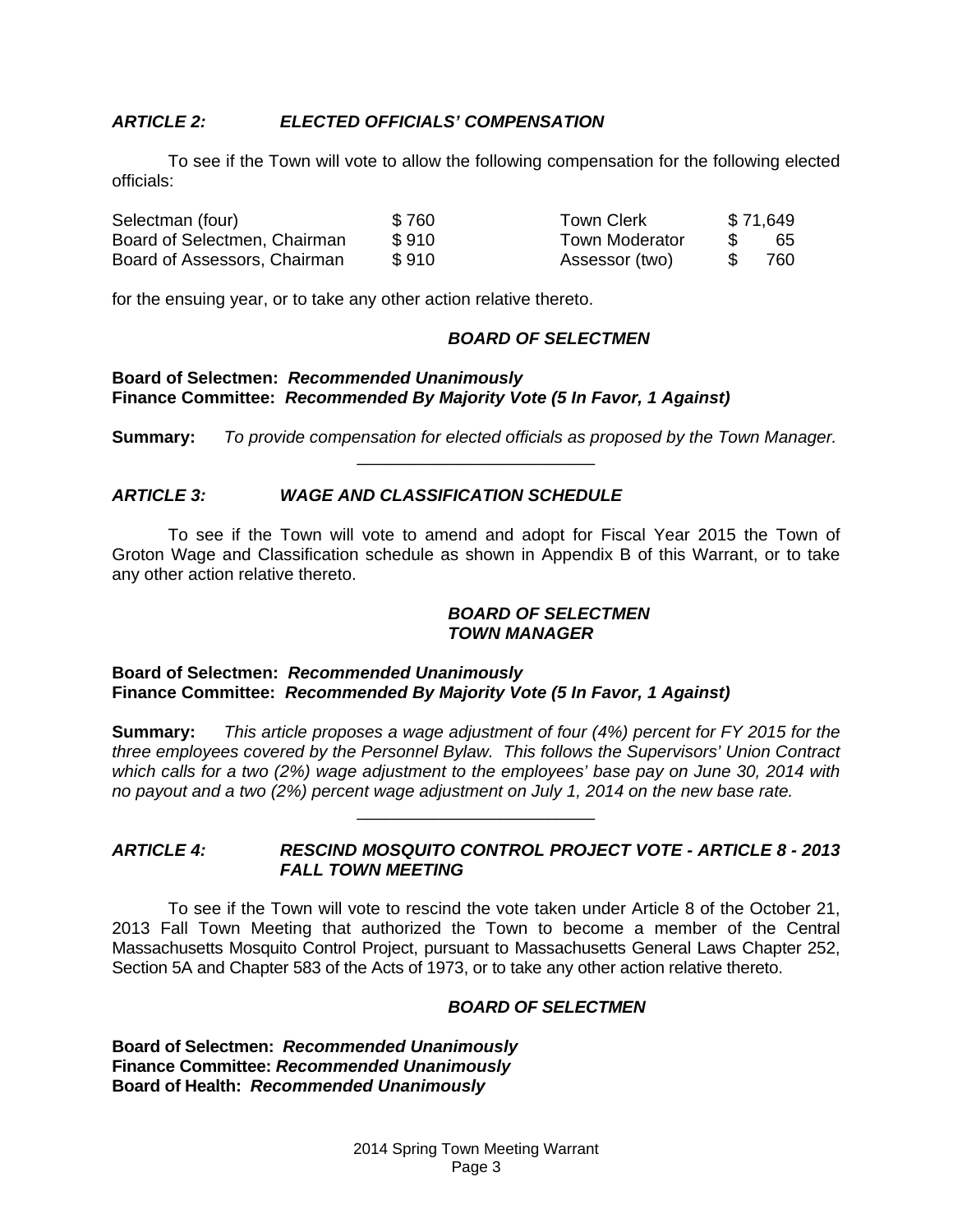**Summary:** *At the request of the Board of Health, the 2013 Fall Town Meeting voted to become a member of the Central Massachusetts Mosquito Control Project for a minimum of three (3) years. The annual cost to the Town of Groton would be \$73,000. Due to the projected budget shortfall of*  the Groton Dunstable Regional School District, the Finance Committee and the Board of *Selectmen closely examined the Municipal Budget to reduce expenses to meet the needs of the School District and minimize the tax impact to the residents. Based on this, the Finance Committee, Board of Selectmen and Town Manager are recommending that the Town Meeting rescind this authorization to create more levy capacity to address other FY 2015 budgetary needs.* 

\_\_\_\_\_\_\_\_\_\_\_\_\_\_\_\_\_\_\_\_\_\_\_\_\_

#### *ARTICLE 5: FISCAL YEAR 2015 ANNUAL OPERATING BUDGET*

 To see if the Town will vote to raise and appropriate and/or transfer from available funds a sum or sums of money as may be necessary to defray the expenses of the Town for the next fiscal year (2015), and act upon the budget of the Finance Committee, or to take any other action relative thereto.

#### *FINANCE COMMITTEE BOARD OF SELECTMEN TOWN MANAGER*

#### **Board of Selectmen:** *Recommended Unanimously*  **Finance Committee:** *Recommended By Majority Vote (5 In Favor, 1 Against)*

**Summary:** *Budget – In accordance with Section 6 of the Town Charter, the Finance Committee conducts its annual budget process by receiving the Town Manager's proposed balanced budget on or before December 31st; meeting with department heads and boards; holding public budget hearings in preparation for issuing its recommendations to Town Meeting; and presenting its budget recommendations at Spring Town Meeting. The budget handout for this Article is contained in Appendix A of this Warrant. Please also see the Town Manager's Report which includes the Finance Committee's and Board of Selectmen's recommendations*.

#### *ARTICLE 6: FISCAL YEAR 2015 CAPITAL BUDGET*

 To see if the Town will vote to raise and appropriate, transfer from available funds, and/or borrow a sum or sums of money for the purpose of funding the FY 2015 Capital Budget as follows:

\_\_\_\_\_\_\_\_\_\_\_\_\_\_\_\_\_\_\_\_\_\_\_\_\_

**Item #1 – EMS Ambulance \$280,000 Fire/EMS** 

**Summary:** *The proposed vehicle for replacement is a 2005 Ford F-450. This is an important vehicle for the Fire Department to respond to the number of medical calls in Town and also mutual aid requests. The current replacement plan for the ambulances in the fleet is every 8-10 years; this ambulance will be 10 years old in 2015.*

**Board of Selectmen:** *Recommended Unanimously*  **Finance Committee:** *Recommended Unanimously*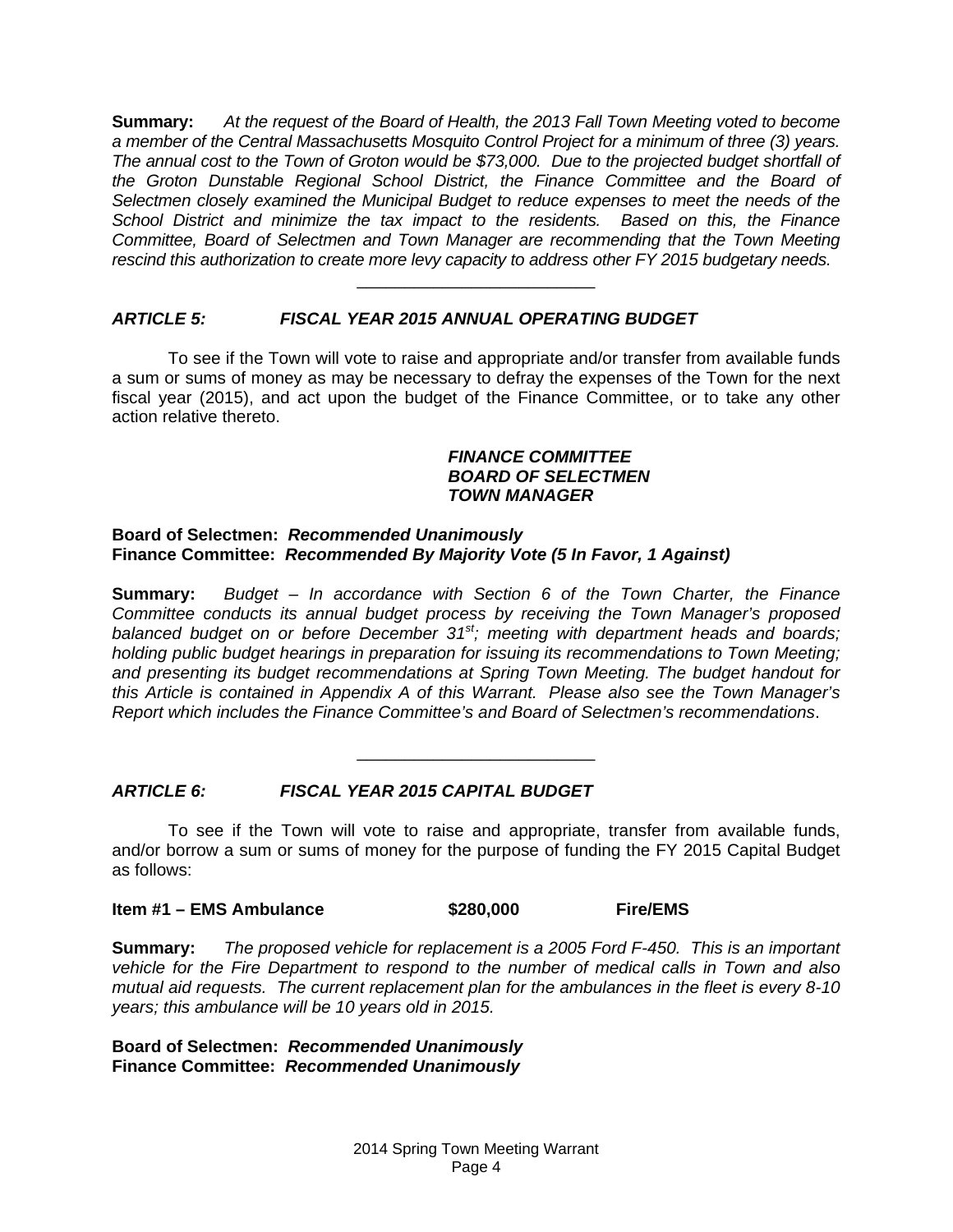#### **Item #2 – Forestry Unit Conversion**  $$50,000$  **Fire/EMS**

**Summary:** *The vehicle to be replaced is a 1986 Military Chevy Pick-up truck for which it has become difficult to impossible to find replacement parts for repairs. This forestry unit is a vehicle that not only needs to respond to brush fires off road but is also used during "bad/severe" weather to assist the Highway Department for clearing roads with chain saws. Modified cost for replacement of current Forestry 3, due to the ambulance conversion to a forestry truck, will be \$50,000.* 

#### **Board of Selectmen:** *Recommended Unanimously*  **Finance Committee:** *Recommended Unanimously*

**Item #3 – Pick-Up Truck**  $$35,000$  **Highway Department** 

**Summary:** *This is a scheduled replacement. The average life of a pick-up truck is approximately 7 years. Replacing this vehicle in FY 2015 will allow the fleet to stay in good shape. This is a front line pick-up used for day to day operations as well as snow plowing.* 

**Board of Selectmen:** *Recommended Unanimously*  **Finance Committee:** *Recommended Unanimously* 

**Item #4 – IT Infrastructure \$40,000 Town Facilities** 

**Summary:** *This item in the Capital Budget was established five years ago and has been very successful. In Fiscal Year 2015, the following items will be purchased/upgraded with this allocation*: *Twenty-three new computers for Town Hall/Public Safety Building/Fire/Library; Server for the Council on Aging; Expand fiber from Town Hall to Public Safety Building and new Fire Station; Replace four servers with warranties expiring in FY 2015; Battery backup expansion for Town Hall and Public Safety Building; Core layer 3 switch for routing and fiber management layer 3 (Public Safety Building).* 

**Board of Selectmen:** *Recommended Unanimously*  **Finance Committee:** *Recommended Unanimously* 

**Item #5 – Building Security**  $$30,000$  **Town Facilities** 

**Summary:** *This is the first year appropriation of a three year plan to upgrade and update the alarms in all Town buildings. It will include video, and swipe cards as well as other entry protective measures to enhance the safety of our employees and the public. This measure is a recommendation of the Police Chief.* 

**Board of Selectmen:** *Recommended Unanimously*  **Finance Committee:** *Recommendation Deferred Until Town Meeting*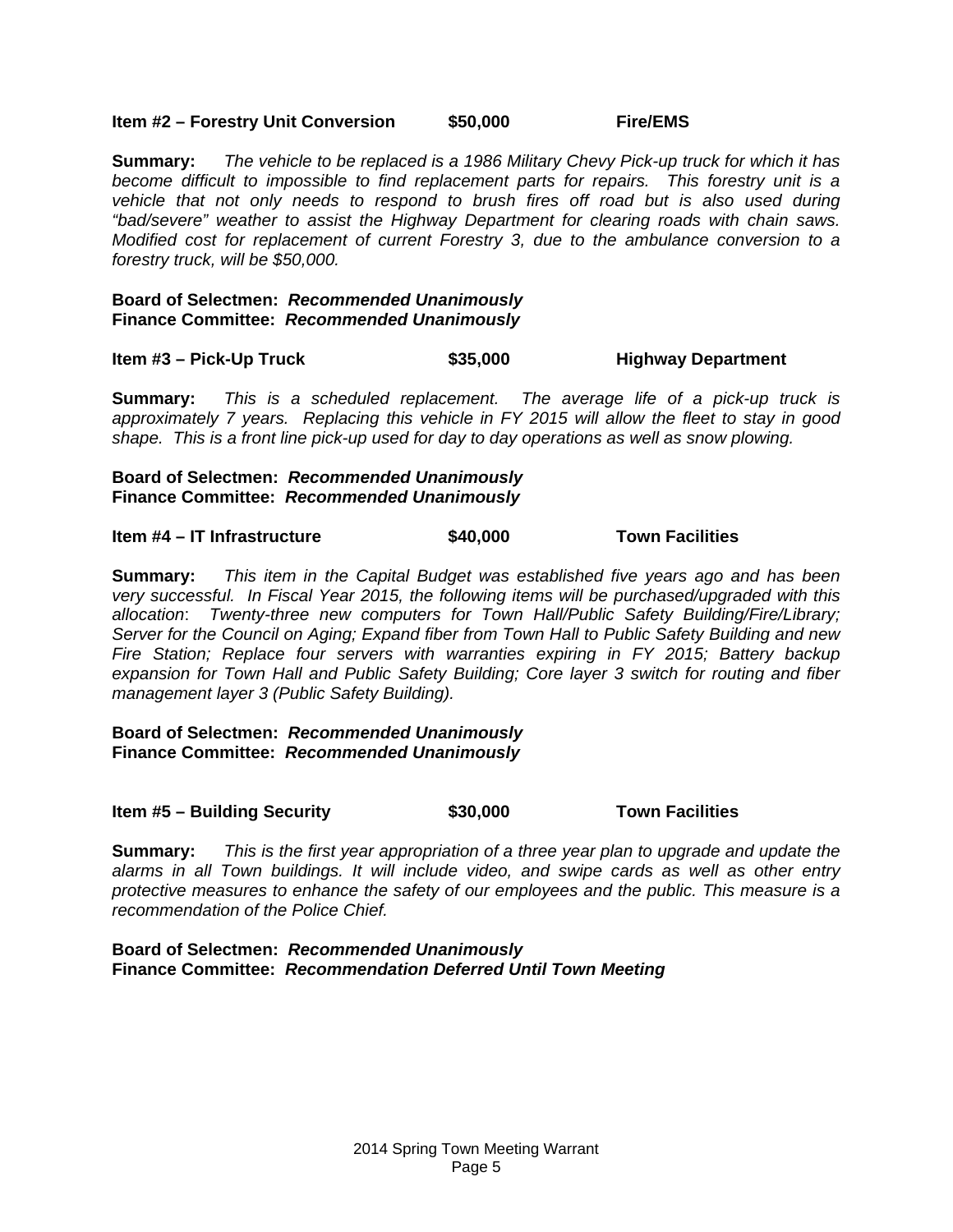#### **Item #6 – Roof Top Units**  $$43,690$  **Library**

**Summary:** *The Library has 7 HVAC units that heat and cool the building. Unit #3 needed replacing in 2011. We had catastrophic failure of both Units #5 and #6 in October, 2013, requiring emergency replacement to get heat to the third floor of the Library. Units 1, 2, 4, and 7 all need replacing. Units 1 and 7 are in the worst condition, but any of these 4 units could fail at any time. Three out of the seven have already failed at this point.*

#### **Board of Selectmen:** *Recommended Unanimously*  **Finance Committee:** *Recommended Unanimously*

#### **Item #7 – Police Cruisers 6120,000 Police Department**

**Summary:** *Purchase of three police cruisers and related equipment for replacement of cruisers that are no longer cost effective to maintain. This would allow the Department to have six marked cruisers. This allows for less mileage per year, better maintenance scheduling, assignment of cars to officers and for a programmed replacement schedule that ensures that line cars are rotated out at reasonable mileage and wear, and also that un-marked cars are rotated in the same fashion.* 

#### **Board of Selectmen:** *Recommended Unanimously*  **Finance Committee:** *Recommended Unanimously*

#### **Item #8 – Rough Mower \$10,000 Pool & Golf Center**

**Summary:** *This essential mower is used to regularly cut the "rough" adjacent to the fairways. Three years ago, the Town replaced a very old mower that was inoperable and not repairable*  with a new Jacobsen rough mower. The Town purchase of the mower is on an installment *basis, with an annual lease to buy cost of approximately \$10,000 for each of five years. This article seeks the fourth of five installment payments.*

**Board of Selectmen:** *Recommended Unanimously*  **Finance Committee:** *Recommended By Majority Vote (5 In Favor, 1 Against)*

**Item #9 – Golf Carts \$20,000 Pool & Golf Center** 

**Summary:** *In FY 2013, the Pool & Golf Center replaced the fleet of twenty-five golf carts with new 2012 Club Car DS gas powered carts using a five year lease to purchase agreement at an annual cost of approximately \$20,000. This article seeks funding for the third of five installment payments.* 

**Board of Selectmen:** *Recommended Unanimously*  **Finance Committee:** *Recommended By Majority Vote (5 In Favor, 1 Against)*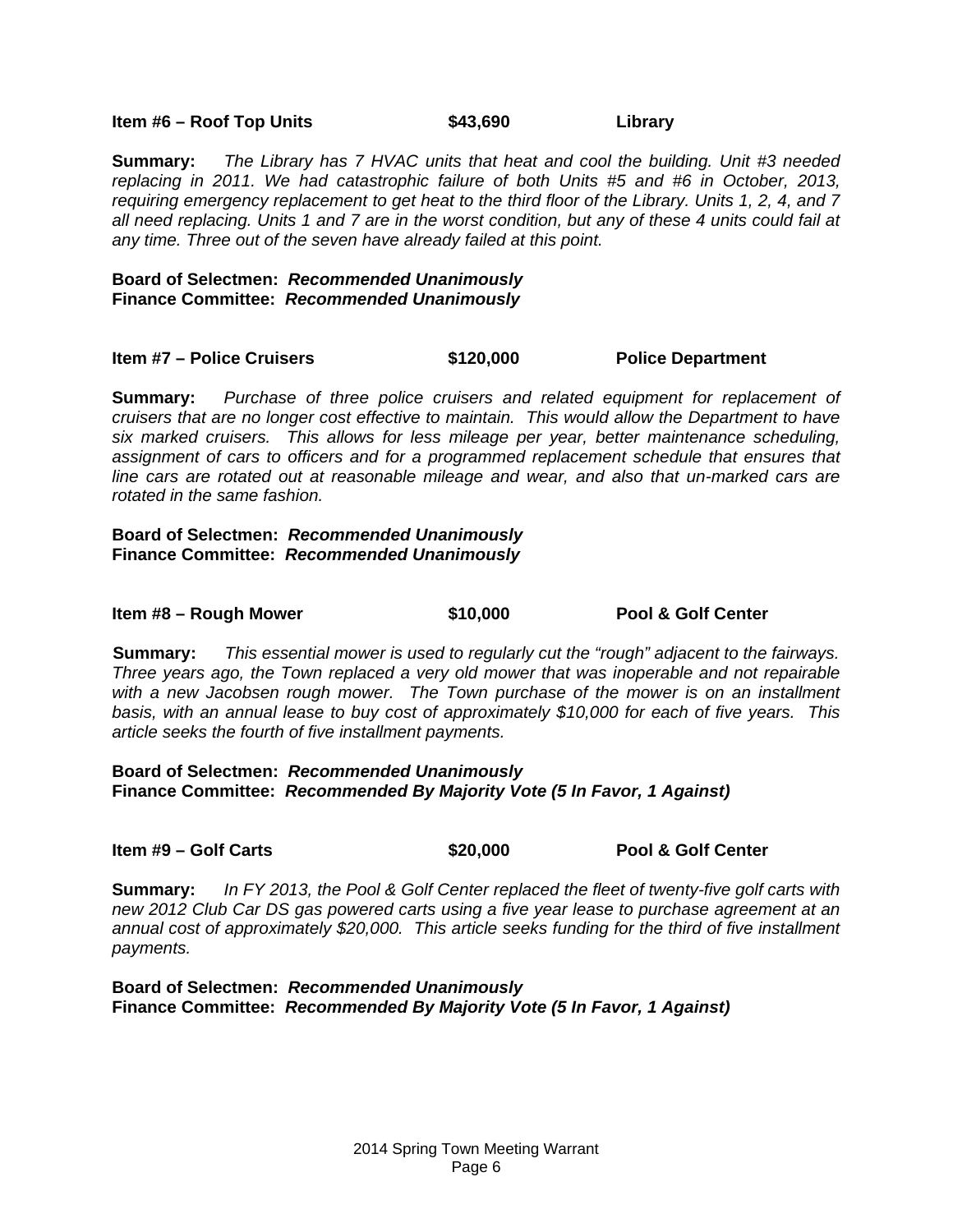#### **Item #10 – Boom Sprayer Unit**  $\frac{1}{2}$  **\$6,500 Pool & Golf Center**

**Summary:** *In FY 2014, the Pool & Golf Center replaced this essential sprayer that is needed to regularly distribute fertilizer and pesticides over the golf course throughout the entire golf season. This machine enables the Center to use concentrated liquid chemicals which are both much more efficient and cost effective than granular chemicals. The cost of this Unit is \$32,500. The Town financed this purchase with a five year lease to purchase agreement at an annual cost of \$6,500. This article would appropriate the second of five installments.* 

#### **Board of Selectmen:** *Recommended Unanimously*  **Finance Committee:** *Recommended By Majority Vote (5 In Favor, 1 Against)*

or to take any other action relative thereto.

#### *TOWN MANAGER*

#### *ARTICLES 7 THROUGH 15 PERTAIN TO FISCAL YEAR 2014 BUSINESS*

#### *ARTICLE 7: CURRENT YEAR LINE ITEM TRANSFERS*

 To see if the Town will vote to transfer certain sums of money within the Fiscal Year 2014 budget, or to take any other action relative thereto.

\_\_\_\_\_\_\_\_\_\_\_\_\_\_\_\_\_\_\_\_\_\_\_\_\_

#### *BOARD OF SELECTMEN*

#### **Board of Selectmen:** *Recommended Unanimously*  **Finance Committee:** *Recommended Unanimously*

**Summary:** *To transfer money within the Fiscal Year 2014 Budget should the need arise. A handout explaining any necessary transfers will be available at Town Meeting.* 

\_\_\_\_\_\_\_\_\_\_\_\_\_\_\_\_\_\_\_\_\_\_\_\_\_

#### *ARTICLE 8: TRANSFER WITHIN WATER ENTERPRISE FUND*

 To see if the Town will vote to authorize the Groton Water Department to transfer a sum or sums of money from the Water Enterprise Fund Surplus to the Fiscal Year 2014 Water Department Budget, or to take any other action relative thereto.

#### *BOARD OF WATER COMMISSIONERS*

**Board of Selectmen:** *Recommended Unanimously*  **Finance Committee:** *Recommended Unanimously*  **Water Commission:** *Recommended Unanimously*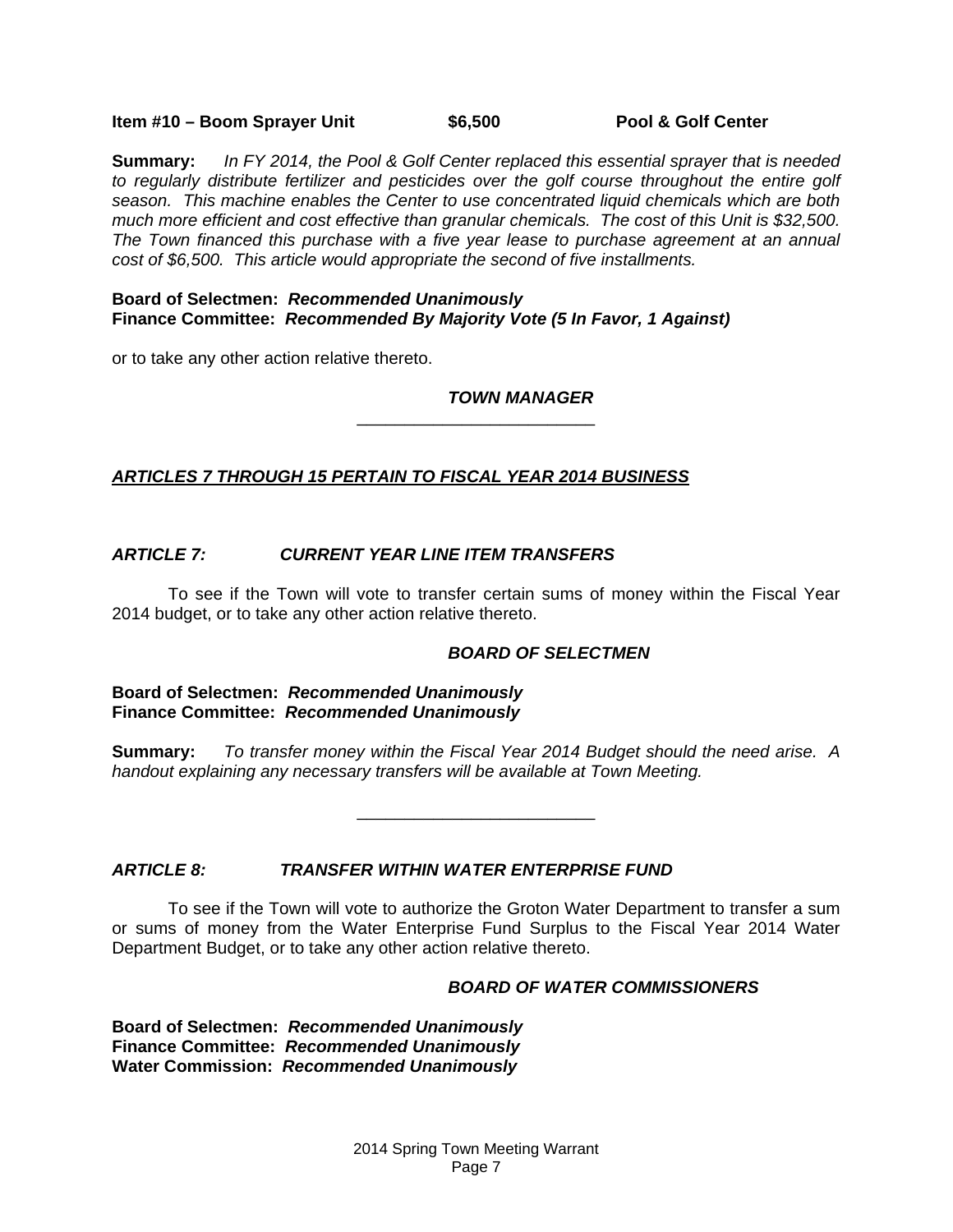**Summary:** *This article allows the Water Department to transfer money from its surplus account to cover any deficit in the Fiscal Year 2014 budget. More information will be provided at Town Meeting to explain any transfer requested under this article.* 

\_\_\_\_\_\_\_\_\_\_\_\_\_\_\_\_\_\_\_\_\_\_\_\_\_

#### *ARTICLE 9: TRANSFER WITHIN SEWER ENTERPRISE FUND*

 To see if the Town will vote to transfer a sum or sums of money from the Sewer Enterprise Fund Surplus to the Fiscal Year 2014 Sewer Enterprise Department budget, or to take any other action relative thereto.

#### *BOARD OF SEWER COMMISSIONERS*

**Board of Selectmen:** *Recommended Unanimously*  **Finance Committee:** *Recommended Unanimously*  **Sewer Commission:** *Recommended Unanimously* 

**Summary:** *This article allows the Sewer Department to transfer money from its surplus account to cover any deficit in the Fiscal Year 2014 budget. More information will be provided at Town Meeting to explain any transfer requested under this article.* 

\_\_\_\_\_\_\_\_\_\_\_\_\_\_\_\_\_\_\_\_\_\_\_\_\_

#### *ARTICLE 10: PRIOR YEAR BILLS*

 To see if the Town will vote to transfer from available funds, a sum or sums of money for the payment of unpaid bills from prior fiscal years, or to take any other action relative thereto.

#### *BOARD OF SELECTMEN*

**Board of Selectmen:** *Recommendation Deferred Until Town Meeti***ng Finance Committee:** *Recommended Unanimously* 

**Summary:** *Town Meeting approval is required to pay bills from a prior fiscal year. A list of unpaid bills will be provided at Town Meeting.* 

\_\_\_\_\_\_\_\_\_\_\_\_\_\_\_\_\_\_\_\_\_\_\_\_\_

#### *ARTICLE 11: PERSONAL PROPERTY REVALUATION*

 To see if the Town will vote to raise and appropriate, transfer from available funds, and/or borrow a sum or sums of money for the purpose of updating the Town's Personal property values beginning in Fiscal Year 2015, or to take any other action relative thereto.

#### *BOARD OF ASSESSORS*

**Board of Selectmen:** *Recommended Majority (3 In Favor, 2 Against)* **Finance Committee:** *Recommended Unanimously*  **Board of Assessors:** *Recommended Unanimously*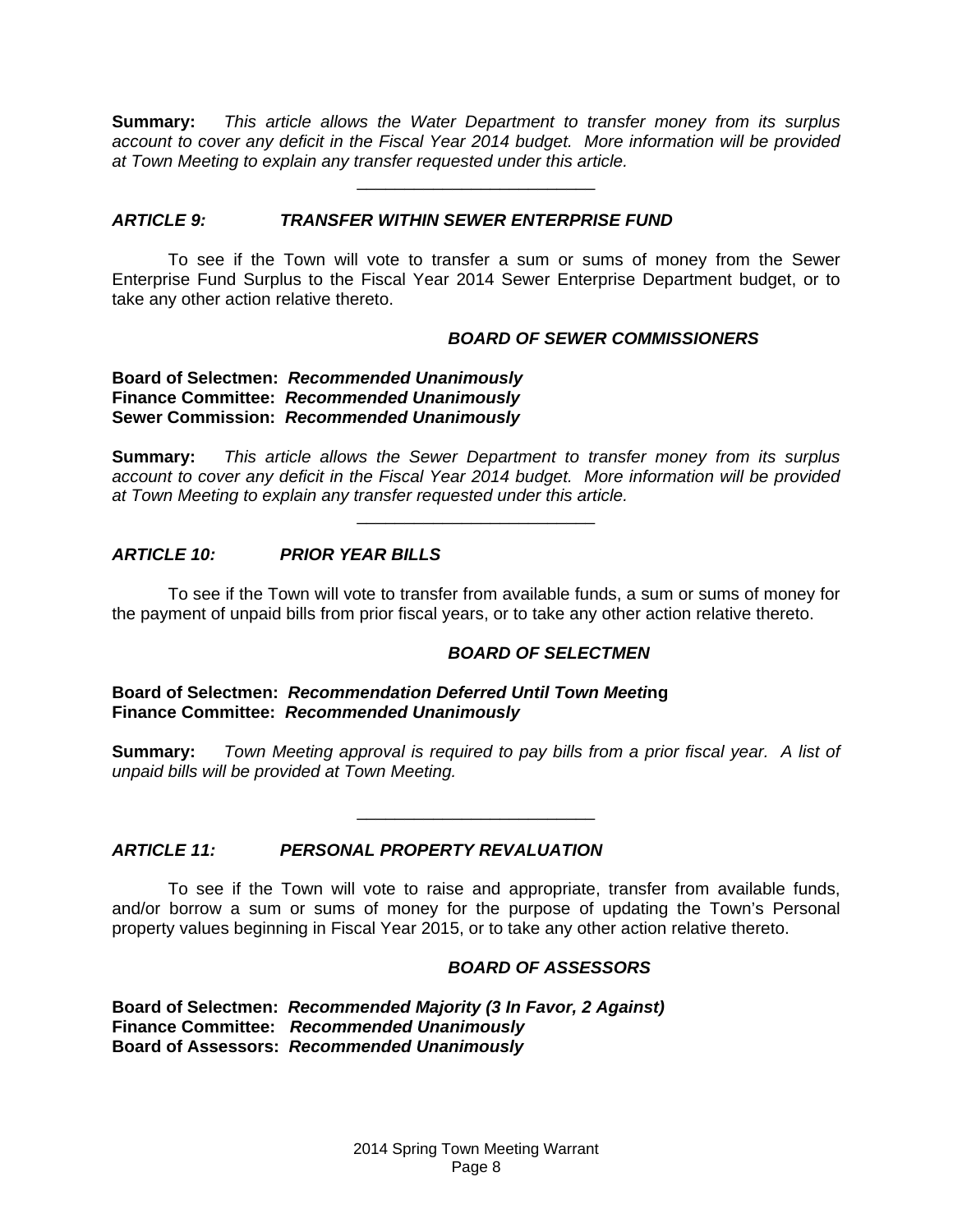**Summary:** *The Town of Groton received a directive from the Department of Revenue to rediscover, relist and revalue all business personal property accounts in the summer of 2014. The inspection program should include both taxable and exempt personal property accounts. All assets should be itemized on the personal property field card. This article would appropriate the necessary funding to accomplish this mandate from the DOR.* 

\_\_\_\_\_\_\_\_\_\_\_\_\_\_\_\_\_\_\_\_\_\_\_\_\_

#### *ARTICLE 12: APPROPRIATE FUNDING FROM RECEIPTS RESERVED FUND*

 To see if the Town will vote to transfer a sum or sums of money from the Receipts Reserved or Appropriation Fund to reimburse Line Item 1552 "Solid Waste Disposal Tipping Fees" of the Fiscal Year 2014 Operating Budget for expenses related to motor vehicle damage repair, or to take another action relative thereto.

#### *TOWN MANAGER*

#### **Board of Selectmen:** *Recommended Unanimously*  **Finance Committee:** *Recommended Unanimously*

**Summary:** *This past July, a 2005 Chevrolet C4500 owned by the Highway Department was involved in an accident that resulted in an insurance claim reimbursement of \$25,439. Pursuant to MGL c. 44, §53, sums in excess of \$20,000 recovered under the terms of a fire or physical damage insurance policy may not be used to restore or replace such property without specific appropriation. This transfer would allow the Town to reimburse the budget that was used to pay this bill earlier this Fiscal Year with insurance proceeds received from MIIA.* 

\_\_\_\_\_\_\_\_\_\_\_\_\_\_\_\_\_\_\_\_\_\_\_\_\_

#### *ARTICLE 13: APPROPRIATE FUNDS FOR DEFICIT BALANCES IN GRANTS*

 To see if the Town will vote to transfer a sum or sums of money from available funds to offset a deficit balance for the Fiscal Year 2012 Development Grant, and, further, to transfer a sum or sums of money from available funds to offset a deficit balance for the Fiscal Year 2012 911 Support and Incentive Grant, or to take any other action relative thereto.

#### *BOARD OF SELECTMEN*

#### **Board of Selectmen:** *Recommended Unanimously*  **Finance Committee:** *Recommended Unanimously*

**Summary:** *Over the last several years, the Commonwealth of Massachusetts has awarded the Town of Groton grant money for upgrades and maintenance to our 911 Dispatch equipment. These are reimbursable grants and the award is not forwarded to the Town until after the expense has been made. In regards to the two grants noted above, the Commonwealth disallowed a small portion of the Town's reimbursement request after the vendors had been paid. These deficits must be cleared in order to close out the grants for the FY 14 year end.*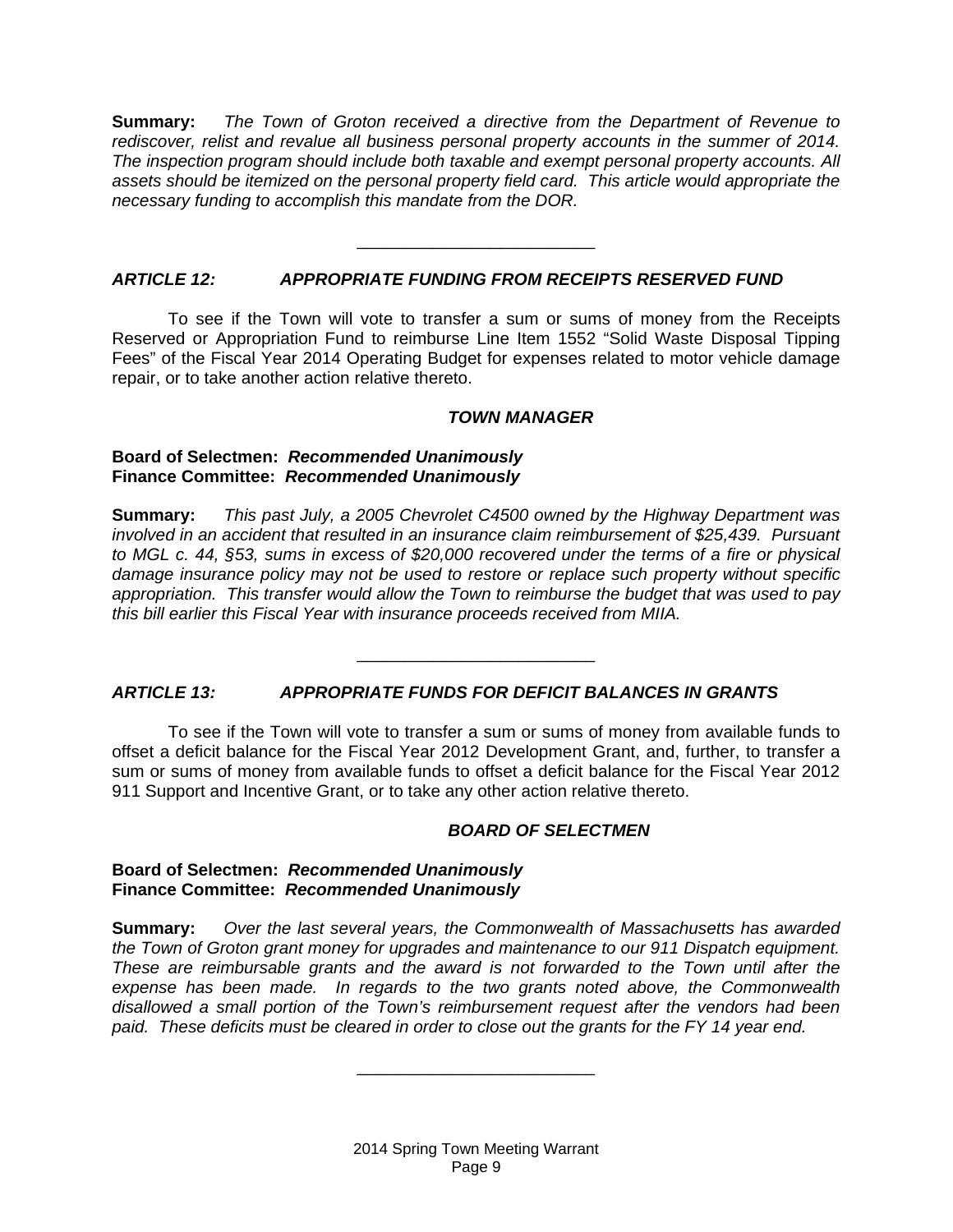#### *ARTICLE 14: APPROPRIATE REIMBURSEMENT RECEIVED FROM SURETY*

 To see if the Town will vote to transfer a sum or sums of money from the Receipts Reserved for Appropriation Fund – reimbursement proceeds from the Center Fire Station Project bond surety – to the New Center Fire Station Project Account established pursuant to the vote under Article 1 of the January 26, 2013 Special Town Meeting, to be expended by the Town Manager, for the purpose of constructing, equipping and furnishing a new Center Fire Station and all other costs associated and related thereto, including construction administration, or to take another action relative thereto.

#### *TOWN MANAGER*

#### **Board of Selectmen:** *Recommended Unanimously*  **Finance Committee:** *Recommended Unanimously*

**Summary:** *Due to the inability to complete the Fire Station Construction Project, the Town terminated its agreement with TLT Construction Corporation, the contractor who was awarded the bid for the project, and took over the management and oversight of the project. The Town filed a bond claim against TLT with Western Surety, the insurance company holding the Performance Bond. To settle the bond claim and meet the financial needs of the project, the Surety paid the Town approximately \$249,000. The purpose of this article is to add this money to the construction funding so that it may be used to complete the construction of our new Center Fire Station.*  \_\_\_\_\_\_\_\_\_\_\_\_\_\_\_\_\_\_\_\_\_\_\_\_\_

#### *ARTICLE 15: INSTALLATION OF ACCESSIBLE DOOR OPENERS AT LIBRARY*

To see if the Town will vote to raise and appropriate, transfer from available funds and/or borrow a sum or sums of money for the installation of accessible power assist door openers on the main entrance doors of the Public Library and all costs associated and related thereto, or to take any other action relative thereto.

#### *BOARD OF LIBRARY TRUSTEES*

#### **Board of Selectmen:** *Recommended Unanimously*  **Finance Committee:** *Recommended Unanimously*  **Library Trustees:** *Recommended Unanimously*

**Summary:** *This article is in response to the daily struggle of library visitors to enter the library. There are two sets of heavy doors to enter the building from the parking lot. Both require a free hand and the strength to pull two doors open. Visitors in wheelchairs or with mobility issues of any kind, parents with strollers, delivery personnel carrying packages, artists carrying artwork, performers bringing in equipment, and patrons carrying a large pile of books or simply a large coffee and a laptop bag – all have to successfully negotiate the double set of manual doors to enter the library. This article would fund the installation of handicap/power-assist openers on two main library doors – one interior and one exterior – at a cost of approximately \$9,000. Once the doors are installed, visitors would be able to press a button to open each door automatically. The doors would stay open for a short period of time to allow for easy, unimpeded entrance into (and exit from) the library.*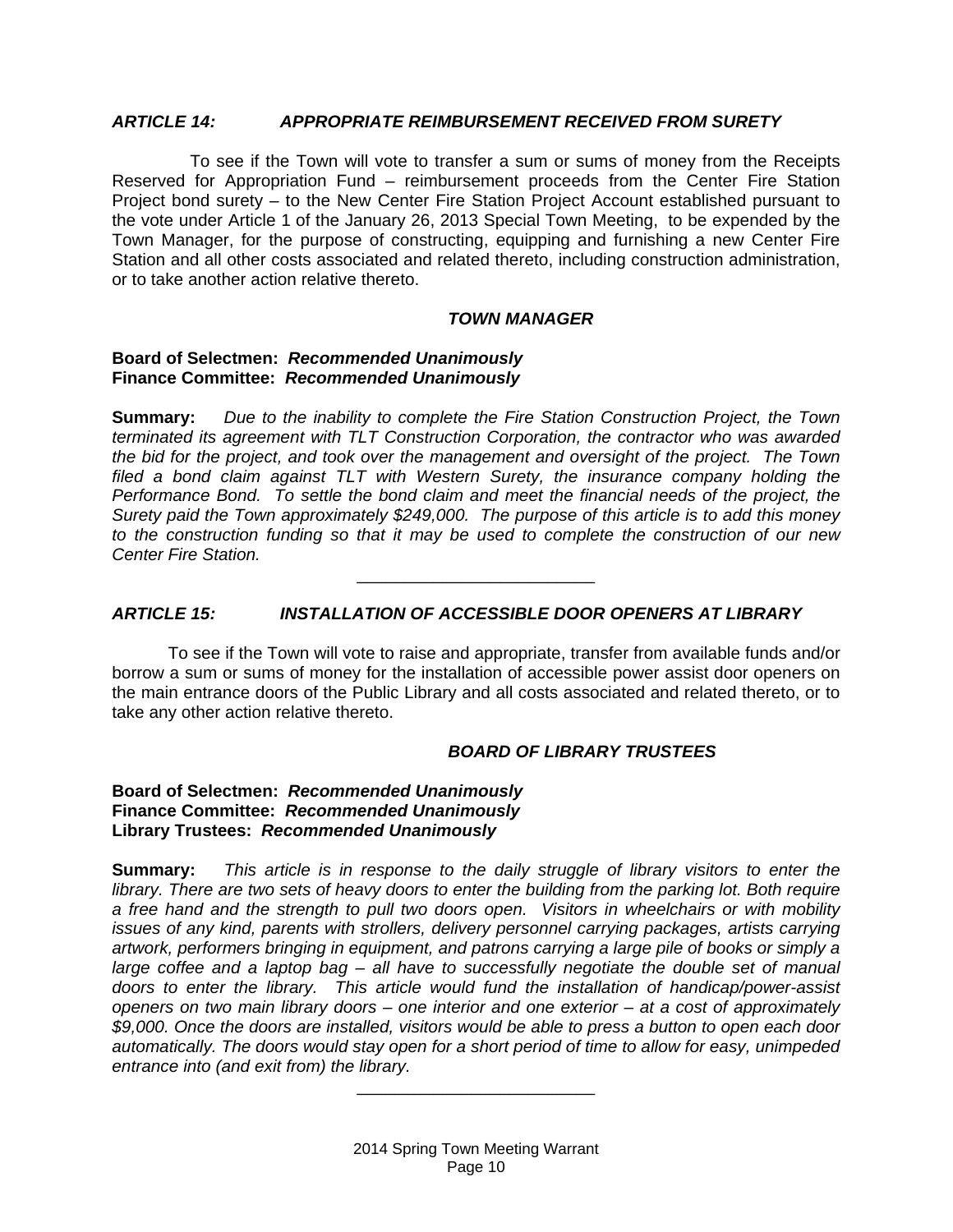#### **ARTICLE 16: NVTSD ACCELERATED ROOF REPAIR PROJECT**

To see if the Town will approve the sum or sums of money authorized to be borrowed by the Nashoba Valley Technical School District, for the purpose of paying costs of the Accelerated Roof Repair Project at the Nashoba Valley Technical High School, located at 100 Littleton Road, Westford Massachusetts, including the payment of all costs incidental or related thereto (the "Project"), which proposed repair project would materially extend the useful life of the school and preserve an asset that otherwise is capable of supporting the required educational program, and for which the District may be eligible for a school construction grant from the Massachusetts School Building Authority ("MSBA"), said amount to be expended at the direction of the Nashoba Valley Technical School Committee, with the understanding that the MSBA's grant program is a non-entitlement, discretionary program based on need, as determined by the MSBA, and any Project costs the District incurs in excess of any grant approved by and received from the MSBA shall be the sole responsibility of the District and its member municipalities; and that any grant that the District may receive from the MSBA for the Project shall not exceed the lesser of (1) fifty-two point twenty six percent (52.26%) of eligible, approved project costs, as determined by the MSBA, or (2) the total maximum grant amount determined by the MSBA; said amount of borrowing authorized pursuant to this vote shall be reduced by any grant amount set forth in the Project Funding Agreement that may be executed between the District and the MSBA, or to take any other action relative thereto.

#### *NASHOBA VALLEY TECHNICAL SCHOOL DISTRICT*

#### **Board of Selectmen:** *Recommended Unanimously*  **Finance Committee:** *Recommended Unanimously*

**Summary:** *The purpose of this article is to request that the Town of Groton approve the borrowing authorized by Nashoba Valley Technical School District (District) for the purpose of paying the costs of the Massachusetts School Building Authority (MSBA) Accelerated Roof Repair Project at the Nashoba Valley Technical High School. The anticipated MSBA grant reimbursement rate is fifty-two point twenty-six percent (52.26%). District project costs in excess of the MSBA grant will be the responsibility of the Nashoba Valley Technical School District and its member towns.*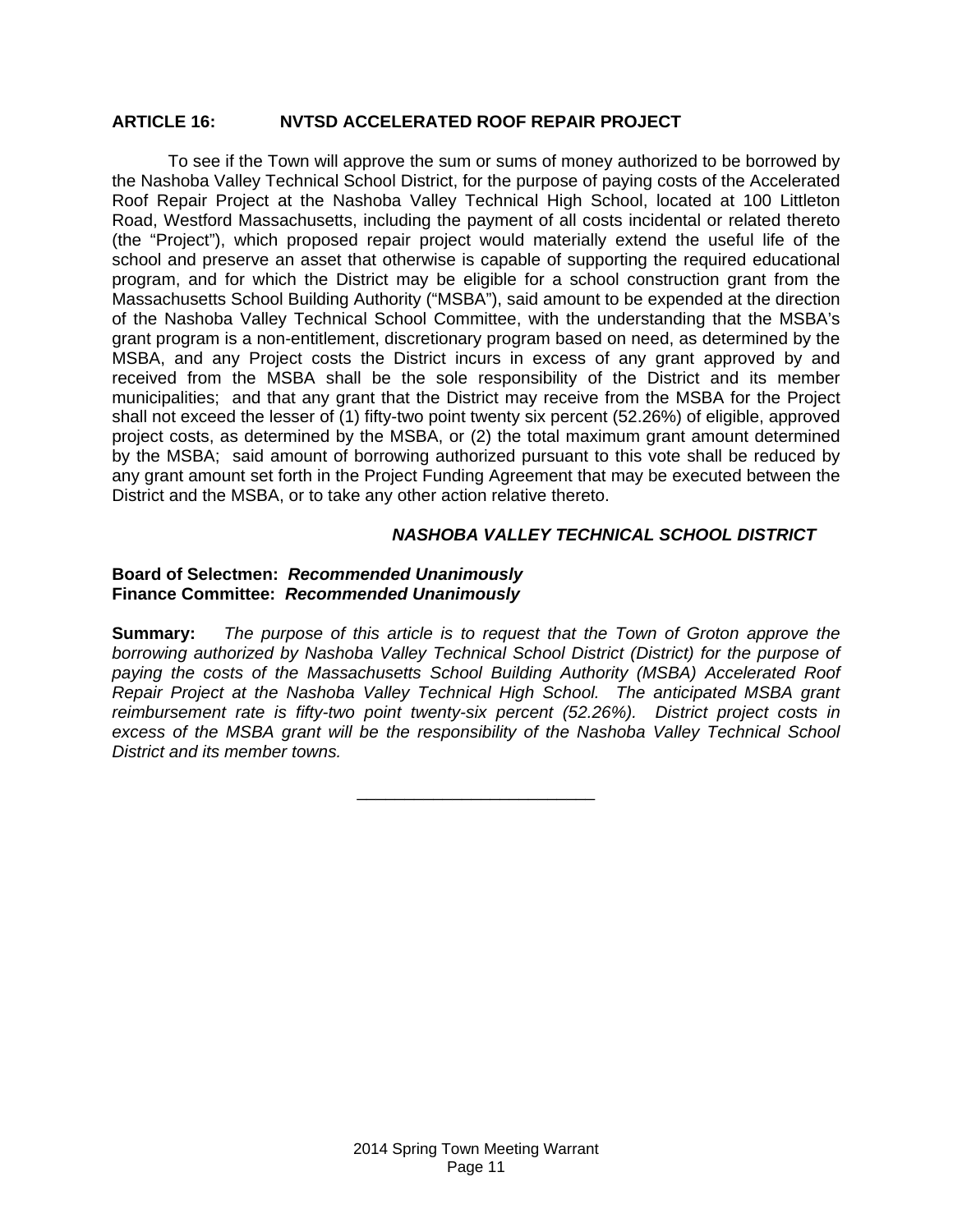#### *ARTICLE 17: COMMUNITY PRESERVATION COMMITTEE FUNDING ACCOUNTS*

To see if the Town will vote to make the following appropriations from the Community Preservation Fund:

Allocation of Community Preservation Funds to the following sub accounts:

| <b>CPC Operating Expenses:</b>    | \$7,500   |
|-----------------------------------|-----------|
| Open Space Reserve:               | \$67,650  |
| <b>Historic Resource Reserve:</b> | \$67,650  |
| <b>Community Housing Reserve:</b> | \$67,650  |
| <b>Unallocated Reserve:</b>       | \$466,050 |

or to take any other action relative thereto.

#### *COMMUNITY PRESERVATION COMMITTEE*

#### **Board of Selectmen:** *Recommended Unanimously*  **Finance Committee:** *Recommended Unanimously*  **Community Preservation Committee:** *Recommended Unanimously*

**Summary:** *This is an accounting procedure that is necessary to ensure the Community Preservation Committee will have access to the funds raised during Fiscal Year 2015. Except for the CPC Operating Expenses, none of these funds will be spent without additional approval at Town Meeting.* 

\_\_\_\_\_\_\_\_\_\_\_\_\_\_\_\_\_\_\_\_\_\_\_\_\_

*ARTICLE 18: COMMUNITY PRESERVATION FUNDING RECOMMENDATIONS* 

To see if the Town will vote to adopt and approve the recommendations of the Community Preservation Committee for Fiscal Year 2015, and vote to implement such recommendations by appropriating a sum or sums of money from the Community Preservation Fund established pursuant to Chapter 44B of the General Laws, and by authorizing the Board of Selectmen, with the approval of the Community Preservation Committee, to acquire, by purchase, gift or eminent domain such real property interests in the name of the Town, or enforceable by the Town, including real property interests in the form of permanent affordable housing restrictions and historical preservation restrictions that will meet the requirements of Chapter 184 of the General Laws, as may be necessary or proper to carry out the foregoing, or to take any other action relative thereto.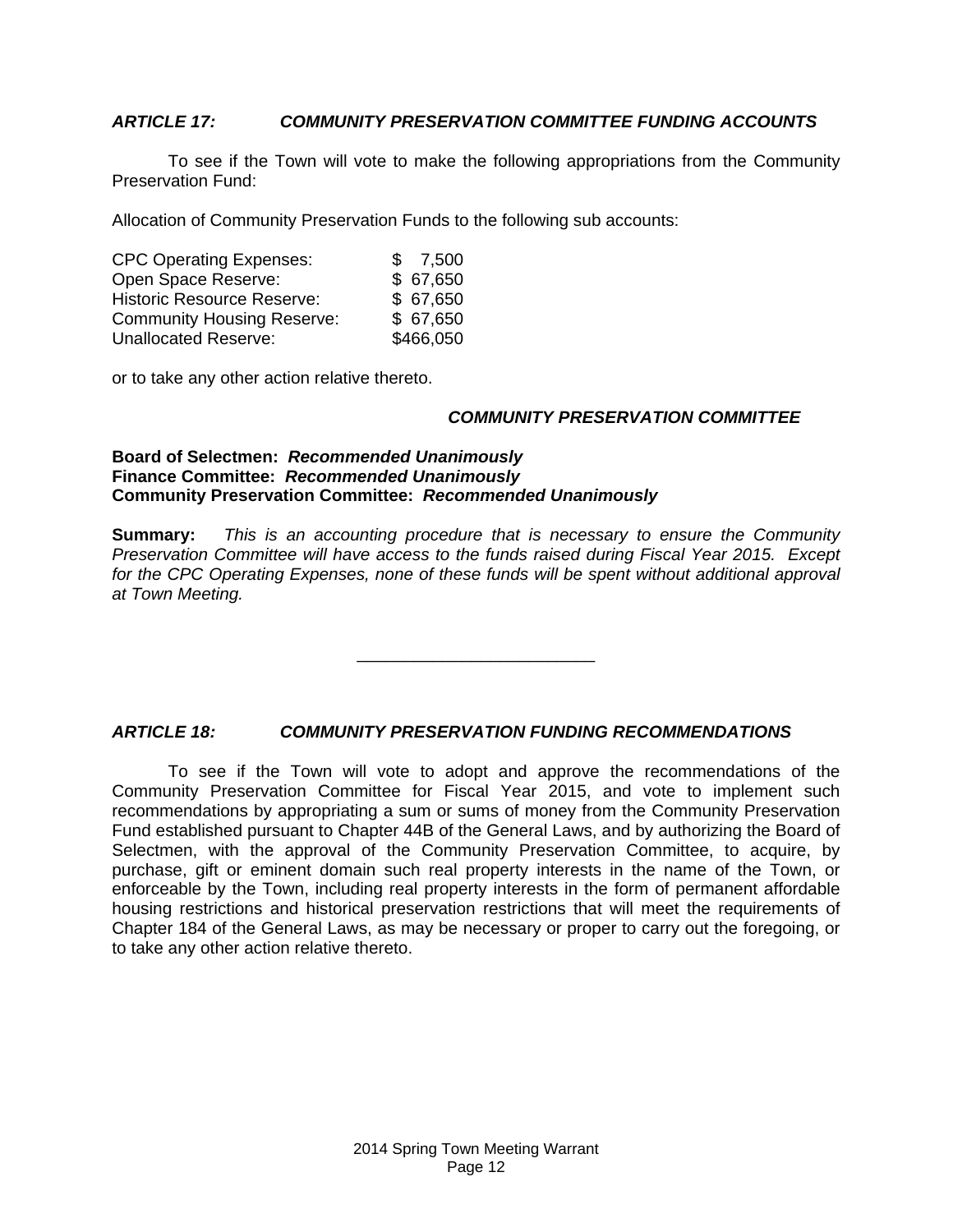#### **CPC Proposal A: Ledge Rock Field \$41,000**

*Summary: At last year's Spring Town Meeting, the Town appropriated \$900,000 for the construction of new playing fields known as Ledge Rock Fields. \$309,000 came from the Unallocated Reserve of the Community Preservation Fund. The purpose of this proposal is to seek an additional \$41,000 and use the additional funds to develop the plans to start the Site Plan Review Process with the Planning Board and make the project "shovel ready" which will improve the Town's chances of obtaining a grant from the Commonwealth to help fund the project.* 

#### **Board of Selectmen:** *Recommended Unanimously*  **Finance Committee:** *Recommended Unanimously*  **Community Preservation Committee:** *Recommended Unanimously*

#### **CPC Proposal B: Mile Stone Restoration \$23,000**

*Summary: In 1902/1903, 27 mile stone markers were installed along the main roadways leading into Groton Center. The Groton Historical Commission has conducted a thorough inventory of these markers and determined that seventeen (17) of these markers are in need of repair and restoration. Funding from this appropriation will be used to either reset, re-etch or rebuild these markers.* 

#### **Board of Selectmen:** *Recommended Unanimously*  **Finance Committee:** *Recommended Unanimously*  **Community Preservation Committee:** *Recommended Unanimously*

#### **CPC Proposal C: Conservation Fund \$100,000**

*Summary: The Conservation Fund has been used by the Conservation Commission to purchase Conservation Restrictions and Agricultural Preservation Restrictions, and to purchase conservation land outright within the Town of Groton. Placing CPA funds into the Conservation Fund makes them instantly available to the Conservation Commission for acquiring open space that may be available for purchase for only a short period of time.*

**Board of Selectmen:** *Recommended Unanimously*  **Finance Committee:** *Not Recommended Unanimously*  **Community Preservation Committee:** *Recommended Unanimously*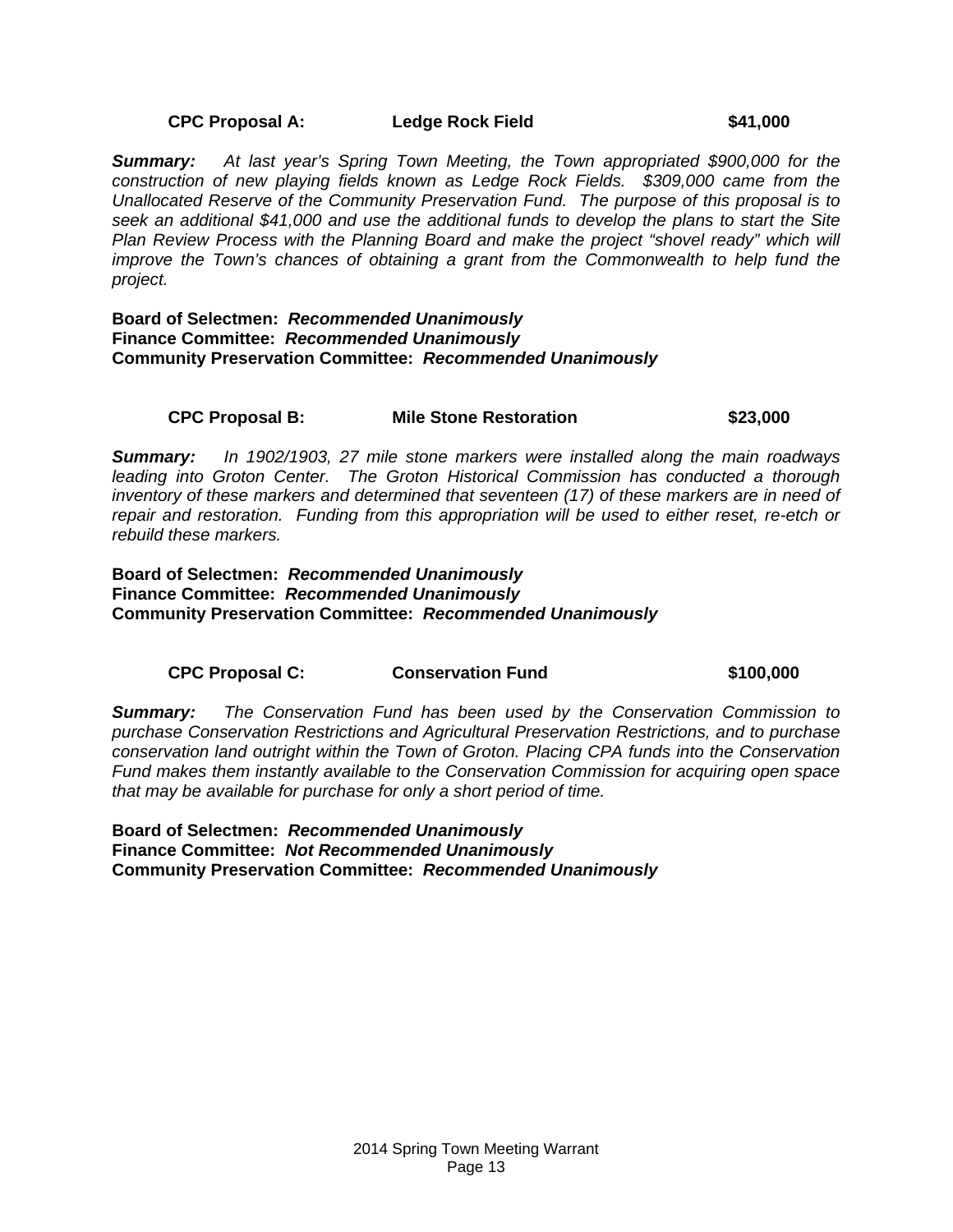#### **CPC Proposal D: Sargisson Beach Restoration \$109,590**

*Summary: For the past several years, volunteers have spent countless hours cleaning and restoring Sargisson Beach. While this has been very effective, more attention is required therefore the Selectmen appointed the Sargisson Beach Committee. This project would take restoration of the property to the next level addressing severely undercut and eroding lake*  banks, creating improved fishing access to the deepest part of the Lake, repairing the existing *stone wall and providing storm water runoff management to prevent further beach sand erosion.*  This project will provide improved open space and recreation access and protect the town of *Groton's only public access to Lost Lake and Knopps Pond.* 

#### **Board of Selectmen:** *Recommended Unanimously*  **Finance Committee:** *Recommended Unanimously*  **Community Preservation Committee:** *Recommended Unanimously*

#### **CPC Proposal E: Country Club Driving Range \$47,000**

*Summary: The Driving Range at the Country Club is in need of refurbishment as it is in disrepair and is poorly configured. The range is not deep enough nor in good enough repair to allow patrons to practice using their driver or other woods. In addition, the tee box platforms are*  rotted and need to be replaced. The short depth of the range can be mitigated by replacing *netting. This funding will be used to purchase and install new poles, cabling and netting, and replace rotted tee boxes to allow for greater use of the range.* 

**Board of Selectmen:** *Recommended By Majority Vote (4 In Favor, 1 Against)* **Finance Committee:** *Recommended By Majority Vote (3 In Favor, 2 Against, 1 Abstain)* **Community Preservation Committee:** *Recommended Unanimously*

#### **CPC Proposal F: Housing Coordinator Increased Hours \$47,618**

*Summary: The Town established the position of Housing Coordinator in 2009. Since that time, the Community Preservation Administrative Account has paid the salary of this position (currently at 19 hours). The purpose of this project would be to increase the position to 25 hours and cover all of the costs associated with the position (salary and benefits) from the Community Housing Reserve. Since 2009, the role and responsibility of the position have expanded considerably in serving the affordable housing needs of the community. A detailed job description of this position is available in the Office of the Board of Selectmen/Town Manager.* 

**Board of Selectmen:** *Recommended Unanimously*  **Finance Committee:** *Recommended Unanimously*  **Community Preservation Committee:** *Recommended Unanimously*

#### **C***OMMUNITY PRESERVATION COMMITTEE*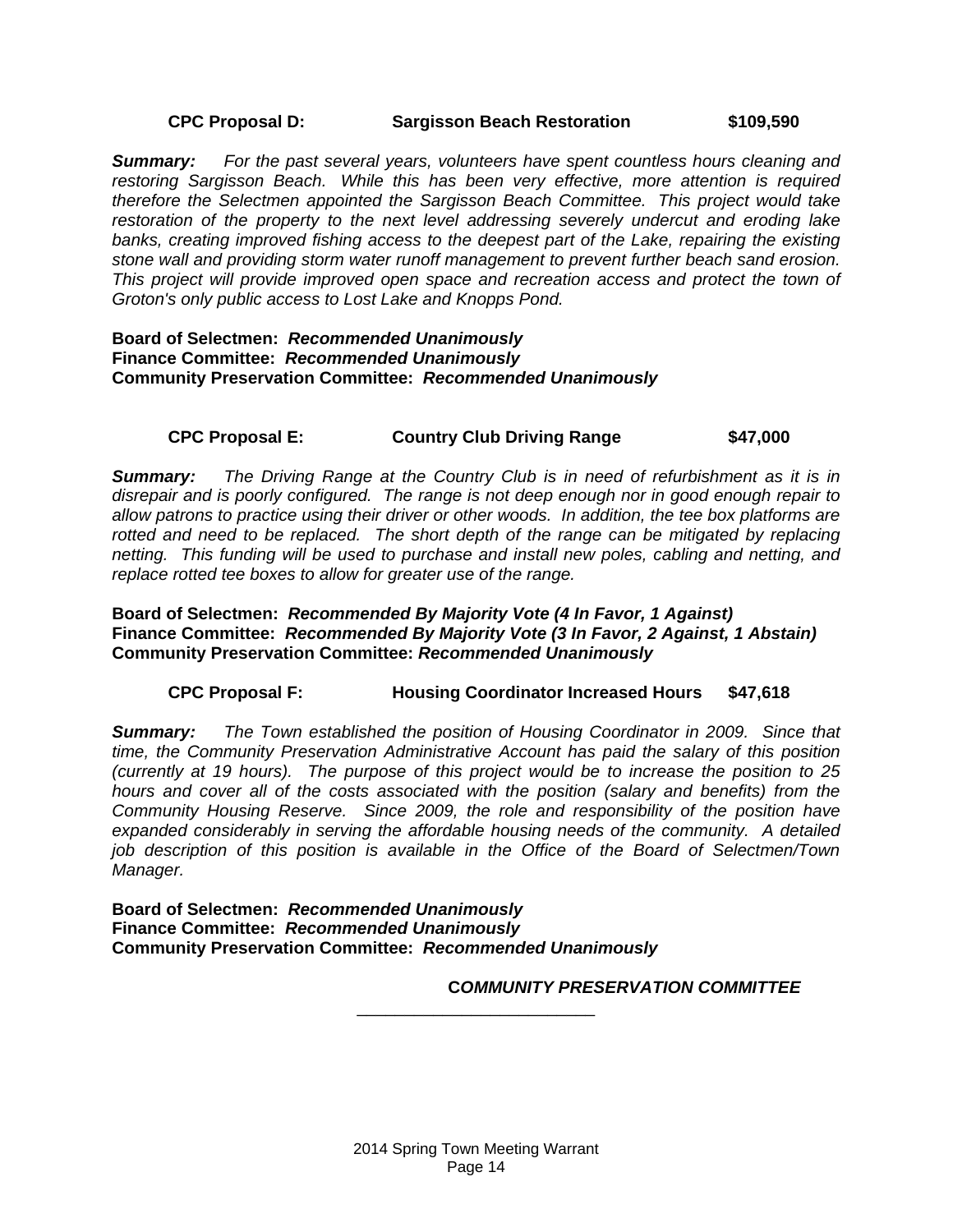#### *ARTICLE 19: AMEND CHAPTER 215 OF THE CODE OF GROTON*

 To see if the Town will vote to amend Chapter 215, "Wetlands", of the Code of the Town of Groton by deleting the current Chapter 215 in its entirety, and replacing it with a new Chapter 215, "Wetlands", a copy of which is on file in the Office of the Town Clerk, or to take any other action relative thereto.

#### *BOARD OF SELECTMEN*

**Board of Selectmen:** *Recommended Unanimously*  **Finance Committee:** *No Position* **Conservation Commission:** *Recommended Unanimously* 

**Summary:** *The article proposes revisions to Groton By-Law Chapter 215 to address the following: (1) to increase clarity for By-Law users; (2) to better align our By-Law with the requirements of Massachusetts General Laws Chapter 131, § 40 ("Wetlands Protection Act") and evolving Massachusetts case law; and (3) to clarify standards for altered areas. Please see the back of the Warrant for a draft of the new proposed bylaw.*

\_\_\_\_\_\_\_\_\_\_\_\_\_\_\_\_\_\_\_\_\_\_\_\_\_

#### *ARTICLE 20: AMEND CHAPTER 205 OF THE CODE OF GROTON*

 To see if the Town will vote to amend Chapter 205, "Vehicles, Unregistered" of the Code of the Town Groton by deleting the current Chapter 205 in its entirety, and replacing it with a new Chapter 205, "Vehicles, Unregistered", a copy of which is on file in the Office of the Town Clerk, or to take any other action relative thereto.

#### *BOARD OF SELECTMEN*

#### **Board of Selectmen:** *Recommended Unanimously*  **Finance Committee:** *No Position*

**Summary:** *Groton Bylaw Chapter 205 was adopted by the Town in 1992 to "regulate and control unregistered and disassembled motor vehicles" within the Town to protect views along publicly traveled roads and minimize visual impact on neighborhoods. The purpose of the proposed replacement of Chapters 205 is to better define the conditions of permissible storage*  for unregistered vehicles and the process for obtaining a permit. Please see the back of the *Warrant for a draft of the new proposed bylaw.*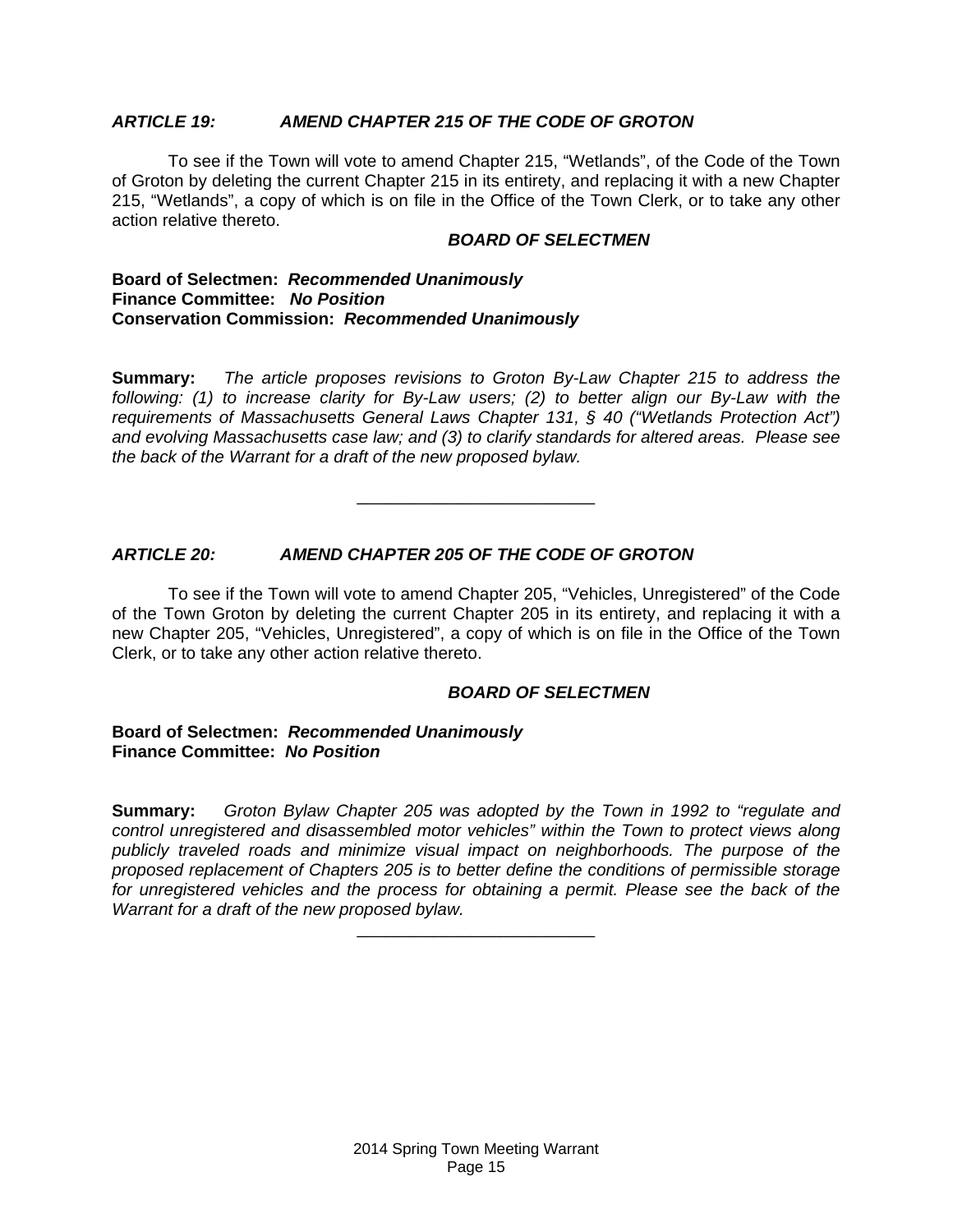#### *ARTICLE 21: SALE OR LEASE OF PRESCOTT SCHOOL*

 To see if the Town will vote to authorize the Board of Selectmen to sell and/or lease, for a period not to exceed 99 years, the building known as Prescott School, which comprises of approximately 27,330 square feet, and all or a portion of the 2.81 acre site on which it is located at 145 Main Street, Groton, Massachusetts, to take all necessary action to comply with the General Laws of the Commonwealth for the disposal of said building, and to petition the General Court for any necessary special legislation, or to take any other action relative thereto.

#### *BOARD OF SELECTMEN*

#### **Board of Selectmen:** *Recommendation Deferred Until Town Meeting*  **Finance Committee:** *Recommended By Majority Vote (4 In Favor, 2 Against)*

**Summary:** *The Board of Selectmen has been working with the Prescott Re-Use Committee and the Groton Dunstable Regional School Committee to come up with a use for the former Prescott School which has been the home of the District Offices of the Regional School District for the past five years. A Request for Proposals issued last year sought proposals to convert the building into a hospitality use. Unfortunately due to market conditions, the Town did not receive any proposals. Recently, the Board of Selectmen was approached by a couple of different businesses expressing an interest in the building. The Board of Selectmen readvertised the building for sale for any use other than housing. The purpose of this article is to present the successful proposal to Town Meeting for approval and disposal of the building. A full report will be made to the Spring Town Meeting.* 

#### *ARTICLE 22: TAX INCREMENT FINANCING PLAN FOR PRESCOTT SCHOOL SALE*

\_\_\_\_\_\_\_\_\_\_\_\_\_\_\_\_\_\_\_\_\_\_\_\_\_

 To see if the Town will vote to authorize the Board of Selectmen to prepare and submit to the Massachusetts Economic Assistance Coordinating Council a certified project application for designation of the property known as the Prescott School located at 145 Main Street, Groton, Massachusetts, and shown on Assessors' Map 113, Parcel 43, as an Economic Opportunity Area, pursuant to the provision of Chapter 23A of the General Laws; and further, to authorize the Board of Selectmen to enter into a tax increment financing plan with Prescott Place, LLC pursuant to the provisions of Chapter 40, Section 59 of the General Laws, in connection with the development of said property; and to authorize the Board of Selectmen to take such actions as are necessary to obtain approval of the certified project application and to implement the tax increment financing plan, or to take any other action relative thereto.

#### *BOARD OF SELECTMEN*

**Board of Selectmen:** *Recommendation Deferred Until Town Meeting* **Finance Committee:** *Recommended By Majority Vote (4 In Favor, 2 Against)*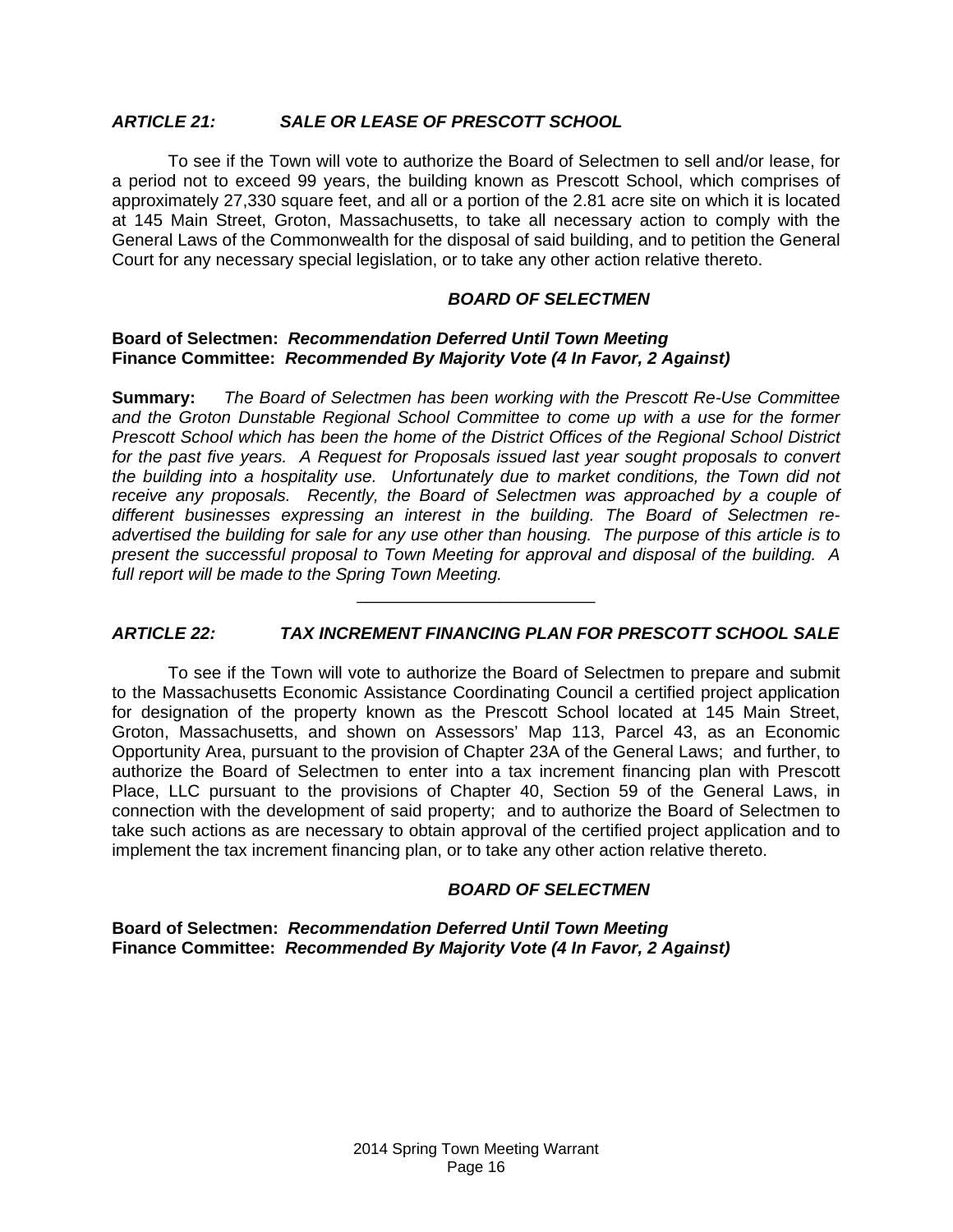**Summary:** *A part of a proposal received for the sale of the Prescott School was a request from the Proposer "Prescott Place, LLC", to enter into a Tax Increment Financing Plan to help finance the proposed renovations to the Prescott School. This is similar to what was done with Capstone Properties when they renovated Rivercourt Residences. The Board of Selectmen is placing this article on the Warrant as a placeholder in the event it decides to move forward with the Proposal received from Prescott Place, LLC on the sale of the Prescott School. A more detailed explanation will be presented to Town Meeting should the Selectmen decide to move forward with this sale.* 

\_\_\_\_\_\_\_\_\_\_\_\_\_\_\_\_\_\_\_\_\_\_\_\_\_

#### *ARTICLE 23: SALE OR LEASE OF CENTER FIRE STATION*

 To see if the Town will vote to authorize the Board of Selectmen to sell and/or lease, for a period not to exceed 99 years, the building known as the Groton Center Fire Station, which comprises approximately 5,005 square feet, and all or a portion of the 0.26 acre site on which it is located at 20 Station Avenue, Groton, Massachusetts, to take all necessary action to comply with the General Laws of the Commonwealth for the disposal of said building, and to petition the General Court for any necessary special legislation, or to take any other action relative thereto.

#### *BOARD OF SELECTMEN*

#### **Board of Selectmen:** *Recommended By Majority Vote (4 In Favor, 1 Against)* **Finance Committee:** *Recommended Unanimously*

**Summary:** *With the new Center Fire Station on Farmers Row slated to be completed later this spring, the Town will no longer have a need for the current Center Fire Station on Station Avenue. The Board of Selectmen has issued an RFP for the sale of this building and hopes to have a final proposal for consideration at Town Meeting. The purpose of this article is to present the successful proposal to Town Meeting for approval and disposal of the Building. A full report will be made to the Spring Town Meeting.* 

\_\_\_\_\_\_\_\_\_\_\_\_\_\_\_\_\_\_\_\_\_\_\_\_\_

*ARTICLE 24: REZONE PARCEL 101-22 FROM PUBLIC USE TO RESIDENTIAL – AGRICULTURAL "R-A"* 

To see if the Town will vote to amend the Zoning Map established under Chapter 218 of the Code of the Town of Groton to rezone from Public Use (P) to Residential-Agricultural (R-A) a parcel of land located at 33 West Main Street consisting of approximately 0.28 acres, being shown on Assessors' Map 101 as Parcel 22, or take to take any other action relative thereto.

#### *BOARD OF SELECTMEN*

**Board of Selectmen:** *Recommended Unanimously*  **Finance Committee:** *No Position* **Planning Board:** *Recommendation Deferred Until Town Meeting*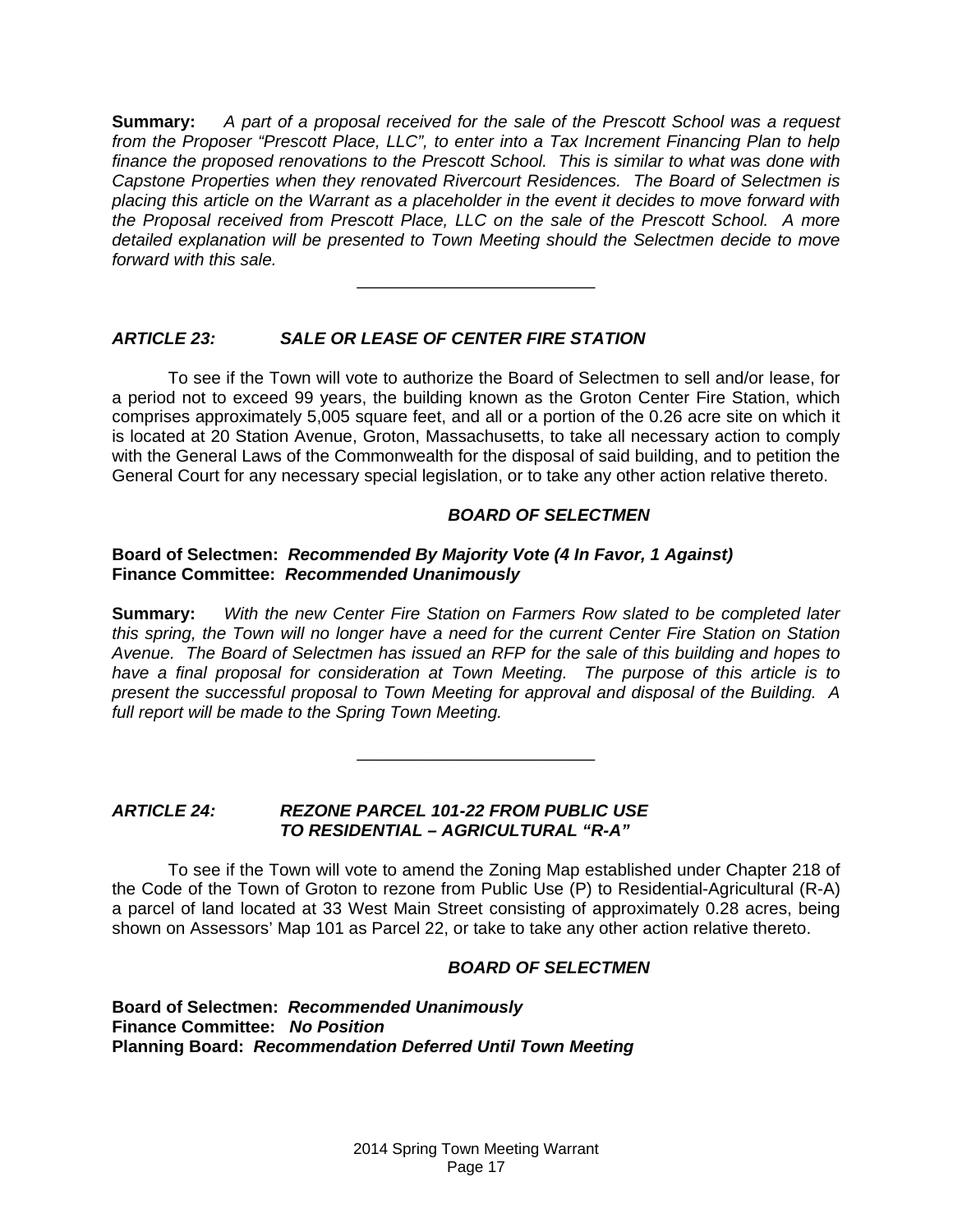**Summary:** *Currently, Squannacook Hall is zoned for public use because it is owned by the Town and was used for municipal purposes. The Board of Selectmen has solicited proposals for the sale of Squannacook Hall and has received one proposal for its re-use (please see Article 27 for further explanation). Since the building will no longer be used for municipal purposes, it should be rezoned accordingly.*

\_\_\_\_\_\_\_\_\_\_\_\_\_\_\_\_\_\_\_\_\_\_\_\_\_

#### *ARTICLE 25: CONCEPT PLAN APPROVAL – 33 WEST MAIN STREET*

 To see if the Town will vote, pursuant to Section 218-27.C of the Zoning Bylaw regarding Planned Multi-Family Residential Development, to approve the concept plan entitled "Re-Development of Squannacook Hall" for planned multi-family/residential development for the land owned by the Town of Groton located at 33 West Main Street, and shown on Assessors' Map 101 as Parcel 22, which plan is on file with the Town Clerk, or to take any other action relative thereto.

#### *BOARD OF SELECTMEN*

#### **Board of Selectmen:** *Recommended Unanimously*  **Finance Committee:** *No Position* **Planning Board:** *Recommendation Deferred Until Town Meeting*

**Summary:** *As discussed in Articles 24 and 27, the Board of Selectmen has solicited proposals for the sale of Squannacook Hall through the Request for Proposals process and has received one proposal to convert the building into four (4) residential rental units. Pursuant to our Zoning Bylaw, this type of use requires concept plan approval at Town Meeting for a planned multi-family residential development.* 

\_\_\_\_\_\_\_\_\_\_\_\_\_\_\_\_\_\_\_\_\_\_\_\_\_

#### *ARTICLE 26: REPAIR SEPTIC SYSTEM AT SQUANNACOOK HALL*

 To see if the Town will vote to raise and appropriate, transfer from available funds and/or borrow a sum or sums of money to repair the septic system at Squannacook Hall located on West Main Street in West Groton, and for all costs associated and related thereto, or to take any other action relative thereto.

#### *BOARD OF SELECTMEN*

#### **Board of Selectmen:** *Recommended Unanimously*  **Finance Committee:** *Recommended By Majority Vote (5 In Favor, 1 Abstain)*

**Summary:** *Please see the summary in Article 27. During the negotiations with the prospective buyer of Squannacook Hall, the Board of Selectmen has agreed to repair the Septic System as part of the purchase and sale agreement. The estimated cost of the repair is \$30,000. By selling this building and putting it on the tax rolls, the Town will receive an estimated \$10,000 a year in taxes. The Board of Selectmen believes it is reasonable to invest in a new system to allow the sale to move forward, with an anticipated three year period to recoup the cost of the system.*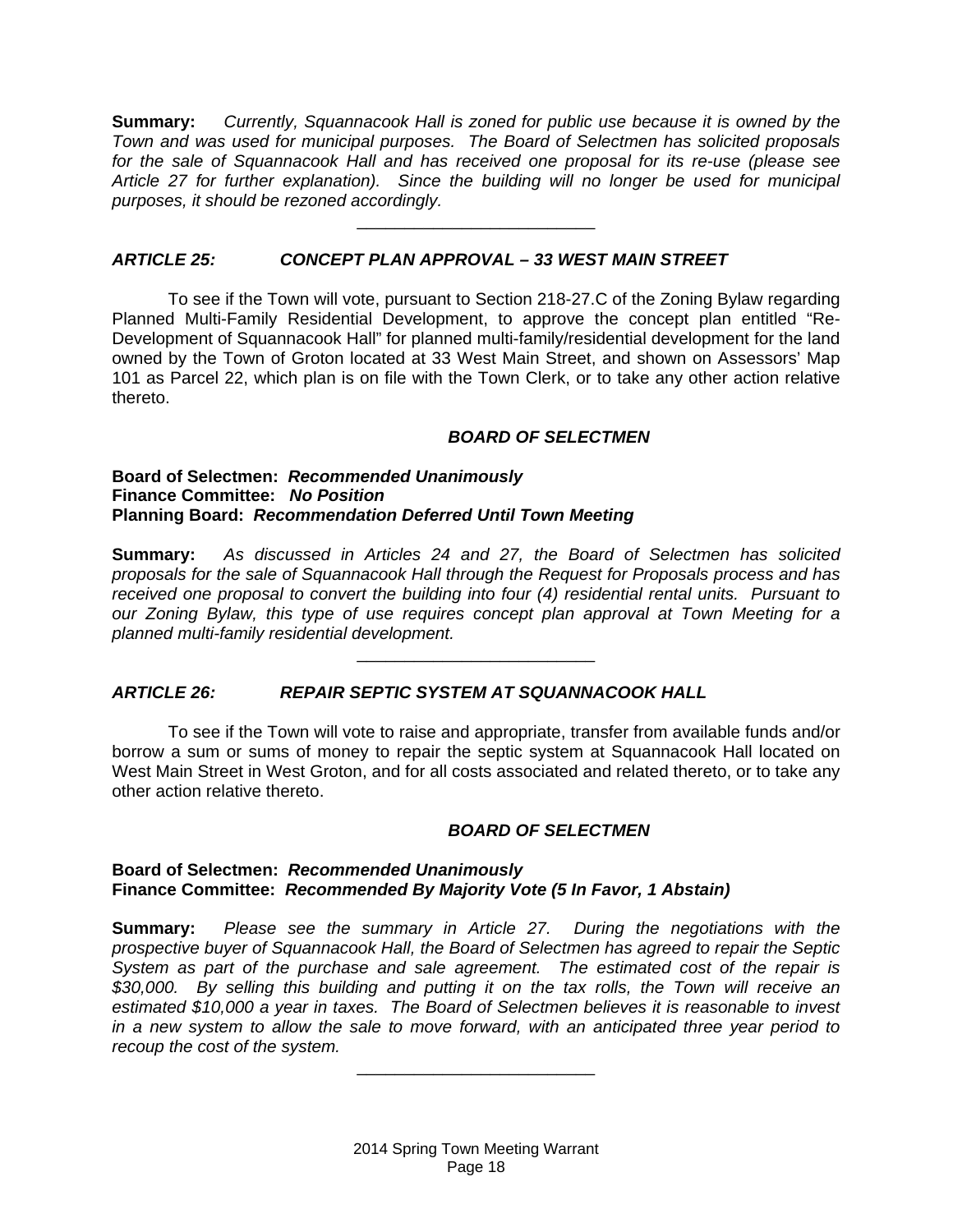#### *ARTICLE 27: SALE OR LEASE OF SQUANNACOOK HALL*

 To see if the Town will vote to authorize the Board of Selectmen to sell and/or lease, for a period not to exceed 99 years, the building known as Squannacook Hall, which comprises of approximately 4,402 square feet, and all or a portion of the 0.28 acre site on which it is located at 33 West Main Street, West Groton, Massachusetts, to take all necessary action to comply with the General Laws of the Commonwealth for the disposal of said building, and to petition the General Court for any necessary special legislation, or to take any other action relative thereto.

#### *BOARD OF SELECTMEN*

#### **Board of Selectmen:** *Recommended Unanimously*  **Finance Committee:** *Recommended By Majority Vote (5 In Favor, 1 Abstain)*

**Summary:** *Squannacook Hall has been vacant for the past four years. A re-use study was completed four years ago for the future use of the Building. However, due to cost and lack of a viable septic system, no action was taken on the proposed rehabilitation. The Town has successfully designed a Title V septic system that was permitted by the Board of Health. Based on this, the Board of Selectmen issued a Request for Proposals for the disposition of the Building. The Town received one proposal to convert Squannacook Hall into four (4) residential rental units and rent the building for the next twenty (20) years. The purpose of this article is to present the proposal in more detail to the Town Meeting for approval of the disposition of the Building. A full report will be made to the Spring Town Meeting.* 

\_\_\_\_\_\_\_\_\_\_\_\_\_\_\_\_\_\_\_\_\_\_\_\_\_

#### *ARTICLE 28: AMEND CHAPTER 190 OF THE CODE OF GROTON*

To see if the Town will vote to amend Chapter 190 of the Groton Code by deleting Sections 190-1 and Section 190-2 ( "The Mandatory Sewer Hookup Bylaw") and replacing them with the following sections:

§ 190 - 1 Connections Required.

The owner or occupant of a building situated within the Groton Center Sewer System (the Sewer System), as it may be amended, shall:

A. In the case of an existing building within the Sewer System as of the effective date of this article, connect said building to the sewer with an effective drain within six months of said effective date or, in the case of an extension of the Sewer System within two years of the date when said sewer is available for such connection.

B. In the case of a new building within the Sewer System constructed after the effective date of this article, or in the case of renovation of a building which would trigger the requirement to upgrade a subsurface sewage disposal system under the provisions of Title 5 of the State Environmental Code (310 CMR 15.000) or any successor regulation, connect said building to the sewer prior to the issuance of a certificate of occupancy by the Building Inspector.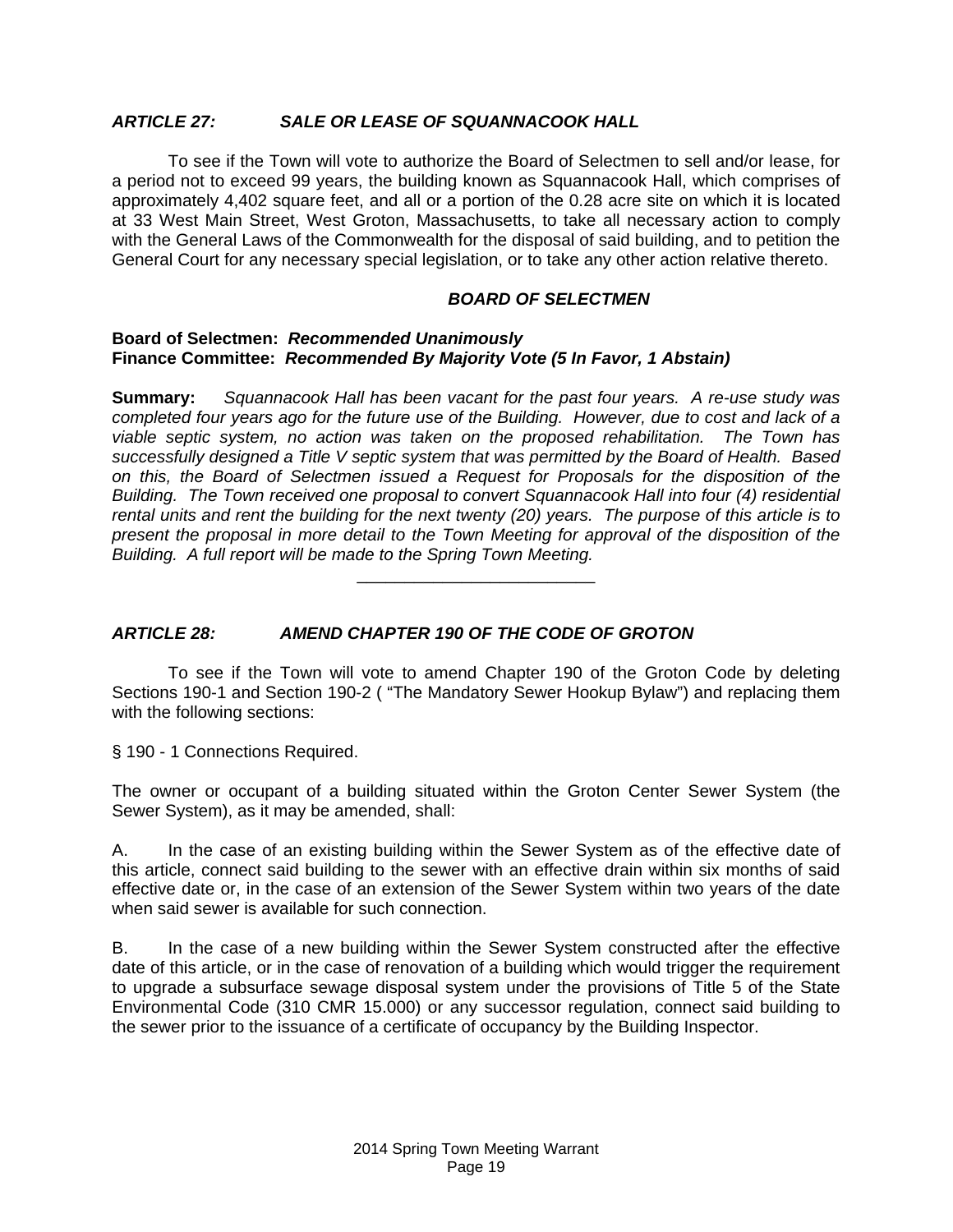#### C. Authority

The Groton Sewer Commission and the Groton Board of Health shall both be responsible for enforcement and oversight of Sections 190-1 and 190-2 and may act independently and cooperatively within their respective areas of responsibility. The Groton Sewer Commission shall provide administrative services, such as maintenance of connection records for properties within the Sewer System and issuance of notices to property owners. The Groton Board of Health shall address matters of compliance and act upon applications for variances.

#### § 190 – 2 Variance.

A variance from the connection requirement may be granted by the Board of Health for any one of the following reasons:

A. That said land by reason of its grade or level or any other cause cannot be drained into such sewer, or that a connection is economically unfeasible (defined as the cost of connection being in excess of 10% of the assessed value of the subject property). The applicant shall provide sufficient documentary evidence that a connection is not a feasible option; or

B. In the case of property used for residential purposes, that the buildings on said land are served by a private on-site subsurface sewage disposal system which was issued a Certificate of Compliance in accordance with the provisions of said Title 5 as in effect on or after March 31, 1995 and, after an inspection as defined in 310 CMR 15.302, is determined not to be failing to protect public health and safety and the environment as defined in 310 CMR 15.303. Such variance shall continue for a period of three years, provided the subsurface sewage disposal system is pumped once a year during said three years, or for a period of two years if the system has not been so pumped. After such time period the system shall be re-inspected and an additional variance may be granted if the re-inspection determines the system is not failing to protect public health and safety and the environment as defined in 310 CMR 15.303. Any variance granted under this sub-section shall expire upon the "transfer of title" to the property served by the system, as defined in 310 CMR 15.301, and the property shall be connected no later than 90 days after the date of the transfer of title.

C. In the case of property used for non-residential purposes, that the buildings on said property are served by a private on-site subsurface sewage disposal system which was issued a Certificate of Compliance in accordance with the provisions of said Title 5 as in effect on or after March 31, 1995 and, after an inspection as defined in 310 CMR 15.302, is determined not to be failing to protect public health and safety and the environment as defined in 310 CMR 15.303. Such variance shall expire after one year. After such time period the subsurface sewage disposal system shall be re-inspected and a variance may be granted if the reinspection determines the system is not failing to protect public health and safety and the environment as defined in 310 CMR 15.303. Any variance granted under this sub-section shall expire upon the "transfer of title" to the property served by the system, as defined in 310 CMR 15.301, and the property shall be connected no later than 90 days after the date of the transfer of title.

D. In the event that the Massachusetts Department of Environmental Protection or successor entity institutes a set of requirements for subsurface sewage disposal system performance stricter than those set forth in the then current version of said Title 5, any variances granted hereunder shall NOT be considered as exempting the applicable disposal system from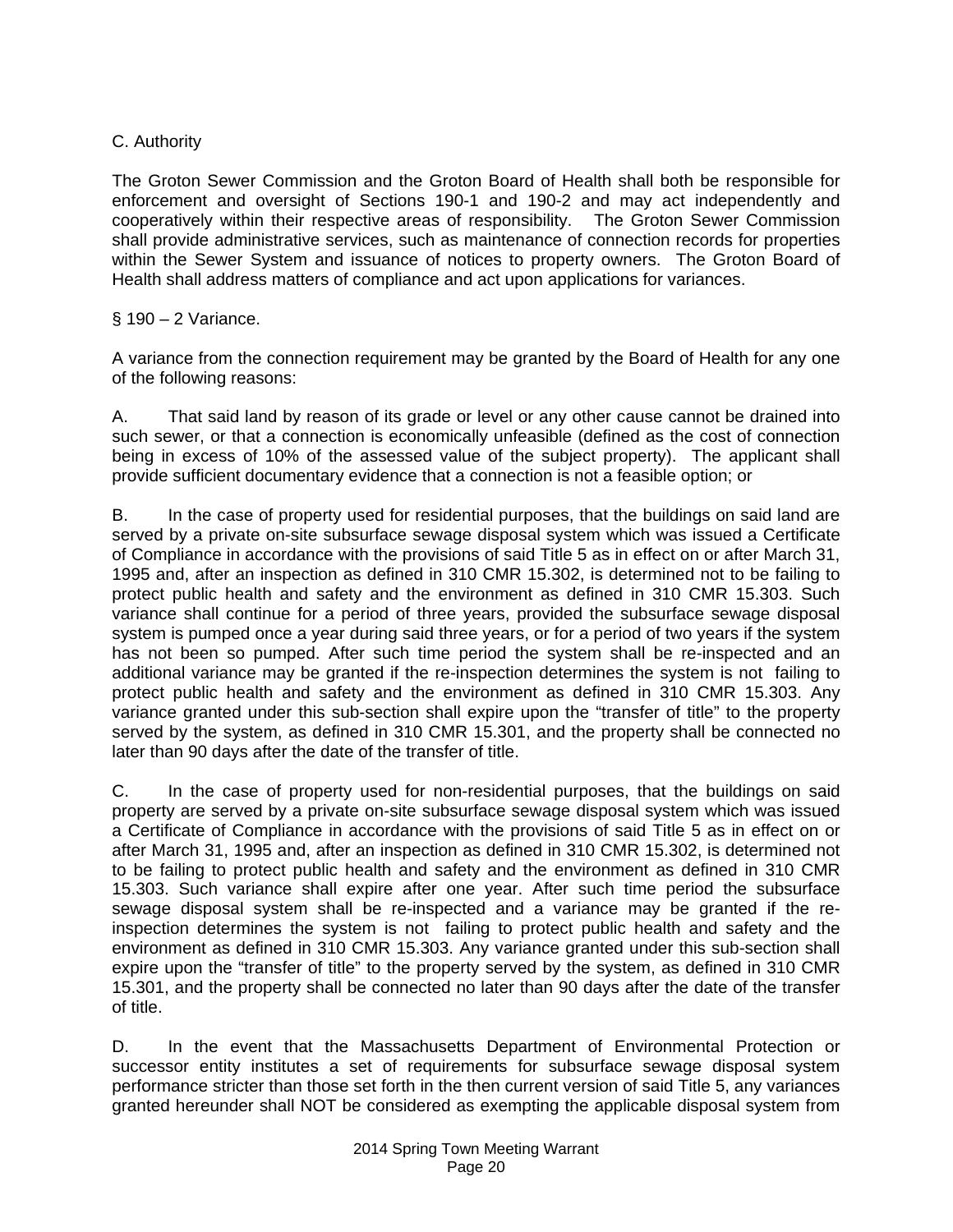the connection requirement. Instead, in that case, any existing systems with variances must either meet the new requirements or the property must be connected to the Sewer System. Such mandatory connections shall be made within 90 days of the effective date of the new requirements for commercial properties or six months of said effective date for residential properties.

E. The Board of Health may review any Title 5 inspection and any approved subsurface sewage disposal works permit to determine if a subsurface sewage disposal system is protective of public health and safety and the environment in considering any variance request.

F. A Notice of any variance granted hereunder shall be recorded with the Middlesex South District Registry of Deeds and evidence thereof provided to the Board of Health. Such Notice shall state that the variance shall expire upon the "transfer of title" as defined in 310 CMR 15.301.

or to take any other action relative thereto.

#### *BOARD OF SEWER COMMISSIONERS*

**Board of Selectmen:** *Recommended Unanimously*  **Finance Committee:** *No Position* **Sewer Commission:** *Recommended Unanimously*  **Board of Health:** *Recommended Unanimously* 

**Summary:** *Since the adoption of the original bylaw, Title 5 adopted criteria requirements for inspection. This article allows a variance from the requirement to hook up if the property owner demonstrates through a Title 5 inspection that their on-site subsurface sewage disposal system is determined not to be failing to protect public health and safety and the environment as defined in Title 5, 310 CMR 15.303.* 

#### *THE FOLLOWING ARTICLES WILL BE PART OF THE CONSENT AGENDA. PLEASE SEE EXPLANATION PROVIDED BY THE TOWN MODERATOR AT THE END OF ARTICLE 34.*

\_\_\_\_\_\_\_\_\_\_\_\_\_\_\_\_\_\_\_\_\_\_\_\_\_

#### *ARTICLE 29: APPLY FOR GRANTS*

 To see if the Town will vote to authorize the Board of Selectmen to apply for Federal and State Grants for which the Town is or may be eligible and to expend the funds received thereunder, or to take any other action relative thereto.

#### *BOARD OF SELECTMEN*

#### **Board of Selectmen:** *Recommended Unanimously*  **Finance Committee:** *Recommended By Majority Vote (5 In Favor, 1 Abstain)*

**Summary:** *To allow the Board of Selectmen to apply for grants that may become available during the year.* 

\_\_\_\_\_\_\_\_\_\_\_\_\_\_\_\_\_\_\_\_\_\_\_\_\_

2014 Spring Town Meeting Warrant Page 21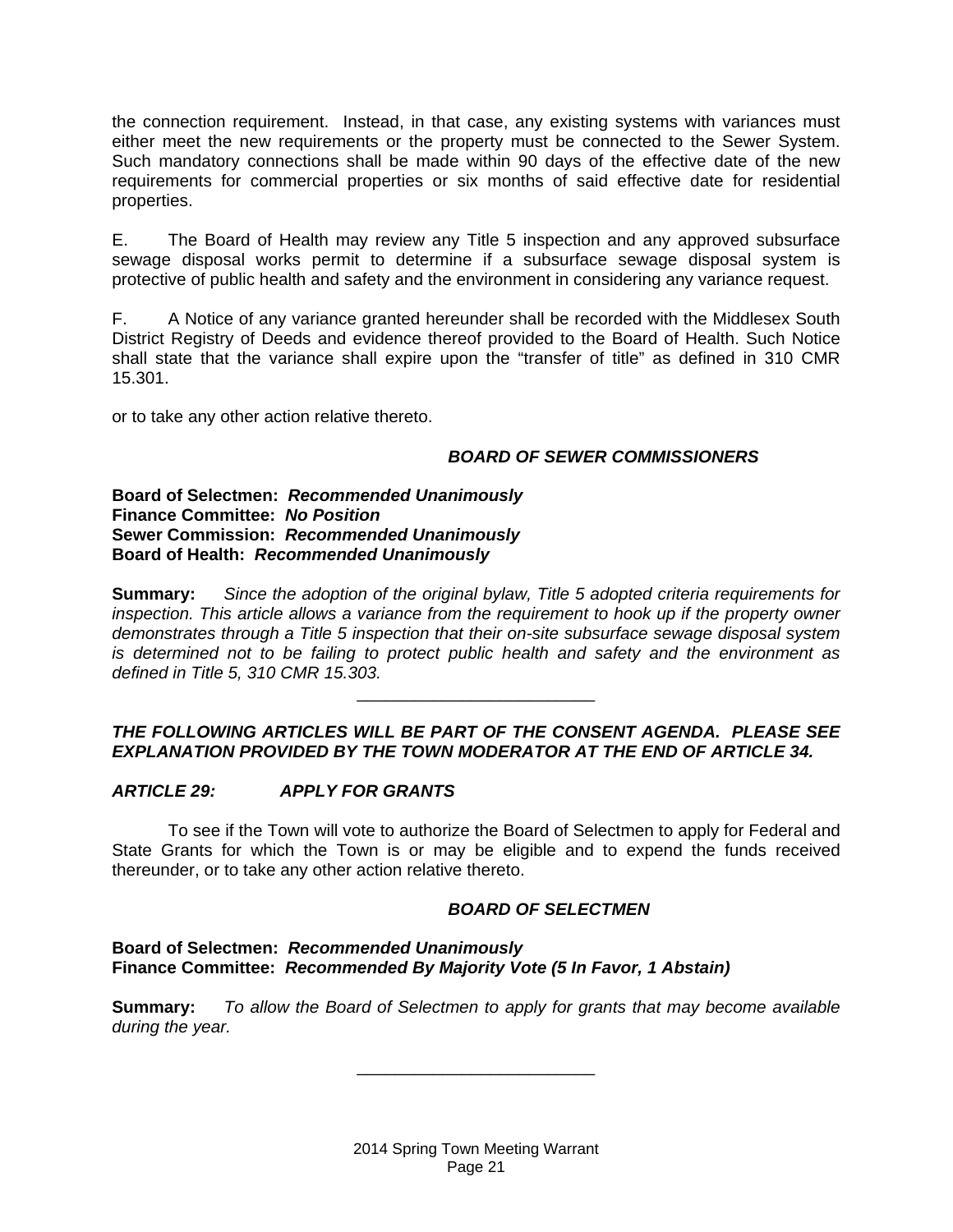#### *ARTICLE 30: DEBT SERVICE FOR SURRENDEN FARMS*

 To see if the Town will vote to raise and appropriate and/or transfer from available funds, a sum or sums of money, pursuant to Massachusetts General Laws, Chapter 44B, Section 5 for debt service for Fiscal Year 2015 for the Surrenden Farm Land Acquisition, as authorized under Article 1 of the April 24, 2006 Special Town Meeting, or to take any other action relative thereto.

#### *COMMUNITY PRESERVATION COMMITTEE*

#### **Board of Selectmen:** *Recommended Unanimously*  **Finance Committee:** *Recommended By Majority Vote (5 In Favor, 1 Abstain)* **Community Preservation Committee:** *Recommended Unanimously*

**Summary:** *This article appropriates the debt payments for the Surrenden Farm Land Purchase. Funding for this article will come from Community Preservation Funds. The anticipated debt service for Fiscal Year 2015 is \$486,475.*

\_\_\_\_\_\_\_\_\_\_\_\_\_\_\_\_\_\_\_\_\_\_\_\_\_

#### *ARTICLE 31: STORMWATER MANAGEMENT REVOLVING FUND*

To see if the Town will vote to renew the revolving account under Chapter 44,  $\S53E\%$  of the General Laws for the purpose of utilizing receipts and fees received under Chapter 198 of the Code of the Town of Groton, Stormwater Management - Low Impact Development, said receipts and fees to be credited to said account and expended by the Earth Removal Stormwater Advisory Committee for administration, oversight and review activities under Chapter 198, with the maximum amount to be expended in said account not to exceed \$10,000 for Fiscal Year 2015, or to take any other action relative thereto.

#### *STORMWATER ADVISORY COMMITTEE*

#### **Board of Selectmen:** *Recommended Unanimously*  **Finance Committee:** *Recommended By Majority Vote (5 In Favor, 1 Abstain)*

**Summary:** *This article reauthorizes the use of the revolving fund for technical review and processing of applications submitted under Chapter 198, Stormwater Management - Low Impact Development.*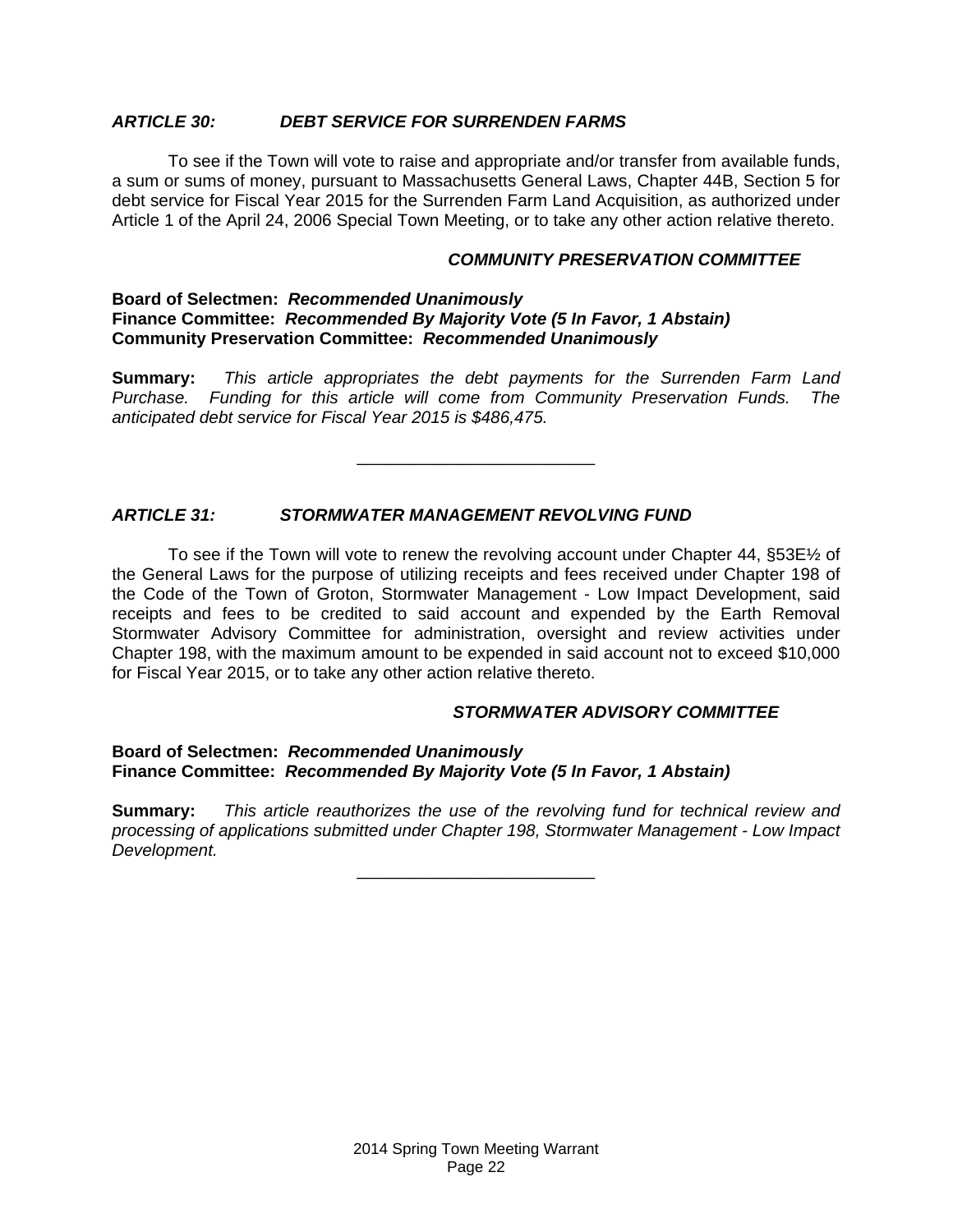#### *ARTICLE 32: CONSERVATION COMMISSION REVOLVING FUND*

To see if the Town will vote to renew the revolving account under Massachusetts General Laws, Chapter 44, §53E½ for the purpose of utilizing receipts and fees received for agricultural or silvicultural activities conducted on Town-owned conservation land under the care and custody of the Conservation Commission, said receipts and fees to be credited to said account and expended by the Conservation Commission for oversight and management of conservation lands owned by the Town, with the maximum amount in said account not to exceed \$50,000 for Fiscal Year 2015, or to take any other action relative thereto.

#### *CONSERVATION COMMISSION*

#### **Board of Selectmen:** *Recommended Unanimously*  **Finance Committee:** *Recommended By Majority Vote (5 In Favor, 1 Abstain)*

**Summary:** *This article reauthorizes the use of the revolving fund (established in 2007) for the management of conservation land in Groton. Reauthorization allows for reduced fees for management of conservation lands in Groton.* 

\_\_\_\_\_\_\_\_\_\_\_\_\_\_\_\_\_\_\_\_\_\_\_\_\_

#### *ARTICLE 33: AFFORDABLE HOUSING REVOLVING FUND*

To see if the Town will vote to renew, under the authority of the Town Manager, a revolving account under Massachusetts General Laws, Chapter 44, §53E½ for the receipt of revenue and funding of expenses related to marketing and monitoring Affordable Housing units within developments in the Town, said revenue, in the form of receipts and fees, to be credited to said account and expended by the Town Manager for this purpose, with the maximum amount in said account not to exceed \$50,000 for Fiscal Year 2015, or to take any other action relative thereto.

#### *TOWN MANAGER*

#### **Board of Selectmen:** *Recommended Unanimously*  **Finance Committee:** *Recommended By Majority Vote (5 In Favor, 1 Abstain)*

**Summary:** *A revolving fund is a tool used by cities and towns to allow a particular department or board to account for its revenues and expenses for particular programs separately from the General Fund. Program expenses can be directly offset by related revenue taken in, and expenditure of those monies requires no additional appropriation. Revolving funds must be authorized annually by Town Meeting at which time spending limits are established. This particular fund will utilize revenue collected in connection with land development for the purpose of promoting occupancy of affordable housing units as they become available. The funds will be spent largely on marketing and monitoring functions.*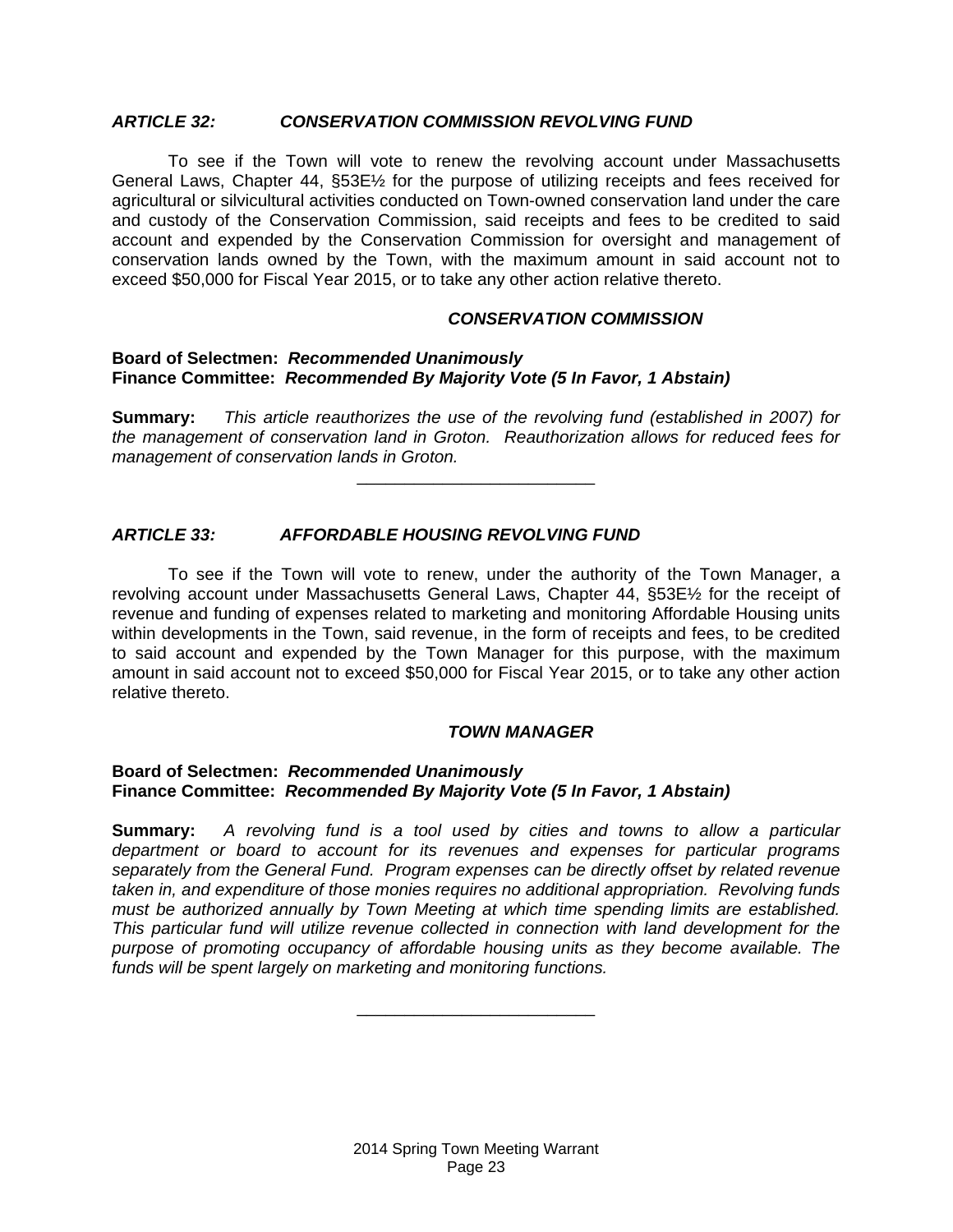#### *ARTICLE 34: ACCEPT LAW INCREASING REAL ESTATE TAX EXEMPTION*

To see if the Town will vote to accept the provisions of Section 4, Chapter 73 of the Acts of 1986, as amended by Chapter 126 of the Acts of 1988, to allow an additional property tax exemption for Fiscal Year 2015 for those persons who qualify for property tax exemptions under Massachusetts General Laws, Chapter 59, Section 5, not to exceed \$1,000, or to take any other action relative thereto.

#### *BOARD OF ASSESSORS*

#### **Board of Selectmen:** *Recommended Unanimously*  **Finance Committee:** *Recommended By Majority Vote (5 In Favor, 1 Abstain)*

**Summary:** *This article is geared toward elderly persons, blind persons and veterans with service connected disabilities. It would increase the exemption under state statute up to 100% of the exemption.*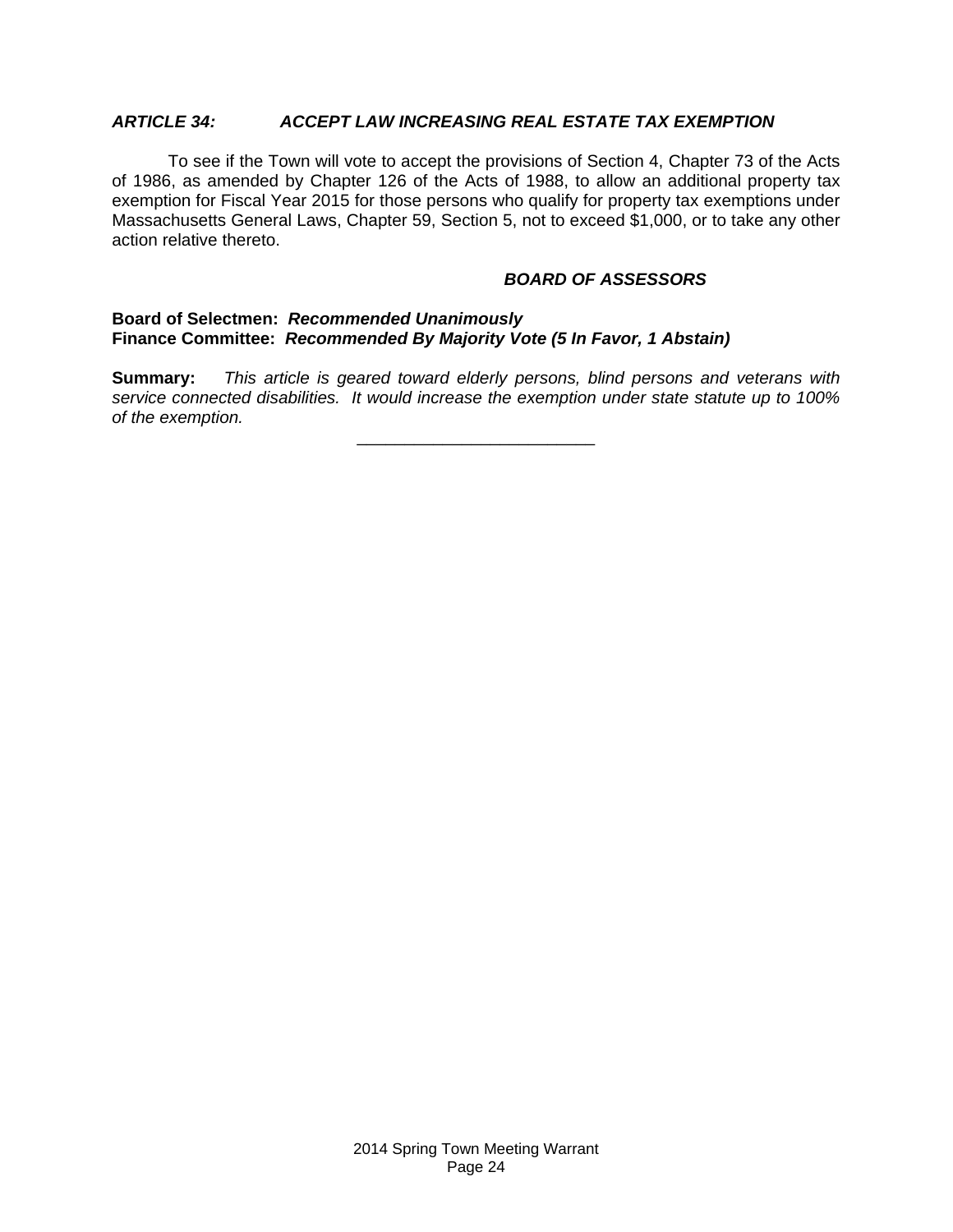#### **Moderator Introducing Consent Agenda to Save Time at Town Meeting**

In order to save time at Town Meeting, the moderator will use a procedure known as a consent agenda. It is the bundling of non-controversial articles into a single motion to be voted on by Town Meeting. Routinely used in other towns, the consent agenda can save time by not requiring a main motion, a second, an explanation and a vote on every routine article to which there is no objection or question.

#### **What Articles Are Included**

The consent agenda will generally consist of regular housekeeping articles unanimously supported by the Board of Selectmen and Finance Committee. Articles that change by-laws, introduce new spending or require more than a majority vote are ineligible.

In this warrant, Articles 30 to 35 have been identified by the moderator as being appropriate for the consent agenda. At Town Meeting, voters will receive a handout with the final consent agenda, as changes are possible between the time of this writing and April 28.

#### **How Consent Agendas Work**

When the meeting reaches the first article to be included in the consent agenda, the moderator will explain the process. The moderator will read the title of every article included in the consent agenda. He will pause after each article to allow any voter who has a question on the article to loudly state, "hold."

The held article will be set aside for individual consideration apart from the consent agenda. The voter who holds an article will be asked to identify him- or herself to the moderator so that he or she may be called upon later to address the article.

After the meeting agrees on which articles to include in the consent agenda, there will be no debate and the moderator will immediately call for a vote. Every article included in the consent agenda will either pass or fail depending on the majority vote.

The articles held from the consent agenda will then be taken up individually in the order in which they appear in the warrant.

#### **What Voters Need To Do**

Town Meeting voters should review in advance the articles in the consent agenda and note whether there are any they wish to "hold." A voter can then state "hold" when the moderator calls the article number and title to remove it from the consent agenda.

*Any voter with questions about Town Meeting procedure may call Town Moderator Jason Kauppi at (978) 448-6421 or email him at jasonkauppi@gmail.com.*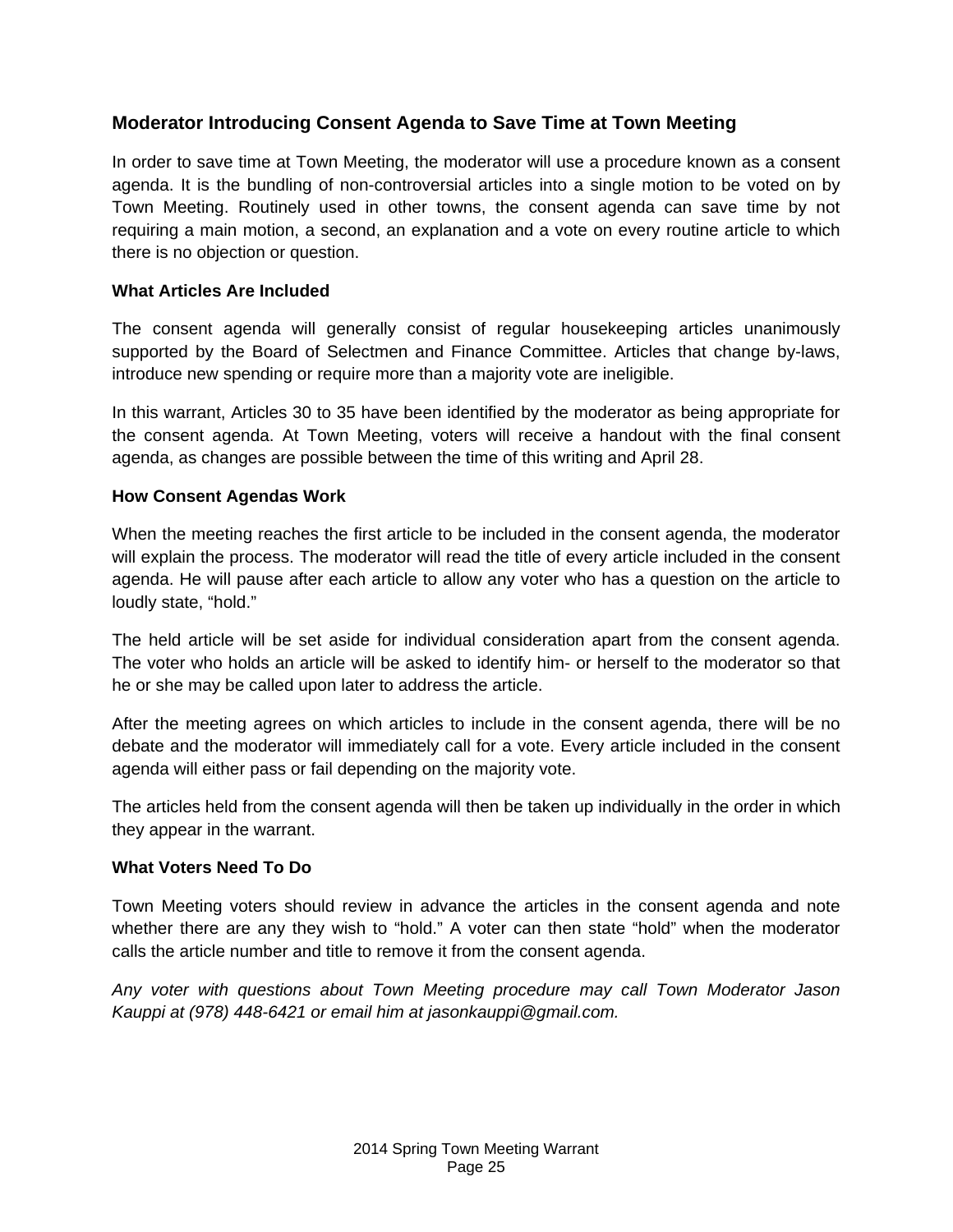Hereof fail not and make return of your doings to the Town Clerk on or before time of said meeting.

Given under our hands this 7<sup>th</sup> Day of April in the year of our Lord Two Thousand Fourteen.

*Peter S. Cunningham* 

Peter S. Cunningham, Chairman

 *Joshua A. Degen*  Joshua A. Degen, Vice-Chairman

 *Anna Eliot*  Anna Eliot, Clerk

 *Stuart M. Schulman*  Stuart M. Schulman, Member

 *John G. Petropoulos* 

John G. Petropoulos, Member

OFFICERS RETURN Groton, Middlesex

Pursuant to the within Warrant, I have this day notified the Inhabitants to assemble at the time, place, and for the purpose mentioned as within directed. Personally posted by Constable.

\_\_\_\_\_\_\_\_\_\_\_\_\_\_\_\_\_\_\_\_\_\_\_\_\_\_\_\_\_\_\_\_\_\_\_\_\_\_\_\_\_\_\_\_\_\_\_\_\_\_\_\_\_\_\_\_\_\_\_\_\_\_\_\_\_\_\_\_\_\_\_\_\_\_\_\_

\_\_\_\_\_\_\_\_\_\_\_\_\_\_\_\_\_\_\_\_\_\_\_\_\_\_\_\_\_\_ \_\_\_\_\_\_\_\_\_\_\_\_\_\_\_\_\_\_\_\_\_\_\_ Constable **Constable Date Duly Posted**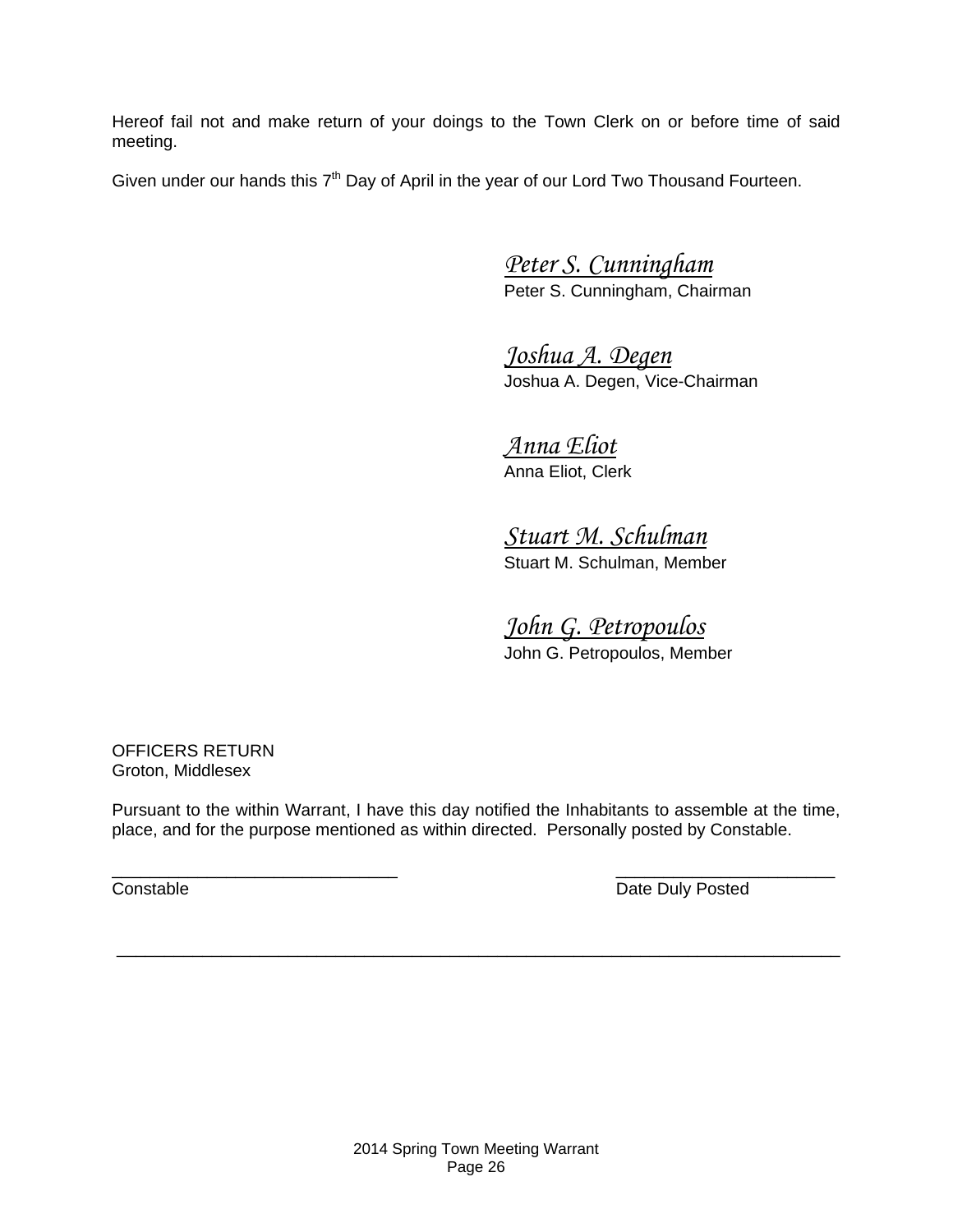## **BUDGET MESSAGE FROM THE TOWN MANAGER**

## **TOWN OF GROTON FISCAL YEAR 2015**

Pursuant to Article 6, Sections 6-3 and 6-4 of the Charter of the Town of Groton, Massachusetts, the Finance Committee, Board of Selectmen and Town Manager are pleased to submit for your consideration the Proposed Fiscal Year 2015 Operating Budget for the Town of Groton. When the proposed budget was originally submitted by the Town Manager to the Finance Committee and Board of Selectmen, the Groton Dunstable Regional School District had not yet completed its budget. As has been my history over the last six budget cycles, I developed a budget, in conjunction with my Finance Team, that made decisions based on incorporating a two and one half (2½%) percent increase. The original budget contained proposals developed with the intent to improve the delivery of services, while still remaining well under the anticipated FY 2015 Levy Limit. That said, the needs of the Groton Dunstable Regional School District to maintain services far outweighed the need to improve the delivery of services within the Municipal Budget.

The Board of Selectmen, Finance Committee and I worked very hard to meet the needs of the School District without making major cuts to the Municipal Budget and negatively impacting services. Due to strong budgeting over the last several years, the Town was in the unique position to develop strategies to meet the needs of the School District. My Finance Team and I proposed a multi-level plan that was accepted by both the Board of Selectmen and Finance Committee. The Groton Dunstable Regional School Committee developed a level services budget that required an increased assessment from the Town of Groton of \$1,403,699 or 8.58%. To meet this assessment, several changes in the Municipal Budget had to be made.

To begin with, the original proposed budget had already set aside \$378,000 in new spending for the Regional School District. Next, at the request of and in conjunction with the Finance Committee, I developed reductions in the Municipal Budget Request in the amount of \$300,000. To meet this, I proposed that any new funding proposals be eliminated, along with minor reductions in current spending. These reductions were proposed with an effort to maintain the same level of services. The one major reduction would be to rescind the vote to join the Central Massachusetts Mosquito Control Project in FY 2015, saving approximately \$73,000. The Town Meeting will be asked to take this action under Article 4 at Town Meeting. In addition, the original proposed budget was approximately \$402,000 under the anticipated FY 2015 Levy Limit. These three areas alone developed approximately \$1,000,000 in revenues to help fund the assessment of the School Budget. However, the Town was still \$400,000 shy of meeting the assessment. To make further reductions in the municipal budget of this magnitude would have severely impacted Municipal Services.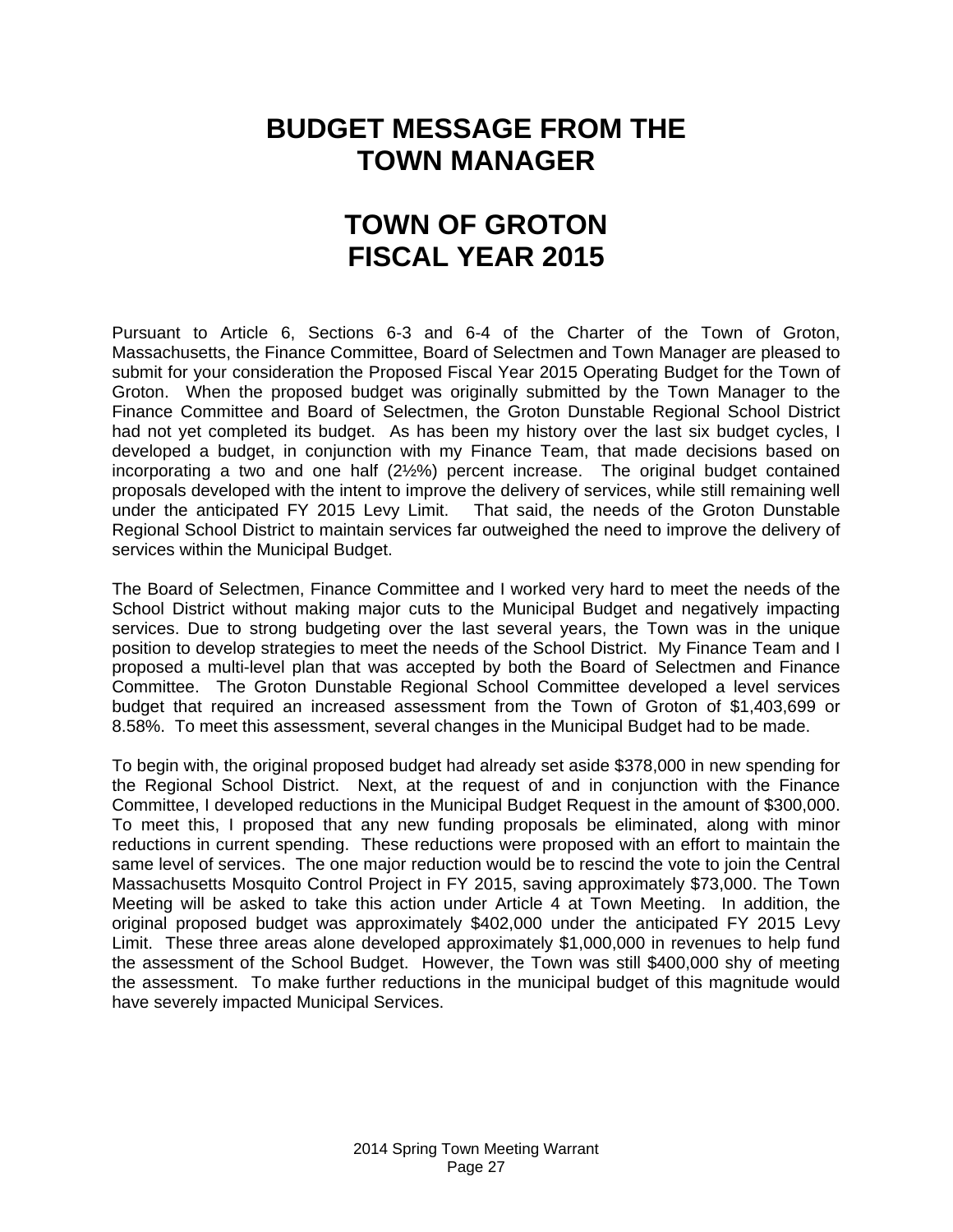Therefore, I proposed that the Town consider excluding the debt service associated with the New Center Fire Station. When we originally proposed this project to Town Meeting, we developed a budget that allowed the Town to fund the debt service within the operating budget and the limitations of Proposition 2½. At that time, we informed the Town Meeting that if the need arose, we could ask the voters to consider excluding that debt to meet any important need of the Town. A strong school department providing a strong education to our children is clearly an important need. The Board of Selectmen agreed to put this question before the voters, and on April 1, 2014, the Town of Groton voters approved the question to exclude the debt service providing the additional \$400,000 needed to fund the assessment of the Groton Dunstable Regional School District.

While we were able to meet the assessment of the School District, there are still a couple of areas I would like to address with regard to the Municipal Budget. For the past several fiscal years, we have not adequately funded the Police Department Wage Account. Both Town Meeting and the Finance Committee have been asked to appropriate additional funds each spring (either a line item transfer or Reserve Fund Transfer) to fully fund this account. Due to the timing of setting the budget and the way additional wage issues were budgeted, the Police Wage Account has never fully accounted for contractually obligated increases, overtime coverage or reserve police officers. This has caused deficits in each of the last two fiscal years of between \$80,000 and \$120,000 in that Account. The Fiscal Year 2015 Proposed Operating budget attempts to fully fund the Police Wage Account at the onset. Similarly, we did a review of the Fire Department Wage Account to meet the anticipated impacts of the new Collective Bargaining Agreement. The proposed budget addresses this issue as well. My Finance Team and I will closely monitor these budgets to ensure that adequate funding is provided throughout Fiscal Year 2015.

The Town now has seven (7) Collective Bargaining Units. All Agreements run through June 30, 2015. In FY 2015, they all call for a two (2%) percent wage adjustment. Please note that the Supervisors' Union Agreement calls for a two (2%) percent adjustment on June 30, 2014 that does not pay any additional wages in FY 2014, but will impact the two (2%) percent wage adjustment in FY 2015. Having agreements with all of our unions has allowed us to maintain a stable work force and provide a solid budgetary forecast in FY 2015. I have recommended, and the Board of Selectmen and Personnel Board have agreed, that the remaining three (3) By-Law employees receive the same adjustment as the Supervisors Union. This will be the second year that we have implemented the performance incentive program for several of our union employees, as well as our By-Law employees. This program allows employees to earn up to an additional two (2%) percent wage increase based on a review of their performance by their department manager. I am pleased to report that this program continues to be very successful. The Fiscal Year 2015 financial impact of the negotiated and recommended wage adjustment, along with the performance incentive program is as follows:

| Total Needed for Wage Adjustment       | \$158,834 |
|----------------------------------------|-----------|
| Total Needed for Performance Incentive | \$34,018  |
| <b>Total Budgetary Impact:</b>         | \$192,852 |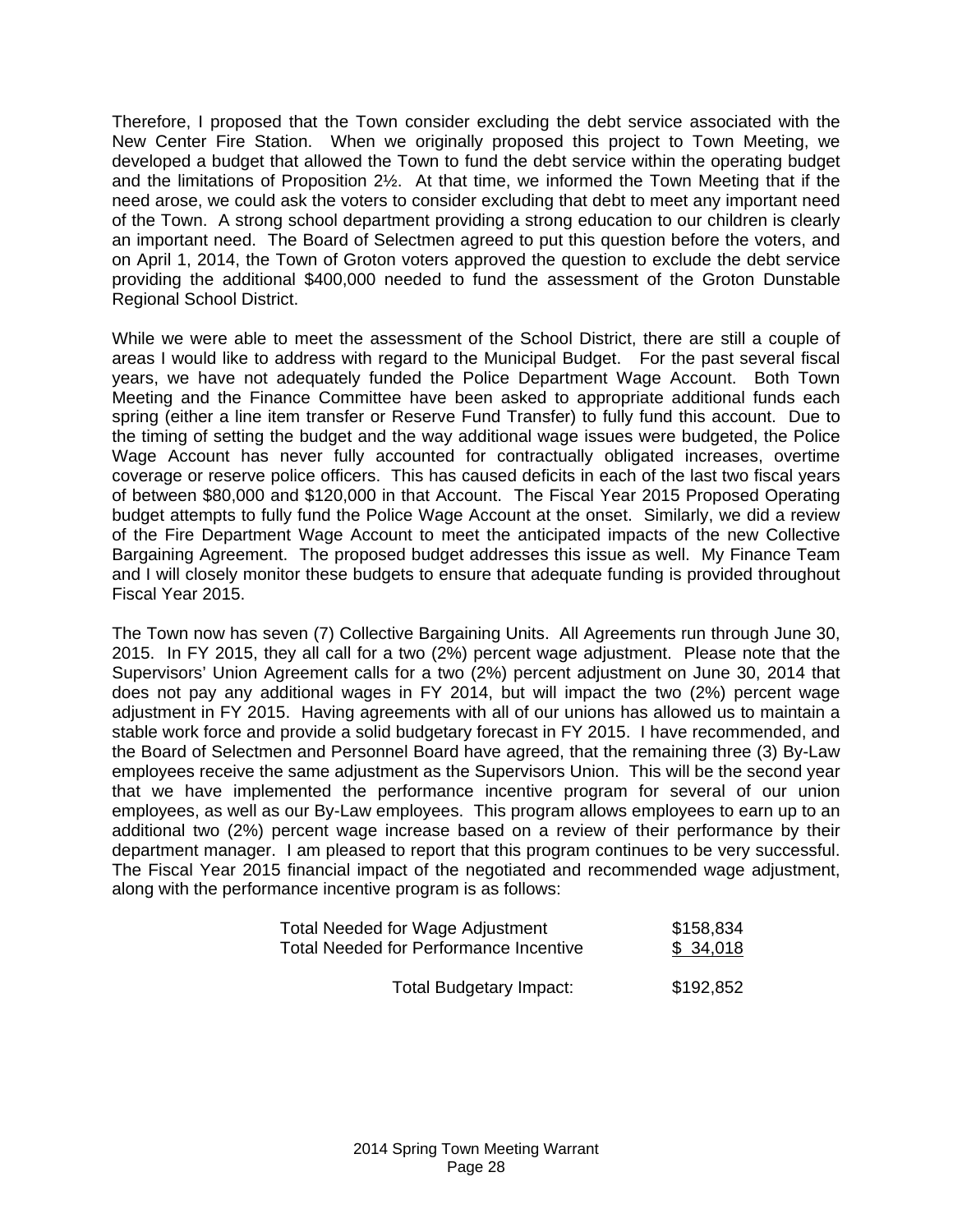The following is a breakdown of the proposed FY 2015 Town Operating Budget by function:

| <b>Function</b>                                                                                                | FY 2014<br>Appropriation                                          | FY 2015<br>Proposed                                      | <b>Dollar</b><br>Change                                    | <b>Percent</b><br>Change            |
|----------------------------------------------------------------------------------------------------------------|-------------------------------------------------------------------|----------------------------------------------------------|------------------------------------------------------------|-------------------------------------|
| <b>General Government</b><br><b>Land Use Departments</b><br><b>Protection Persons &amp; Property</b>           | 1,746,272<br>\$.<br>404,148<br>S<br>\$3,118,168                   | 1,762,762<br>\$<br>407,038<br>\$<br>\$<br>3,283,910      | 16,490<br>\$<br>\$<br>2,890<br>\$165,742                   | 0.94%<br>0.72%<br>5.32%             |
| Department of Public Works<br><b>Library and Citizens Services</b><br>Debt Service<br><b>Employee Benefits</b> | \$2,036,669<br>1,606,721<br>\$<br>1,532,019<br>\$.<br>\$3,092,424 | \$2,042,784<br>\$1,633,141<br>\$1,418,721<br>\$3,171,724 | 6,115<br>\$<br>\$<br>26,420<br>\$(113,298)<br>79,300<br>S. | 0.30%<br>1.64%<br>$-7.40%$<br>2.56% |
| <b>Municipal Government Total</b>                                                                              | \$13,536,421                                                      | \$13,720,080                                             | \$183,659                                                  | 1.35%                               |
| Nashoba Technical High<br><b>Groton Dunstable Schools</b>                                                      | \$<br>468,592<br>\$16,352,324                                     | \$<br>572,775<br>\$17,756,023                            | 104,183<br>\$<br>\$1,403,699                               | 22.23%<br>8.58%                     |
| <b>School Department Total</b>                                                                                 | \$16,820,916                                                      | \$18,328,798                                             | \$1,507,882                                                | 8.96%                               |
| <b>TOTAL FY 2015 BUDGET</b>                                                                                    | \$30,357,337                                                      | \$32,048,878                                             | \$1,691,541                                                | 5.57%                               |

The total Proposed Fiscal Year 2015 Proposed Operating Budget, including Regional School Assessments and excluded debt, is \$32,048,878 or an increase of 5.57%. This proposed budget is \$74,780 under the anticipated FY 2015 Proposition 2½ Levy Limit. When you take into consideration the proposed Capital Budget and additional appropriations raised on the recap sheet, the total proposed budget is \$33,240,844. The Fiscal Year 2014 Tax Rate has been certified at \$17.38. Based on the proposed Budget, the estimated Tax Rate in Fiscal Year 2015 is \$18.40, or an increase of \$1.02. In Fiscal Year 2014, the average Tax Bill in the Town of Groton (based on a home valued at \$400,000) is \$6,952. Under this proposed budget, that same homeowner can expect a tax bill of \$7,360 or an increase of \$408. The following chart shows a comparison between FY 2014 and FY 2015:

|                           | <b>Actual</b><br>FY 2014 | <b>Proposed</b><br>FY 2015 | <b>Dollar</b><br>Change | <b>Percent</b><br>Change |
|---------------------------|--------------------------|----------------------------|-------------------------|--------------------------|
| Levy Amount               | \$24,260,190             | \$25,703,296               | \$1,443,106             | 5.94%                    |
| Tax Rate On Levy          | \$16.03                  | \$16.81                    | \$0.78                  | 4.86%                    |
| Average Tax Bill          | \$6,412                  | \$6,724                    | \$312                   | 4.86%                    |
| <b>Excluded Debt</b>      | \$2,049,772              | \$2,433,390                | \$383,618               | 18.72%                   |
| Tax Rate On Excluded Debt | \$1.35                   | \$1.59                     | \$0.24                  | 17.78%                   |
| Average Tax Bill          | \$540                    | \$636                      | \$96                    | 17.78%                   |
| <b>Final Levy Amount</b>  | \$26,309,962             | \$28,136,686               | \$1,826,724             | 6.94%                    |
| <b>Final Tax Rate</b>     | \$17.38                  | \$18.40                    | \$1.02                  | 5.86%                    |
| Average Tax Bill          | \$6.952                  | \$7,360                    | \$408                   | 5.86%                    |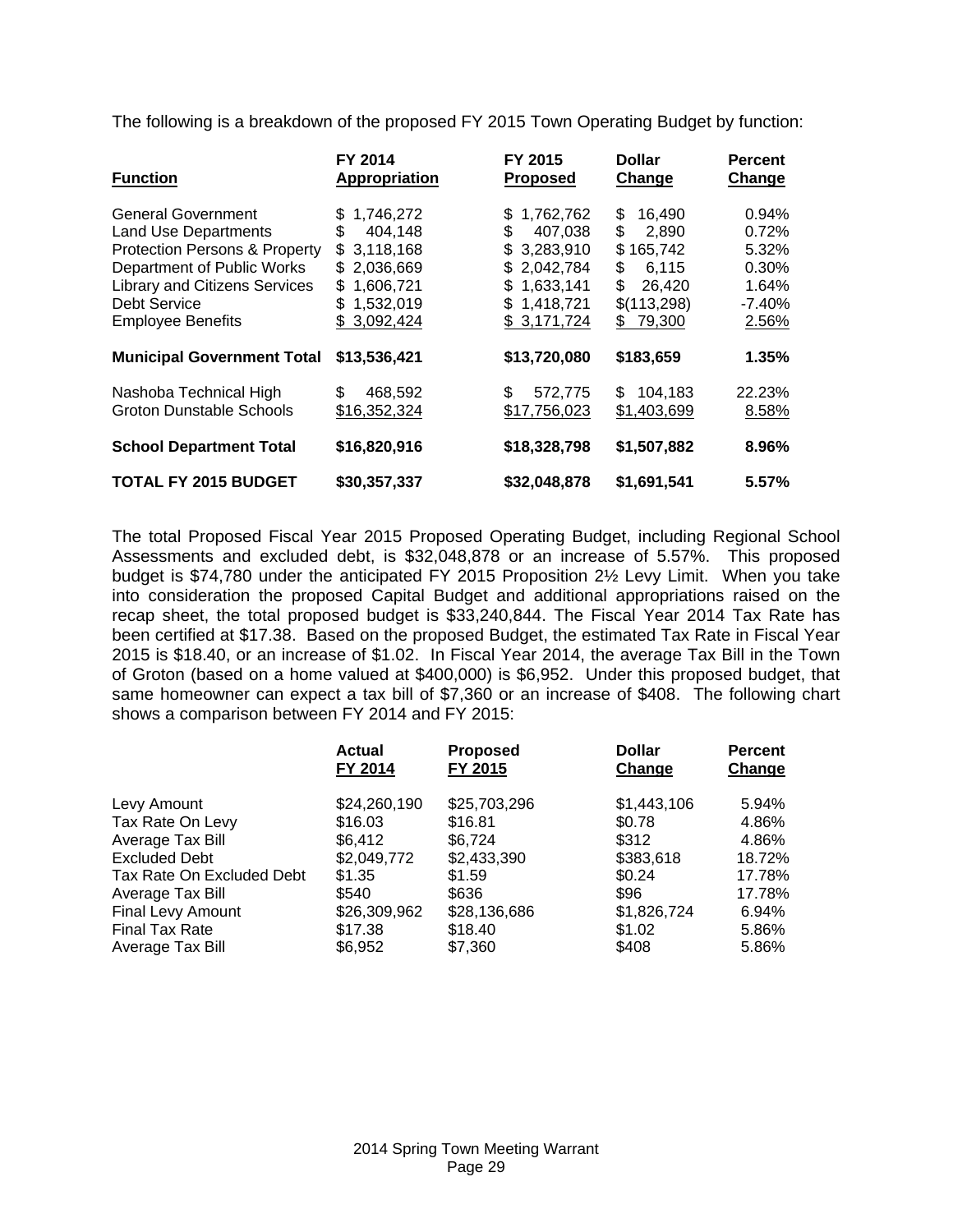I would like to take this opportunity to thank the Board of Selectmen, the Finance Committee, Town Accountant Patricia DuFresne, Town Treasurer/Collector Michael Hartnett, Principal Assessor Rena Swezey and all of the Departments, Boards, Committees and Commissions for their outstanding work and cooperation in assisting in the preparation of the Proposed Operating Budget. In addition, the outstanding support and cooperation by Superintendent of Schools Anthony Bent, Assistant Superintendent Kerry Clery, Business Manager Jared Stanton and the Groton Dunstable Regional School District Committee was extremely important in developing a budget that allowed us to maintain services for our residents.

Respectfully submitted,

### *Mark W. Haddad*

Groton Town Manager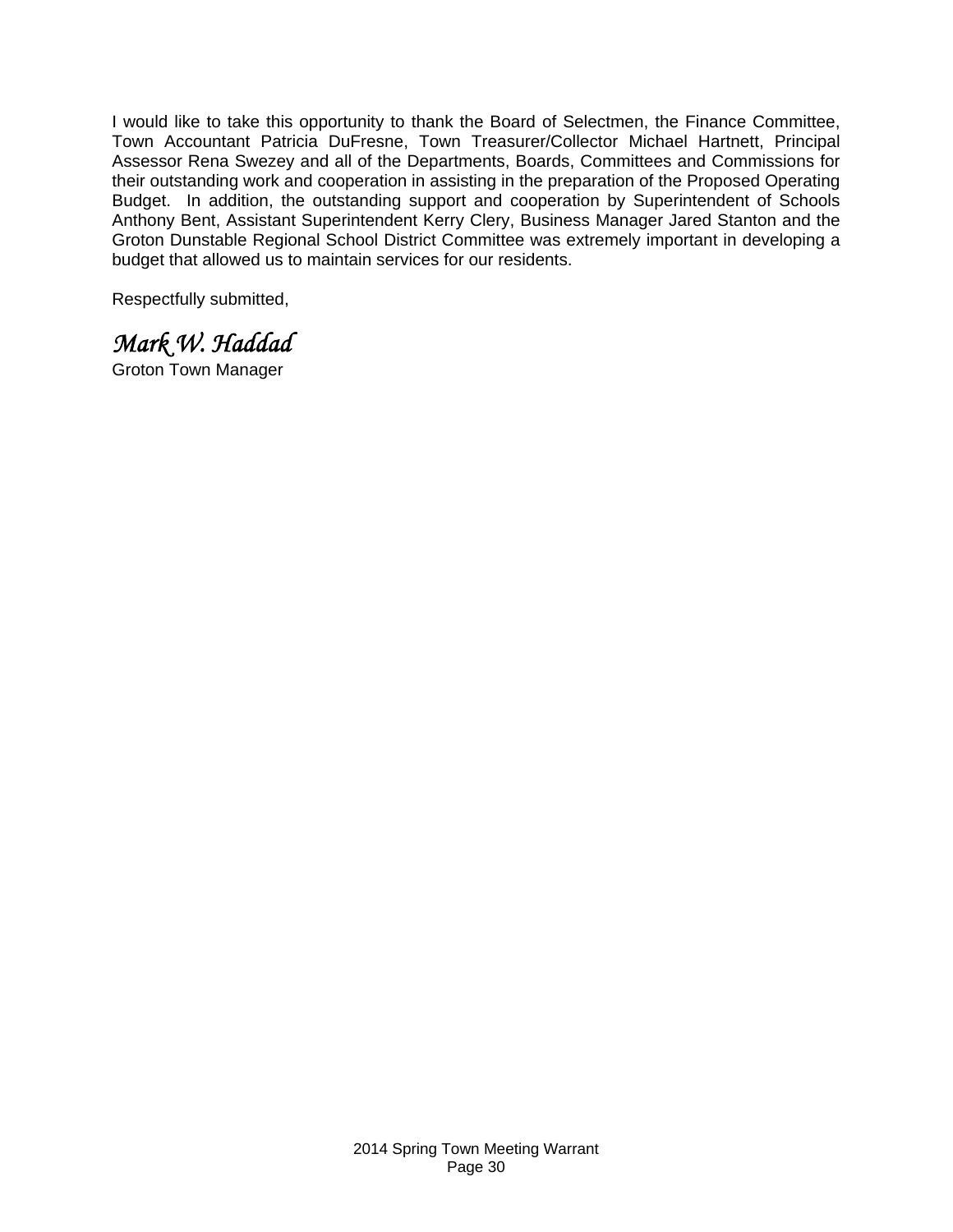|                                                           | <b>TOWN OF GROTON</b><br><b>FISCAL YEAR 2015</b> |                         |                  |                          |               |
|-----------------------------------------------------------|--------------------------------------------------|-------------------------|------------------|--------------------------|---------------|
|                                                           | <b>REVENUE ESTIMATES</b>                         |                         |                  |                          |               |
|                                                           |                                                  |                         |                  |                          |               |
|                                                           | <b>BUDGETED</b>                                  |                         | <b>ESTIMATED</b> |                          |               |
|                                                           | FY 2014                                          |                         | FY 2015          |                          | <b>CHANGE</b> |
|                                                           |                                                  |                         |                  |                          |               |
| <b>PROPERTY TAX REVENUE</b>                               | \$<br>24,895,001                                 | \$                      | 25,778,076       | -\$                      | 883,075       |
| <b>DEBT EXCLUSIONS</b>                                    | \$<br>$2,049,772$ \$                             |                         | 2,433,390        | S.                       | 383,618       |
| <b>CHERRY SHEET - STATE AID</b>                           | \$<br>818,909                                    | \$                      | 805,868          | -\$                      | (13,041)      |
| <b>UNEXPENDED TAX CAPACITY</b>                            | \$<br>$(634, 811)$ \$                            |                         | $(74, 780)$ \$   |                          | 560,031       |
| <b>LOCAL RECEIPTS:</b>                                    |                                                  |                         |                  |                          |               |
| General Revenue:                                          |                                                  |                         |                  |                          |               |
| Motor Vehicle Excise Taxes                                | \$<br>1,285,000                                  | \$                      | 1,325,000        | \$                       | 40,000        |
| Penalties & Interest on Taxes                             | \$<br>90,000                                     | \$                      | 90,000           | \$                       |               |
| Payments in Lieu of Taxes                                 | \$<br>190,000                                    | \$                      | 190,000          | \$                       |               |
| Other Charges for Services                                | \$<br>66,500                                     | \$                      | 89,100           | \$                       | 22,600        |
| Fees                                                      | \$<br>414,000                                    | \$                      | 375,000          | \$                       | (39,000)      |
| Rentals                                                   | \$<br>27,000                                     | \$                      | 25,000           | \$                       | (2,000)       |
| <b>Library Revenues</b>                                   | \$<br>15,000                                     | \$                      | 12,000           | \$                       | (3,000)       |
| Other Departmental Revenue                                | \$<br>492,000                                    | \$                      | 525,000          | \$                       | 33,000        |
| <b>Licenses and Permits</b>                               | \$<br>256,000                                    | \$                      | 275,000          | $\overline{\mathcal{L}}$ | 19,000        |
| <b>Fines and Forfeits</b>                                 | \$<br>22,000                                     | \$                      | 22,000           | \$                       |               |
| Investment Income                                         | \$                                               | \$                      |                  |                          |               |
|                                                           | \$<br>6,000                                      | $\sqrt[6]{\frac{1}{2}}$ | 10,000           | \$<br>\$                 | 4,000         |
| <b>Recreation Revenues</b><br>Miscellaneous Non-Recurring | \$<br>550,000                                    |                         | 550,000          | \$                       |               |
|                                                           |                                                  |                         |                  |                          |               |
| Sub-total - General Revenue                               | \$<br>3,413,500                                  | \$                      | 3,488,100        | \$                       | 74,600        |
| Other Revenue:                                            |                                                  |                         |                  |                          |               |
| Free Cash                                                 | \$<br>100,000                                    |                         |                  | \$                       | (100,000)     |
| Stabilization Fund for Minor Capital                      | \$                                               |                         |                  | \$                       |               |
| Stabilization Fund for Tax Rate Relief                    | \$                                               |                         |                  | \$                       |               |
| <b>Capital Asset Stabilization Fund</b>                   | \$<br>369,500                                    | \$                      | 355,190          | \$                       | (14, 310)     |
| <b>EMS/Conservation Fund Receipts Reserve</b>             | \$<br>200,000                                    | \$                      | 455,000          | \$                       | 255,000       |
| <b>Community Preservation Funds</b>                       | \$                                               |                         |                  | \$                       |               |
| <b>Water Department Surplus</b>                           | \$                                               |                         |                  | \$                       |               |
| <b>Sewer Department Surplus</b>                           | \$                                               |                         |                  | \$                       |               |
| Insurance Reimbursements                                  | \$<br>22,000                                     |                         |                  | \$                       | (22,000)      |
| Encumbrances                                              | \$                                               |                         |                  | \$                       |               |
| <b>Sub-total - Other Revenue</b>                          | \$<br>691,500                                    | \$                      | 810,190          | \$                       | 118,690       |
|                                                           |                                                  |                         |                  |                          |               |
| <b>WATER DEPARTMENT ENTERPRISE</b>                        | \$<br>1,004,768                                  | \$                      | 979,622          | \$                       | (25, 146)     |
| <b>SEWER DEPARTMENT ENTERPRISE</b>                        | \$<br>836,687                                    | \$                      | 673,166          | \$                       | (163, 521)    |
| <b>TOTAL ESTIMATED REVENUE</b>                            | \$<br>33,075,326                                 | \$                      | 34,893,632       | \$                       | 1,818,306     |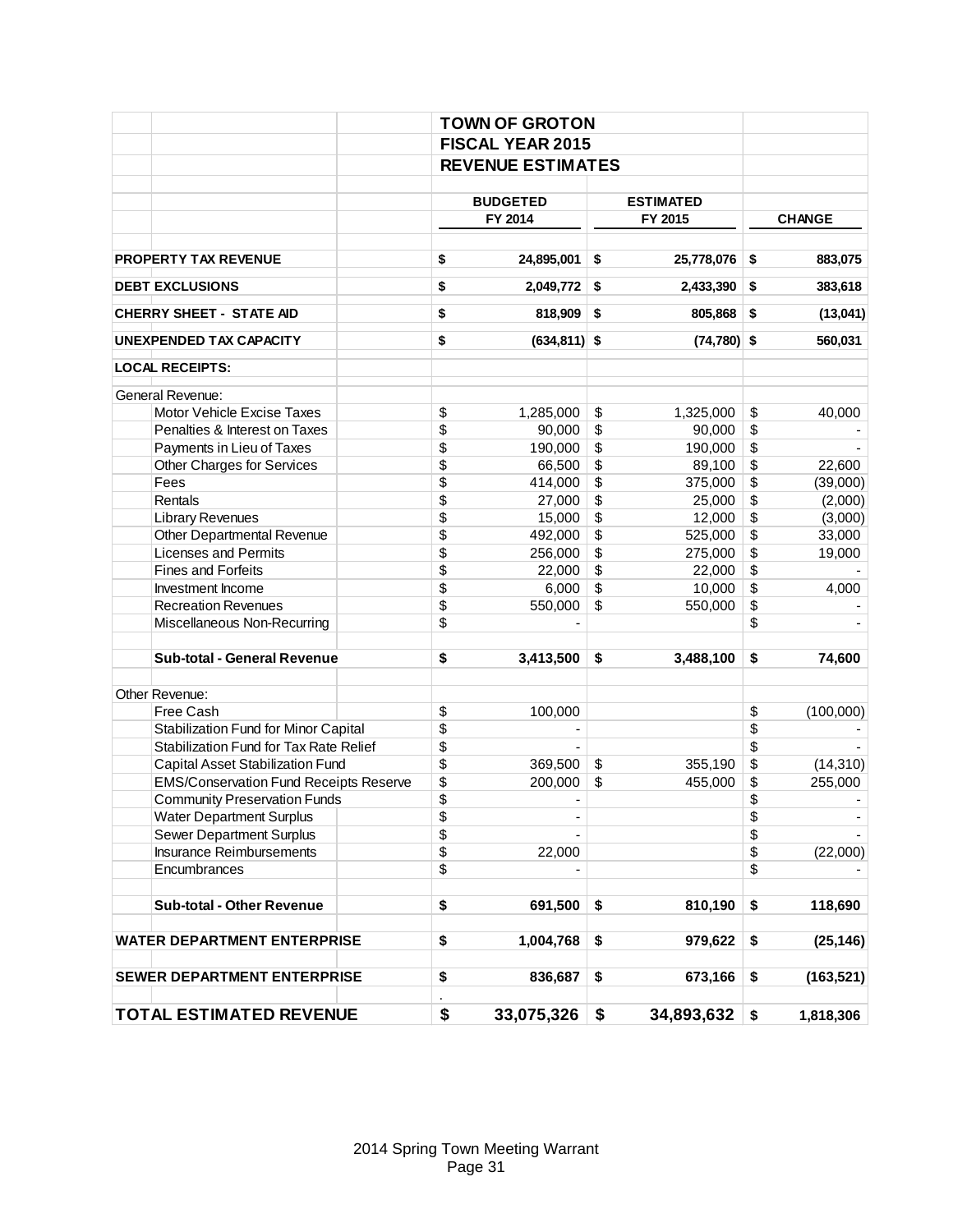| <b>TOWN OF GROTON</b><br>FISCAL YEAR 2015<br>TAX LEVY CALCULATIONS |          |                          |                           |            |
|--------------------------------------------------------------------|----------|--------------------------|---------------------------|------------|
|                                                                    |          |                          |                           |            |
| <b>FY 2015 PROPOSED EXPENDITURES</b>                               |          |                          |                           |            |
|                                                                    |          |                          |                           |            |
| <b>Town Manager Proposed Budget</b>                                |          |                          |                           |            |
| <b>General Government</b>                                          | \$       | 1,762,762                |                           |            |
| <b>Land Use Departments</b>                                        | \$       | 407,038                  |                           |            |
| Protection of Persons and Property                                 | \$       | 3,283,910                |                           |            |
| <b>Regional School Districts</b>                                   | \$       | 18,328,798               |                           |            |
| Department of Public Works                                         | \$       | 2,042,784                |                           |            |
| Library and Citizen Services                                       | \$       | 1,633,141                |                           |            |
| <b>Debt Service</b>                                                | \$       | 1,418,721                |                           |            |
| <b>Employee Benefits</b>                                           | \$       | 3,171,724                |                           |            |
|                                                                    |          |                          |                           |            |
| TOTAL DEPARTMENTAL BUDGET REQUESTS<br>Α.                           |          |                          | \$                        | 32,048,878 |
| CAPITAL BUDGET REQUESTS<br>В.                                      |          |                          | \$                        | 635,190    |
| <b>ENTERPRISE FUND REQUESTS</b><br>С.                              |          |                          | \$                        | 1,652,788  |
| D.<br>COMMUNITY PRESERVATION REQUEST                               |          |                          |                           |            |
|                                                                    |          |                          |                           |            |
| OTHER AMOUNTS TO BE RAISED                                         |          |                          |                           |            |
| 1. Amounts certified for tax title purposes                        | \$       |                          |                           |            |
| 2. Debt and interst charges not included                           | \$       | $\overline{\phantom{a}}$ |                           |            |
| 3. Final court judgments                                           | \$       |                          |                           |            |
| 4. Total Overlay deficits of prior years                           | \$       | 1,000                    |                           |            |
| 5. Total cherry sheet offsets                                      | \$       |                          |                           |            |
| 6. Revenue deficits                                                | \$       |                          |                           |            |
| 7. Offset Receipts                                                 | \$       | 20,000                   |                           |            |
| 8. Authorized deferral of Teachers' Pay                            | \$       |                          |                           |            |
| 9. Snow and Ice deficit                                            | \$       | 200,000                  |                           |            |
| 10. Other                                                          |          |                          |                           |            |
|                                                                    |          |                          |                           |            |
| TOTAL OTHER AMOUNTS TO BE RAISED<br>Е.                             |          |                          | \$                        | 221,000    |
| STATE AND COUNTY CHERRY SHEET CHARGES<br>F.                        |          |                          | \$                        | 110,776    |
| ALLOWANCE FOR ABATEMENTS AND EXEMPTIONS<br>G.                      |          |                          | \$                        | 225,000    |
|                                                                    |          |                          |                           |            |
| TOTAL PROPOSED EXPENDITURES                                        |          |                          | \$                        | 34,893,632 |
|                                                                    |          |                          |                           |            |
| FY 2015 ESTIMATED RECEIPTS                                         |          |                          |                           |            |
|                                                                    |          |                          |                           |            |
| <b>ESTIMATED TAX LEVY</b><br>Levy Limit                            |          |                          |                           |            |
| <b>Debt Exclusion</b>                                              | \$<br>\$ | 25,778,076               |                           |            |
|                                                                    |          | 2,433,390                |                           |            |
| ESTIMATED TAX LEVY                                                 |          |                          | \$                        | 28,211,466 |
| Α.                                                                 |          |                          |                           |            |
| CHERRY SHEET ESTIMATED RECEIPTS<br>В.                              |          |                          | \$                        | 805,868    |
| LOCAL RECEIPTS NOT ALLOCATED<br>C.                                 |          |                          | $\overline{\mathfrak{s}}$ | 3,488,100  |
| С.<br>OFFSET RECEIPTS                                              |          |                          | $\overline{\mathfrak{s}}$ |            |
| <b>ENTERPRISE FUNDS</b><br>D.                                      |          |                          | $\overline{\mathfrak{s}}$ | 1,652,788  |
| Ε.<br>COMMUNITY PRESERVATION FUNDS                                 |          |                          | \$                        |            |
| FREE CASH<br>F.                                                    |          |                          | \$                        |            |
|                                                                    |          |                          |                           |            |
| OTHER AVAILABLE FUNDS                                              |          |                          |                           |            |
| 1. Stabilization Fund                                              |          |                          |                           |            |
| 2. Capital Asset Fund                                              | \$       | 355,190                  |                           |            |
| 3. EMS/Conservation Fund                                           | \$       | 455,000                  |                           |            |
|                                                                    |          |                          |                           |            |
| OTHER AVAILABLE FUNDS<br>G.                                        |          |                          | \$                        | 810,190    |
|                                                                    |          |                          |                           |            |
| TOTAL ESTIMATED RECEIPTS                                           |          |                          | \$                        | 34,968,412 |
|                                                                    |          |                          |                           |            |
| FY 2015 SURPLUS/(DEFICIT)                                          |          |                          | \$                        | 74,780     |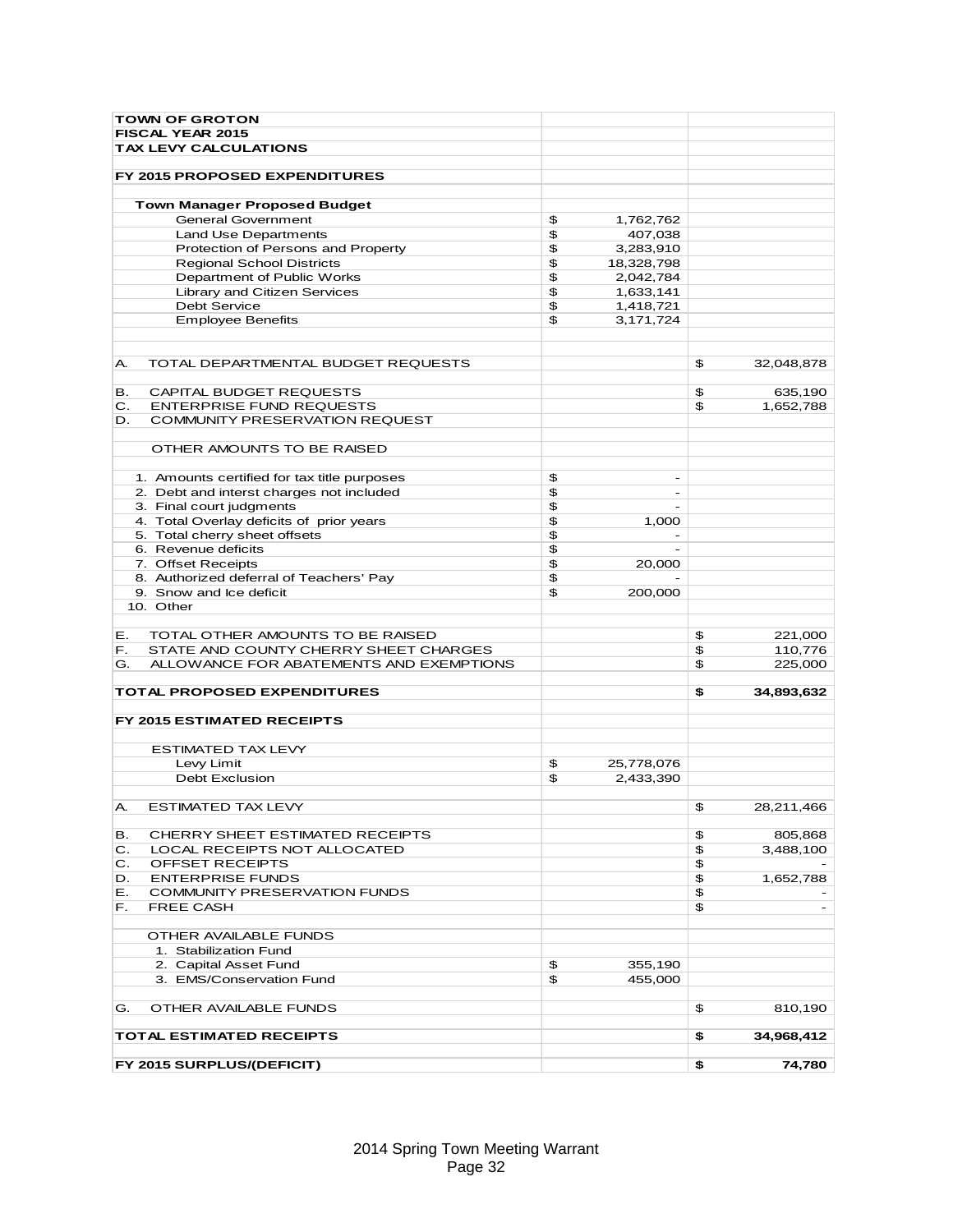|             | APPENDIX A                   |                          |                                | <b>TOWN OF GROTON</b>                |                                |                                 |                                   |                               |
|-------------|------------------------------|--------------------------|--------------------------------|--------------------------------------|--------------------------------|---------------------------------|-----------------------------------|-------------------------------|
|             |                              |                          |                                | <b>FISCAL YEAR 2015</b>              |                                |                                 |                                   |                               |
|             |                              |                          |                                |                                      |                                |                                 |                                   |                               |
|             |                              |                          |                                | FY 2015                              | FY 2015                        |                                 | FY 2015                           | FY 2015                       |
| <b>LINE</b> | DEPARTMENT/DESCRIPTION       | FY 2013<br><b>ACTUAL</b> | FY 2014<br><b>APPROPRIATED</b> | <b>TOWN MANAGER</b><br><b>BUDGET</b> | <b>FINCOM</b><br><b>BUDGET</b> | <b>PERCENT</b><br><b>CHANGE</b> | <b>AVERAGE</b><br><b>TAX BILL</b> | PERCENT OF<br><b>TAX BILL</b> |
|             | <b>GENERAL GOVERNMENT</b>    |                          |                                |                                      |                                |                                 |                                   |                               |
|             | <b>MODERATOR</b>             |                          |                                |                                      |                                |                                 |                                   |                               |
|             |                              |                          |                                |                                      |                                |                                 |                                   |                               |
|             | 1000 Salaries                | \$<br>65                 | \$<br>65                       | \$<br>65                             | \$<br>65                       | $0.00\%$ \$                     | 0.01                              | 0.00%                         |
|             | 1001 Expenses                | \$<br>54                 | \$<br>80                       | \$<br>80 <sup>°</sup>                | \$<br>80                       | $0.00\%$ \$                     | 0.02                              | 0.00%                         |
|             | DEPARTMENTAL TOTAL           | \$<br>$119$ \$           | $145$ \$                       | $145$ \$                             | 145                            | $0.00\%$ \$                     | 0.03                              | 0.00%                         |
|             | <b>BOARD OF SELECTMEN</b>    |                          |                                |                                      |                                |                                 |                                   |                               |
|             | 1020 Salaries                | \$<br>3,950              | \$<br>3,950                    | \$<br>$3,950$ \$                     | 3,950                          | $0.00\%$ \$                     | 0.87                              | 0.01%                         |
|             | 1021 Wages                   | \$                       | \$                             | \$                                   | \$                             | $0.00\%$ \$                     |                                   | 0.00%                         |
|             | 1022 Expenses                | \$<br>1,376              | \$<br>1,900                    | \$<br>2,000                          | \$<br>2,000                    | 5.26% \$                        | 0.44                              | 0.01%                         |
|             | 1023 Engineering/Consultant  | \$                       | \$                             | \$                                   | \$                             | $0.00\%$ \$                     |                                   | 0.00%                         |
|             | 1024 Minor Capital           | \$                       | \$                             | \$                                   | \$                             | $0.00\%$ \$                     |                                   | 0.00%                         |
|             | DEPARTMENTAL TOTAL           | \$<br>$5,326$ \$         | $5,850$ \$                     | $5,950$ \$                           | 5,950                          | 1.71% \$                        | 1.31                              | 0.02%                         |
|             | <b>TOWN MANAGER</b>          |                          |                                |                                      |                                |                                 |                                   |                               |
|             | 1030 Salaries                | \$<br>172,069 \$         | $179,021$ \$                   | 183,649 \$                           | 183,649                        | 2.59% \$                        | 40.66                             | 0.55%                         |
|             | 1031 Wages                   | \$<br>65,848 \$          | 82,060 \$                      | 84,191 \$                            | 84,191                         | 2.60% \$                        | 18.64                             | 0.25%                         |
|             | 1032 Expenses                | \$<br>$2,797$ \$         | 3,000                          | \$<br>$3,300$ \$                     | 3,300                          | 10.00% \$                       | 0.73                              | 0.01%                         |
|             | 1033 Engineering/Consultant  | \$                       | \$                             | \$                                   | \$                             | $0.00\%$ \$                     |                                   | 0.00%                         |
|             | 1034 Performance Evaluations | \$<br>ä,                 | \$                             | \$                                   | \$                             | $0.00\%$ \$                     |                                   | 0.00%                         |
|             | DEPARTMENTAL TOTAL           | \$<br>240,714 \$         | $264,081$ \$                   | $271,140$ \$                         | 271,140                        | 2.67% \$                        | 60.03                             | 0.81%                         |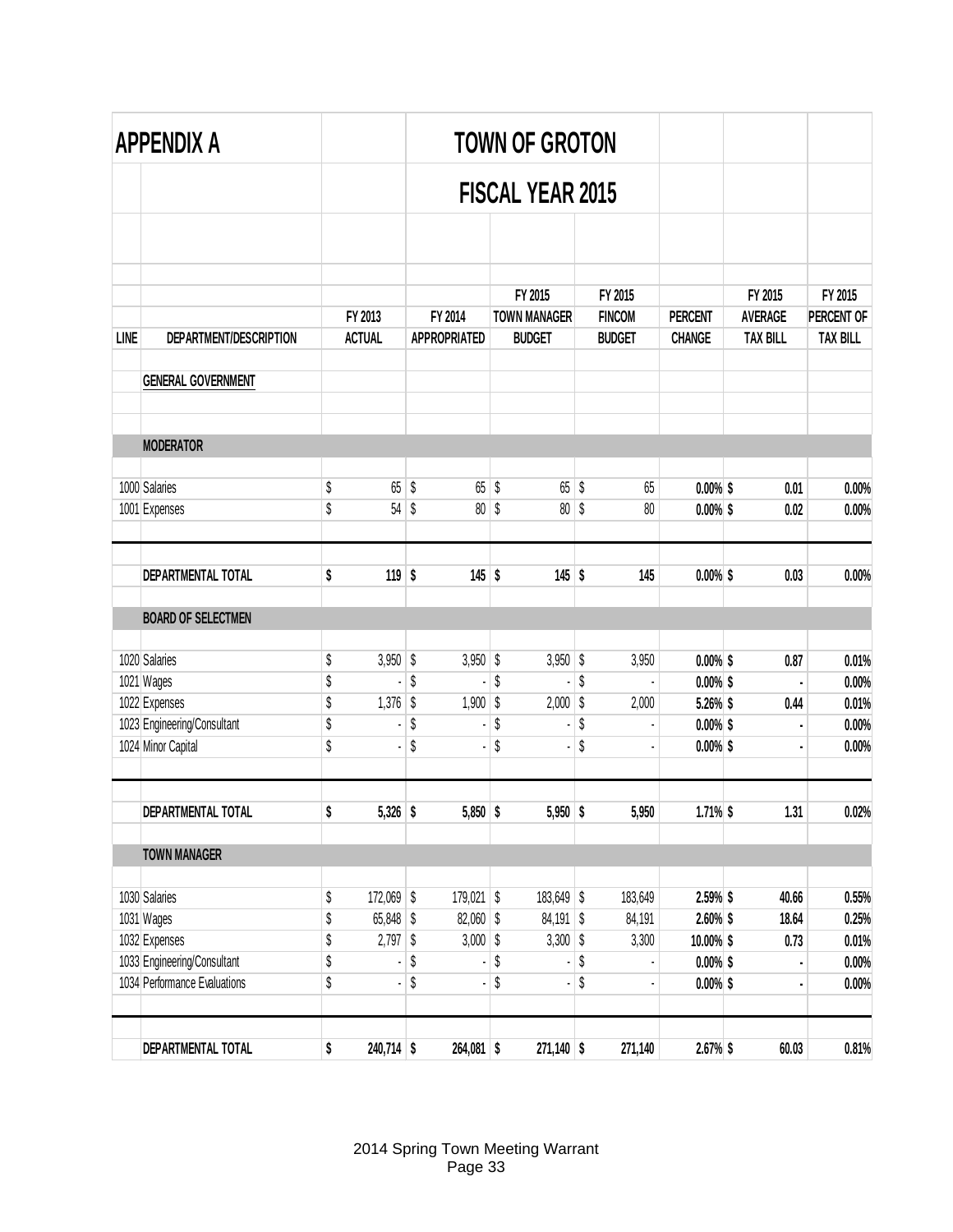|             |                           |                    |            |                     | FY 2015 |                     |    | FY 2015       |                | FY 2015 |                 | FY 2015         |  |
|-------------|---------------------------|--------------------|------------|---------------------|---------|---------------------|----|---------------|----------------|---------|-----------------|-----------------|--|
|             |                           | FY 2013            |            | FY 2014             |         | <b>TOWN MANAGER</b> |    | <b>FINCOM</b> | <b>PERCENT</b> |         | <b>AVERAGE</b>  | PERCENT OF      |  |
| <b>LINE</b> | DEPARTMENT/DESCRIPTION    | <b>ACTUAL</b>      |            | <b>APPROPRIATED</b> |         | <b>BUDGET</b>       |    | <b>BUDGET</b> | <b>CHANGE</b>  |         | <b>TAX BILL</b> | <b>TAX BILL</b> |  |
|             | <b>FINANCE COMMITTEE</b>  |                    |            |                     |         |                     |    |               |                |         |                 |                 |  |
|             | 1040 Expenses             | \$                 |            | \$<br>l,            | \$      |                     | \$ |               | $0.00\%$ \$    |         |                 | 0.00%           |  |
|             | 1041 Reserve Fund         | \$                 |            | \$<br>$150,000$ \$  |         | $150,000$ \$        |    | 150,000       | $0.00\%$ \$    |         | 33.21           | 0.45%           |  |
|             | DEPARTMENTAL TOTAL        | \$                 |            | \$<br>$150,000$ \$  |         | $150,000$ \$        |    | 150,000       | $0.00\%$ \$    |         | 33.21           | 0.45%           |  |
|             | <b>TOWN ACCOUNTANT</b>    |                    |            |                     |         |                     |    |               |                |         |                 |                 |  |
|             | 1050 Salaries             | \$<br>$104,468$ \$ |            | $70,227$ \$         |         | $73,064$ \$         |    | 73,064        | 4.04% \$       |         | 16.18           | 0.22%           |  |
|             | 1051 Wages                | \$<br>$30,585$ \$  |            | $31,780$ \$         |         | 33,065              | \$ | 33,065        | 4.04% \$       |         | 7.32            | 0.10%           |  |
|             | 1052 Expenses             | \$<br>$33,427$ \$  |            | $31,600$ \$         |         | $30,560$ \$         |    | 30,560        | $-3.29%$ \$    |         | 6.77            | 0.09%           |  |
|             | DEPARTMENTAL TOTAL        | \$<br>168,480 \$   |            | $133,607$ \$        |         | $136,689$ \$        |    | 136,689       | $2.31\%$ \$    |         | 30.27           | 0.41%           |  |
|             | <b>BOARD OF ASSESSORS</b> |                    |            |                     |         |                     |    |               |                |         |                 |                 |  |
|             | 1060 Salaries             | \$<br>$77,381$ \$  |            | $79,637$ \$         |         | $83,246$ \$         |    | 83,246        | 4.53% \$       |         | 18.43           | 0.25%           |  |
|             | 1061 Wages                | \$<br>78,328 \$    |            | 84,950 \$           |         | 87,696              | \$ | 87,696        | $3.23\%$ \$    |         | 19.42           | 0.26%           |  |
|             | 1062 Expenses             | \$<br>12,217       |            | \$<br>$17,475$ \$   |         | 18,250              | \$ | 18,250        | 4.43% \$       |         | 4.04            | 0.05%           |  |
|             | 1063 Legal Expense        | \$                 |            | \$                  | \$      |                     | \$ |               | $0.00\%$ \$    |         |                 | 0.00%           |  |
|             | <b>DEPARTMENTAL TOTAL</b> | \$<br>$167,926$ \$ |            | 182,062 \$          |         | 189,192 \$          |    | 189,192       | 3.92% \$       |         | 41.89           | 0.56%           |  |
|             | TREASURER/TAX COLLECTOR   |                    |            |                     |         |                     |    |               |                |         |                 |                 |  |
|             |                           |                    |            |                     |         |                     |    |               |                |         |                 |                 |  |
|             | 1070 Salaries             | \$<br>$53,919$ \$  |            | $77,719$ \$         |         | $79,273$ \$         |    | 79,273        | $2.00\%$ \$    |         | 17.55           | 0.24%           |  |
|             | 1071 Wages                | \$<br>$102,259$ \$ |            | $112,738$ \$        |         | $92,471$ \$         |    | 92,471        | $-17.98\%$ \$  |         | 20.47           | 0.28%           |  |
|             | 1072 Expenses             | \$<br>$18,732$ \$  |            | $18,840$ \$         |         | $18,774$ \$         |    | 18,774        | $-0.35%$ \$    |         | 4.16            | 0.06%           |  |
|             | 1073 Tax Title            | \$                 | $2,112$ \$ | $8,100$ \$          |         | $6,000$ \$          |    | 6,000         | $-25.93%$ \$   |         | 1.33            | 0.02%           |  |
|             | 1074 Bond Cost            | \$                 | $2,500$ \$ | $2,500$ \$          |         | $2,500$ \$          |    | 2,500         | $0.00\%$ \$    |         | 0.55            | 0.01%           |  |
|             | DEPARTMENTAL TOTAL        | \$<br>$179,522$ \$ |            | $219,897$ \$        |         | $199,018$ \$        |    | 199,018       | $-9.49%$ \$    |         | 44.06           | 0.61%           |  |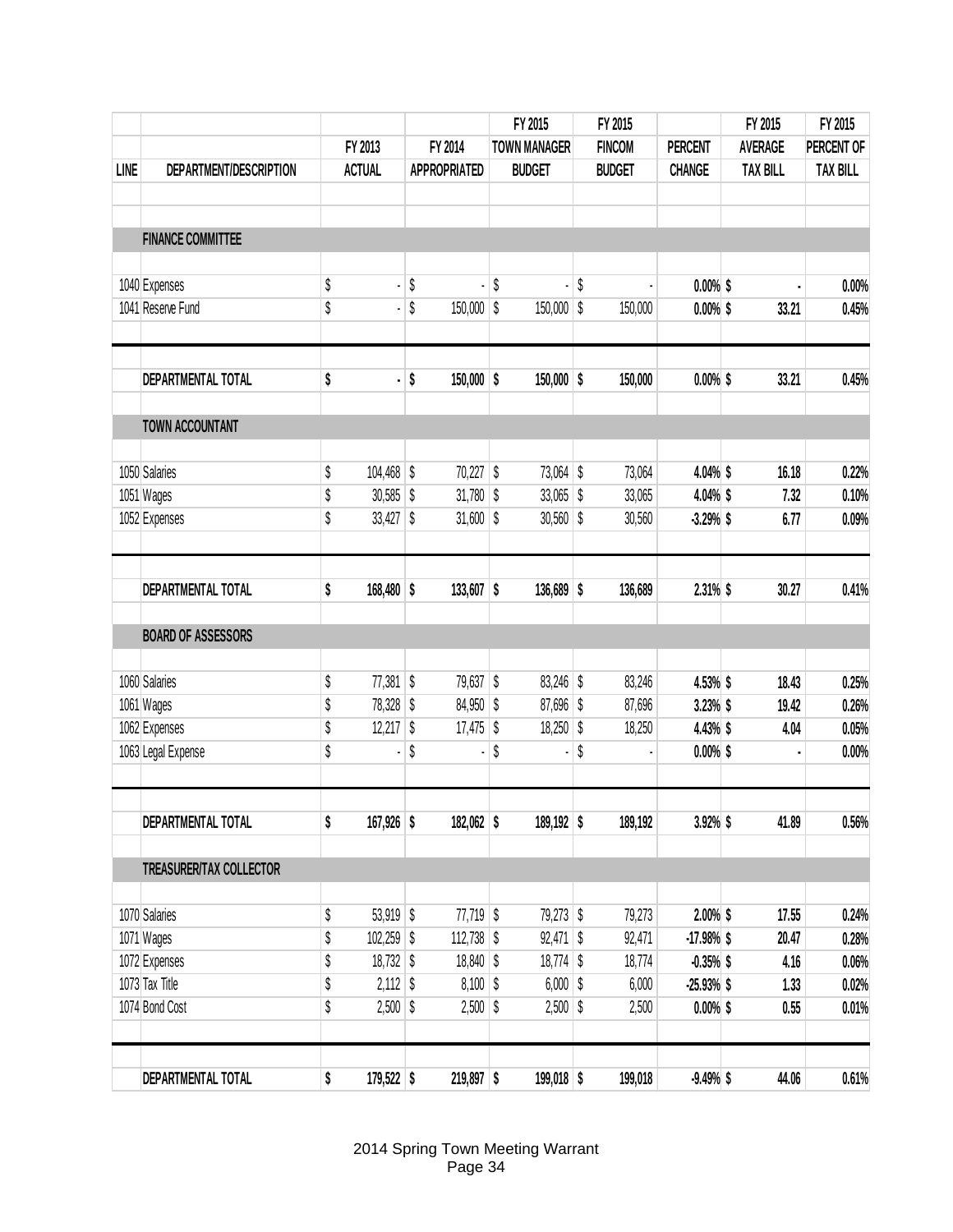|             |                               |                    |    |                     | FY 2015 |                     | FY 2015 |               |                | FY 2015         |                | FY 2015         |  |
|-------------|-------------------------------|--------------------|----|---------------------|---------|---------------------|---------|---------------|----------------|-----------------|----------------|-----------------|--|
|             |                               | FY 2013            |    | FY 2014             |         | <b>TOWN MANAGER</b> |         | <b>FINCOM</b> | <b>PERCENT</b> |                 | <b>AVERAGE</b> | PERCENT OF      |  |
| <b>LINE</b> | DEPARTMENT/DESCRIPTION        | <b>ACTUAL</b>      |    | <b>APPROPRIATED</b> |         | <b>BUDGET</b>       |         | <b>BUDGET</b> | <b>CHANGE</b>  | <b>TAX BILL</b> |                | <b>TAX BILL</b> |  |
|             | <b>TOWN COUNSEL</b>           |                    |    |                     |         |                     |         |               |                |                 |                |                 |  |
|             | 1080 Expenses                 | \$<br>$60,765$ \$  |    | $90,000$ \$         |         | 75,000 \$           |         | 75,000        | $-16.67%$ \$   |                 | 16.61          | 0.23%           |  |
|             | DEPARTMENTAL TOTAL            | \$<br>$60,765$ \$  |    | $90,000$ \$         |         | 75,000 \$           |         | 75,000        | $-16.67%$ \$   |                 | 16.61          | 0.23%           |  |
|             | <b>HUMAN RESOURCES</b>        |                    |    |                     |         |                     |         |               |                |                 |                |                 |  |
|             | 1090 Salary                   | \$<br>$51,927$ \$  |    | 68,624 \$           |         | 71,396 \$           |         | 71,396        | 4.04% \$       |                 | 15.81          | 0.21%           |  |
|             | 1091 Expenses                 | \$<br>$4,942$ \$   |    | $4,750$ \$          |         | $4,450$ \$          |         | 4,450         | $-6.32%$ \$    |                 | 0.99           | 0.01%           |  |
|             | DEPARTMENTAL TOTAL            | \$<br>56,869 \$    |    | $73,374$ \$         |         | 75,846 \$           |         | 75,846        | $3.37\%$ \$    |                 | 16.80          | 0.22%           |  |
|             | <b>INFORMATION TECHNOLOGY</b> |                    |    |                     |         |                     |         |               |                |                 |                |                 |  |
|             | 1100 Salary                   | \$<br>$81,626$ \$  |    | $115,080$ \$        |         | $121,618$ \$        |         | 121,618       | 5.68% \$       |                 | 26.93          | 0.37%           |  |
|             | 1101 Wages                    | \$<br>17,299 \$    |    | $33,305$ \$         |         | 34,640 \$           |         | 34,640        | 4.01% \$       |                 | 7.67           | 0.10%           |  |
|             | 1102 Expenses                 | \$<br>23,960 \$    |    | $25,000$ \$         |         | 24,800 \$           |         | 24,800        | $-0.80\%$ \$   |                 | 5.49           | 0.07%           |  |
|             | DEPARTMENTAL TOTAL            | \$<br>122,885 \$   |    | $173,385$ \$        |         | $181,058$ \$        |         | 181,058       | 4.43% \$       |                 | 40.09          | 0.54%           |  |
|             | <b>GIS STEERING COMMITTEE</b> |                    |    |                     |         |                     |         |               |                |                 |                |                 |  |
|             | 1120 Expenses                 | \$<br>$11,470$ \$  |    | $15,400$ \$         |         | $15,100$ \$         |         | 15,100        | $-1.95%$ \$    |                 | 3.34           | 0.05%           |  |
|             | DEPARTMENTAL TOTAL            | \$<br>$11,470$ \$  |    | $15,400$ \$         |         | $15,100$ \$         |         | 15,100        | $-1.95%$ \$    |                 | 3.34           | 0.05%           |  |
|             | <b>TOWN CLERK</b>             |                    |    |                     |         |                     |         |               |                |                 |                |                 |  |
|             | 1130 Salaries                 | \$<br>66,193 \$    |    | $68,867$ \$         |         | 71,649 \$           |         | 71,649        | 4.04% \$       |                 | 15.86          | 0.22%           |  |
|             | 1131 Wages                    | \$<br>44,788 \$    |    | 49,185 \$           |         | $53,041$ \$         |         | 53,041        | 7.84% \$       |                 | 11.74          | 0.16%           |  |
|             | 1132 Expenses                 | \$<br>$3,223$ \$   |    | 10,079 \$           |         | $9,520$ \$          |         | 9,520         | $-5.55%$ \$    |                 | 2.12           | 0.03%           |  |
|             | 1133 Minor Capital            | \$                 | \$ |                     | \$      |                     | \$      |               | $0.00\%$ \$    |                 |                | 0.00%           |  |
|             | DEPARTMENTAL TOTAL            | \$<br>$114,204$ \$ |    | $128,131$ \$        |         | $134,210$ \$        |         | 134,210       | 4.74% \$       |                 | 29.72          | 0.41%           |  |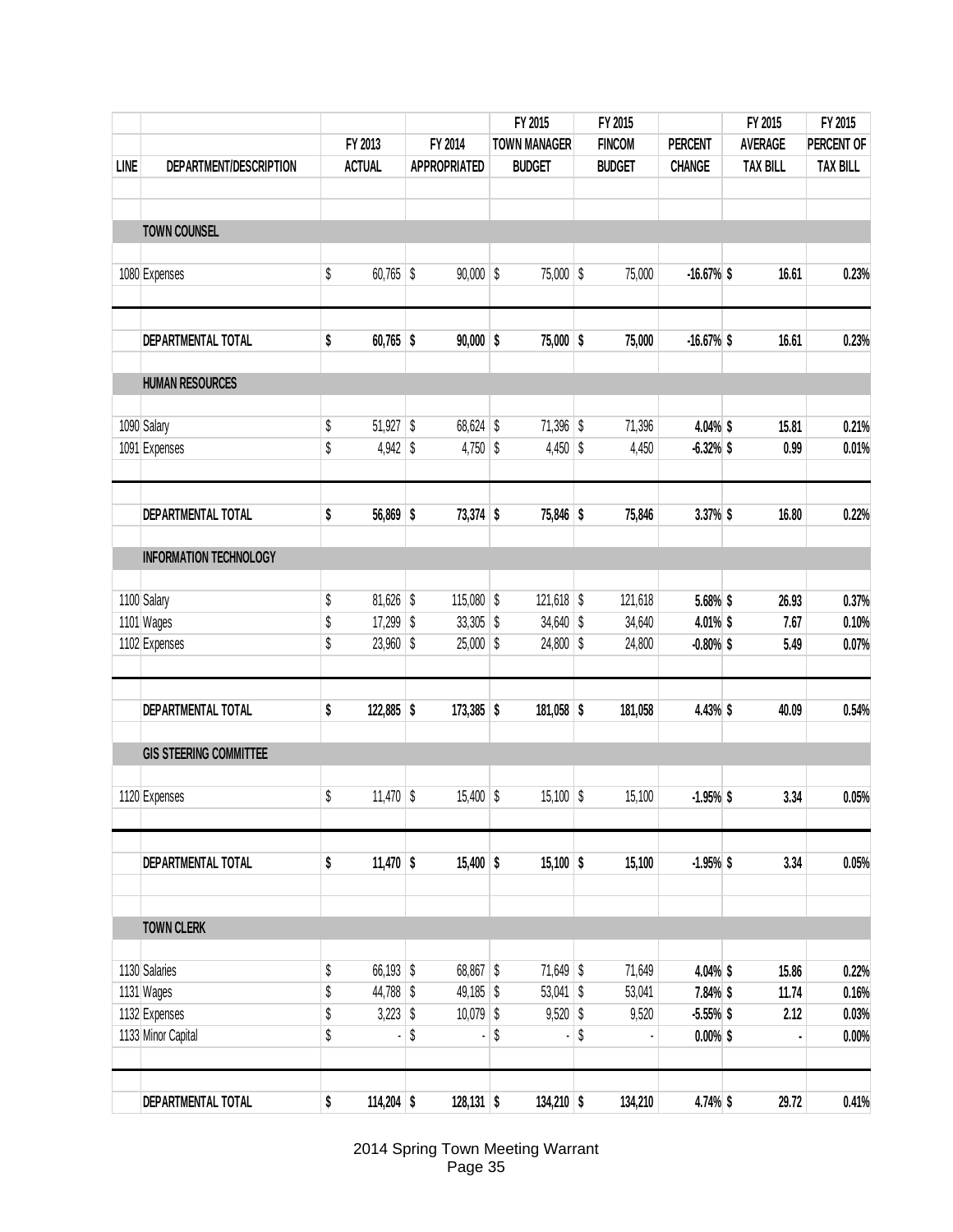|             |                                               |                    |                     |              | FY 2015       |                     | FY 2015 |               |                                 |  | FY 2015         | FY 2015         |  |
|-------------|-----------------------------------------------|--------------------|---------------------|--------------|---------------|---------------------|---------|---------------|---------------------------------|--|-----------------|-----------------|--|
|             | DEPARTMENT/DESCRIPTION                        | FY 2013            |                     | FY 2014      |               | <b>TOWN MANAGER</b> |         | <b>FINCOM</b> | <b>PERCENT</b><br><b>CHANGE</b> |  | <b>AVERAGE</b>  | PERCENT OF      |  |
| <b>LINE</b> |                                               | <b>ACTUAL</b>      | <b>APPROPRIATED</b> |              | <b>BUDGET</b> |                     |         | <b>BUDGET</b> |                                 |  | <b>TAX BILL</b> | <b>TAX BILL</b> |  |
|             |                                               |                    |                     |              |               |                     |         |               |                                 |  |                 |                 |  |
|             | ELECTIONS & BOARD OF REGISTRARS               |                    |                     |              |               |                     |         |               |                                 |  |                 |                 |  |
|             | 1140 Stipend                                  | \$<br>$8,982$ \$   |                     | $3,840$ \$   |               | $10,050$ \$         |         | 10,050        | 161.72% \$                      |  | 2.23            | 0.03%           |  |
|             | 1141 Expenses                                 | \$<br>$12,229$ \$  |                     | $7,170$ \$   |               | $12,014$ \$         |         | 12,014        | 67.56% \$                       |  | 2.66            | 0.04%           |  |
|             | 1142 Minor Capital                            | \$                 | \$                  |              | \$            |                     | \$      |               | $0.00\%$ \$                     |  |                 | 0.00%           |  |
|             |                                               |                    |                     |              |               |                     |         |               |                                 |  |                 |                 |  |
|             | DEPARTMENTAL TOTAL                            | \$<br>$21,211$ \$  |                     | $11,010$ \$  |               | $22,064$ \$         |         | 22,064        | 100.40% \$                      |  | 4.89            | 0.07%           |  |
|             |                                               |                    |                     |              |               |                     |         |               |                                 |  |                 |                 |  |
|             | <b>STREET LISTINGS</b>                        |                    |                     |              |               |                     |         |               |                                 |  |                 |                 |  |
|             | 1150 Expenses                                 | \$<br>$3,252$ \$   |                     | $5,870$ \$   |               | $5,850$ \$          |         | 5,850         | $-0.34\%$ \$                    |  | 1.30            | 0.02%           |  |
|             |                                               |                    |                     |              |               |                     |         |               |                                 |  |                 |                 |  |
|             | DEPARTMENTAL TOTAL                            | \$<br>$3,252$ \$   |                     | $5,870$ \$   |               | $5,850$ \$          |         | 5,850         | $-0.34\%$ \$                    |  | 1.30            | 0.02%           |  |
|             |                                               |                    |                     |              |               |                     |         |               |                                 |  |                 |                 |  |
|             | <b>INSURANCE &amp; BONDING</b>                |                    |                     |              |               |                     |         |               |                                 |  |                 |                 |  |
|             | 1160 Insurance & Bonding                      | \$<br>$127,421$ \$ |                     | $143,000$ \$ |               | 143,000 \$          |         | 143,000       | $0.00\%$ \$                     |  | 31.66           | 0.42%           |  |
|             | 1161 Insurance Deductible Reserve - Liability | \$                 | \$                  | $12,000$ \$  |               | $12,000$ \$         |         | 12,000        | $0.00\%$ \$                     |  | 2.66            | 0.04%           |  |
|             | 1162 Insurance Deductible Reserve - 111F      | \$<br>$22,402$ \$  |                     | $25,000$ \$  |               | $25,000$ \$         |         | 25,000        | $0.00\%$ \$                     |  | 5.54            | 0.08%           |  |
|             |                                               |                    |                     |              |               |                     |         |               |                                 |  |                 |                 |  |
|             | DEPARTMENTAL TOTAL                            | \$<br>$149,823$ \$ |                     | $180,000$ \$ |               | $180,000$ \$        |         | 180,000       | $0.00\%$ \$                     |  | 39.86           | 0.54%           |  |
|             | <b>TOWN REPORT</b>                            |                    |                     |              |               |                     |         |               |                                 |  |                 |                 |  |
|             | 1170 Expenses                                 | \$<br>$1,388$ \$   |                     | $1,500$ \$   |               | $1,500$ \$          |         | 1,500         | $0.00\%$ \$                     |  | 0.33            | 0.00%           |  |
|             |                                               |                    |                     |              |               |                     |         |               |                                 |  |                 |                 |  |
|             | DEPARTMENTAL TOTAL                            | \$<br>$1,388$ \$   |                     | $1,500$ \$   |               | $1,500$ \$          |         | 1,500         | $0.00\%$ \$                     |  | 0.33            | 0.00%           |  |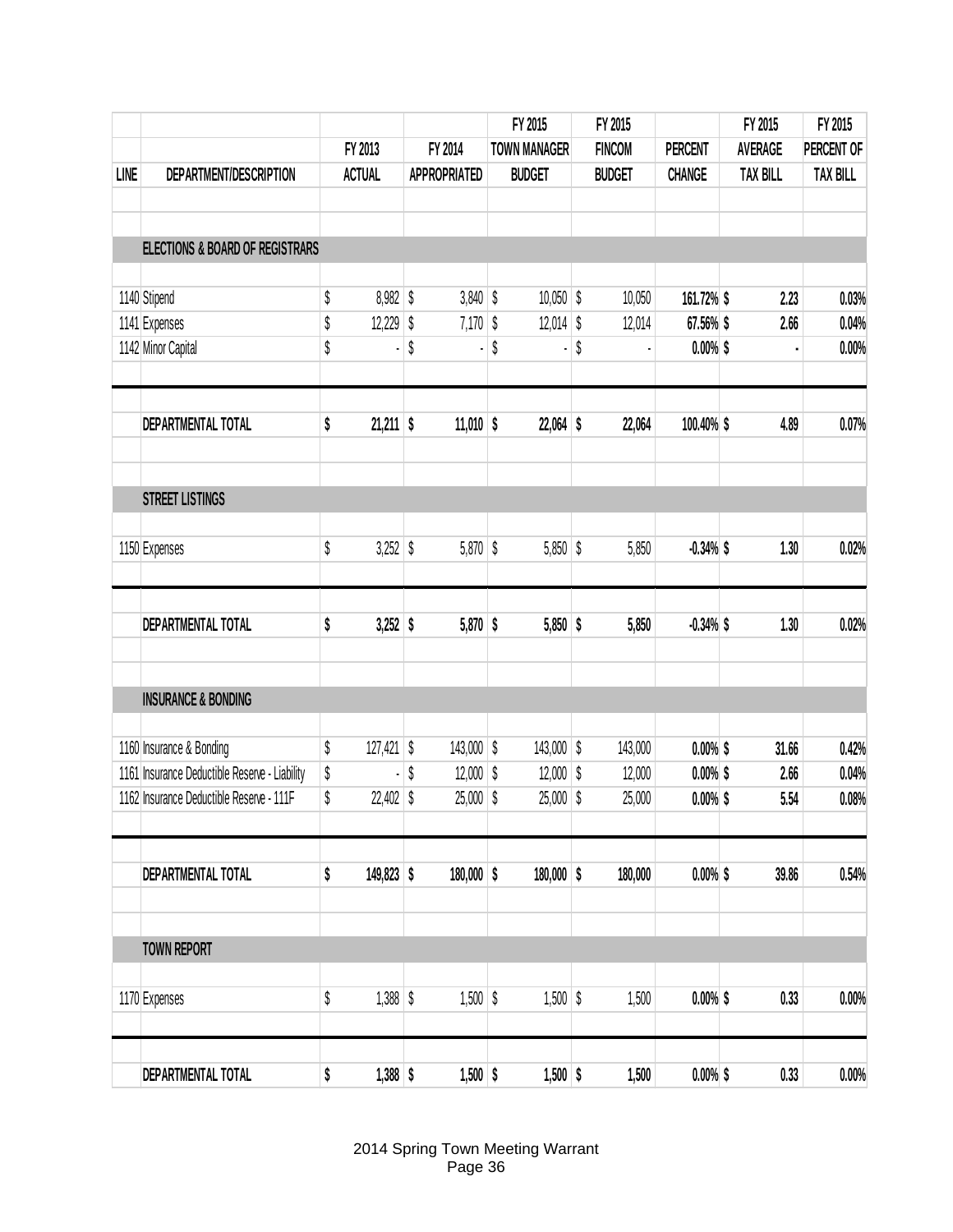|             |                                 |                   |                                | FY 2015             |                         | FY 2015       |                | FY 2015         | FY 2015         |
|-------------|---------------------------------|-------------------|--------------------------------|---------------------|-------------------------|---------------|----------------|-----------------|-----------------|
|             |                                 | FY 2013           | FY 2014                        | <b>TOWN MANAGER</b> |                         | <b>FINCOM</b> | <b>PERCENT</b> | <b>AVERAGE</b>  | PERCENT OF      |
| <b>LINE</b> | DEPARTMENT/DESCRIPTION          | <b>ACTUAL</b>     | <b>APPROPRIATED</b>            | <b>BUDGET</b>       |                         | <b>BUDGET</b> | <b>CHANGE</b>  | <b>TAX BILL</b> | <b>TAX BILL</b> |
|             |                                 |                   |                                |                     |                         |               |                |                 |                 |
|             | POSTAGE/TOWN HALL EXPENSES      |                   |                                |                     |                         |               |                |                 |                 |
|             | 1180 Expenses                   | \$<br>$47,434$ \$ | 47,960 \$                      | $53,000$ \$         |                         | 53,000        | 10.51% \$      | 11.73           | 0.16%           |
|             | 1181 Telephone Expenses         | \$<br>$38,400$ \$ | 47,000 $\frac{1}{9}$           | $50,000$ \$         |                         | 50,000        | $0.00\%$ \$    | 11.07           | 0.15%           |
|             | 1182 Office Supplies            | \$<br>$16,352$ \$ | $17,000$ \$                    | $17,000$ \$         |                         | 17,000        | $0.00\%$ \$    | 3.76            | 0.05%           |
|             | DEPARTMENTAL TOTAL              | \$<br>102,186 \$  | $111,960$ \$                   | $120,000$ \$        |                         | 120,000       | 7.18% \$       | 26.56           | 0.36%           |
|             | <b>TOTAL GENERAL GOVERNMENT</b> | \$<br>1,406,140   | \$<br>1,746,272                | \$<br>1,762,762     | \$                      | 1,762,762     | $0.94\%$ \$    | 390.30          | 5.30%           |
|             | <b>LAND USE DEPARTMENTS</b>     |                   |                                |                     |                         |               |                |                 |                 |
|             | <b>CONSERVATION COMMISSION</b>  |                   |                                |                     |                         |               |                |                 |                 |
|             | 1200 Salary                     | \$<br>$61,116$ \$ | $62,331$ \$                    | $61,384$ \$         |                         | 61,384        | $-1.52\%$ \$   | 13.59           | 0.18%           |
|             | 1201 Wages                      | \$                | \$                             | \$                  | \$                      |               | $0.00\%$ \$    |                 | 0.00%           |
|             | 1202 Expenses                   | \$<br>$5,430$ \$  | $7,950$ \$                     | 7,950 \$            |                         | 7,950         | $0.00\%$ \$    | 1.76            | 0.02%           |
|             | 1203 Engineering & Legal        | \$                | \$                             | \$                  | \$                      |               | $0.00\%$ \$    |                 | 0.00%           |
|             | 1204 Minor Capital              | \$                | \$                             | \$                  | \$                      |               | $0.00\%$ \$    |                 | 0.00%           |
|             | DEPARTMENTAL TOTAL              | \$<br>66,546 \$   | $70,281$ \$                    | 69,334 \$           |                         | 69,334        | $-1.35%$ \$    | 15.35           | 0.20%           |
|             | <b>PLANNING BOARD</b>           |                   |                                |                     |                         |               |                |                 |                 |
|             | 1210 Salaries                   | \$<br>73,525 \$   | $75,715$ \$                    | 80,788 \$           |                         | 80,788        | 6.70% \$       | 17.89           | 0.24%           |
|             | 1211 Wages                      | \$                | \$<br>$\overline{\phantom{a}}$ | \$                  | \$                      |               | $0.00\%$ \$    | ä               | 0.00%           |
|             | 1212 Expenses                   | \$<br>$4,479$ \$  | $9,100$ \$                     | $8,100$ \$          |                         | 8,100         | $-10.99%$ \$   | 1.79            | 0.02%           |
|             | 1213 M.R.P.C. Assessment        | \$<br>$3,082$ \$  | $3,160$ \$                     | $3,160$ \$          |                         | 3,160         | $0.00\%$ \$    | 0.70            | 0.01%           |
|             | 1214 Legal Budget               | \$                | \$                             | \$                  | $\sqrt[6]{\frac{1}{2}}$ |               | $0.00\%$ \$    |                 | 0.00%           |
|             | DEPARTMENTAL TOTAL              | \$<br>$81,086$ \$ | $87,975$ \$                    | $92,048$ \$         |                         | 92,048        | 4.63% \$       | 20.38           | 0.27%           |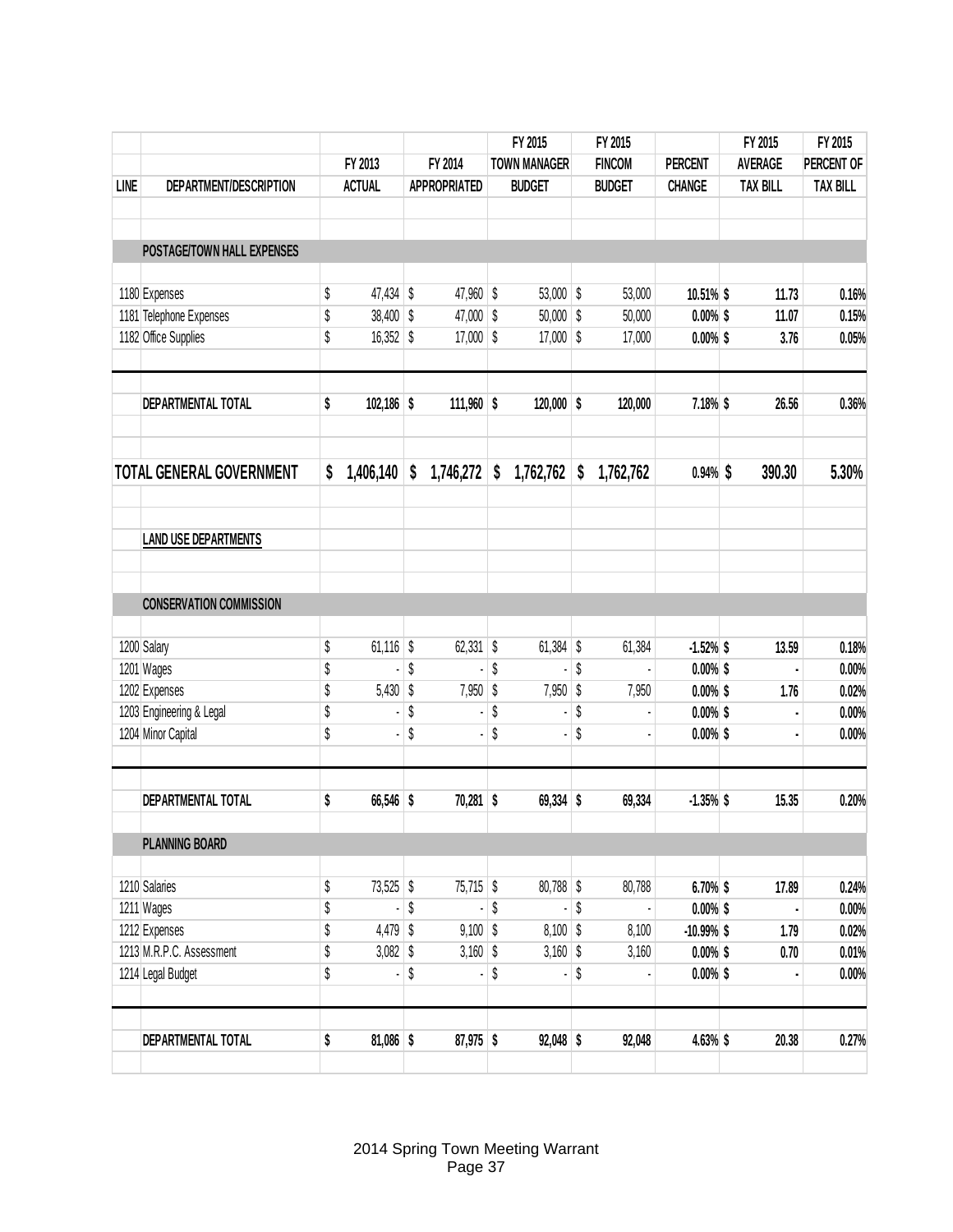|             |                              |                    |                     |             | FY 2015             |                         | FY 2015       |                | FY 2015         | FY 2015         |
|-------------|------------------------------|--------------------|---------------------|-------------|---------------------|-------------------------|---------------|----------------|-----------------|-----------------|
|             |                              | FY 2013            | FY 2014             |             | <b>TOWN MANAGER</b> |                         | <b>FINCOM</b> | <b>PERCENT</b> | <b>AVERAGE</b>  | PERCENT OF      |
| <b>LINE</b> | DEPARTMENT/DESCRIPTION       | <b>ACTUAL</b>      | <b>APPROPRIATED</b> |             | <b>BUDGET</b>       |                         | <b>BUDGET</b> | <b>CHANGE</b>  | <b>TAX BILL</b> | <b>TAX BILL</b> |
|             | ZONING BOARD OF APPEALS      |                    |                     |             |                     |                         |               |                |                 |                 |
|             | 1220 Wages                   | \$<br>$18,967$ \$  | $20,102$ \$         |             | $18,267$ \$         |                         | 18,267        | $-9.13%$ \$    | 4.04            | 0.05%           |
|             | 1221 Expenses                | \$<br>$819$ \$     | $1,100$ \$          |             | $1,400$ \$          |                         | 1,400         | 27.27% \$      | 0.31            | 0.01%           |
|             | <b>DEPARTMENTAL TOTAL</b>    | \$<br>19,786 \$    | $21,202$ \$         |             | $19,667$ \$         |                         | 19,667        | $-7.24\%$ \$   | 4.35            | 0.06%           |
|             | HISTORIC DISTRICT COMMISSION |                    |                     |             |                     |                         |               |                |                 |                 |
|             |                              |                    |                     |             |                     |                         |               |                |                 |                 |
|             | 1230 Wages                   | \$                 | \$                  | \$          |                     | $\sqrt[6]{\frac{1}{2}}$ |               | $0.00\%$ \$    |                 | 0.00%           |
|             | 1231 Expenses                | \$                 | \$                  | $\sqrt{\ }$ |                     | \$                      |               | $0.00\%$ \$    |                 | 0.00%           |
|             | <b>DEPARTMENTAL TOTAL</b>    | \$<br>٠            | \$                  | \$          |                     | \$                      |               | $0.00\%$ \$    |                 | 0.00%           |
|             | <b>BUILDING INSPECTOR</b>    |                    |                     |             |                     |                         |               |                |                 |                 |
|             | 1240 Salaries                | \$<br>$39,792$ \$  | 76,195 \$           |             | 79,273 \$           |                         | 79,273        | 4.04% \$       | 17.55           | 0.24%           |
|             | 1241 Wages                   | \$<br>$62,749$ \$  | 64,507 \$           |             | $62,578$ \$         |                         | 62,578        | $-2.99%$ \$    | 13.87           | 0.19%           |
|             | 1242 Expenses                | \$<br>423 \$       | $7,900$ \$          |             | $7,900$ \$          |                         | 7,900         | $0.00\%$ \$    | 1.75            | 0.02%           |
|             | 1243 Minor Capital           | \$                 | \$                  | \$          |                     | \$                      |               | $0.00\%$ \$    |                 | 0.00%           |
|             | <b>DEPARTMENTAL TOTAL</b>    | \$<br>$102,964$ \$ | $148,602$ \$        |             | $149,751$ \$        |                         | 149,751       | $0.77\%$ \$    | 33.17           | 0.45%           |
|             |                              |                    |                     |             |                     |                         |               |                |                 |                 |
|             | <b>MECHANICAL INSPECTOR</b>  |                    |                     |             |                     |                         |               |                |                 |                 |
|             | 1250 Fee Salaries            | \$<br>$23,712$ \$  | $20,000$ \$         |             | $20,000$ \$         |                         | 20,000        | $0.00\%$ \$    | 4.43            | 0.06%           |
|             | 1251 Expenses                | \$<br>$3,204$ \$   | $3,500$ \$          |             | $3,500$ \$          |                         | 3,500         | $0.00\%$ \$    | 0.77            | 0.01%           |
|             | DEPARTMENTAL TOTAL           | \$<br>26,916 \$    | $23,500$ \$         |             | $23,500$ \$         |                         | 23,500        | $0.00\%$ \$    | 5.20            | 0.07%           |
|             |                              |                    |                     |             |                     |                         |               |                |                 |                 |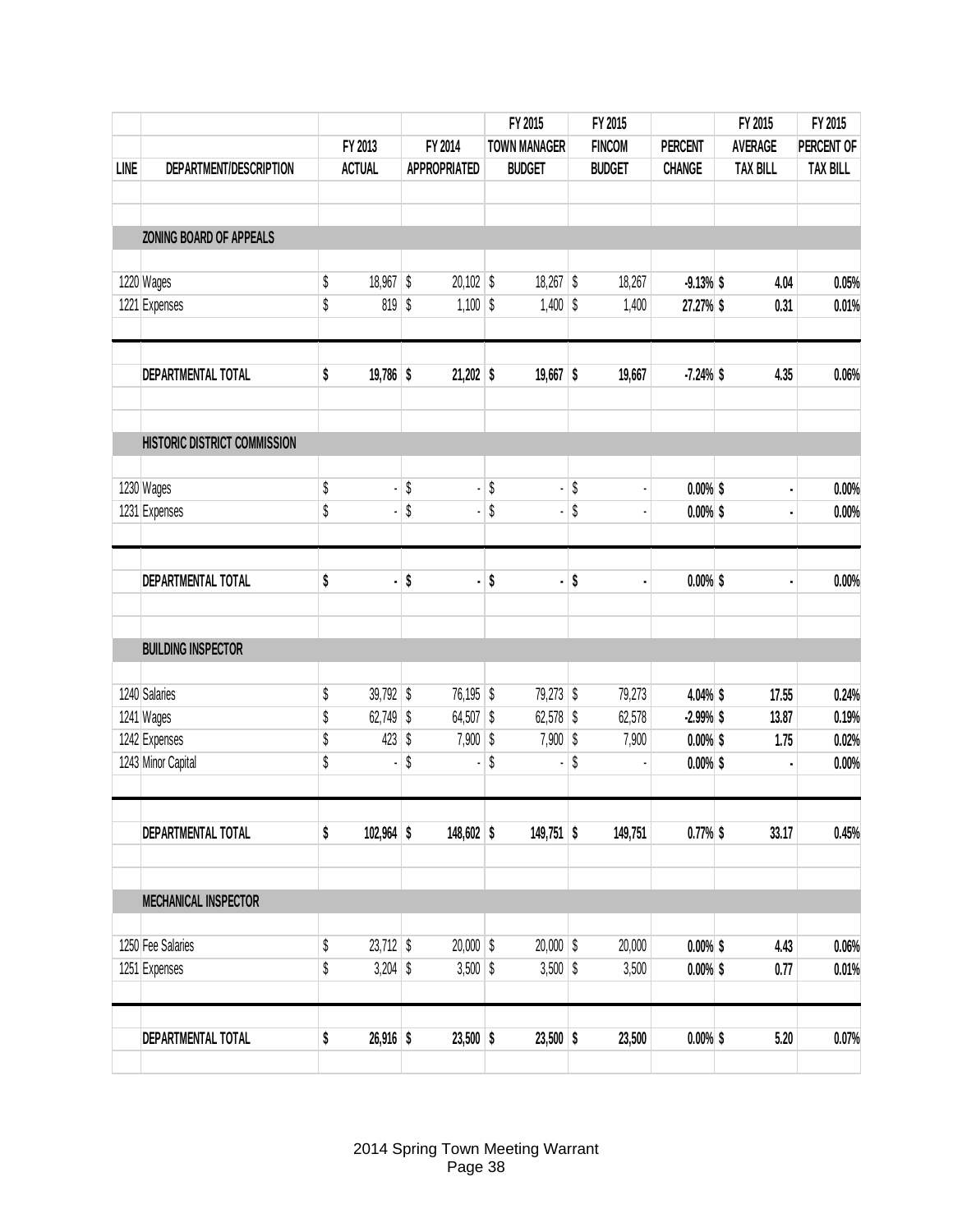|      |                                         |                    |    |                     | FY 2015              |    | FY 2015       |                | FY 2015         | FY 2015         |
|------|-----------------------------------------|--------------------|----|---------------------|----------------------|----|---------------|----------------|-----------------|-----------------|
|      |                                         | FY 2013            |    | FY 2014             | <b>TOWN MANAGER</b>  |    | <b>FINCOM</b> | <b>PERCENT</b> | <b>AVERAGE</b>  | PERCENT OF      |
| LINE | DEPARTMENT/DESCRIPTION                  | <b>ACTUAL</b>      |    | <b>APPROPRIATED</b> | <b>BUDGET</b>        |    | <b>BUDGET</b> | <b>CHANGE</b>  | <b>TAX BILL</b> | <b>TAX BILL</b> |
|      | <b>EARTH REMOVAL INSPECTOR</b>          |                    |    |                     |                      |    |               |                |                 |                 |
|      |                                         |                    |    |                     |                      |    |               |                |                 |                 |
|      | 1260 Stipend                            | \$<br>1            | \$ | 1                   | \$<br>$\overline{1}$ | \$ | 1             | $0.00\%$ \$    |                 | 0.00%           |
|      | 1261 Expenses                           | \$<br>81           | \$ | 100                 | \$<br>100            | \$ | 100           | $0.00\%$ \$    | 0.02            | 0.00%           |
|      | 1262 Minor Capital                      |                    | \$ |                     | \$                   | \$ |               | $0.00\%$ \$    |                 | 0.00%           |
|      | DEPARTMENTAL TOTAL                      | \$<br>82           | \$ | $101$ \$            | $101$ \$             |    | 101           | $0.00\%$ \$    | 0.02            | 0.00%           |
|      |                                         |                    |    |                     |                      |    |               |                |                 |                 |
|      | <b>BOARD OF HEALTH</b>                  |                    |    |                     |                      |    |               |                |                 |                 |
|      | 1270 Wages                              | \$                 | \$ |                     | \$                   | \$ |               | $0.00\%$ \$    |                 | 0.00%           |
|      | 1271 Expenses                           | \$<br>663          | \$ | 1,000               | \$<br>1,150          | \$ | 1,150         | 15.00% \$      | 0.25            | 0.01%           |
|      | 1272 Nursing Services                   | \$                 | \$ | 10,021              | \$<br>10,021         | \$ | 10,021        | $0.00\%$ \$    | 2.22            | 0.03%           |
|      | 1273 Nashoba Health District            | \$<br>33,103       | \$ | $22,366$ \$         | 22,366               | S  | 22,366        | $0.00\%$ \$    | 4.96            | 0.07%           |
|      | 1274 Herbert Lipton MH                  | \$                 | \$ | 6,500               | \$<br>6,500          | \$ | 6,500         | $0.00\%$ \$    | 1.44            | 0.02%           |
|      | 1275 Eng/Consult/Landfill Monitoring    | \$<br>10,000       | S  | $10,000$ \$         | 10,000               | \$ | 10,000        | $0.00\%$ \$    | 2.21            | 0.03%           |
|      | DEPARTMENTAL TOTAL                      | \$<br>$43,766$ \$  |    | 49,887              | \$<br>$50,037$ \$    |    | 50,037        | $0.30\%$ \$    | 11.08           | 0.16%           |
|      | <b>SEALER OF WEIGHTS &amp; MEASURES</b> |                    |    |                     |                      |    |               |                |                 |                 |
|      | 1280 Fee Salaries                       | \$<br>$2,060$ \$   |    | $2,500$ \$          | $2,500$ \$           |    | 2,500         | $0.00\%$ \$    | 0.55            | 0.01%           |
|      | 1281 Expenses                           | \$<br>100          | \$ | 100                 | \$<br>100            | \$ | 100           | $0.00\%$ \$    | 0.02            | 0.00%           |
|      |                                         |                    |    |                     |                      |    |               |                |                 |                 |
|      | DEPARTMENTAL TOTAL                      | \$<br>$2,160$ \$   |    | $2,600$ \$          | $2,600$ \$           |    | 2,600         | $0.00\%$ \$    | 0.57            | 0.01%           |
|      | TOTAL LAND USE DEPARTMENTS              | \$<br>$343,306$ \$ |    | 404,148             | \$<br>407,038        | \$ | 407,038       | 0.72%          | 90.12           | 1.22%           |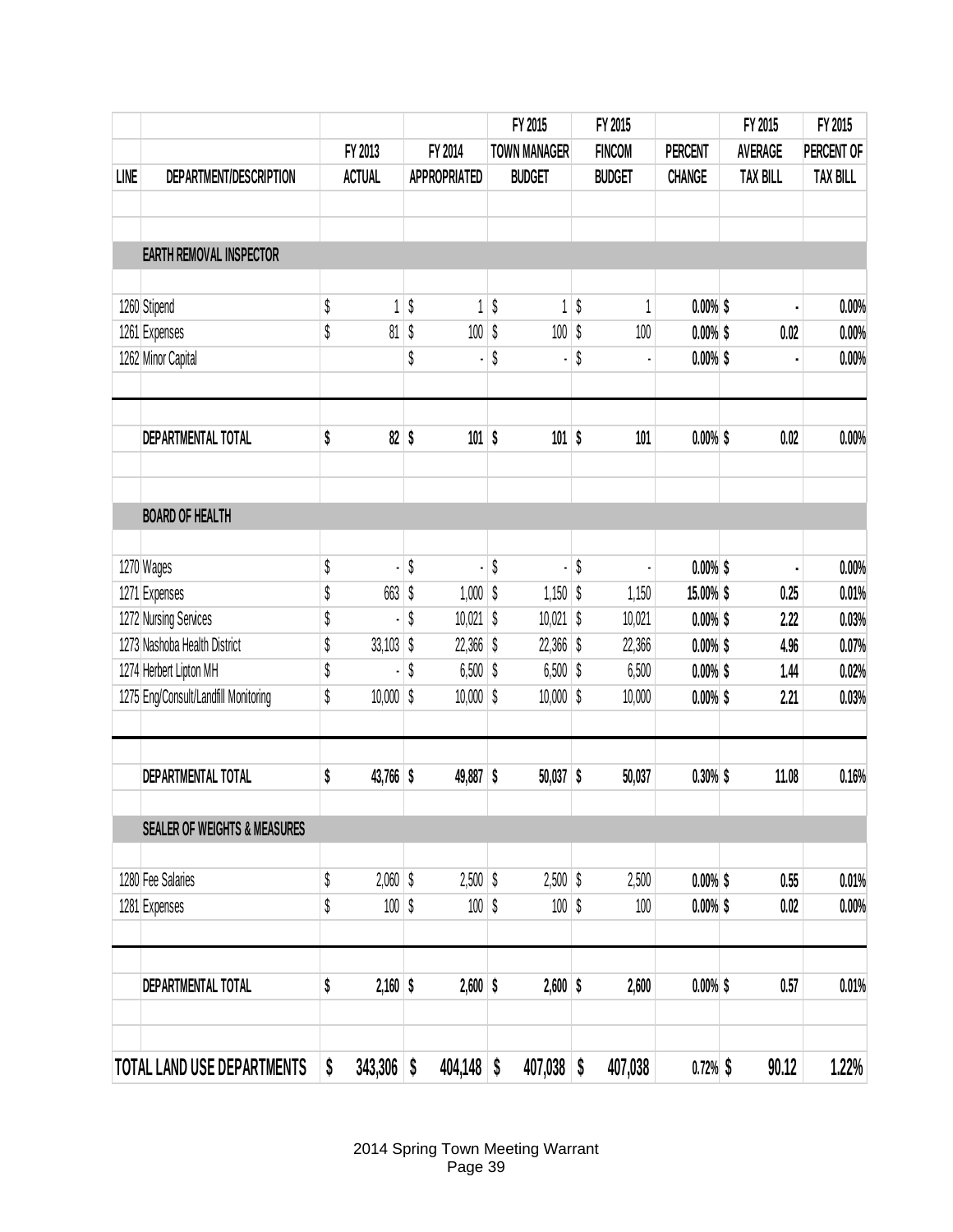|             |                                     |                      |                     | FY 2015             |           | FY 2015                 |                | FY 2015         |        | FY 2015         |
|-------------|-------------------------------------|----------------------|---------------------|---------------------|-----------|-------------------------|----------------|-----------------|--------|-----------------|
|             |                                     | FY 2013              | FY 2014             | <b>TOWN MANAGER</b> |           | <b>FINCOM</b>           | <b>PERCENT</b> | <b>AVERAGE</b>  |        | PERCENT OF      |
| <b>LINE</b> | DEPARTMENT/DESCRIPTION              | <b>ACTUAL</b>        | <b>APPROPRIATED</b> | <b>BUDGET</b>       |           | <b>BUDGET</b>           | <b>CHANGE</b>  | <b>TAX BILL</b> |        | <b>TAX BILL</b> |
|             |                                     |                      |                     |                     |           |                         |                |                 |        |                 |
|             | PROTECTION OF PERSONS AND PROPERTY  |                      |                     |                     |           |                         |                |                 |        |                 |
|             | <b>POLICE DEPARTMENT</b>            |                      |                     |                     |           |                         |                |                 |        |                 |
|             | 1300 Salaries                       | \$<br>$213,319$ \$   | $275,140$ \$        | 284,676 \$          |           | 284,676                 | 3.47% \$       |                 | 63.03  | 0.86%           |
|             | 1301 Wages                          | \$<br>$1,433,487$ \$ | $1,398,025$ \$      | 1,492,580 \$        |           | 1,492,580               | 6.76% \$       |                 | 330.48 | 4.49%           |
|             | 1302 Expenses                       | \$<br>$171,411$ \$   | $151,171$ \$        | $176,171$ \$        |           | 176,171                 | 16.54% \$      |                 | 39.01  | 0.53%           |
|             | 1303 Lease or Purchase of Cruisers  | \$<br>$3,900$ \$     | $3,900$ \$          | $4,000$ \$          |           | 4,000                   | $2.56\%$ \$    |                 | 0.89   | 0.01%           |
|             | 1304 PS Building (Expenses)         | \$                   | \$                  | \$                  | \$        |                         | $0.00\%$ \$    |                 |        | 0.00%           |
|             | 1305 Minor Capital                  | \$<br>$14,603$ \$    | $15,000$ \$         | $10,000$ \$         |           | 10,000                  | $-33.33%$ \$   |                 | 2.21   | 0.03%           |
|             | <b>DEPARTMENTAL TOTAL</b>           | \$<br>1,836,720 \$   | $1,843,236$ \$      | $1,967,427$ \$      |           | 1,967,427               | 6.74% \$       |                 | 435.62 | 5.92%           |
|             |                                     |                      |                     |                     |           |                         |                |                 |        |                 |
|             | <b>FIRE DEPARTMENT</b>              |                      |                     |                     |           |                         |                |                 |        |                 |
|             | 1310 Salaries                       | \$<br>$104,692$ \$   | $106,781$ \$        | $108,912$ \$        |           | 108,912                 | $2.00\%$ \$    |                 | 24.11  | 0.33%           |
|             | 1311 Wages                          | \$<br>$582,051$ \$   | $625,315$ \$        | $651,016$ \$        |           | 651,016                 | 4.11% \$       |                 | 144.14 | 1.96%           |
|             | 1312 Expenses                       | \$<br>$128,077$ \$   | $119,809$ \$        | $115,059$ \$        |           | 115,059                 | $-3.96\%$ \$   |                 | 25.48  | 0.35%           |
|             | DEPARTMENTAL TOTAL                  | \$<br>814,820 \$     | $851,905$ \$        | 874,987 \$          |           | 874,987                 | 2.71% \$       |                 | 193.73 | 2.64%           |
|             | <b>GROTON WATER FIRE PROTECTION</b> |                      |                     |                     |           |                         |                |                 |        |                 |
|             |                                     |                      |                     |                     |           |                         |                |                 |        |                 |
|             | 1320 West Groton Water District     | \$<br>$750$ \$       | $750$ \$            |                     | $1 \,$ \$ | 1                       | $-99.87%$ \$   |                 |        | 0.00%           |
|             | 1321 Groton Water Department        | \$<br>$2,500$ \$     | $2,500$ \$          | 1 <sup>1</sup>      | \$        |                         | $-99.96\%$ \$  |                 |        | 0.00%           |
|             | DEPARTMENTAL TOTAL                  | \$<br>$3,250$ \$     | $3,250$ \$          | $2 \,$ \$           |           | $\overline{\mathbf{2}}$ | $-99.94\%$ \$  |                 |        | 0.00%           |
|             | <b>ANIMAL INSPECTOR</b>             |                      |                     |                     |           |                         |                |                 |        |                 |
|             |                                     |                      |                     |                     |           |                         |                |                 |        |                 |
|             | 1330 Salary                         | \$<br>$2,082$ \$     | $2,082$ \$          | $2,082$ \$          |           | 2,082                   | $0.00\%$ \$    |                 | 0.46   | 0.01%           |
|             | 1331 Expenses                       | \$                   | \$<br>$400$ \$      | $400$ \$            |           | 400                     | $0.00\%$ \$    |                 | 0.09   | 0.00%           |
|             | DEPARTMENTAL TOTAL                  | \$<br>$2,082$ \$     | $2,482$ \$          | $2,482$ \$          |           | 2,482                   | $0.00\%$ \$    |                 | 0.55   | 0.01%           |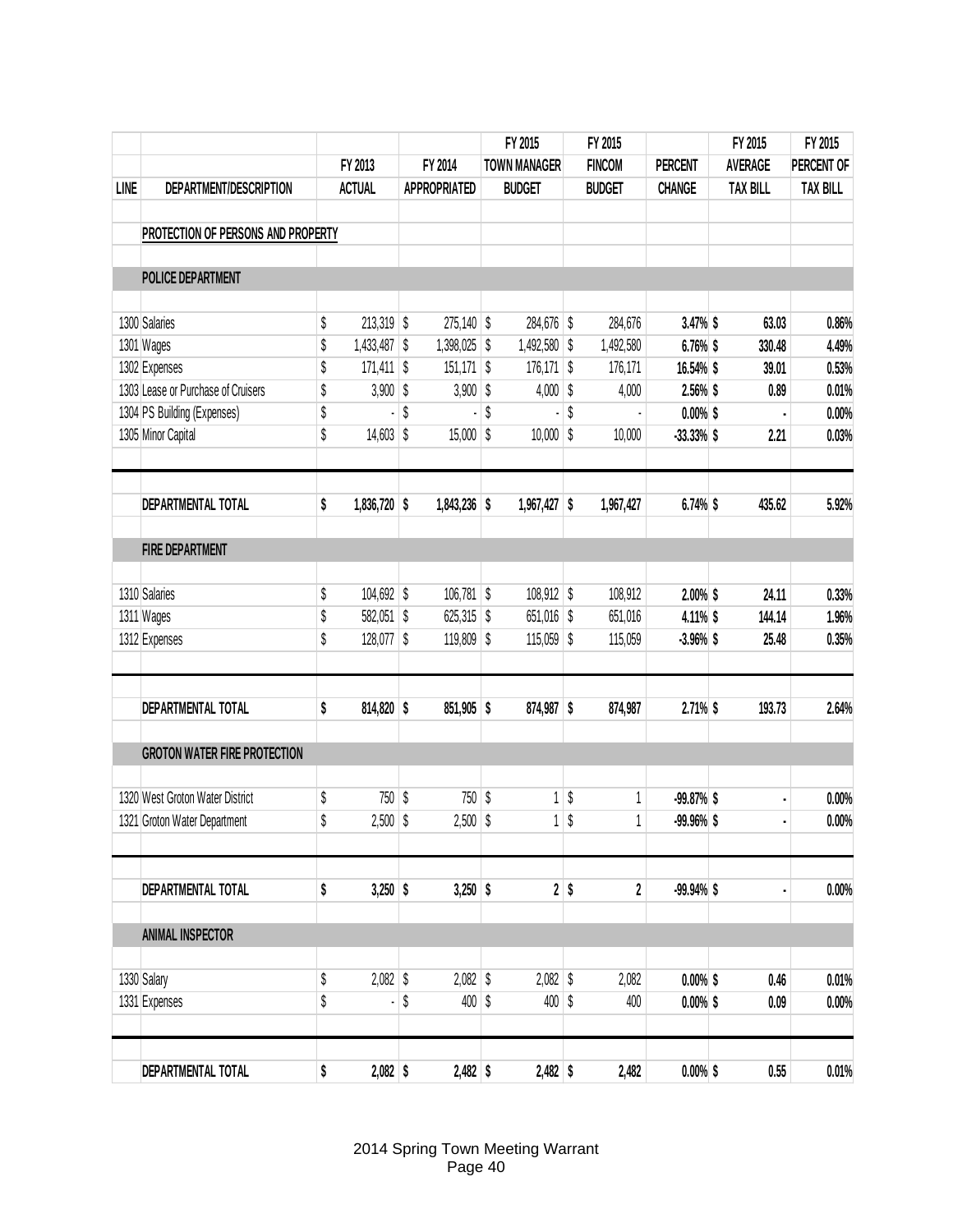|             |                                    |                    |                         |                     |            | FY 2015             |        | FY 2015       |                            | FY 2015         | FY 2015         |
|-------------|------------------------------------|--------------------|-------------------------|---------------------|------------|---------------------|--------|---------------|----------------------------|-----------------|-----------------|
|             |                                    | FY 2013            |                         | FY 2014             |            | <b>TOWN MANAGER</b> |        | <b>FINCOM</b> | <b>PERCENT</b>             | AVERAGE         | PERCENT OF      |
| <b>LINE</b> | DEPARTMENT/DESCRIPTION             | <b>ACTUAL</b>      |                         | <b>APPROPRIATED</b> |            | <b>BUDGET</b>       |        | <b>BUDGET</b> | <b>CHANGE</b>              | <b>TAX BILL</b> | <b>TAX BILL</b> |
|             | ANIMAL CONTROL OFFICER             |                    |                         |                     |            |                     |        |               |                            |                 |                 |
|             |                                    | \$<br>$2,082$ \$   |                         | $2,082$ \$          |            | $2,082$ \$          |        | 2,082         |                            |                 | 0.01%           |
|             | 1340 Salary<br>1341 Expenses       | \$                 | \$                      | $400$ \$            |            | 400 \$              |        | 400           | $0.00\%$ \$<br>$0.00\%$ \$ | 0.46<br>0.09    | 0.00%           |
|             | DEPARTMENTAL TOTAL                 | \$<br>$2,082$ \$   |                         | $2,482$ \$          |            | $2,482$ \$          |        | 2,482         | $0.00\%$ \$                | 0.55            | 0.01%           |
|             | <b>EMERGENCY MANAGEMENT AGENCY</b> |                    |                         |                     |            |                     |        |               |                            |                 |                 |
|             | 1350 Salary                        | \$                 | \$                      | i,                  | $\sqrt{2}$ |                     | $-$ \$ |               | $0.00\%$ \$                |                 | 0.00%           |
|             | 1351 Expenses                      | \$<br>$4,484$ \$   |                         | $13,000$ \$         |            | $13,000$ \$         |        | 13,000        | $0.00\%$ \$                | 2.88            | 0.04%           |
|             | 1352 Minor Capital                 | \$                 | \$                      |                     | \$         |                     | \$     |               |                            | \$              | 0.00%           |
|             | DEPARTMENTAL TOTAL                 | \$<br>$4,484$ \$   |                         | $13,000$ \$         |            | $13,000$ \$         |        | 13,000        | $0.00\%$ \$                | 2.88            | 0.04%           |
|             | <b>DOG OFFICER</b>                 |                    |                         |                     |            |                     |        |               |                            |                 |                 |
|             | 1360 Salary                        | \$<br>$13,637$ \$  |                         | $13,973$ \$         |            | $13,973$ \$         |        | 13,973        | $0.00\%$ \$                | 3.09            | 0.04%           |
|             | 1361 Expenses                      | \$<br>$3,917$ \$   |                         | $4,800$ \$          |            | $4,250$ \$          |        | 4,250         | $-11.46\%$ \$              | 0.94            | 0.01%           |
|             | DEPARTMENTAL TOTAL                 | \$<br>$17,554$ \$  |                         | $18,773$ \$         |            | $18,223$ \$         |        | 18,223        | $-2.93%$ \$                | 4.03            | 0.05%           |
|             | POLICE & FIRE COMMUNICATIONS       |                    |                         |                     |            |                     |        |               |                            |                 |                 |
|             | 1370 Wages                         | \$<br>136,769 \$   |                         | 369,815 \$          |            | 392,082 \$          |        | 392,082       | $6.02%$ \$                 | 86.81           | 1.17%           |
|             | 1371 Expenses                      | \$<br>$11,650$ \$  |                         | $13,225$ \$         |            | $13,225$ \$         |        | 13,225        | $0.00\%$ \$                | 2.93            | 0.04%           |
|             | 1372 Minor Capital                 | \$                 | \$                      |                     | \$         |                     | \$     |               | $0.00\%$ \$                |                 | 0.00%           |
|             | <b>DEPARTMENTAL TOTAL</b>          | \$<br>$148,419$ \$ |                         | 383,040 \$          |            | $405,307$ \$        |        | 405,307       | 5.81% \$                   | 89.74           | 1.21%           |
|             | <b>TOTAL PROTECTION OF</b>         | \$<br>2,829,411    | $\sqrt[3]{\frac{1}{2}}$ | 3,118,168           | \$         | 3,283,910           | \$     | 3,283,910     | $5.32\%$ \$                | 727.10          | 9.88%           |
|             | PERSONS AND PROPERTY               |                    |                         |                     |            |                     |        |               |                            |                 |                 |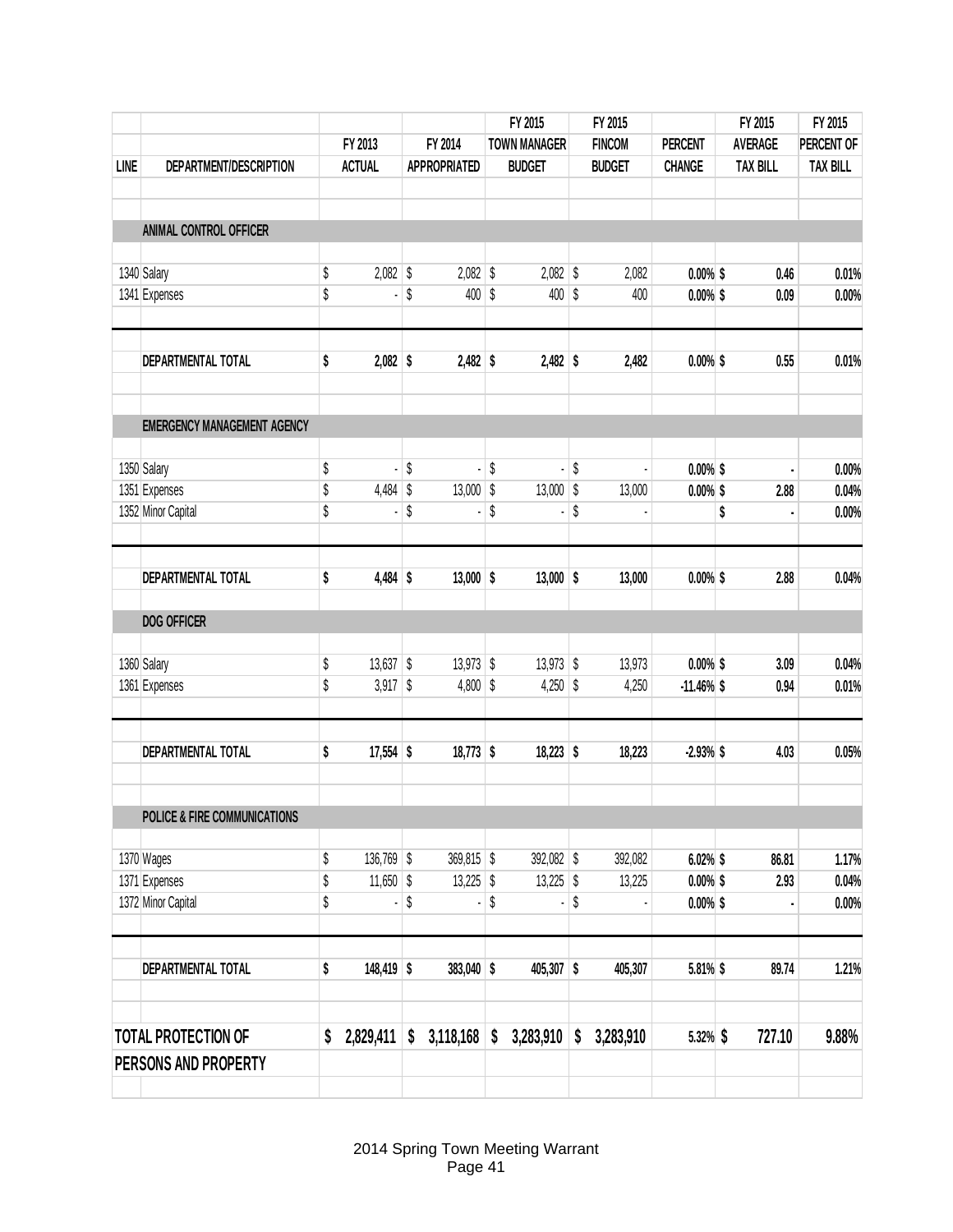|                        |                                                                                                                                                                                                                                                                                                                                                                                       |                                                                                         |                                                                                                       |                                                                                                                                                                  |                                                |                                                                                                                                                                |                                         |                                                                                                                                                                                                 |                                                                                                                         |                           |                                                                                                                                                                                                | FY 2015                                                                                                |
|------------------------|---------------------------------------------------------------------------------------------------------------------------------------------------------------------------------------------------------------------------------------------------------------------------------------------------------------------------------------------------------------------------------------|-----------------------------------------------------------------------------------------|-------------------------------------------------------------------------------------------------------|------------------------------------------------------------------------------------------------------------------------------------------------------------------|------------------------------------------------|----------------------------------------------------------------------------------------------------------------------------------------------------------------|-----------------------------------------|-------------------------------------------------------------------------------------------------------------------------------------------------------------------------------------------------|-------------------------------------------------------------------------------------------------------------------------|---------------------------|------------------------------------------------------------------------------------------------------------------------------------------------------------------------------------------------|--------------------------------------------------------------------------------------------------------|
|                        |                                                                                                                                                                                                                                                                                                                                                                                       |                                                                                         |                                                                                                       |                                                                                                                                                                  |                                                |                                                                                                                                                                |                                         |                                                                                                                                                                                                 |                                                                                                                         |                           |                                                                                                                                                                                                | PERCENT OF                                                                                             |
| DEPARTMENT/DESCRIPTION |                                                                                                                                                                                                                                                                                                                                                                                       | <b>ACTUAL</b>                                                                           |                                                                                                       |                                                                                                                                                                  |                                                | <b>BUDGET</b>                                                                                                                                                  |                                         | <b>BUDGET</b>                                                                                                                                                                                   | <b>CHANGE</b>                                                                                                           |                           | <b>TAX BILL</b>                                                                                                                                                                                | <b>TAX BILL</b>                                                                                        |
|                        |                                                                                                                                                                                                                                                                                                                                                                                       |                                                                                         |                                                                                                       |                                                                                                                                                                  |                                                |                                                                                                                                                                |                                         |                                                                                                                                                                                                 |                                                                                                                         |                           |                                                                                                                                                                                                |                                                                                                        |
|                        |                                                                                                                                                                                                                                                                                                                                                                                       |                                                                                         |                                                                                                       |                                                                                                                                                                  |                                                |                                                                                                                                                                |                                         |                                                                                                                                                                                                 |                                                                                                                         |                           |                                                                                                                                                                                                |                                                                                                        |
|                        |                                                                                                                                                                                                                                                                                                                                                                                       |                                                                                         |                                                                                                       |                                                                                                                                                                  |                                                |                                                                                                                                                                |                                         |                                                                                                                                                                                                 |                                                                                                                         |                           |                                                                                                                                                                                                |                                                                                                        |
|                        | \$                                                                                                                                                                                                                                                                                                                                                                                    |                                                                                         |                                                                                                       |                                                                                                                                                                  |                                                |                                                                                                                                                                |                                         | 572,775                                                                                                                                                                                         |                                                                                                                         |                           | 126.82                                                                                                                                                                                         | 1.72%                                                                                                  |
|                        | \$                                                                                                                                                                                                                                                                                                                                                                                    |                                                                                         |                                                                                                       |                                                                                                                                                                  |                                                |                                                                                                                                                                |                                         | 572,775                                                                                                                                                                                         |                                                                                                                         |                           | 126.82                                                                                                                                                                                         | 1.72%                                                                                                  |
|                        |                                                                                                                                                                                                                                                                                                                                                                                       |                                                                                         |                                                                                                       |                                                                                                                                                                  |                                                |                                                                                                                                                                |                                         |                                                                                                                                                                                                 |                                                                                                                         |                           |                                                                                                                                                                                                |                                                                                                        |
|                        |                                                                                                                                                                                                                                                                                                                                                                                       |                                                                                         |                                                                                                       |                                                                                                                                                                  |                                                |                                                                                                                                                                |                                         |                                                                                                                                                                                                 |                                                                                                                         |                           |                                                                                                                                                                                                | 49.71%                                                                                                 |
|                        |                                                                                                                                                                                                                                                                                                                                                                                       |                                                                                         |                                                                                                       |                                                                                                                                                                  |                                                |                                                                                                                                                                |                                         |                                                                                                                                                                                                 |                                                                                                                         |                           |                                                                                                                                                                                                | 3.64%                                                                                                  |
|                        |                                                                                                                                                                                                                                                                                                                                                                                       |                                                                                         |                                                                                                       |                                                                                                                                                                  |                                                |                                                                                                                                                                |                                         |                                                                                                                                                                                                 |                                                                                                                         |                           |                                                                                                                                                                                                | 0.07%                                                                                                  |
|                        | \$                                                                                                                                                                                                                                                                                                                                                                                    |                                                                                         | \$                                                                                                    |                                                                                                                                                                  | \$                                             |                                                                                                                                                                | \$                                      |                                                                                                                                                                                                 |                                                                                                                         |                           |                                                                                                                                                                                                | 0.00%                                                                                                  |
| DEPARTMENTAL TOTAL     | \$                                                                                                                                                                                                                                                                                                                                                                                    |                                                                                         |                                                                                                       |                                                                                                                                                                  |                                                |                                                                                                                                                                | \$                                      | 17,756,023                                                                                                                                                                                      |                                                                                                                         |                           | 3,931.44                                                                                                                                                                                       | 53.42%                                                                                                 |
|                        |                                                                                                                                                                                                                                                                                                                                                                                       |                                                                                         |                                                                                                       |                                                                                                                                                                  |                                                |                                                                                                                                                                |                                         |                                                                                                                                                                                                 |                                                                                                                         | \$                        | 4,058.26                                                                                                                                                                                       | 55.14%                                                                                                 |
|                        |                                                                                                                                                                                                                                                                                                                                                                                       |                                                                                         |                                                                                                       |                                                                                                                                                                  |                                                |                                                                                                                                                                |                                         |                                                                                                                                                                                                 |                                                                                                                         |                           |                                                                                                                                                                                                |                                                                                                        |
|                        |                                                                                                                                                                                                                                                                                                                                                                                       |                                                                                         |                                                                                                       |                                                                                                                                                                  |                                                |                                                                                                                                                                |                                         |                                                                                                                                                                                                 |                                                                                                                         |                           |                                                                                                                                                                                                |                                                                                                        |
|                        |                                                                                                                                                                                                                                                                                                                                                                                       |                                                                                         |                                                                                                       |                                                                                                                                                                  |                                                |                                                                                                                                                                |                                         |                                                                                                                                                                                                 |                                                                                                                         |                           |                                                                                                                                                                                                |                                                                                                        |
|                        |                                                                                                                                                                                                                                                                                                                                                                                       |                                                                                         |                                                                                                       |                                                                                                                                                                  |                                                |                                                                                                                                                                |                                         |                                                                                                                                                                                                 |                                                                                                                         |                           |                                                                                                                                                                                                | 0.28%<br>1.82%                                                                                         |
|                        |                                                                                                                                                                                                                                                                                                                                                                                       |                                                                                         |                                                                                                       |                                                                                                                                                                  |                                                |                                                                                                                                                                |                                         |                                                                                                                                                                                                 |                                                                                                                         |                           |                                                                                                                                                                                                | 0.38%                                                                                                  |
|                        |                                                                                                                                                                                                                                                                                                                                                                                       |                                                                                         |                                                                                                       |                                                                                                                                                                  |                                                |                                                                                                                                                                |                                         |                                                                                                                                                                                                 |                                                                                                                         |                           |                                                                                                                                                                                                | 0.27%                                                                                                  |
|                        | \$                                                                                                                                                                                                                                                                                                                                                                                    |                                                                                         | \$                                                                                                    |                                                                                                                                                                  | \$                                             |                                                                                                                                                                | \$                                      |                                                                                                                                                                                                 |                                                                                                                         |                           |                                                                                                                                                                                                | 0.00%                                                                                                  |
|                        |                                                                                                                                                                                                                                                                                                                                                                                       |                                                                                         |                                                                                                       |                                                                                                                                                                  |                                                |                                                                                                                                                                |                                         |                                                                                                                                                                                                 |                                                                                                                         |                           |                                                                                                                                                                                                | 2.75%                                                                                                  |
|                        | 1400 Operating Expenses<br>DEPARTMENTAL TOTAL<br>1410 Operating Expenses<br>1411 Debt Service, Excluded<br>1412 Debt Service, Unexcluded<br>1413 Out of District Placement<br><b>TOTAL SCHOOLS</b><br>DEPARTMENT OF PUBLIC WORKS<br><b>HIGHWAY DEPARTMENT</b><br>1500 Salaries<br>1501 Wages<br>1502 Expenses<br>1503 Highway Maintenance<br>1504 Minor Capital<br>DEPARTMENTAL TOTAL | <b>REGIONAL SCHOOL DISTRICT BUDGETS</b><br>\$<br>\$<br>\$<br>\$<br>\$<br>\$<br>\$<br>\$ | FY 2013<br>NASHOBA VALLEY REGIONAL TECHNICAL HIGH SCHOOL<br>GROTON-DUNSTABLE REGIONAL SCHOOL DISTRICT | 449,967 \$<br>449,967 \$<br>15,963,523 \$<br>\$<br>\$<br>15,963,523 \$<br>\$16,413,490<br>$84,520$ \$<br>574,909 \$<br>$149,242$ \$<br>$53,360$ \$<br>862,031 \$ | FY 2014<br><b>APPROPRIATED</b><br>\$16,820,916 | 468,592 \$<br>468,592 \$<br>15,118,999 \$<br>$1,233,324$ \$<br>\$<br>$\mathbf{1}$<br>16,352,324 \$<br>87,894 \$<br>$640,030$ \$<br>$140,300$ \$<br>$89,000$ \$ | FY 2015<br>\$18,328,798<br>$957,224$ \$ | <b>TOWN MANAGER</b><br>572,775 \$<br>572,775 \$<br>16,521,807 \$<br>1,211,301<br>\$<br>$22,915$ \$<br>17,756,023<br>$92,809$ \$<br>$605,341$ \$<br>$127,300$ \$<br>89,000<br>\$<br>$914,450$ \$ | FY 2015<br><b>FINCOM</b><br>16,521,807<br>1,211,301<br>22,915<br>\$18,328,798<br>92,809<br>605,341<br>127,300<br>89,000 | <b>PERCENT</b><br>914,450 | 22.23% \$<br>22.23% \$<br>$9.28\%$ \$<br>$-1.79%$ \$<br>$0.00\%$ \$<br>$0.00\%$ \$<br>8.58% \$<br>8.96%<br>5.59% \$<br>$-5.42%$ \$<br>$-9.27%$ \$<br>$0.00\%$ \$<br>$0.00\%$ \$<br>$-4.47%$ \$ | FY 2015<br><b>AVERAGE</b><br>3,658.17<br>268.20<br>5.07<br>20.55<br>134.04<br>28.19<br>19.71<br>202.49 |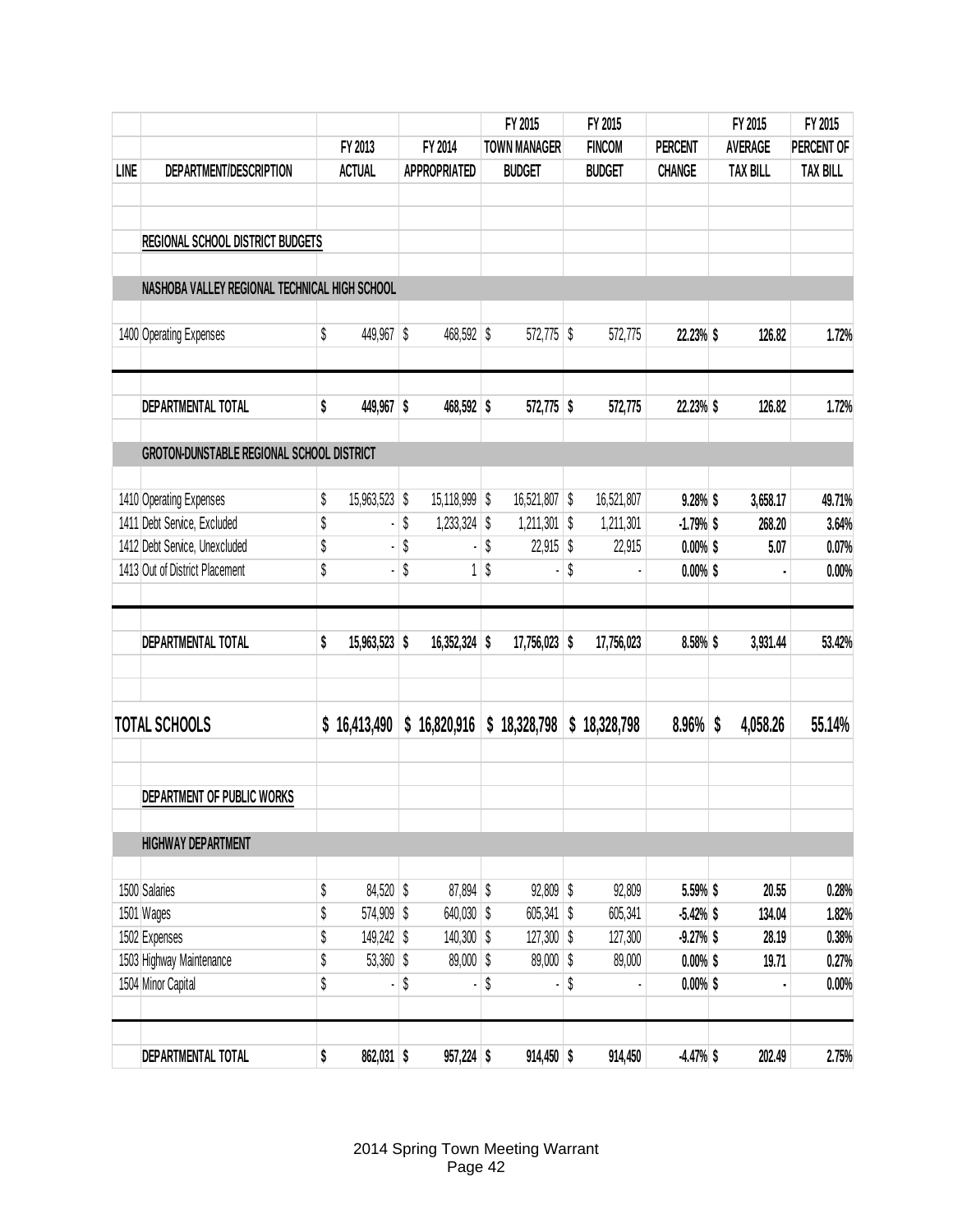|             |                                             |          |               |            |                          |                         | FY 2015                  | FY 2015         |                            | FY 2015         | FY 2015         |
|-------------|---------------------------------------------|----------|---------------|------------|--------------------------|-------------------------|--------------------------|-----------------|----------------------------|-----------------|-----------------|
|             |                                             |          | FY 2013       |            | FY 2014                  |                         | <b>TOWN MANAGER</b>      | <b>FINCOM</b>   | <b>PERCENT</b>             | <b>AVERAGE</b>  | PERCENT OF      |
| <b>LINE</b> | DEPARTMENT/DESCRIPTION                      |          | <b>ACTUAL</b> |            | <b>APPROPRIATED</b>      |                         | <b>BUDGET</b>            | <b>BUDGET</b>   | <b>CHANGE</b>              | <b>TAX BILL</b> | <b>TAX BILL</b> |
|             | <b>STREET LIGHTS</b>                        |          |               |            |                          |                         |                          |                 |                            |                 |                 |
|             | 1510 Expenses                               | \$       | 13,350 \$     |            | $24,000$ \$              |                         | $24,000$ \$              | 24,000          | $0.00\%$ \$                | 5.31            | 0.07%           |
|             | DEPARTMENTAL TOTAL                          | \$       | $13,350$ \$   |            | $24,000$ \$              |                         | $24,000$ \$              | 24,000          | $0.00\%$ \$                | 5.31            | 0.07%           |
|             | <b>SNOW AND ICE</b>                         |          |               |            |                          |                         |                          |                 |                            |                 |                 |
|             | 1520 Expenses                               | \$       | 227,283 \$    |            | $165,000$ \$             |                         | $165,000$ \$             | 165,000         | $0.00\%$ \$                | 36.53           | 0.50%           |
|             | 1521 Overtime                               | \$       | 141,520 \$    |            | $140,000$ \$             |                         | $140,000$ \$             | 140,000         | $0.00\%$ \$                | 31.00           | 0.42%           |
|             | 1522 Hired Equipment                        | \$       | $69,714$ \$   |            | $35,000$ \$              |                         | $35,000$ \$              | 35,000          | $0.00\%$ \$                | 7.75            | 0.11%           |
|             | DEPARTMENTAL TOTAL                          | \$       | $438,517$ \$  |            | $340,000$ \$             |                         | $340,000$ \$             | 340,000         | $0.00\%$ \$                | 75.28           | 1.03%           |
|             | TREE WARDEN BUDGET                          |          |               |            |                          |                         |                          |                 |                            |                 |                 |
|             |                                             |          |               |            |                          |                         |                          |                 |                            |                 |                 |
|             | 1530 Salary                                 | \$       |               | $\sqrt{2}$ |                          | $\sqrt[6]{\frac{1}{2}}$ | ¥,                       | \$              | $0.00\%$ \$                |                 | 0.00%           |
|             | 1531 Expenses<br>1532 Trees                 | \$       | $2,810$ \$    | S          | $3,000$ \$<br>$1,500$ \$ |                         | $3,000$ \$<br>$1,500$ \$ | 3,000           | $0.00\%$ \$                | 0.66            | 0.01%           |
|             | 1533 Tree Work                              | \$<br>\$ | $10,121$ \$   |            | $15,000$ \$              |                         | $15,000$ \$              | 1,500<br>15,000 | $0.00\%$ \$<br>$0.00\%$ \$ | 0.33<br>3.32    | 0.00%<br>0.05%  |
|             | DEPARTMENTAL TOTAL                          | \$       | $12,931$ \$   |            | $19,500$ \$              |                         | $19,500$ \$              | 19,500          | $0.00\%$ \$                | 4.31            | 0.06%           |
|             |                                             |          |               |            |                          |                         |                          |                 |                            |                 |                 |
|             | MUNICIPAL BUILDING AND PROPERTY MAINTENANCE |          |               |            |                          |                         |                          |                 |                            |                 |                 |
|             | 1540 Wages                                  | \$       | $69,297$ \$   |            | 75,099 \$                |                         | $81,180$ \$              | 81,180          | 8.10% \$                   | 17.97           | 0.24%           |
|             | 1541 Expenses                               | \$       | 229,239 \$    |            | 237,350 \$               |                         | 272,350 \$               | 272,350         | 14.75% \$                  | 60.30           | 0.82%           |
|             | 1542 Minor Capital                          | \$       | $23,549$ \$   |            | $30,000$ \$              |                         | $20,000$ \$              | 20,000          | $-33.33%$ \$               | 4.43            | 0.06%           |
|             | DEPARTMENTAL TOTAL                          | \$       | $322,085$ \$  |            | 342,449 \$               |                         | 373,530 \$               | 373,530         | $9.08\%$ \$                | 82.70           | 1.12%           |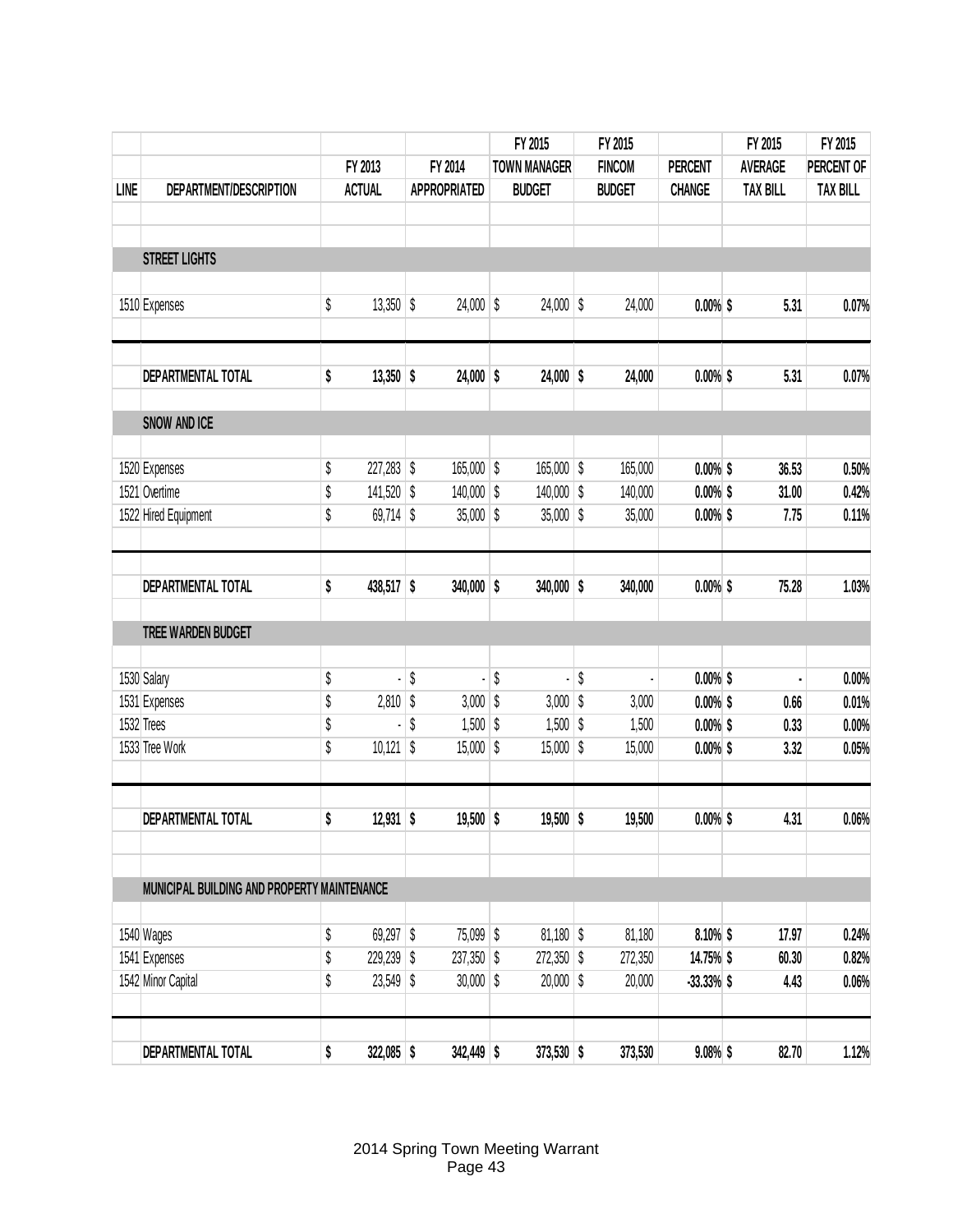|             |                                       |                     |    |                     | FY 2015             | FY 2015         |                | FY 2015         | FY 2015         |
|-------------|---------------------------------------|---------------------|----|---------------------|---------------------|-----------------|----------------|-----------------|-----------------|
|             |                                       | FY 2013             |    | FY 2014             | <b>TOWN MANAGER</b> | <b>FINCOM</b>   | <b>PERCENT</b> | <b>AVERAGE</b>  | PERCENT OF      |
| <b>LINE</b> | DEPARTMENT/DESCRIPTION                | <b>ACTUAL</b>       |    | <b>APPROPRIATED</b> | <b>BUDGET</b>       | <b>BUDGET</b>   | <b>CHANGE</b>  | <b>TAX BILL</b> | <b>TAX BILL</b> |
|             |                                       |                     |    |                     |                     |                 |                |                 |                 |
|             | <b>SOLID WASTE DISPOSAL</b>           |                     |    |                     |                     |                 |                |                 |                 |
|             | 1550 Wages                            | \$<br>$84,200$ \$   |    | 99,660 \$           | 119,820 \$          | 119,820         | 20.23% \$      | 26.53           | 0.36%           |
|             | 1551 Expenses                         | \$<br>53,768 \$     |    | 54,486 \$           | 54,486 \$           | 54,486          | $0.00\%$ \$    | 12.06           | 0.16%           |
|             | 1552 Tipping Fees                     | \$<br>$130, 152$ \$ |    | $135,000$ \$        | $135,000$ \$        | 135,000         | $0.00\%$ \$    | 29.89           | 0.40%           |
|             | 1553 North Central SW Coop            | \$<br>$5,850$ \$    |    | $5,850$ \$          | $5,850$ \$          | 5,850           | $0.00\%$ \$    | 1.30            | 0.02%           |
|             | 1554 Minor Capital                    | \$<br>$10,000$ \$   |    | $10,000$ \$         | $5,000$ \$          | 5,000           | $0.00\%$ \$    | 1.11            | 0.02%           |
|             | DEPARTMENTAL TOTAL                    | \$<br>283,970 \$    |    | $304,996$ \$        | $320,156$ \$        | 320,156         | 4.97% \$       | 70.89           | 0.96%           |
|             |                                       |                     |    |                     |                     |                 |                |                 |                 |
|             | <b>PARKS DEPARTMENT</b>               |                     |    |                     |                     |                 |                |                 |                 |
|             | 1560 Wages                            | \$<br>$1,067$ \$    |    | $2,500$ \$          | $2,540$ \$          | 2,540           | $1.60%$ \$     | 0.56            | 0.01%           |
|             | 1561 Expenses                         | \$<br>40,467        | \$ | 46,000 \$           | 48,608   \$         | 48,608          | 5.67% \$       | 10.76           | 0.15%           |
|             | DEPARTMENTAL TOTAL                    | \$<br>$41,534$ \$   |    | 48,500 \$           | $51,148$ \$         | 51,148          | 5.46% \$       | 11.32           | 0.16%           |
|             |                                       |                     |    |                     |                     |                 |                |                 |                 |
|             | <b>TOTAL DEPARTMENT OF</b>            | \$<br>1,974,418     | S  | 2,036,669           | \$<br>2,042,784     | \$<br>2,042,784 | $0.30\%$ \$    | 452.30          | 6.15%           |
|             | <b>PUBLIC WORKS</b>                   |                     |    |                     |                     |                 |                |                 |                 |
|             | <b>LIBRARY AND CITIZEN'S SERVICES</b> |                     |    |                     |                     |                 |                |                 |                 |
|             | <b>COUNCIL ON AGING</b>               |                     |    |                     |                     |                 |                |                 |                 |
|             | 1600 Salaries                         | \$                  | \$ | $61,160$ \$         | 66,586 \$           | 66,586          | $0.00\%$ \$    | 14.74           | 0.20%           |
|             | 1601 Wages                            | \$<br>$112,894$ \$  |    | 49,109 \$           | $50,122$ \$         | 50,122          | $2.06\%$ \$    | 11.10           | 0.15%           |
|             | 1602 Expenses                         | \$<br>$3,889$ \$    |    | $8,454$ \$          | $8,454$ \$          | 8,454           | $0.00\%$ \$    | 1.87            | 0.03%           |
|             | 1603 Minor Capital                    | \$                  | \$ |                     | \$<br>$4,000$ \$    | 4,000           | $0.00\%$ \$    | 0.89            | 0.01%           |
|             | DEPARTMENTAL TOTAL                    | \$<br>$116,783$ \$  |    | $118,723$ \$        | $129,162$ \$        | 129,162         | 8.79% \$       | 28.60           | 0.39%           |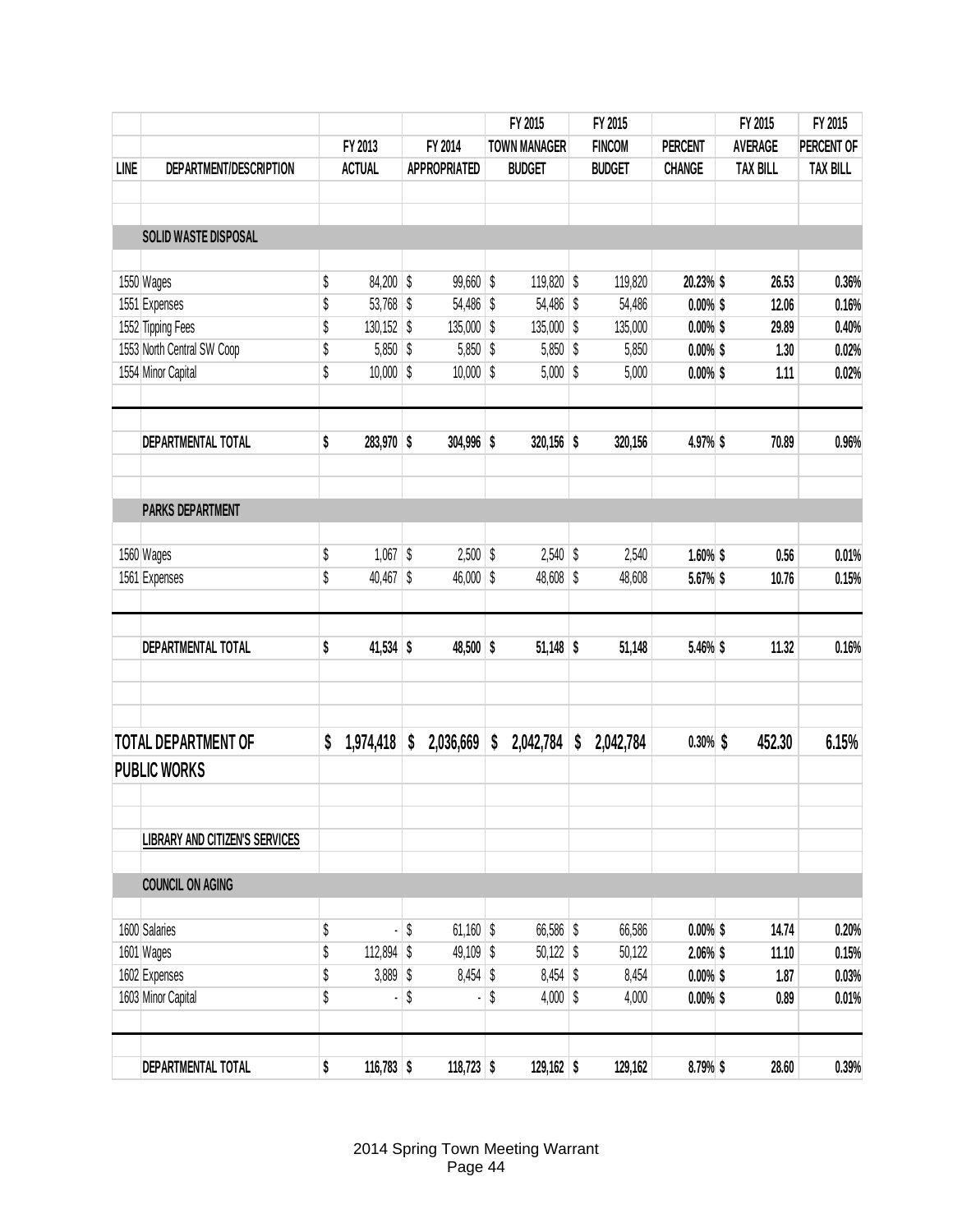|             |                                      |                                      |                    |                        | FY 2015                  | FY 2015          |                            | FY 2015         | FY 2015         |
|-------------|--------------------------------------|--------------------------------------|--------------------|------------------------|--------------------------|------------------|----------------------------|-----------------|-----------------|
|             |                                      | FY 2013                              |                    | FY 2014                | <b>TOWN MANAGER</b>      | <b>FINCOM</b>    | <b>PERCENT</b>             | <b>AVERAGE</b>  | PERCENT OF      |
| <b>LINE</b> | DEPARTMENT/DESCRIPTION               | <b>ACTUAL</b>                        |                    | <b>APPROPRIATED</b>    | <b>BUDGET</b>            | <b>BUDGET</b>    | <b>CHANGE</b>              | <b>TAX BILL</b> | <b>TAX BILL</b> |
|             | <b>SENIOR CENTER VAN</b>             |                                      |                    |                        |                          |                  |                            |                 |                 |
|             |                                      |                                      |                    | $37,371$ \$            |                          |                  |                            |                 |                 |
|             | 1610 Wages<br>1611 Expenses          | \$<br>27,409 \$<br>$10,911$ \$<br>\$ |                    | $11,166$ \$            | 56,806 \$<br>$17,913$ \$ | 56,806<br>17,913 | 52.01% \$<br>60.42% \$     | 12.58<br>3.97   | 0.17%<br>0.05%  |
|             |                                      |                                      |                    |                        |                          |                  |                            |                 |                 |
|             | DEPARTMENTAL TOTAL                   | \$<br>38,320 \$                      |                    | 48,537 \$              | 74,719 \$                | 74,719           | 53.94% \$                  | 16.55           | 0.22%           |
|             | <b>VETERAN'S SERVICE OFFICER</b>     |                                      |                    |                        |                          |                  |                            |                 |                 |
|             |                                      |                                      |                    |                        |                          |                  |                            |                 |                 |
|             | 1620 Salary<br>1621 Expenses         | \$<br>$3,484$ \$<br>\$               | $262$ \$           | $3,485$ \$<br>$900$ \$ | $3,485$ \$<br>$900$ \$   | 3,485<br>900     | $0.00\%$ \$<br>$0.00\%$ \$ | 0.77<br>0.20    | 0.01%<br>0.00%  |
|             | 1622 Veterans' Benefits              | $54,092$ \$<br>\$                    |                    | 48,200 \$              | $50,000$ \$              | 50,000           | 3.73% \$                   | 11.07           | 0.15%           |
|             | 1623 Minor Capital                   | \$                                   |                    | \$                     | \$                       | \$               | $0.00\%$ \$                |                 | 0.00%           |
|             | <b>DEPARTMENT TOTAL</b>              | \$<br>$57,838$ \$                    |                    | $52,585$ \$            | $54,385$ \$              | 54,385           | $3.42%$ \$                 | 12.04           | 0.16%           |
|             | <b>GRAVES REGISTRATION</b>           |                                      |                    |                        |                          |                  |                            |                 |                 |
|             |                                      |                                      |                    |                        |                          |                  |                            |                 |                 |
|             | 1630 Salary/Stipend<br>1631 Expenses | \$<br>\$                             | $250$ \$<br>660 \$ | $250$ \$<br>660 \$     | $250$ \$<br>660 \$       | 250<br>660       | $0.00\%$ \$<br>$0.00\%$ \$ | 0.06<br>0.15    | 0.00%<br>0.00%  |
|             |                                      |                                      |                    |                        |                          |                  |                            |                 |                 |
|             | DEPARTMENTAL TOTAL                   | \$                                   | $910$ \$           | $910$ \$               | $910$ \$                 | 910              | $0.00\%$ \$                | 0.21            | 0.00%           |
|             | <b>CARE OF VETERAN GRAVES</b>        |                                      |                    |                        |                          |                  |                            |                 |                 |
|             | 1640 Contract Expenses               | $1,625$ \$<br>\$                     |                    | $1,625$ \$             | $1,550$ \$               | 1,550            | $-4.62%$ \$                | 0.34            | $0.00\%$        |
|             | DEPARTMENTAL TOTAL                   | $1,625$ \$<br>\$                     |                    | $1,625$ \$             | $1,550$ \$               | 1,550            | $-4.62%$ \$                | 0.34            | $0.00\%$        |
|             | OLD BURYING GROUND COMMITTEE         |                                      |                    |                        |                          |                  |                            |                 |                 |
|             |                                      |                                      |                    |                        |                          |                  |                            |                 |                 |
|             | 1650 Expenses                        | \$                                   | 698 \$             | $700$ \$               | $700$ \$                 | 700              | $0.00\%$ \$                | 0.15            | $0.00\%$        |
|             | DEPARTMENTAL TOTAL                   | \$                                   | $698$ \$           | $700$ \$               | $700$ \$                 | 700              | $0.00\%$ \$                | 0.15            | 0.00%           |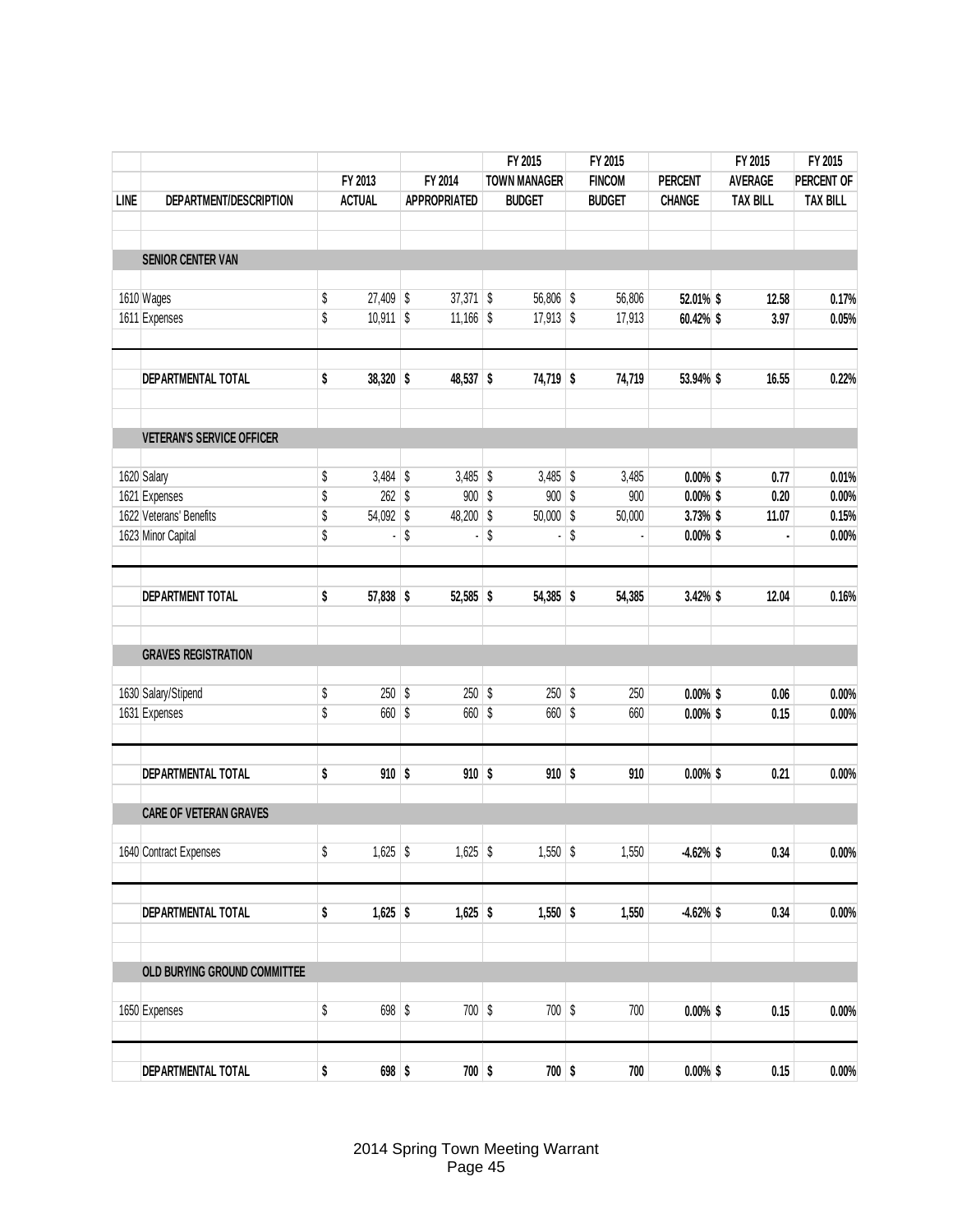|             |                                                                        |          |               |          |                     | FY 2015             |               | FY 2015       |                              | FY 2015         | FY 2015         |
|-------------|------------------------------------------------------------------------|----------|---------------|----------|---------------------|---------------------|---------------|---------------|------------------------------|-----------------|-----------------|
|             |                                                                        |          | FY 2013       |          | FY 2014             | <b>TOWN MANAGER</b> |               | <b>FINCOM</b> | <b>PERCENT</b>               | <b>AVERAGE</b>  | PERCENT OF      |
| <b>LINE</b> | DEPARTMENT/DESCRIPTION                                                 |          | <b>ACTUAL</b> |          | <b>APPROPRIATED</b> | <b>BUDGET</b>       |               | <b>BUDGET</b> | <b>CHANGE</b>                | <b>TAX BILL</b> | <b>TAX BILL</b> |
|             |                                                                        |          |               |          |                     |                     |               |               |                              |                 |                 |
|             | <b>LIBRARY</b>                                                         |          |               |          |                     |                     |               |               |                              |                 |                 |
|             | 1660 Salary                                                            | \$       | $273,543$ \$  |          | 277,145 \$          | $333,198$ \$        |               | 333,198       | 20.23% \$                    | 73.77           | 1.00%           |
|             | 1661 Wages                                                             | \$       | $307,549$ \$  |          | 318,999 \$          | 279,707 \$          |               | 279,707       | $-12.32%$ \$                 | 61.93           | 0.84%           |
|             | 1662 Expenses                                                          | \$       | 169,892 \$    |          | 195,235 \$          | 198,335 \$          |               | 198,335       | 1.59% \$                     | 43.84           | 0.60%           |
|             | 1663 Minor Capital                                                     | \$       |               | \$       | $13,082$ \$         |                     | \$            |               | $0.00\%$ \$                  |                 | 0.00%           |
|             | DEPARTMENTAL TOTAL                                                     | \$       | 750,984 \$    |          | 804,461 \$          | $811,240$ \$        |               | 811,240       | $0.84\%$ \$                  | 179.54          | 2.44%           |
|             |                                                                        |          |               |          |                     |                     |               |               |                              |                 |                 |
|             | <b>COMMEMORATIONS &amp; CELEBRATIONS</b>                               |          |               |          |                     |                     |               |               |                              |                 |                 |
|             | 1670 Expenses                                                          | \$       | 444 \$        |          | $500$ \$            | $500\,$             | $\sqrt[6]{3}$ | 500           | $0.00\%$ \$                  | 0.11            | 0.00%           |
|             | 1671 Fireworks                                                         | \$       |               | \$       |                     | \$                  | \$            | ¥,            | $0.00\%$ \$                  |                 | 0.00%           |
|             | DEPARTMENTAL TOTAL                                                     | \$       | $444$ \$      |          | $500$ \$            | $500$ \$            |               | 500           | $0.00\%$ \$                  | 0.11            | 0.00%           |
|             | <b>WATER SAFETY</b>                                                    |          |               |          |                     |                     |               |               |                              |                 |                 |
|             |                                                                        |          |               |          |                     |                     |               |               |                              |                 |                 |
|             | 1680 Wages                                                             | \$       | $2,151$ \$    |          | $2,640$ \$          | $2,640$ \$          |               | 2,640         | $0.00\%$ \$                  | 0.58            | 0.01%           |
|             | 1681 Expenses and Minor Capital<br>1682 Property Maint. & Improvements | \$<br>\$ | 422           | \$<br>\$ | 15,950 \$           | \$<br>950           | \$<br>\$      | 950           | $-94.04\%$ \$<br>$0.00\%$ \$ | 0.21            | 0.00%<br>0.00%  |
|             |                                                                        |          |               |          |                     |                     |               |               |                              |                 |                 |
|             | DEPARTMENTAL TOTAL                                                     | \$       | $2,573$ \$    |          | $18,590$ \$         | $3,590$ \$          |               | 3,590         | $-80.69%$ \$                 | 0.79            | 0.01%           |
|             | <b>WEED MANAGEMENT</b>                                                 |          |               |          |                     |                     |               |               |                              |                 |                 |
|             | 1690 Wages                                                             | \$       |               | \$       |                     | \$                  | \$            |               | $0.00\%$ \$                  |                 | 0.00%           |
|             | 1691 Expenses: Weed Harvester                                          | \$       | $1,615$ \$    |          | $7,705$ \$          | $4,000$ \$          |               | 4,000         | $-48.09%$ \$                 | 0.89            | 0.01%           |
|             | 1692 Expenses: Great Lakes                                             | \$       | $300$ \$      |          | $2,385$ \$          | $2,385$ \$          |               | 2,385         | $0.00\%$ \$                  | 0.52            | 0.01%           |
|             |                                                                        |          |               |          |                     |                     |               |               |                              |                 |                 |
|             | DEPARTMENTAL TOTAL                                                     | \$       | $1,915$ \$    |          | $10,090$ \$         | $6,385$ \$          |               | 6,385         | $-36.72%$ \$                 | 1.41            | 0.02%           |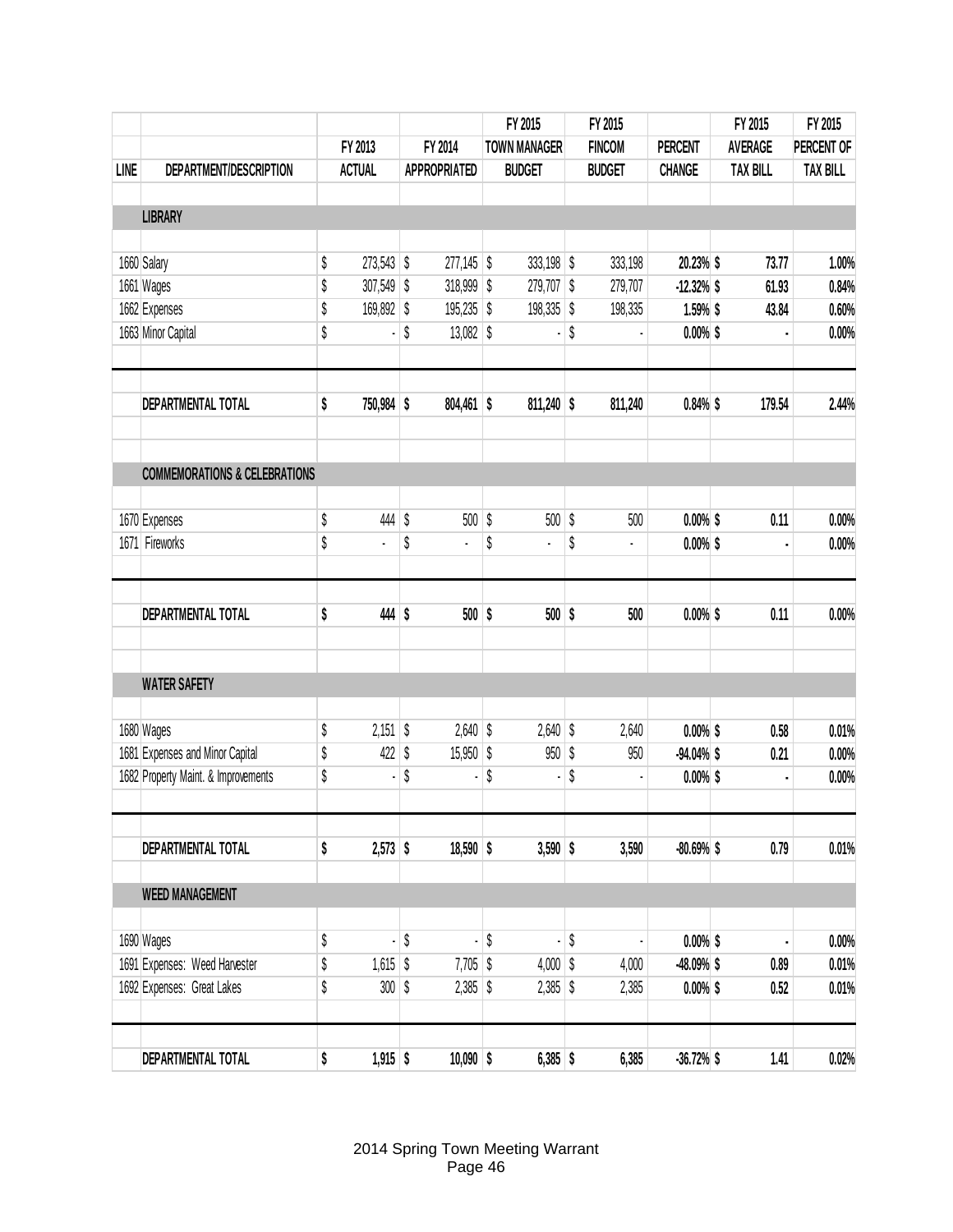|                           |                                                                                                                                                                                                                                                                                                                                                                                                                                                               |               |                                                                                                              |                     | FY 2015                                                                                                                                                                                           |                           | FY 2015                                                                                                                                                            |                    | FY 2015                                                                                                                                                                                    | FY 2015                                                      |
|---------------------------|---------------------------------------------------------------------------------------------------------------------------------------------------------------------------------------------------------------------------------------------------------------------------------------------------------------------------------------------------------------------------------------------------------------------------------------------------------------|---------------|--------------------------------------------------------------------------------------------------------------|---------------------|---------------------------------------------------------------------------------------------------------------------------------------------------------------------------------------------------|---------------------------|--------------------------------------------------------------------------------------------------------------------------------------------------------------------|--------------------|--------------------------------------------------------------------------------------------------------------------------------------------------------------------------------------------|--------------------------------------------------------------|
|                           |                                                                                                                                                                                                                                                                                                                                                                                                                                                               | FY 2013       | FY 2014                                                                                                      |                     |                                                                                                                                                                                                   |                           | <b>FINCOM</b>                                                                                                                                                      | <b>PERCENT</b>     |                                                                                                                                                                                            | PERCENT OF                                                   |
| DEPARTMENT/DESCRIPTION    |                                                                                                                                                                                                                                                                                                                                                                                                                                                               | <b>ACTUAL</b> |                                                                                                              |                     | <b>BUDGET</b>                                                                                                                                                                                     |                           | <b>BUDGET</b>                                                                                                                                                      | <b>CHANGE</b>      | <b>TAX BILL</b>                                                                                                                                                                            | <b>TAX BILL</b>                                              |
|                           |                                                                                                                                                                                                                                                                                                                                                                                                                                                               |               |                                                                                                              |                     |                                                                                                                                                                                                   |                           |                                                                                                                                                                    |                    |                                                                                                                                                                                            |                                                              |
|                           |                                                                                                                                                                                                                                                                                                                                                                                                                                                               |               |                                                                                                              |                     |                                                                                                                                                                                                   |                           |                                                                                                                                                                    |                    |                                                                                                                                                                                            |                                                              |
|                           |                                                                                                                                                                                                                                                                                                                                                                                                                                                               |               |                                                                                                              |                     |                                                                                                                                                                                                   |                           |                                                                                                                                                                    |                    |                                                                                                                                                                                            |                                                              |
|                           | \$                                                                                                                                                                                                                                                                                                                                                                                                                                                            |               |                                                                                                              |                     |                                                                                                                                                                                                   |                           | 133,150                                                                                                                                                            |                    | 29.48                                                                                                                                                                                      | 0.40%                                                        |
|                           | \$                                                                                                                                                                                                                                                                                                                                                                                                                                                            |               |                                                                                                              |                     |                                                                                                                                                                                                   |                           | 154,200                                                                                                                                                            |                    | 34.14                                                                                                                                                                                      | 0.46%                                                        |
|                           | \$                                                                                                                                                                                                                                                                                                                                                                                                                                                            |               |                                                                                                              |                     |                                                                                                                                                                                                   |                           | 257,650                                                                                                                                                            |                    | 57.05                                                                                                                                                                                      | 0.78%                                                        |
|                           | \$                                                                                                                                                                                                                                                                                                                                                                                                                                                            |               |                                                                                                              |                     |                                                                                                                                                                                                   |                           | 5,000                                                                                                                                                              |                    | 1.11                                                                                                                                                                                       | 0.03%                                                        |
|                           |                                                                                                                                                                                                                                                                                                                                                                                                                                                               |               |                                                                                                              |                     |                                                                                                                                                                                                   |                           |                                                                                                                                                                    |                    |                                                                                                                                                                                            | 1.67%                                                        |
|                           |                                                                                                                                                                                                                                                                                                                                                                                                                                                               |               |                                                                                                              |                     |                                                                                                                                                                                                   |                           |                                                                                                                                                                    |                    |                                                                                                                                                                                            |                                                              |
|                           | \$                                                                                                                                                                                                                                                                                                                                                                                                                                                            | 1,519,230     | \$<br>1,606,721                                                                                              | \$                  | 1,633,141                                                                                                                                                                                         | \$                        | 1,633,141                                                                                                                                                          |                    | 361.60                                                                                                                                                                                     | 4.91%                                                        |
|                           |                                                                                                                                                                                                                                                                                                                                                                                                                                                               |               |                                                                                                              |                     |                                                                                                                                                                                                   |                           |                                                                                                                                                                    |                    |                                                                                                                                                                                            |                                                              |
| <b>DEBT SERVICE</b>       |                                                                                                                                                                                                                                                                                                                                                                                                                                                               |               |                                                                                                              |                     |                                                                                                                                                                                                   |                           |                                                                                                                                                                    |                    |                                                                                                                                                                                            |                                                              |
| <b>DEBT SERVICE</b>       |                                                                                                                                                                                                                                                                                                                                                                                                                                                               |               |                                                                                                              |                     |                                                                                                                                                                                                   |                           |                                                                                                                                                                    |                    |                                                                                                                                                                                            |                                                              |
|                           |                                                                                                                                                                                                                                                                                                                                                                                                                                                               |               |                                                                                                              |                     |                                                                                                                                                                                                   |                           |                                                                                                                                                                    |                    |                                                                                                                                                                                            | 2.74%                                                        |
|                           | \$                                                                                                                                                                                                                                                                                                                                                                                                                                                            |               | \$                                                                                                           |                     |                                                                                                                                                                                                   |                           | 72,030                                                                                                                                                             |                    | 15.95                                                                                                                                                                                      | 0.22%                                                        |
|                           | \$                                                                                                                                                                                                                                                                                                                                                                                                                                                            |               |                                                                                                              |                     |                                                                                                                                                                                                   |                           | 311,450                                                                                                                                                            |                    | 68.96                                                                                                                                                                                      | 0.93%                                                        |
|                           | \$                                                                                                                                                                                                                                                                                                                                                                                                                                                            |               | \$                                                                                                           |                     |                                                                                                                                                                                                   |                           | 12,601                                                                                                                                                             |                    | 2.79                                                                                                                                                                                       | 0.04%                                                        |
|                           | \$                                                                                                                                                                                                                                                                                                                                                                                                                                                            |               | \$                                                                                                           |                     |                                                                                                                                                                                                   |                           | 112,000                                                                                                                                                            |                    | 24.80                                                                                                                                                                                      | 0.34%                                                        |
|                           | \$                                                                                                                                                                                                                                                                                                                                                                                                                                                            |               | \$                                                                                                           |                     |                                                                                                                                                                                                   | \$                        |                                                                                                                                                                    |                    |                                                                                                                                                                                            | 0.00%                                                        |
| DEPARTMENTAL TOTAL        | \$                                                                                                                                                                                                                                                                                                                                                                                                                                                            |               |                                                                                                              |                     |                                                                                                                                                                                                   |                           | 1,418,721                                                                                                                                                          |                    | 314.13                                                                                                                                                                                     | 4.27%                                                        |
| <b>TOTAL DEBT SERVICE</b> | \$                                                                                                                                                                                                                                                                                                                                                                                                                                                            | 944,396       | \$                                                                                                           |                     | 1,418,721                                                                                                                                                                                         | \$                        | 1,418,721                                                                                                                                                          |                    |                                                                                                                                                                                            | 4.27%                                                        |
|                           | <b>GROTON COUNTRY CLUB</b><br>1700 Salary<br>1701 Wages<br>1702 Expenses<br>1703 Minor Capital<br>DEPARTMENTAL TOTAL<br><b>TOTAL LIBRARY AND</b><br><b>CITIZEN SERVICES</b><br>2000 Long Term Debt - Principal Excluded<br>2001 Long Term Debt - Principal Non-Excluded<br>2002 Long Term Debt - Interest - Excluded<br>2003 Long Term Debt - Interest - Non-Excluded<br>2006 Short Term Debt - Principal - Town<br>2007 Fire Station and Fitch's Bridge Debt | \$<br>\$      | 122,450 \$<br>136,391 \$<br>284,442 \$<br>$3,857$ \$<br>547,140 \$<br>737,964 \$<br>206,432 \$<br>944,396 \$ | <b>APPROPRIATED</b> | $126,764$ \$<br>$156,400$ \$<br>261,836 \$<br>$5,000$ \$<br>$550,000$ \$<br>$651,100$ \$<br>73,268 \$<br>165,348 \$<br>$15,303$ \$<br>$127,000$ \$<br>$500,000$ \$<br>$1,532,019$ \$<br>1,532,019 | <b>TOWN MANAGER</b><br>\$ | $133,150$ \$<br>154,200 \$<br>257,650 \$<br>$5,000$ \$<br>$550,000$ \$<br>910,640 \$<br>$72,030$ \$<br>$311,450$ \$<br>$12,601$ \$<br>112,000 \$<br>$1,418,721$ \$ | 550,000<br>910,640 | 5.04% \$<br>$-1.41\%$ \$<br>$-1.60\%$ \$<br>$0.00\%$ \$<br>$0.00\%$ \$<br>$1.64\%$ \$<br>39.86% \$<br>$0.00\%$ \$<br>88.36% \$<br>$0.00\%$ \$<br>$0.00\%$ \$<br>$0.00\%$ \$<br>$-7.40%$ \$ | <b>AVERAGE</b><br>121.78<br>201.63<br>$-7.40\%$ \$<br>314.13 |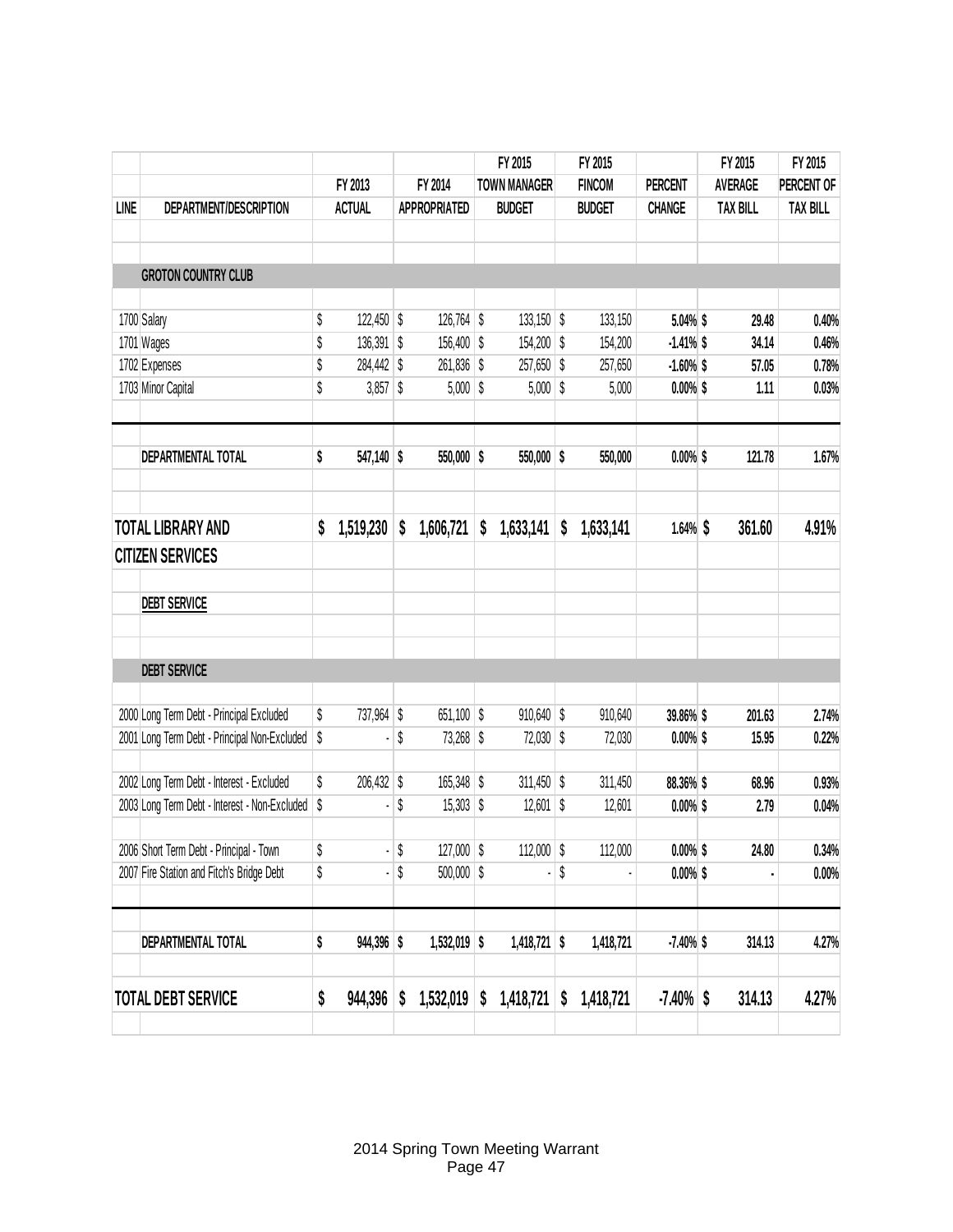|      |                                         |        |                |    |                     | FY 2015             | FY 2015         |                | FY 2015         | FY 2015         |
|------|-----------------------------------------|--------|----------------|----|---------------------|---------------------|-----------------|----------------|-----------------|-----------------|
|      |                                         |        | FY 2013        |    | FY 2014             | <b>TOWN MANAGER</b> | <b>FINCOM</b>   | <b>PERCENT</b> | <b>AVERAGE</b>  | PERCENT OF      |
| LINE | DEPARTMENT/DESCRIPTION                  |        | <b>ACTUAL</b>  |    | <b>APPROPRIATED</b> | <b>BUDGET</b>       | <b>BUDGET</b>   | <b>CHANGE</b>  | <b>TAX BILL</b> | <b>TAX BILL</b> |
|      | <b>EMPLOYEE BENEFITS</b>                |        |                |    |                     |                     |                 |                |                 |                 |
|      | <b>EMPLOYEE BENEFITS</b>                |        |                |    |                     |                     |                 |                |                 |                 |
|      | <b>GENERAL BENEFITS</b>                 |        |                |    |                     |                     |                 |                |                 |                 |
|      | 3000 County Retirement                  | \$     | $1,377,437$ \$ |    | 1,502,924 \$        | 1,591,023 \$        | 1,591,023       | 5.86% \$       | 352.28          | 4.78%           |
|      | 3001 State Retirement                   | \$     |                | S  | $\overline{a}$      | \$                  | \$              | $0.00\%$ \$    |                 | 0.00%           |
|      | 3002 Unemployment Compensation          | \$     | $28,861$ \$    |    | $40,000$ \$         | 40,000 \$           | 40,000          | $0.00\%$ \$    | 8.86            | 0.12%           |
|      | <b>INSURANCE</b>                        |        |                |    |                     |                     |                 |                |                 |                 |
|      | 3010 Health Insurance/Employee Expenses | \$     | 1,299,409 \$   |    | $1,447,000$ \$      | $1,431,201$ \$      | 1,431,201       | $-1.09%$ \$    | 316.89          | 4.31%           |
|      | 3011 Life Insurance                     | \$     | $2,128$ \$     |    | $2,500$ \$          | $2,500$ \$          | 2,500           | $0.00\%$ \$    | 0.55            | 0.01%           |
|      | 3012 Medicare/Social Security           | \$     | 85,070 \$      |    | $100,000$ \$        | 107,000 \$          | 107,000         | 7.00% \$       | 23.69           | 0.32%           |
|      | DEPARTMENTAL TOTAL                      | \$     | 2,792,905 \$   |    | $3,092,424$ \$      | $3,171,724$ \$      | 3,171,724       | 2.56% \$       | 702.27          | 9.54%           |
|      | <b>TOTAL EMPLOYEE BENEFITS</b>          | \$     | 2,792,905      | \$ | 3,092,424           | \$<br>3,171,724     | \$<br>3,171,724 | 2.56%          | \$<br>702.27    | 9.54%           |
|      | <b>GRAND TOTAL - TOWN BUDGET</b>        |        | \$28,223,296   |    | \$30,357,337        | \$32,048,878        | \$32,048,878    | 5.57%          | \$<br>7,096     | 96.41%          |
|      | ADDITIONAL APPROPRIATIONS               |        |                |    |                     |                     |                 |                |                 |                 |
|      | <b>ADDITIONAL APPROPRIATIONS</b>        |        |                |    |                     |                     |                 |                |                 |                 |
|      | Capital Budget Request                  | \$     | 942,200 \$     |    | 409,500 \$          | $635,190$ \$        | 635,190         | 55.11% \$      | 140.64          | 1.92%           |
|      | Overlay Deficit From Prior Years        | \$     | $293$ \$       |    | ä,                  | \$<br>$1,000$ \$    | 1,000           | $0.00\%$ \$    | 0.22            | 0.00%           |
|      | Cherry Sheet Offsets                    | Λ<br>Φ | 13,230 \$      |    | 13,555 \$           | $20,000$ \$         | 20,000          | 47.55% \$      | 4.43            | 0.06%           |
|      | Snow and Ice Deficit                    | \$     |                | Ŝ. | 98,516 \$           | 200,000 \$          | 200,000         | 103.01% \$     | 44.28           | 0.60%           |
|      | State and County Charges                | \$     | $81,042$ \$    |    | $104,471$ \$        | 110,776 \$          | 110,776         | $6.04\%$ \$    | 24.53           | 0.33%           |
|      | Allowance for Abatements/Exemptions     | \$     | 221,028 \$     |    | 228,492 \$          | 225,000 \$          | 225,000         | $-1.53%$ \$    | 49.82           | 0.68%           |
|      | DEPARTMENTAL TOTAL                      | \$     | $1,257,793$ \$ |    | 854,534 \$          | 1,191,966 \$        | 1,191,966       | 210.18% \$     | 263.92          | 3.59%           |
|      | <b>GRAND TOTAL - TOWN BUDGET</b>        |        | \$29,481,089   |    | \$31,211,871        | \$33,240,844        | \$33,240,844    | $6.50\%$ \$    | 7,360           | 100.00%         |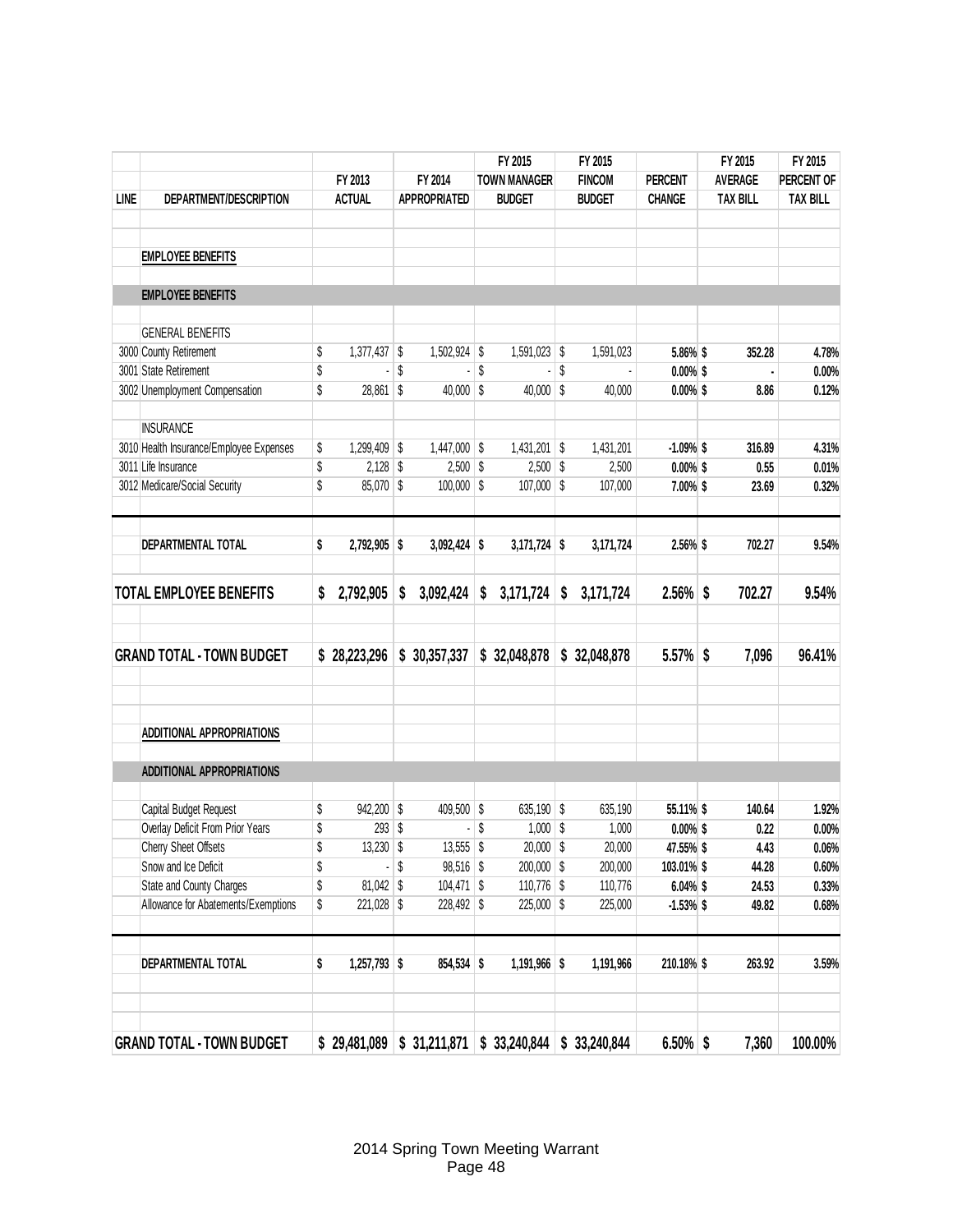|      | FY 2015 ENTERPRISE FUND BUDGETS |                      |                 |                     |                         |                   |    |                     |                |
|------|---------------------------------|----------------------|-----------------|---------------------|-------------------------|-------------------|----|---------------------|----------------|
|      |                                 |                      |                 |                     |                         |                   |    |                     |                |
|      |                                 |                      |                 |                     |                         |                   |    |                     |                |
|      |                                 |                      |                 |                     |                         |                   |    |                     |                |
|      |                                 |                      |                 |                     |                         |                   |    |                     |                |
|      |                                 |                      |                 |                     |                         | FY 2015           |    | FY 2015             |                |
|      |                                 | FY 2012              | FY 2013         | FY 2014             |                         | <b>DEPARTMENT</b> |    | <b>TOWN MANAGER</b> | <b>PERCENT</b> |
| LINE | DEPARTMENT/DESCRIPTION          | <b>ACTUAL</b>        | <b>ACTUAL</b>   | <b>APPROPRIATED</b> |                         | <b>REQUEST</b>    |    | <b>BUDGET</b>       | <b>CHANGE</b>  |
|      |                                 |                      |                 |                     |                         |                   |    |                     |                |
|      | <b>WATER DEPARTMENT</b>         |                      |                 |                     |                         |                   |    |                     |                |
|      | <b>WD Salaries</b>              | \$<br>124,776 \$     | 131,728         | \$<br>128,932 \$    |                         | $117,061$ \$      |    | 117,061             | $-9.21%$       |
|      | <b>WD Wages</b>                 | \$<br>$132,587$ \$   | 128,380         | \$<br>133,541       | \$                      | 146,855 \$        |    | 146,855             | 9.97%          |
|      | <b>WD Expenses</b>              | \$<br>$411,634$ \$   | 420,926         | \$<br>384,689       | $\sqrt[6]{\frac{1}{2}}$ | 354,489 \$        |    | 354,489             | $-7.85%$       |
|      | <b>WD Debt Service</b>          | \$<br>$362,349$ \$   | 361,980         | \$<br>357,606       | S                       | 361,217           | \$ | 361,217             | 1.01%          |
|      |                                 |                      |                 |                     |                         |                   |    |                     |                |
|      |                                 |                      |                 |                     |                         |                   |    |                     |                |
|      | 100 DEPARTMENTAL TOTAL          | \$<br>$1,031,346$ \$ | 1,043,014       | \$<br>1,004,768     | \$                      | $979,622$ \$      |    | 979,622             | $-2.50%$       |
|      |                                 |                      |                 |                     |                         |                   |    |                     |                |
|      | <b>SEWER DEPARTMENT</b>         |                      |                 |                     |                         |                   |    |                     |                |
|      | Sewer Salaries                  | \$                   | \$              | \$                  | \$                      | $17,585$ \$       |    | 17,585              | 0.00%          |
|      | Sewer Wages                     | \$<br>19,206         | \$<br>19,126    | \$<br>20,882        | \$                      | 30,115            | \$ | 30,115              | 44.22%         |
|      | Sewer Expense                   | \$<br>588,554 \$     | 559,158         | \$<br>770,305       | S                       | 582,615           | \$ | 582,615             | $-24.37%$      |
|      | Sewer Debt Service              | \$<br>$121,333$ \$   | 5,439           | \$<br>45,500        | \$                      | 42,851            | \$ | 42,851              | $-5.82%$       |
|      |                                 |                      |                 |                     |                         |                   |    |                     |                |
|      | 200 DEPARTMENTAL TOTAL          | \$<br>729,093 \$     | $583,723$ \$    | 836,687 \$          |                         | $673,166$ \$      |    | 673,166             | $-19.54%$      |
|      |                                 |                      |                 |                     |                         |                   |    |                     |                |
|      |                                 |                      |                 |                     |                         |                   |    |                     |                |
|      | TOTAL ENTERPRISE FUNDS          | \$<br>1,760,439      | \$<br>1,626,737 | \$<br>1,841,455     | S                       | 1,652,788         | S  | 1,652,788           | $-10.25%$      |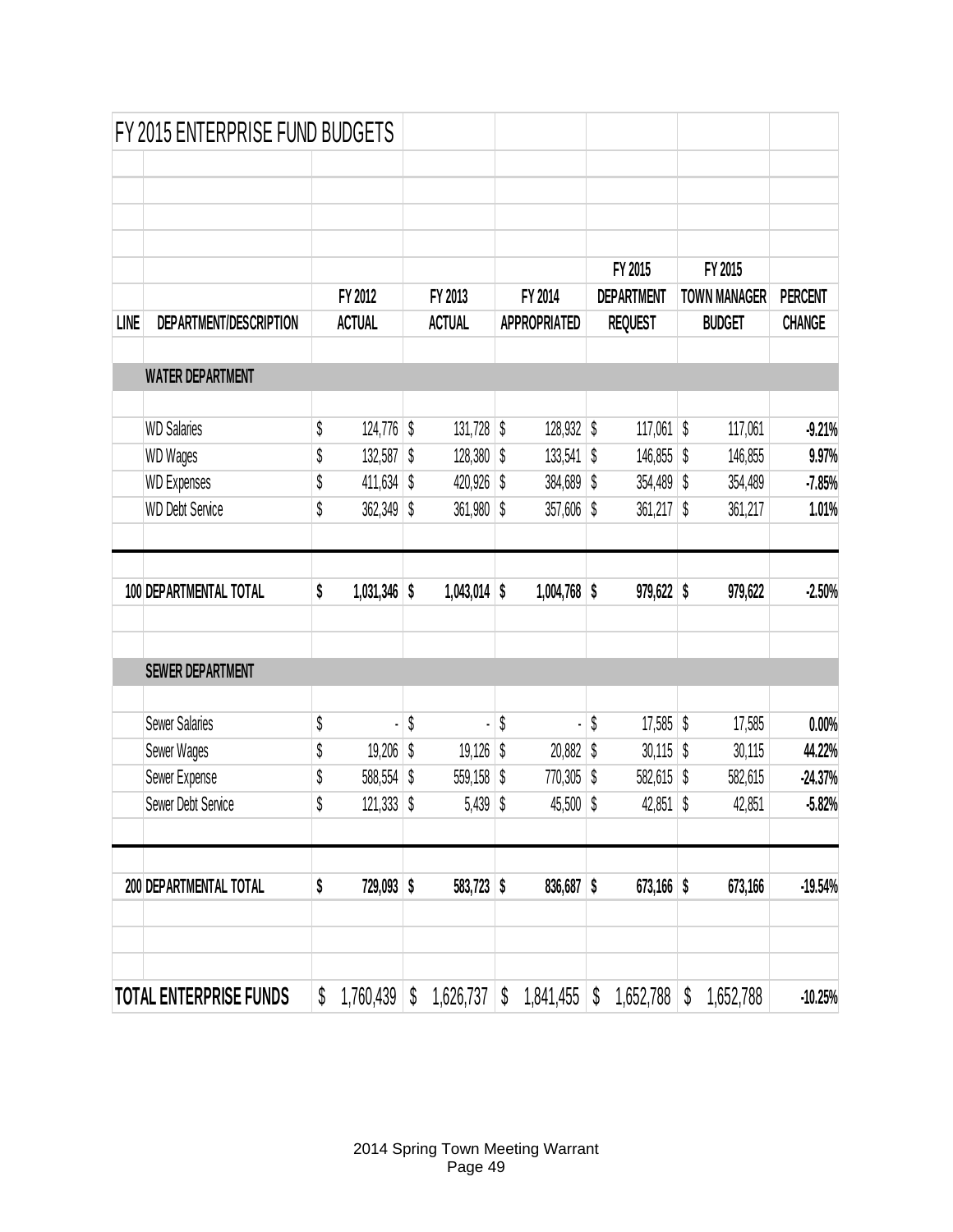|                                  |                           |                                   |                        |                   | Fiscal Year:     | 2015                        |                    |            |
|----------------------------------|---------------------------|-----------------------------------|------------------------|-------------------|------------------|-----------------------------|--------------------|------------|
|                                  |                           |                                   |                        |                   |                  |                             |                    |            |
|                                  |                           | FY 2015 General Fund Debt Service |                        |                   |                  |                             |                    |            |
|                                  |                           |                                   |                        |                   |                  |                             |                    |            |
|                                  |                           |                                   | Long Term Bonds        |                   |                  |                             |                    |            |
|                                  | Amount                    | Amount                            |                        | Bond              | Bond             | 2015                        | <b>Excluded</b>    | Maturity   |
|                                  | <b>Borrowed</b>           | Outstanding Excluded?             |                        | Principal         | Interest         | Total                       | Amount             | Date       |
| Issued 7/1999 (ReFi 11/2010)     |                           |                                   |                        |                   |                  |                             |                    |            |
| ×<br>Senior Center               | 151,110                   | 25,290                            | Υ                      | 8,600             | 797              | 9,397                       | 9,397              | 7/15/2016  |
| Library 1 Renovations            | 1,831,464                 | 366,510                           | Υ                      | 96,560            | 12,246           | 108,806                     | 108,806            | 7/15/2017  |
| Library 2 Renovations            | 364,000                   | 74,670                            | Υ                      | 19,360            | 2,503            | 21,863                      | 21,863             | 7/15/2017  |
| Town Hall                        | 2,500,000                 | 498,530                           | Υ                      | 130,480           | 16,679           | 147,159                     | 147,159            | 7/15/2017  |
| Issued 7/2001 (Refi 7/2011)      |                           |                                   |                        |                   |                  |                             |                    |            |
| Shattuck Property                | 500,000                   | 153,130                           | ${\sf N}$              | 26,080            | 5,974            | 32,054                      |                    | 7/15/2019  |
| Bernier-Bissell Property         | 850,000                   | 261,500                           | Υ                      | 44,720            | 10,190           | 54,910                      | 54,910             | 7/15/2019  |
| <b>Bissell Property</b>          | 1,075,000                 | 32,810                            | Υ                      | 56,250            | 12,807           | 69,057                      | 69,057             | 7/15/2019  |
| Norris Property                  | 750,000                   | 232,540                           | Υ                      | 39,670            | 9,068            | 48,738                      | 48,738             | 7/15/2019  |
| <b>Issued 11/2003</b>            |                           |                                   |                        |                   |                  |                             |                    |            |
| Town Share Proj Eval Report      | 225,628                   | 128,838                           | ${\sf N}$              | 10,950            | 3,319            | 14,269                      |                    | 8/1/2023   |
| Gibbett Hill Restriction         | 3,000,000                 | 1,400,000                         | Υ                      | 160,000           | 53,410           | 213,410                     | 213,410            | 11/15/2022 |
| Lost Lake Fire Station           | 1,450,000                 | 675,000                           | Υ                      | 75,000            | 25,838           | 100,838                     | 100,838            | 11/15/2022 |
| Fire Truck                       | 485,000                   | 105,000                           | ${\sf N}$              | 35,000            | 3,308            | 38,308                      |                    | 11/15/2016 |
| Issued 04/18/2013                |                           |                                   |                        |                   |                  |                             |                    |            |
| Center Fire Station              | 7,730,000                 | 7,495,000                         | Y                      | 280,000           | 167,913          | 447,913                     | 447,913            | 6/30/2035  |
| Adjustments                      |                           |                                   |                        |                   |                  |                             |                    |            |
| to be voted at Spring Town Mtg   |                           |                                   |                        |                   |                  |                             | 0                  |            |
| on 4/28/2014 for FY2015          |                           |                                   |                        |                   |                  |                             | $\mathbf 0$        |            |
|                                  |                           |                                   |                        |                   |                  |                             |                    |            |
| <b>Total All Long Term Debt</b>  | 20,912,202                | 11,448,818                        |                        | 982,670           | 324,051          | 1,306,721                   | 1,222,089          |            |
|                                  |                           |                                   |                        |                   |                  |                             |                    |            |
|                                  |                           |                                   |                        |                   |                  |                             |                    |            |
|                                  |                           |                                   | <b>Short Term Debt</b> |                   |                  |                             |                    |            |
|                                  |                           |                                   |                        |                   |                  |                             |                    |            |
|                                  | Amount<br><b>Borrowed</b> | Amount<br>Outstanding Excluded?   |                        | Bond<br>Principal | Bond<br>Interest | 2015<br>Total               | Excluded<br>Amount |            |
| <b>Issued 11/2010</b>            |                           |                                   |                        |                   |                  |                             |                    |            |
|                                  |                           |                                   |                        |                   |                  |                             |                    |            |
| Lost Lake W. Groton Sewer Eng II | 350,000                   | 110,000                           | $\mathsf{N}$           | 110,000           | 675              | 110,675                     |                    |            |
| <b>Total All Short Term Debt</b> | 350,000                   | 110,000                           |                        | 110,000           | 675              | 110,675                     |                    |            |
|                                  |                           |                                   |                        |                   |                  |                             |                    |            |
| TOTAL ALL DEBT SERV:             |                           | 21,262,202 11,558,818             |                        | 1,092,670         |                  | 324,726 1,417,396 1,222,089 |                    |            |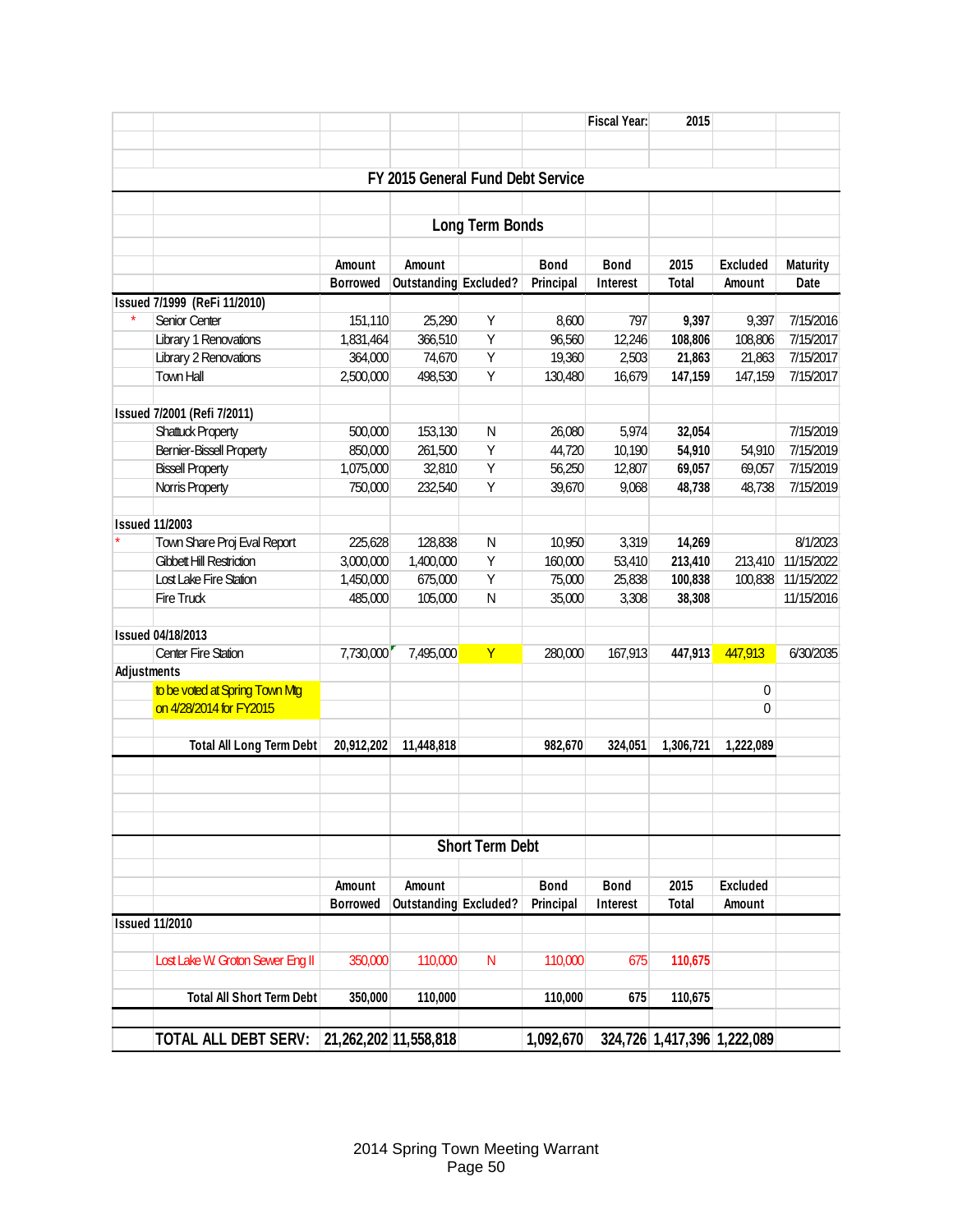|                  |                                     | <b>APPENDIX B</b>                         | <b>FACTOR:</b> | 1.0200 |        |
|------------------|-------------------------------------|-------------------------------------------|----------------|--------|--------|
|                  |                                     | Town of Groton Personnel By-Law           |                |        |        |
|                  |                                     | <b>Wage and Classification Schedule</b>   |                |        |        |
|                  |                                     | Fiscal Year 2015 (Effective July 1, 2014) |                |        |        |
|                  |                                     |                                           |                |        |        |
| Grade            | <b>Position Title</b>               | Low                                       |                |        | High   |
| $\pmb{4}$        | Salary                              |                                           |                |        |        |
|                  |                                     | 34,534                                    |                |        | 42,739 |
|                  | Wages                               |                                           |                |        |        |
|                  |                                     | 16.61                                     |                |        | 20.54  |
| 5                | Salary                              |                                           |                |        |        |
|                  |                                     | 36,506                                    |                |        | 45,185 |
|                  | Wages                               |                                           |                |        |        |
|                  |                                     | 17.55                                     |                |        | 21.73  |
| $\overline{7}$   | Salary                              |                                           |                |        |        |
|                  |                                     | 42,213                                    |                |        | 53,469 |
|                  | Wages                               |                                           |                |        |        |
|                  |                                     | 20.78                                     |                |        | 25.70  |
| 8                | Salary                              |                                           |                |        |        |
|                  |                                     | 47,921                                    |                |        | 59,334 |
|                  |                                     |                                           |                |        |        |
|                  | Wages                               |                                           |                |        |        |
|                  |                                     | 23.04                                     |                |        | 28.53  |
| $\boldsymbol{9}$ | Salary                              |                                           |                |        |        |
|                  | Executive Assistant to Town Manager | 49,076                                    |                |        | 60,728 |
|                  |                                     |                                           |                |        |        |
|                  | Wages                               | 23.59                                     |                |        | 29.19  |
| $10\,$           | Salary                              |                                           |                |        |        |
|                  |                                     |                                           |                |        |        |
|                  |                                     |                                           |                |        |        |
|                  |                                     | 56,284                                    |                |        | 69,645 |
|                  | Wages                               |                                           |                |        |        |
|                  |                                     | 27.06                                     |                |        | 33.49  |
| $11\,$           | Salary                              |                                           |                |        |        |
|                  | Human Resources Director            | 60,466                                    |                |        | 74,826 |
|                  |                                     |                                           |                |        |        |
|                  | Wages                               |                                           |                |        |        |
|                  |                                     | 29.07                                     |                |        | 35.98  |
| $12\,$           | Salary                              |                                           |                |        |        |
|                  |                                     | 60,649                                    |                |        | 75,088 |
|                  | Wages                               |                                           |                |        |        |
|                  |                                     | 29.16                                     |                |        | 36.10  |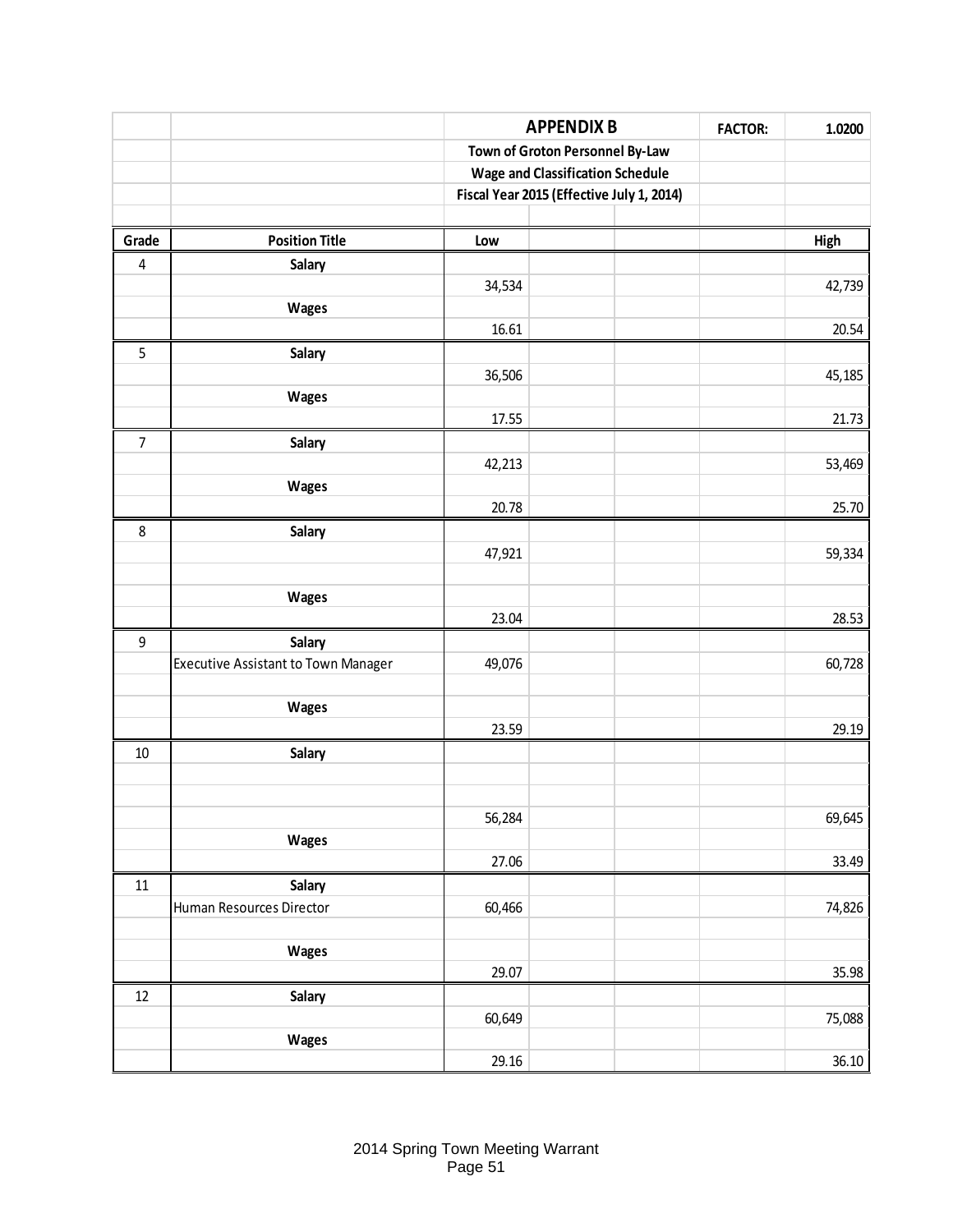|        |                                 | <b>APPENDIX B</b>                         |                                         | <b>FACTOR:</b> | 1.0200  |  |
|--------|---------------------------------|-------------------------------------------|-----------------------------------------|----------------|---------|--|
|        | Town of Groton Personnel By-Law |                                           |                                         |                |         |  |
|        |                                 |                                           | <b>Wage and Classification Schedule</b> |                |         |  |
|        |                                 | Fiscal Year 2015 (Effective July 1, 2014) |                                         |                |         |  |
|        |                                 |                                           |                                         |                |         |  |
| Grade  | <b>Position Title</b>           | Low                                       |                                         |                | High    |  |
| 13     | Salary                          |                                           |                                         |                |         |  |
|        | Library Director                | 62,280                                    |                                         |                | 77,061  |  |
|        | Town Accountant                 |                                           |                                         |                |         |  |
|        |                                 |                                           |                                         |                |         |  |
|        | Wages                           |                                           |                                         |                |         |  |
|        |                                 | 29.95                                     |                                         |                | 37.05   |  |
| 14     | Salary                          |                                           |                                         |                |         |  |
|        |                                 | 62,805                                    |                                         |                | 77,719  |  |
|        |                                 |                                           |                                         |                |         |  |
|        |                                 |                                           |                                         |                |         |  |
|        |                                 |                                           |                                         |                |         |  |
|        |                                 |                                           |                                         |                |         |  |
|        |                                 |                                           |                                         |                |         |  |
|        | Wages                           |                                           |                                         |                |         |  |
|        |                                 | 30.19                                     |                                         |                | 37.36   |  |
| 15     | Salary                          |                                           |                                         |                |         |  |
|        | Police Lieutenant               | 66,226                                    |                                         |                | 81,952  |  |
|        |                                 |                                           |                                         |                |         |  |
|        | Wages                           |                                           |                                         |                |         |  |
|        |                                 | 31.83                                     |                                         |                | 39.40   |  |
| 16     | Salary                          |                                           |                                         |                |         |  |
|        | Police Captain                  | 68,619                                    |                                         |                | 84,924  |  |
|        |                                 |                                           |                                         |                |         |  |
|        |                                 |                                           |                                         |                |         |  |
|        | Wages                           |                                           |                                         |                |         |  |
|        |                                 | 32.99                                     |                                         |                | 40.83   |  |
| 17     | Salary                          |                                           |                                         |                |         |  |
|        | IT Manager                      | 76,876                                    |                                         |                | 95,103  |  |
|        |                                 |                                           |                                         |                |         |  |
|        |                                 |                                           |                                         |                |         |  |
|        | Wages                           |                                           |                                         |                |         |  |
|        |                                 | 36.96                                     |                                         |                | 45.73   |  |
| 18     | Salary                          |                                           |                                         |                |         |  |
|        | Fire Chief                      | 83,136                                    |                                         |                | 102,888 |  |
|        | Police Chief                    |                                           |                                         |                |         |  |
|        |                                 |                                           |                                         |                |         |  |
|        | Wages                           |                                           |                                         |                |         |  |
|        |                                 | 39.97                                     |                                         |                | 49.47   |  |
| 19     | Salary                          |                                           |                                         |                |         |  |
|        |                                 | 85,320                                    |                                         |                | 105,570 |  |
|        | Wages                           |                                           |                                         |                |         |  |
|        |                                 | 41.01                                     |                                         |                | 50.76   |  |
| $20\,$ |                                 |                                           |                                         |                |         |  |
|        | Salary                          |                                           |                                         |                |         |  |
|        |                                 | 91,484                                    |                                         |                | 112,513 |  |
|        | Wages                           |                                           |                                         |                |         |  |
|        |                                 | 43.98                                     |                                         |                | 54.09   |  |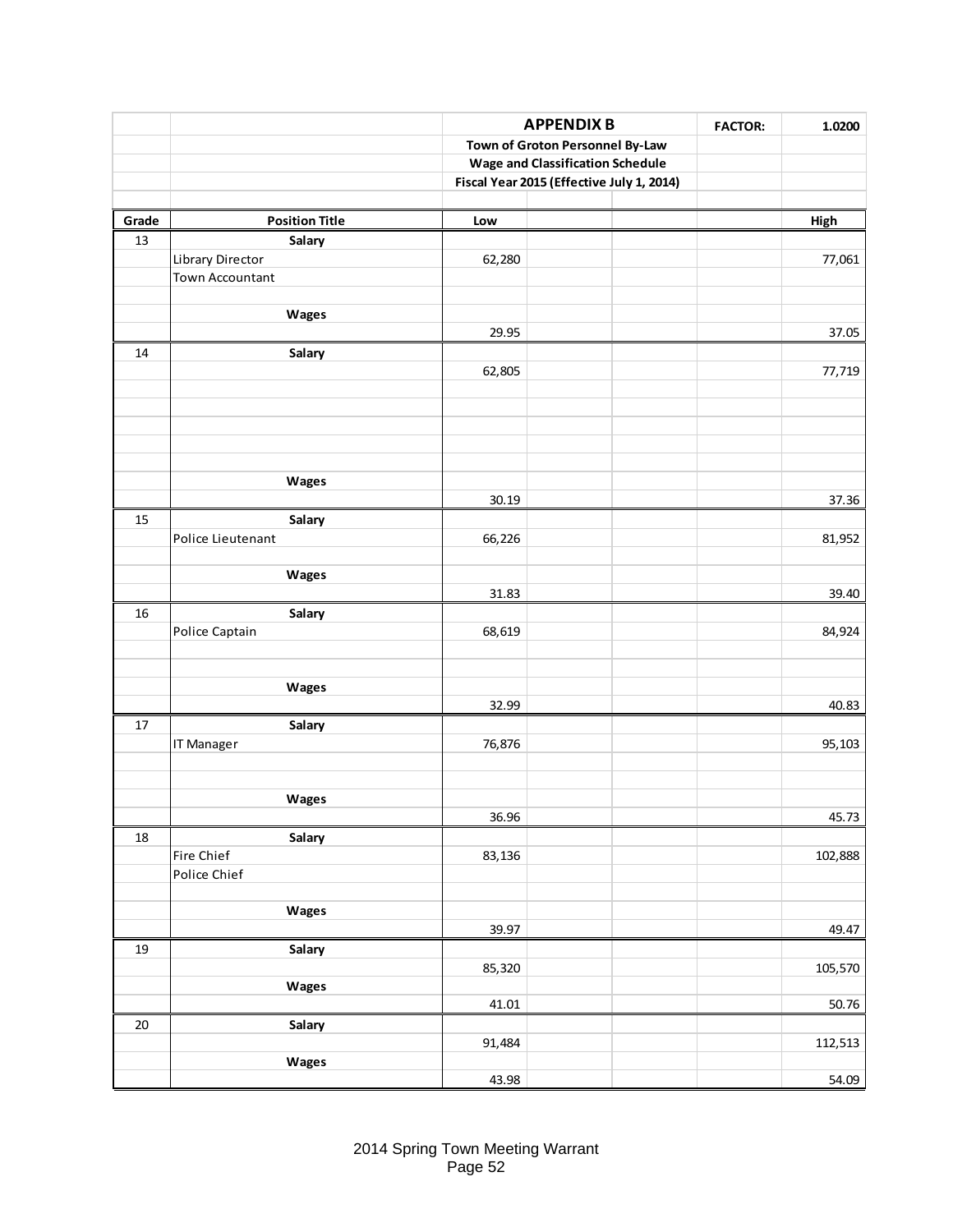| <b>APPENDIX B</b>                                        |              |                                         |                 |  |  |  |  |  |
|----------------------------------------------------------|--------------|-----------------------------------------|-----------------|--|--|--|--|--|
| NON-CLASSIFIED, TEMPORARY SEASONAL AND STIPEND POSITIONS |              |                                         |                 |  |  |  |  |  |
|                                                          |              |                                         |                 |  |  |  |  |  |
|                                                          |              |                                         |                 |  |  |  |  |  |
| <b>NON-STEP AND STIPEND POSITIONS</b>                    |              |                                         |                 |  |  |  |  |  |
|                                                          |              |                                         |                 |  |  |  |  |  |
| <b>FIRE/EMS DEPARTMENT</b>                               |              | Pool and Golf Center Seasonal Employees |                 |  |  |  |  |  |
| Deputy Chief: Fire                                       | 23.40        | Pro Shop Staff                          | $8.50 - 10.00$  |  |  |  |  |  |
| Deputy Chief: EMS                                        | 23.00        | Snack Bar/Lounge Staff                  | $8.00 - 10.00$  |  |  |  |  |  |
| Rescue Advisory                                          | 1.00         |                                         |                 |  |  |  |  |  |
| Call Captain: Fire                                       | 22.64        | Pool Staff                              | $8.00 - 9.75$   |  |  |  |  |  |
| Call Captain: EMS                                        | 22.64        | Lifeguards                              |                 |  |  |  |  |  |
| Call Lieutenant: Fire                                    | 22.19        |                                         |                 |  |  |  |  |  |
| Call Lieutenant: EMS                                     | 22.19        | Camp Staff                              | $8.00 - 10.25$  |  |  |  |  |  |
| Call Lieutenant: Rescue                                  | 22.19        | Counselors                              | 15.00           |  |  |  |  |  |
| Call Firefighter                                         | 19.41        | <b>Assistant Director</b>               |                 |  |  |  |  |  |
| Call Emergency Medical Technician                        | 19.41        |                                         |                 |  |  |  |  |  |
| Call Rescue Personnel                                    | 19.41        | <b>Buildings &amp; Grounds</b>          | $10.00 - 25.00$ |  |  |  |  |  |
| Probationary Firefighter                                 | 16.16        | Grounds Crew Staff                      |                 |  |  |  |  |  |
| Probationary Emergency Medical Technician                | 16.16        |                                         |                 |  |  |  |  |  |
| <b>Probationary Rescue Personnel</b>                     | 16.16        |                                         |                 |  |  |  |  |  |
|                                                          |              |                                         |                 |  |  |  |  |  |
| <b>MISCELLANEOUS</b>                                     |              |                                         |                 |  |  |  |  |  |
| Veteran's Agent                                          | 1,742        |                                         |                 |  |  |  |  |  |
| Director of Veteran's Services                           | 1,742        |                                         |                 |  |  |  |  |  |
| Earth Removal Inspector                                  | 1.00         |                                         |                 |  |  |  |  |  |
| Dog Officer                                              | 13,973       |                                         |                 |  |  |  |  |  |
| Animal Inspector                                         | 2,082        |                                         |                 |  |  |  |  |  |
| Animal Control Officer                                   | 2,082        |                                         |                 |  |  |  |  |  |
| <b>Town Diarist</b>                                      | 1.00         |                                         |                 |  |  |  |  |  |
| Keeper of the Town Clock                                 | 1.00         |                                         |                 |  |  |  |  |  |
| <b>Conservation Land Manager</b>                         | 14.07        |                                         |                 |  |  |  |  |  |
| Parking Attendant                                        | 10.20        |                                         |                 |  |  |  |  |  |
| <b>Graves Registration Officer</b>                       | 250          |                                         |                 |  |  |  |  |  |
| <b>Emergency Management Director</b>                     | 1,270        |                                         |                 |  |  |  |  |  |
| Election Worker: Warden                                  | Minimum Wage |                                         |                 |  |  |  |  |  |
| Election Worker: Precinct Clerk                          | Minimum Wage |                                         |                 |  |  |  |  |  |
| Election Worker: Inspectors (Checker)                    | Minimum Wage |                                         |                 |  |  |  |  |  |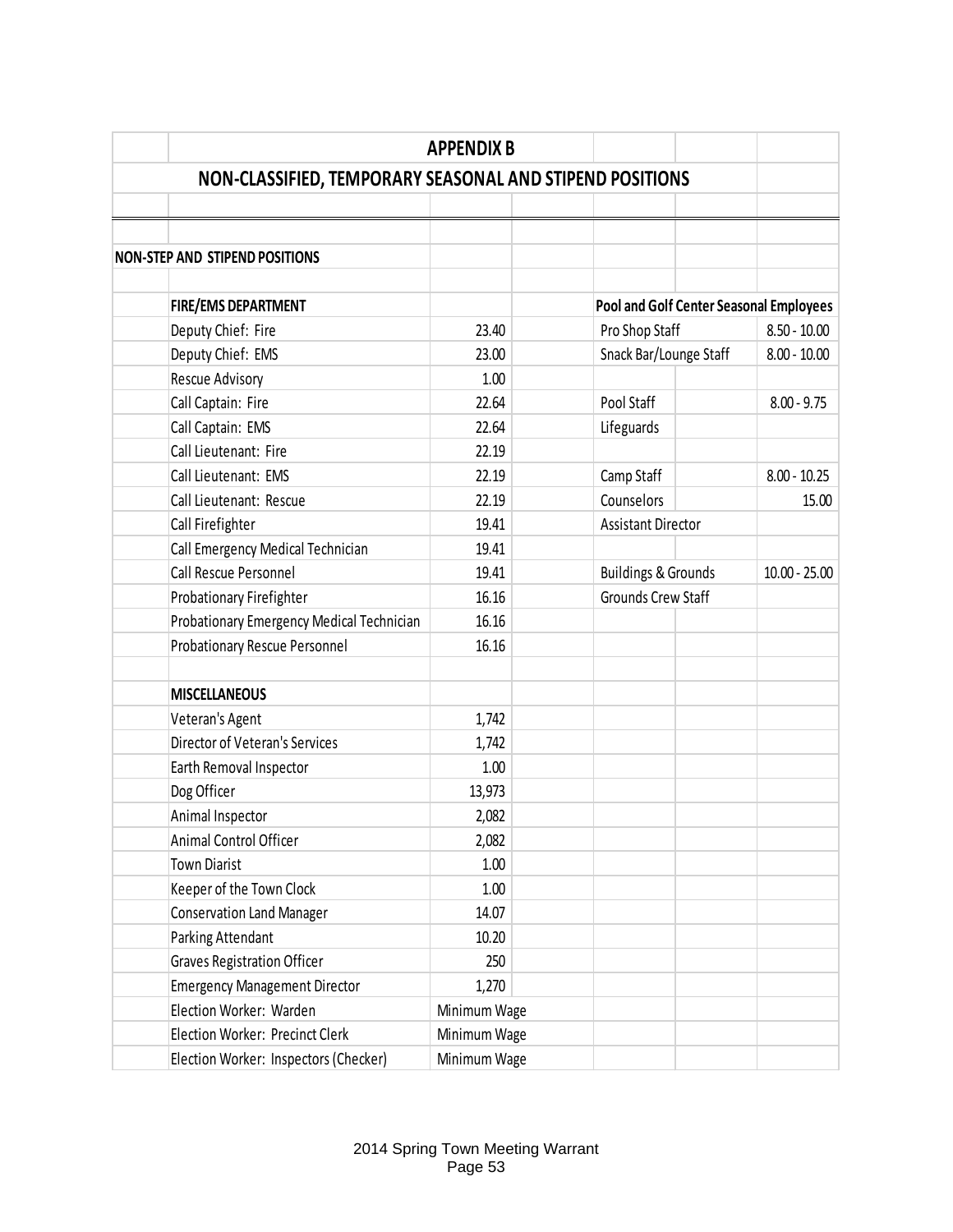#### **CHAPTER 215. WETLANDS**

§ 215-1. Purpose and intent. § 215-2. Jurisdiction. § 215-3. Exceptions. § 215-4. Application. § 215-5. Permits and conditions. § 215-6. Notice and hearing. § 215-7. Presumptions. § 215-8. Regulations. § 215-9. Definitions. § 215-10. Security; site inspections. § 215-11. Enforcement. § 215-12. Burden of proof. § 215-13. Appeals. § 215-14. Relationship to state statute. § 215-15. Severability.

#### **§ 215-1. Purpose and intent.**

Groton's extensive and complex wetland systems are fundamental to its landscape, ecology, drinking water supplies and flood protection. The protection of wetlands in Groton is critical to the well-being and character of the community.

Groton's wetlands, natural landscape, and ecosystem are largely byproducts of an unusual concentration of glacial landforms, including extensive areas of ice channel fillings, drumlins, ground moraines and the remnants of Glacial Lake Nashua. In addition, deep bedrock valleys filled with glacial sediments define the courses of the Nashua and Squannacook Rivers. This concentrated and complex set of landforms created intricate and varied topography, soils and hydrology, resulting in an extraordinary array of wetlands, ponds, vernal pools, and streams.

All of Groton's drinking water is derived from municipal or private wells. The groundwater that supplies these wells is intimately connected with these wetland systems, which filter, cleanse, and infiltrate water. The protection of both the wetlands themselves and their surrounding lands is essential to the protection of Groton's drinking water.

Groton's complex hydrological hydrologic systems and associated upland areas are also central to its rich and diverse ecosystem, including concentrations of rare and endangered species. Approximately two thirds of Groton lies within with state designated Estimated and Priority Habitats for Rare and Endangered Species. The Massachusetts BioMap 2 project designates 67% of Groton as Core Habitat or Critical Natural Landscape. And approximately 88% of Groton has been designated as Areas of Critical Environmental Concern. All of these speak to both the local and the regional importance of Groton's wetlands.

The purpose of this chapter is to protect the wetlands, related water resources, and adjoining land areas in the Town of Groton by controlling activities determined by the Conservation Commission to be likely to have a significant or cumulatively detrimental effect upon any wetland resource area or value protected by this chapter, including but not limited to the following interests and values; protection of public or private water supply, groundwater, flood control, erosion and sedimentation control, storm damage prevention, water quality, water pollution control, fisheries, wildlife and wildlife habitat, rare plant or animal species and habitat, agriculture and aquaculture, recreation and aesthetic values. To that end, it is the intent of this chapter to protect additional wetland resource areas and interests, and to impose additional standards and procedures stricter than those of the Wetlands Protection Act, MGL C. 131, § 40.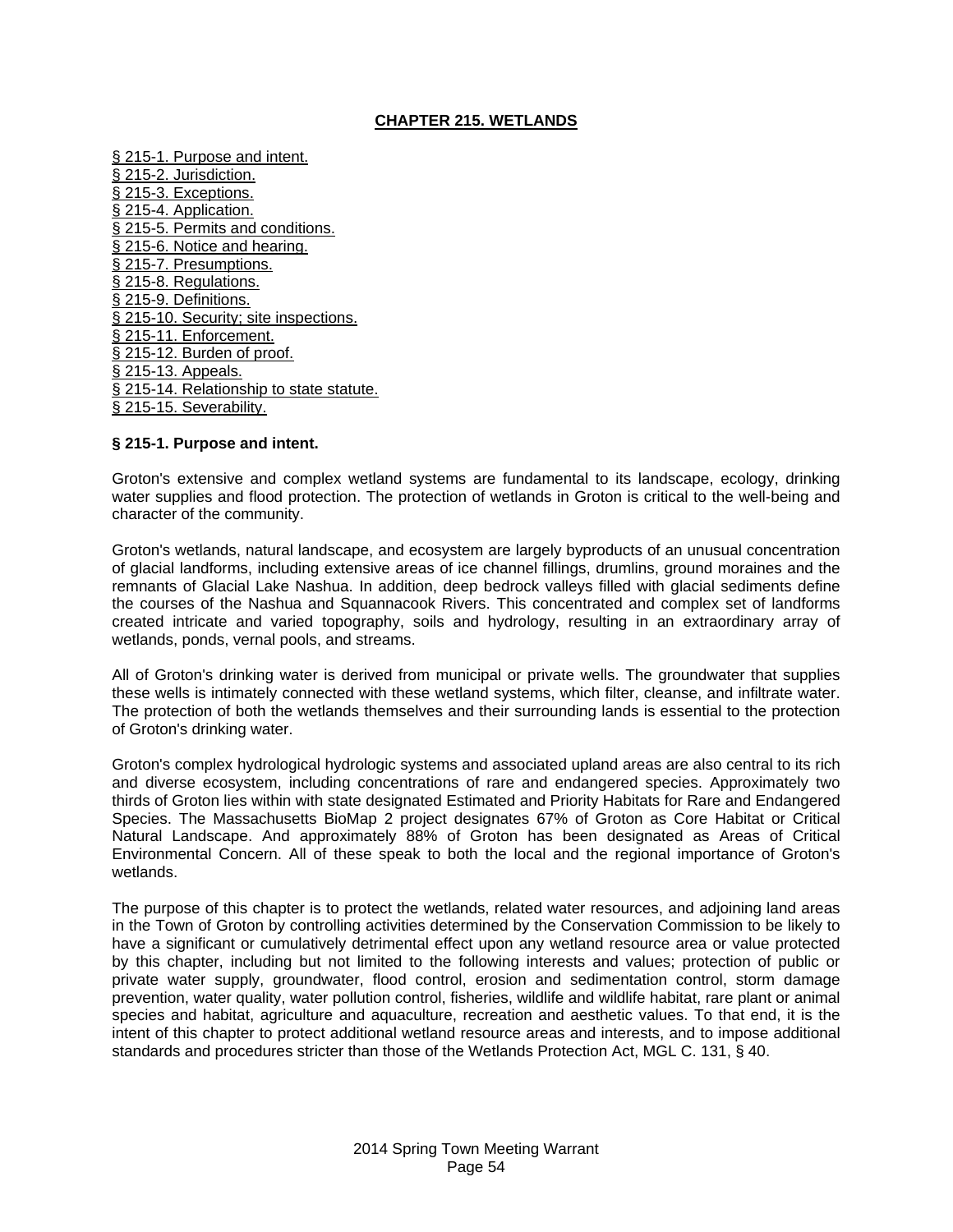#### **§ 215-2. Jurisdiction.**

Except as permitted by the Conservation Commission or as provided in this chapter, no person shall commence to remove, fill, dredge, build upon, degrade, discharge into or otherwise alter any of the following resource areas protected by this chapter (collectively, "wetland resource areas"): any wetland, including, but not limited to, any freshwater wetland, marsh, wet meadow, bog, swamp, vernal pool, creek, beach or bank, reservoir, lake, pond of any size, land under any water body or within 100 feet of any of the aforesaid resource areas; any river or stream, including land within 200 feet of same; or any land subject to flooding or inundation by stormwater, groundwater or surface water.

#### **§ 215-3. Exceptions.**

A. This chapter shall not apply to any emergency project or agricultural emergency as defined in the Wetlands Protection Act, MGL C. 131, § 40, or regulations thereunder. No application or permit shall be required for maintaining, repairing or replacing, but not substantially changing or enlarging, an existing and lawfully located structure or facility used in the service of the public to provide electric, gas, sewer, water, telephone, telegraph, or other telecommunications service, provided that written notice has been given to the Commission prior to commencement of work, and provided that all work conforms to performance standards and design specifications in the regulations adopted pursuant to this chapter.

B. Notwithstanding any provision of this chapter to the contrary, the alteration of any existing residential, business or institutional building or Customary Physical Appurtenance thereto (i.e., in an area that has already been altered) within an adjacent upland resource shall be regulated per the provisions of the Presumptions and standards as defined in Section §215-7.A.(3).

#### **§ 215-4. Application.**

A. Permit application (notice of intent, request for determination of applicability, abbreviated notice of resource area delineation).

(1) Written application shall be filed with the Commission to perform activities in or affecting resource areas protected by this chapter. The permit application shall include such information and plans as are deemed necessary by the Commission to describe proposed activities and their effects on the resource areas protected by this chapter. No activities shall commence without receiving and complying with a permit issued pursuant to this chapter.

(2) The Commission may, where it deems it appropriate, accept as the permit application and plans under this chapter the notice of intent, request for determination of applicability, abbreviated notice of resource area delineation and plans required to be filed under the Wetlands Protection Act, MGL C. 131, § 40, and regulations thereunder, at 310 CMR 10.00 et seq.

B. Request for determination of applicability (RDA) Any person desiring to know whether or not a proposed activity or an area is subject to this chapter may, in writing, request a determination of applicability (RDA) from the Commission. Such a request for determination of applicability shall be submitted in such form as is required by regulations adopted hereunder, and may include such information and plans in addition to that required under the Wetlands Protection Act as are deemed necessary by the Commission.

C. Coordination with other boards. Any person filing a permit application with the Commission shall at the same time provide such copies of same in the number and manner provided in the regulations to such Town boards and/or officers as the regulations provide. The

Conservation Commission shall transmit notice of the application and plan to the Board of Selectmen, Board of Health, Planning Board, Department of Public Works, Groton Water Department and West Groton Water Supply District, and the Earth Removal Stormwater Advisory Committee, for their written recommendations. Failure to respond to the Conservation Commission within 10 days shall indicate no concerns by said agencies.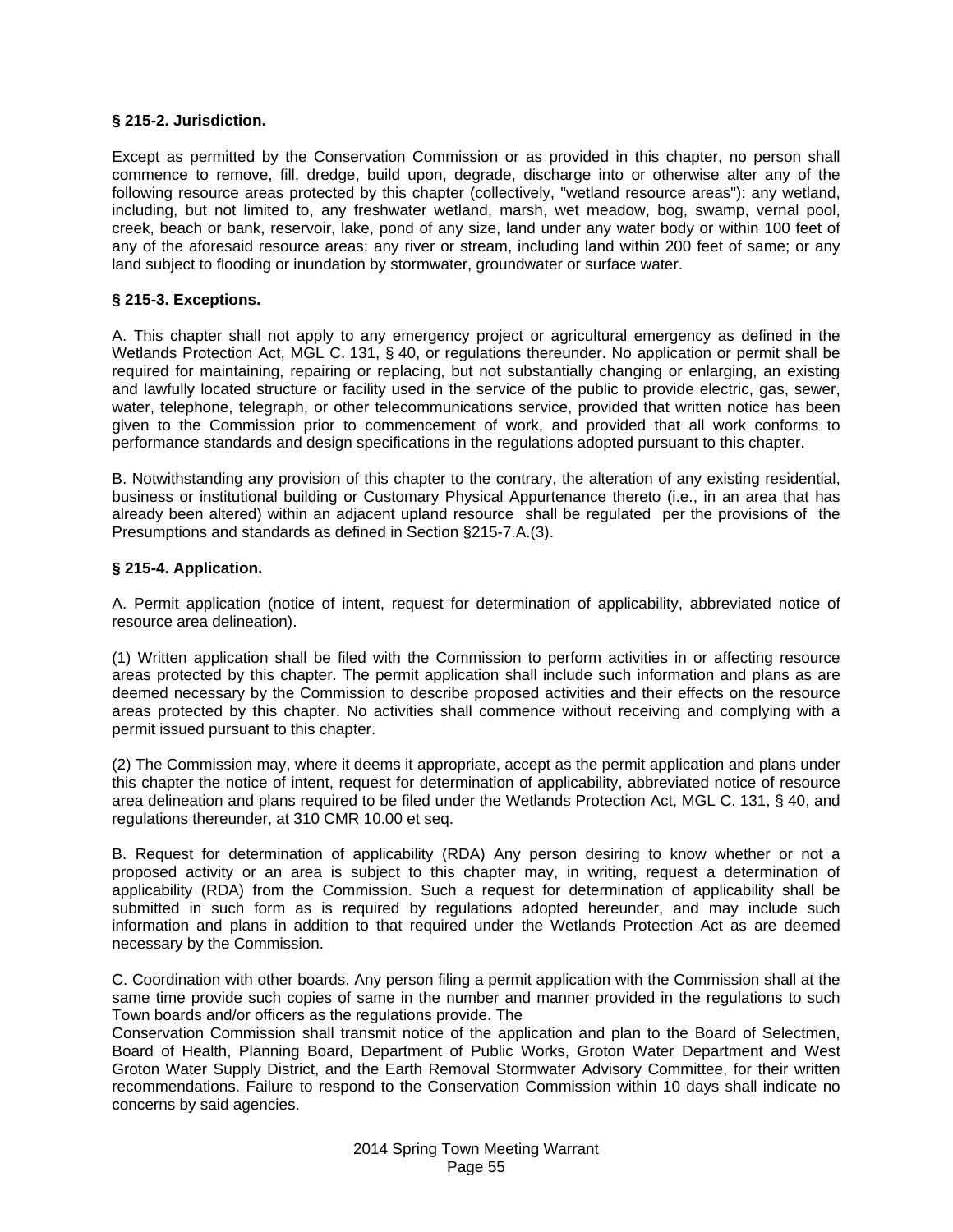#### D. Fees.

(1) Application fee. At the time of a permit application or RDA, or application for certificate of compliance, the applicant shall pay a filing fee specified in regulations hereunder. The fee is in addition to that required by the Wetlands Protection Act. The fee shall be deposited in a special account established pursuant to Chapter 64 of the Acts of 2001, from which the Commission may withdraw funds without further appropriation for use only for wetland protection activities.

(2) Consultant fee. Upon receipt of a permit application or RDA, or at any point during the hearing process, the Commission may require an applicant to pay a fee for the reasonable costs and expenses borne by the Commission for specific expert engineering and other consultant services to assist the Commission in reaching a final decision on the application. The specific consultant services may include, but are not limited to, performing or verifying the accuracy of resource area survey and delineation; analyzing resource area functions and values, including wildlife habitat evaluations, hydrogeological and drainage analysis; and researching environmental or land use law. The Commission may adopt regulations providing for the deposit of such funds in a special account established pursuant to Chapter 64 of the Acts of 2001, which provides for the administration of the consultant fee funds in the same manner as provided in MGL C. 44, § 53G.

(3) The Commission may waive the filing fee, consultant fee, and/or costs and expenses for a permit application or RDA filed by a Town officer or agency.

#### **§ 215-5. Permits and conditions.**

A. If the Commission, after a public hearing, determines that the activities which are subject to the permit application, or the land and water use which will result therefrom, are likely to have a significant individual or cumulative effect upon the wetland resource area values and interests protected by this chapter, the Commission shall, within 21 days of the close of said hearing, issue or deny an order of conditions for the activities requested.

B. In any order of conditions it issues, the Commission shall impose conditions which it deems necessary or desirable to protect such values and interests, and all activities shall be done in compliance with those conditions. In imposing conditions, the Commission shall take into account the cumulative adverse effects of loss, degradation, isolation, and replication of protected resource areas throughout the community and the watershed, which have resulted from past activities, permitted and exempt, or which may result from foreseeable future activities.

C. The Conservation Commission may grant an order of conditions for projects within wetland resource areas if it determines that the granting of such an order of conditions will result in a significant public or environmental benefit and that, because of the characteristics of the land, the proposed alterations, and/or proposed mitigation measures, the interests of this chapter will be maintained.

D. The Commission is empowered to deny a permit for the applicant's failure to meet the requirements of this chapter; to submit necessary information and plans requested by the Commission; to meet the design specifications, performance standards, and other requirements in regulations of the Commission; to avoid or prevent unacceptable significant or cumulative effects upon the wetland resource areas or interests protected by this chapter; or where it finds that no conditions are adequate to protect such values and interests.

#### **§ 215-6. Notice and hearing/meeting.**

A. Any person filing a permit application (notice of intent or abbreviated notice of resource area delineation) with the Commission at the same time shall give written notice thereof, by certified mail (return receipt requested), by certificates of mailing, or hand-delivered, to all abutters at their mailing addresses as shown on the most recent applicable tax list of the Assessors, including owners of land directly opposite on any public or private street or way, and abutters to the abutters within 300 feet of the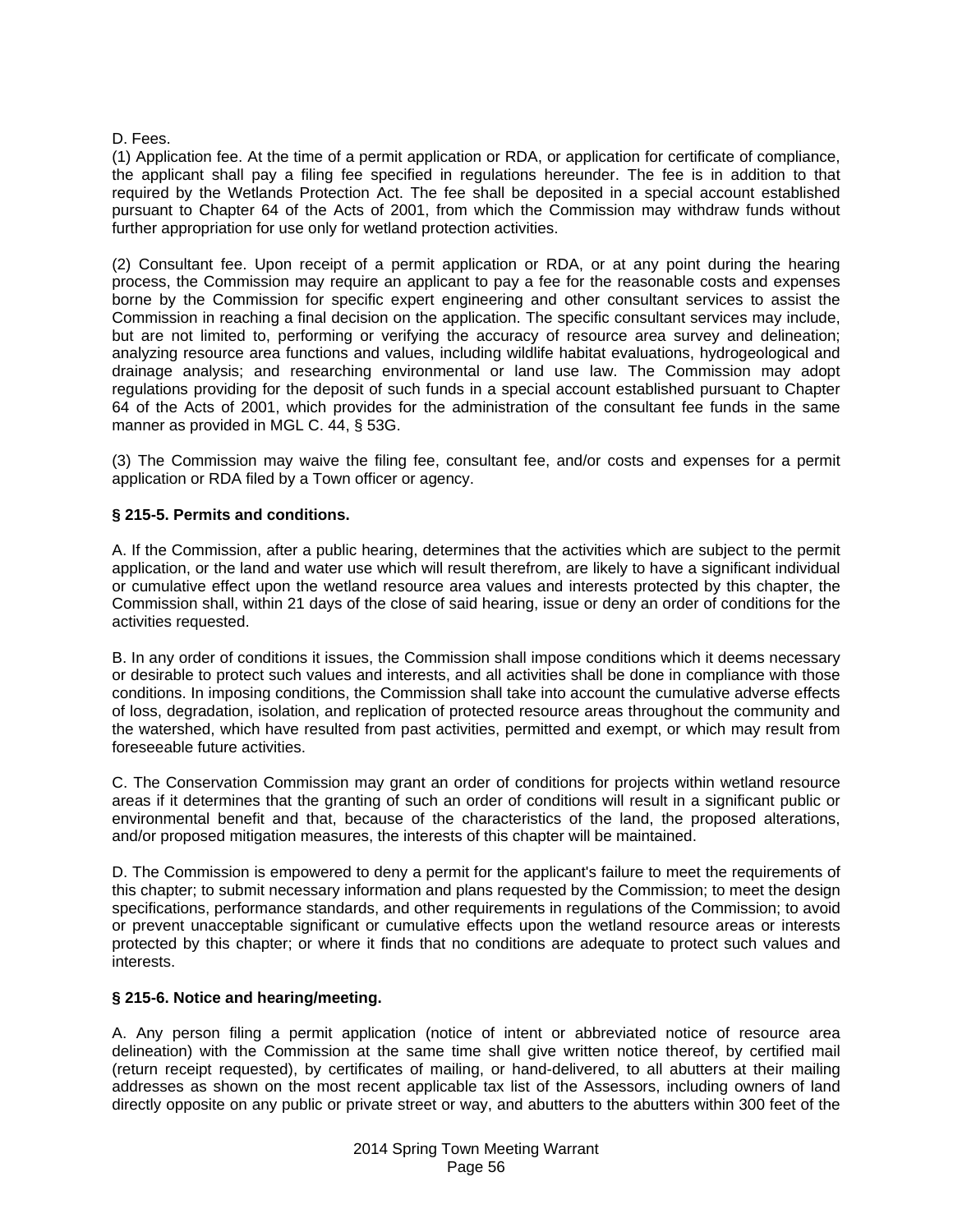property line of the applicant, including any in another municipality or across a body of water. The notice to abutters shall have enclosed a copy of the permit application with plans, or shall state where copies may be examined and obtained by abutters. An affidavit of the person providing such notice, with a copy of the notice mailed or delivered shall be filed with the Commission. A Request for Determination of Applicability does not require a formal public hearing; therefore abutters notifications are not required as part of an RDA filing. However, a legally noticed public meeting is required to review an RDA. When a person requesting a determination of applicability is other than the owner, the notice of the public meeting and the determination itself shall be sent by the Commission to the owner as well as to the person making the request.

B. The Commission shall otherwise commence its public hearing or meeting within 21 days of the receipt of a completed notice of intent, request for determination of applicability or abbreviated notice of resource area delineation, provided that written notice thereof has been provided, at the expense of the person making the request, at least five business days prior to said hearing or meeting by publication in a newspaper of general circulation in the town. Said time period may be extended if authorized in writing by the applicant.

C. The Commission may, in the exercise of its reasonable discretion, and with the permission of the Applicant, continue the hearing from time to time to a date certain announced at said hearing for reasons stated, which reasons may include but are not limited to: curing any defect in notice; allowing additional testimony or documents as may be deemed necessary or appropriate by the Commission; and/or obtaining comment or recommendation of any municipal board or officer referred to in § 215-4 above. If permission for a continuance is not granted the Commission may deny the permit if it believes that important information is not available.

D. In all other respects, hearings shall be as provided in MGL C. 131, § 40, and regulations thereunder.

#### **§ 215-7. Presumptions.**

A. Adjacent upland resource areas are presumed significant to the protection of wetland resources and interests because activities undertaken in close proximity to resource areas have a high likelihood of adverse impact upon the wetland or other resources, either immediately, as a consequence of construction, or over time, as a consequence of daily operations or maintenance of such activities. Such adverse impacts from construction and use include, without limitation, erosion, siltation, loss of groundwater recharge, degradation of water quality and loss of wildlife habitat.

(1) Prohibited activity. For the aforementioned reasons, the adjacent upland areas, within 200 feet of rivers and streams and 100 feet of other wetland resource areas protected by this chapter, are deemed valuable resources under this chapter. Therefore this chapter strictly limits any disturbance within adjacent upland areas by prohibiting the following activities or uses unless approved and done in compliance with the Regulations and standards adopted under this chapter:

(a) Disturbance of any existing vegetation within 50 feet of any freshwater wetland, except for removal of invasive vegetation only.

(b) Erection of permanent buildings, including, but not limited to, barns, garages, or attached structures.

(c) Construction of parking lots or use of land for parking of motor vehicles.

(d) Construction or installation of any portion of a new sanitary waste disposal system, including the grading required for the primary and reserve systems.

(e) Placement or maintenance of dumpsters or refuse containers.

(f) Construction of driveways or retaining walls

(h) Grading, except for minor grading as defined in the Regulations adopted under this chapter.

(2) Order of conditions. The following activities may be allowed within adjacent upland areas by an order of conditions and subject to such conditions as the Commission deems necessary or appropriate to preserve the wetland resource areas and interests protected by this chapter:

(a) Planting of native vegetation or habitat management techniques determined by the Conservation Commission to enhance the wetland values protected by this chapter.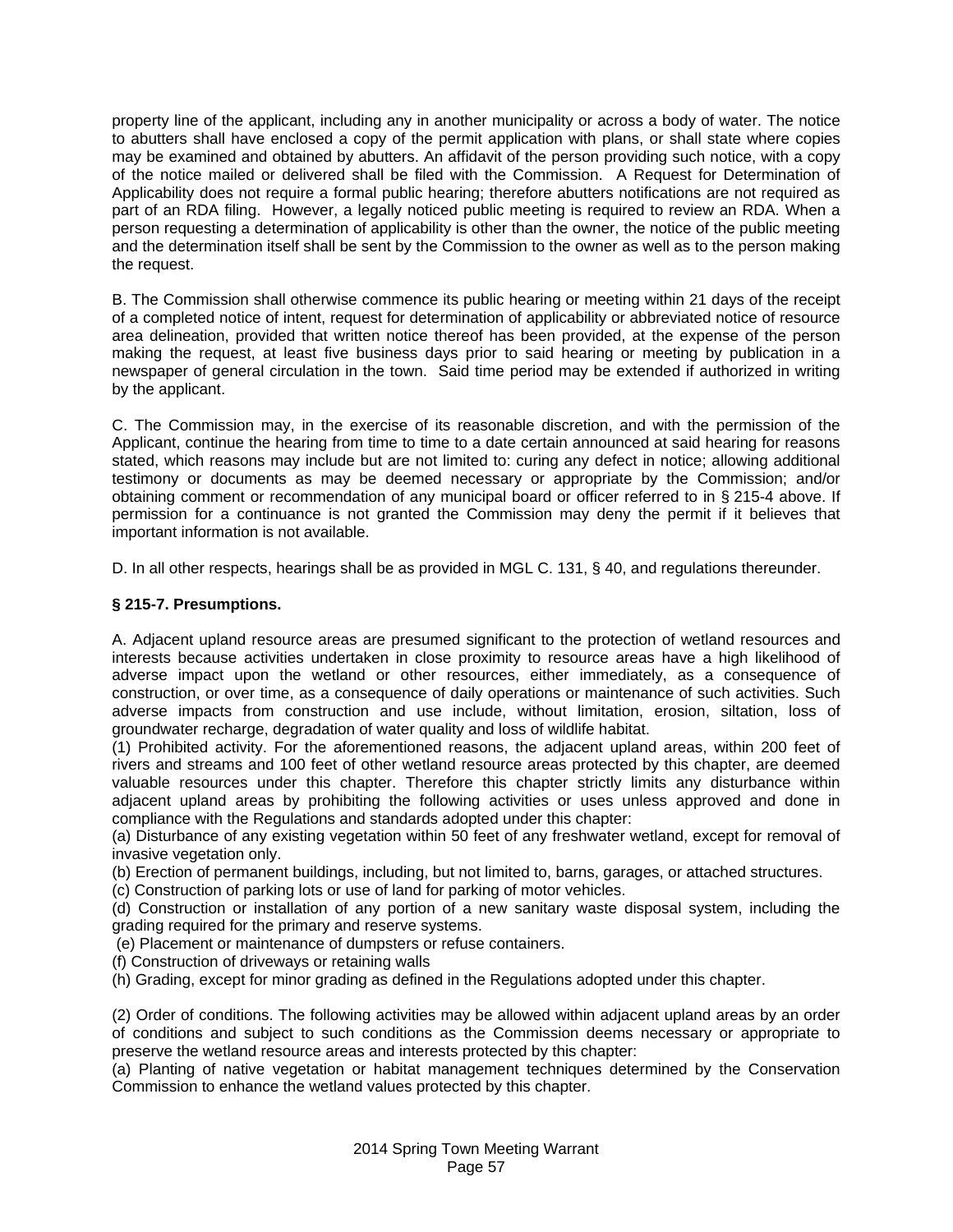(b) Construction and maintenance of unpaved access paths of not more than four feet in width for nonmotorized usage.

(c) Maintenance of existing structures, utilities, stormwater management structures and paved roads.

(d) Pruning for the purpose of vista maintenance, or for removal of diseased or invasive vegetation, if done in compliance with standards provided in the regulations.

(e) Construction of new utility lines where the Commission determines that the proposed route is the best environmental alternative.

(f) Sanitary waste disposal system maintenance and, if a system has failed, repair or replacement meeting local and state standards, provided that the maximum feasible buffer is maintained.

(g) Construction of an accessory structure associated with an existing building where the Commission finds that no practicable alternative site outside the adjacent upland area is available; the size and impact of the proposed structure have been minimized; and the structure is located so as to minimize impact on the resource area.

(h) Limited project as defined in the Wetlands Protection Act.

(3) Standards for altered areas: Within an adjacent vegetated upland resource with existing residential, business, commercial or institutional buildings or Customary Physical Appurtenances the Commission may issue an Order of Conditions for a project, provided that it finds that the proposed alterations will not have significant adverse impacts on that specific portion of the adjacent upland area or associated wetlands and that there is no reasonable construction alternative that would reduce impacts to the resource area.

B. Seasonal wetlands are presumed to provide essential breeding and rearing habitat functions, which presumption, in the case of any seasonal wetland which has not been certified as a vernal pool by the Massachusetts Division of Fisheries and Wildlife, may be overcome by demonstration to the Commission by a preponderance of credible evidence that the basin, depression or area does not provide the habitat functions specified in the bylaw and regulations for identification of noncertified vernal pools.

#### **§ 215-8. Regulations.**

After public notice and public hearing, the Commission may promulgate regulations to effectuate the purposes of this chapter, and to provide for filing fees and procedures, and for consultant fees as the Commission deems necessary or appropriate. Failure to promulgate such regulations, or the invalidation by a court of law of one or more of such regulations, shall not act to suspend or invalidate any provision of this chapter.

#### **§ 215-9. Definitions.**

A. Except as otherwise provided in this chapter or regulations of the Commission, the definitions of terms in this chapter shall be as set forth in the Wetlands Protection Act, which terms, as used herein, shall include the provisions of MGL C. 131, § 40, and regulations thereunder at 310 CMR 10.00 et seq (WPA).

B. As used in this chapter, the following terms shall have the meanings indicated:

#### ABBREVIATED NOTICE OF RESOURCE AREA DELINEATION (ANRAD)

This form (WPA Form 4A) provides a procedure for an applicant to confirm the precise boundaries of Bordering Vegetated Wetlands (BVW) or other resource areas.

#### ADJACENT UPLAND RESOURCE AREA

Shall include lands within 100 feet of any freshwater wetland; marsh; flat; wet meadow; bog; swamp; vernal pool; bank; reservoir, lake or pond of any size; creek, beach or land under water bodies, and lands within 200 feet of rivers and streams.

ALTER

Shall include, without limitation, the following activities when undertaken to, upon, within or affecting wetland resource areas protected by this chapter:

> 2014 Spring Town Meeting Warrant Page 58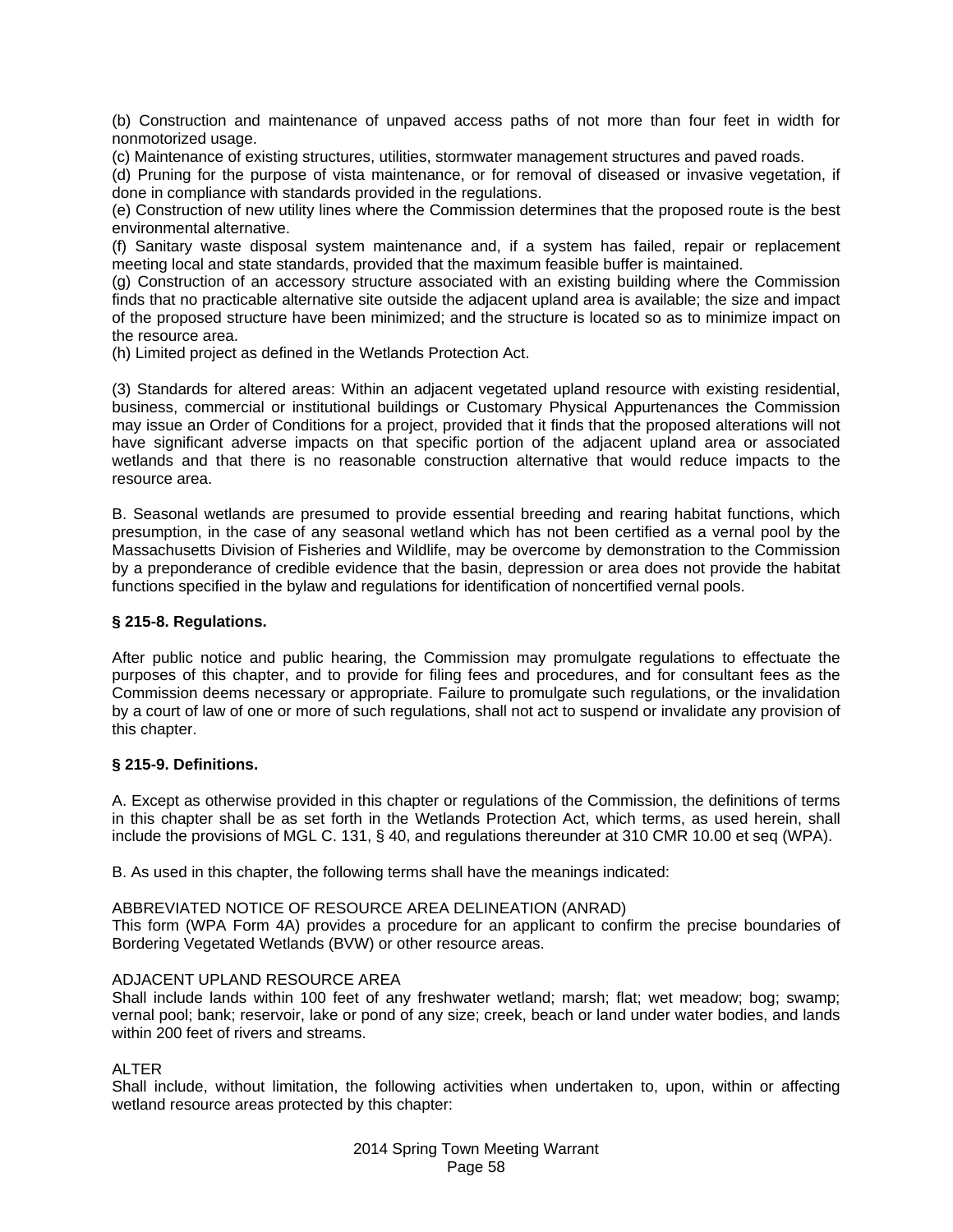(1) Removal, excavation, or dredging of soil, sand, gravel, or earth materials of any kind;

(2) Changing of preexisting drainage characteristics, flushing characteristics, salinity concentration, sedimentation patterns, flow patterns, or flow retention characteristics;

(3) Drainage, or other disturbance of water level or water table;

(4) Dumping, discharging, or filling with any material which may degrade water quality;

(5) Placing of fill, or removal of material, which would alter elevation;

(6) Erecting or placing buildings or structures of any kind, including driving of piles;

(7) Placing of obstructions in water;

(8) Cutting or destruction of vegetation, including cutting of trees;

(9) Changing temperature, biochemical oxygen demand, or other physical, biological, or chemical characteristics of any waters;

(10) Any activities, changes, or work which may cause or tend to contribute to pollution of any body of water or groundwater; and

(11) Incremental activities that have, or may have, a cumulative adverse impact on the resource areas protected by this chapter.

#### BANK

Shall include the land area which normally abuts and confines a water body: the lower boundary being the mean annual low flow level, and the upper boundary being the first observable break in the slope or the mean annual flood level, whichever is higher.

#### BUILDING:

A structure having a roof or cover and forming a shelter for persons, animals or property.

#### CUSTOMARY PHYSICAL APPURTENANCE

Any structural adjunct to a residential, commercial, business or institutional building including but not limited to septic systems, garages, sheds, decks, porches, driveways, sidewalks, wells and associated piping and pumping equipment, stairways, retaining walls, docks, lawns, gardens, and landscaped and other developed areas.

#### FRESHWATER WETLAND

Shall include all wetlands whether or not they border on a water body. For the purposes of this chapter, lakes or ponds of any size, all bordering vegetated wetlands, as well as isolated vegetated wetlands shall be protected.

#### NOTICE OF INTENT (NOI)

This form (WPA Form 3) is filed by an applicant who proposes to do work within 100 feet of a wetland resource area or 200 feet of a stream protected by the Massachusetts Wetland Protection Act or the Groton Wetlands Protection Bylaw.

#### **PERSON**

Shall include any individual, group of individuals, association, partnership, corporation, company, business organization, trust, estate, administrative agency, public or quasi-public corporation or body, including the Town of Groton, and any other legal entity, its legal representatives, agents, or assigns.

#### RARE SPECIES

Shall include, without limitation, all vertebrate and invertebrate animal and plant species listed as endangered, threatened, or of special concern by the Massachusetts Division of Fisheries and Wildlife, regardless of whether the site in which they occur has been previously identified by the Division.

#### REQUEST FOR DETERMINATION OF APPLICABILITY (RDA)

This form (WPA Form 1) is filed by a person desiring to know whether or not a proposed activity, or an area, is subject to this chapter. A Request for Determination of Applicability can also be filed by any concerned citizen of Groton who wishes to know if wetlands exist within 100 feet of a site proposed for development. Minor projects within the 100-foot Buffer Zone are also considered under this filing category.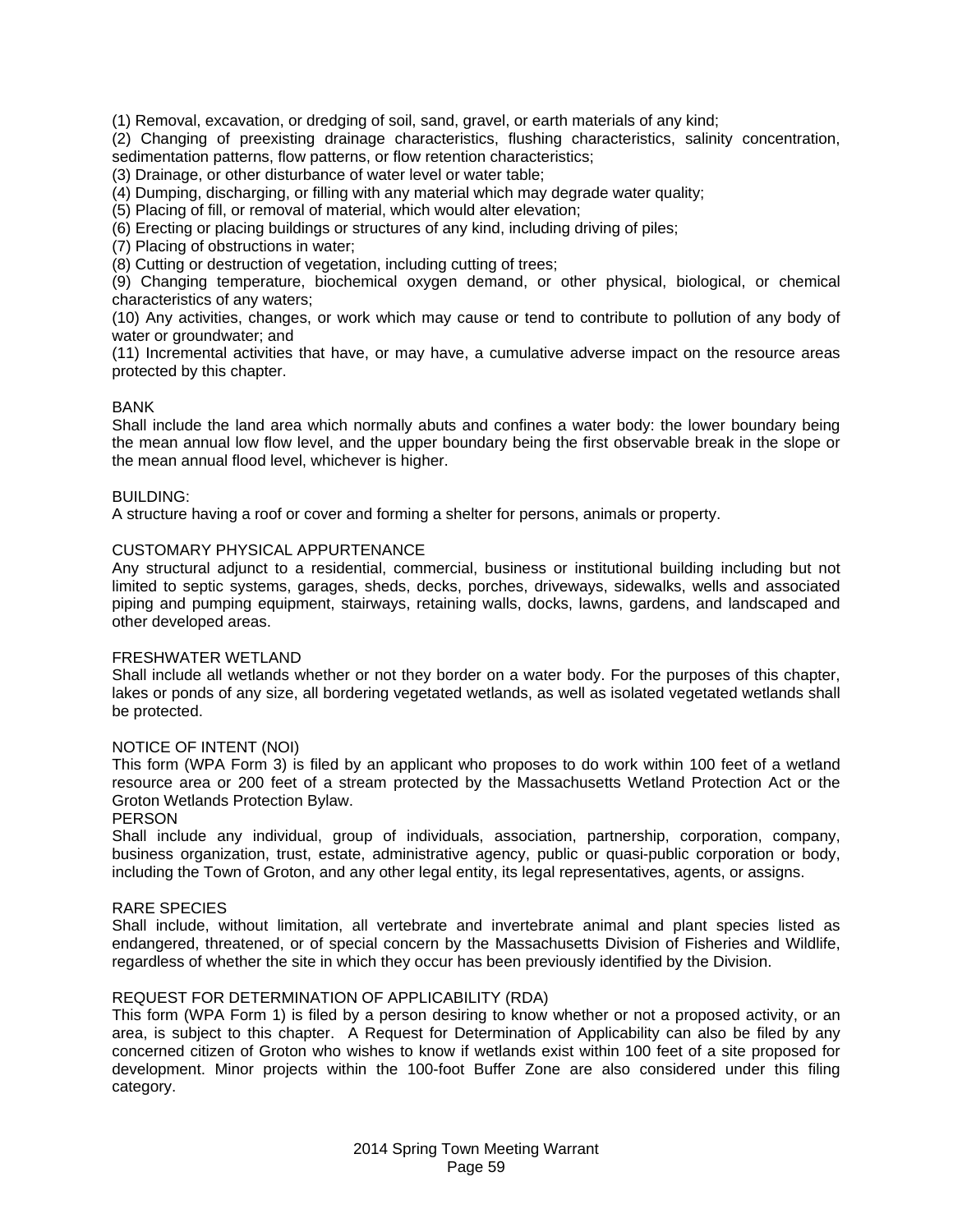#### SEASONAL WETLAND

Shall include any confined basin or depression subject to flooding or inundation and which contains temporary bodies of water during periods of high groundwater level, spring runoff, snowmelt, or heavy precipitation, for a minimum of two continuous months during spring or summer in most years and which are capable of supporting populations of obligate vernal pool species, and are therefore presumed to provide essential breeding and rearing habitat functions for amphibian, reptile, or invertebrate species.

#### STREAM

Shall include all rivers and streams shown on the current U.S.G.S. map.

#### **STRUCTURE**

Any construction, erection, assemblage, or other combination of materials upon the land made in such a manner as to indicate a purpose that it remains in position indefinitely.

#### VERNAL POOL

(1) Shall include any confined basin or depression which, at least in most years, holds water for a minimum of two continuous months during spring and/or summer, and which is free of adult predatory fish populations, as well as the area within 100 feet of the mean annual boundary of such a depression, and presumptively includes seasonal wetlands, regardless of whether the site has been certified as a vernal pool by the Massachusetts Division of Fisheries and Wildlife.

(2) The adjacent upland resource area for vernal pools shall extend 100 feet from the mean annual highwater line defining the depression, or one-half of the distance between the vernal pool and any existing house foundation, whichever is smaller. In either case, the adjacent upland resource area for vernal pools shall not extend over lawns, gardens, and landscaped or developed areas existing as of the effective date of this chapter.

§ 215-10. Security; site inspections.

A. As part of a permit issued under this chapter, in addition to any security required by any other municipal or state board, agency, or official, the Commission may require that the performance and observance of the conditions imposed thereunder, including conditions requiring mitigation work, be secured wholly or in part by one or more of the following methods:

(1) By a proper bond or deposit of money or negotiable securities or other undertaking of financial responsibility sufficient in the opinion of the Commission to insure completion of proposed work or conditions of any permit, said security to be released in whole or in part upon issuance of a certificate of compliance for work performed pursuant to the permit.

(2) By conveyance, with consent of the applicant, of a conservation restriction, easement, or other covenant enforceable in a court of law, executed and duly recorded by the owner of record, running with the land to the benefit of the Town of Groton, acting through the Conservation Commission, and providing that the permit conditions shall be performed and observed before any lot may be conveyed other than by mortgage deed.

B. It shall be a condition of every application for a permit or RDA that the applicant assent to the entry by the Commission or its agent to the subject property at reasonable times for the purpose of conducting site inspections to determine wetland boundaries and the compliance with or violation of this chapter or any permit or determination thereunder.

#### **§ 215-11. Enforcement.**

A. No person shall remove, fill, dredge, build upon, degrade, or otherwise alter resource areas protected by this chapter, or cause, suffer, or allow such activity, or leave in place unauthorized fill, or otherwise fail to restore illegally altered land to its original condition, or fail to comply with a permit or an enforcement order issued pursuant to this chapter.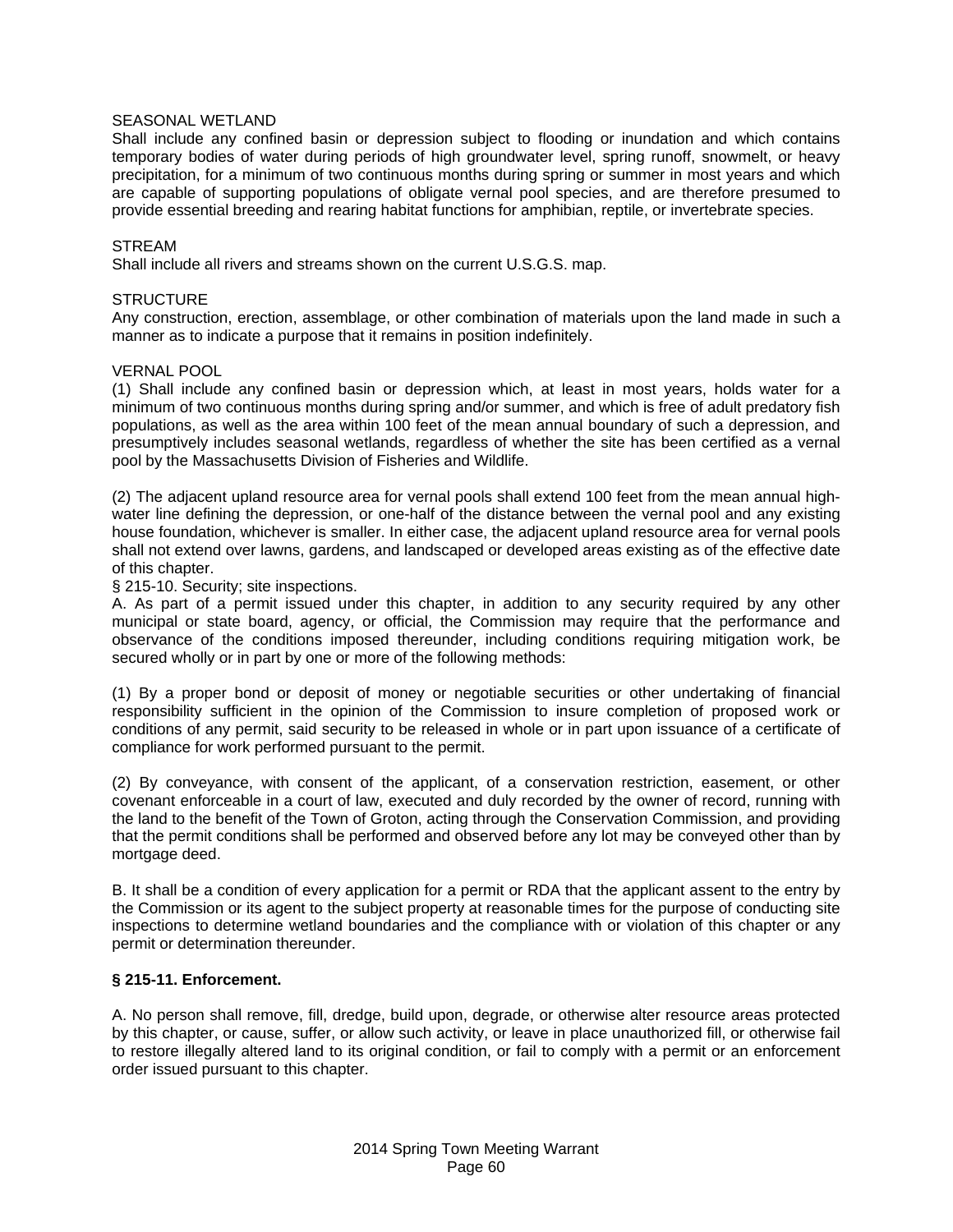B. The Commission, its agents, officers, and employees shall have authority to enter upon privately owned land for the purpose of performing their duties under this chapter and may make or cause to be made such examinations, surveys, or sampling as the Commission deems necessary, subject to the Constitutions and laws of the United States and of the Commonwealth of Massachusetts. Permission to enter land of any applicant shall be granted as a condition of any application and of any permit issued hereunder.

C. The Commission is authorized to enforce this chapter and its regulations, and any orders or permits issued thereunder, by violation notices, administrative orders, and/or civil and criminal court actions. Any person who violates any provision of this chapter may be ordered to restore the property to its original condition, to take such other action as deemed necessary by the Commission to remedy such violation, or may be fined, or any combination of the foregoing.

D. In addition to any other remedy available in law or in equity, any person who violates any provision of this chapter, regulations, permits, or order of the Conservation Commission issued thereunder, may, at the option of the Conservation Commission, be subject to noncriminal prosecution pursuant to MGL C. 40, § 21D, in which case the following penalties shall apply, with each day constituting a separate offense:

(1) First offense: \$50.

- (2) Second offense: \$100.
- (3) Third and subsequent offense: \$300.

E. The provisions of this chapter and regulations, or of any permit or order issued thereunder, may be enforced by the Conservation Commission, by its agents, by a Commissioner so authorized by vote of the Conservation Commission, or by any police officer of the Town.

#### **§ 215-12. Burden of proof.**

The applicant for a permit shall have the burden of proving by a preponderance of credible evidence that the work proposed in the permit application will not have unacceptable significant or cumulative effect upon the resource area values protected by this chapter. Failure to provide adequate evidence to the Commission supporting this burden shall be sufficient cause for the Commission to deny a permit or grant a permit with conditions.

#### **§ 215-13. Appeals.**

A decision of the Commission shall be reviewable on the record of proceedings in Superior Court in accordance with MGL C. 249, § 4.

#### **§ 215-14. Relationship to state statute.**

This chapter is adopted pursuant to the Town of Groton's Home Rule powers and is independent of the Wetlands Protection Act, MGL C. 131, § 40 and/or regulations thereunder (WPA). It is the intent of this chapter to create resource areas, interests, definitions and performance standards that impose more stringent regulation than that imposed by MGL C. 131, § 40.

#### **§ 215-15. Severability.**

The invalidity of any section or provision of this chapter shall not invalidate any other section or provision thereof, nor shall it invalidate any permit or determination issued hereunder.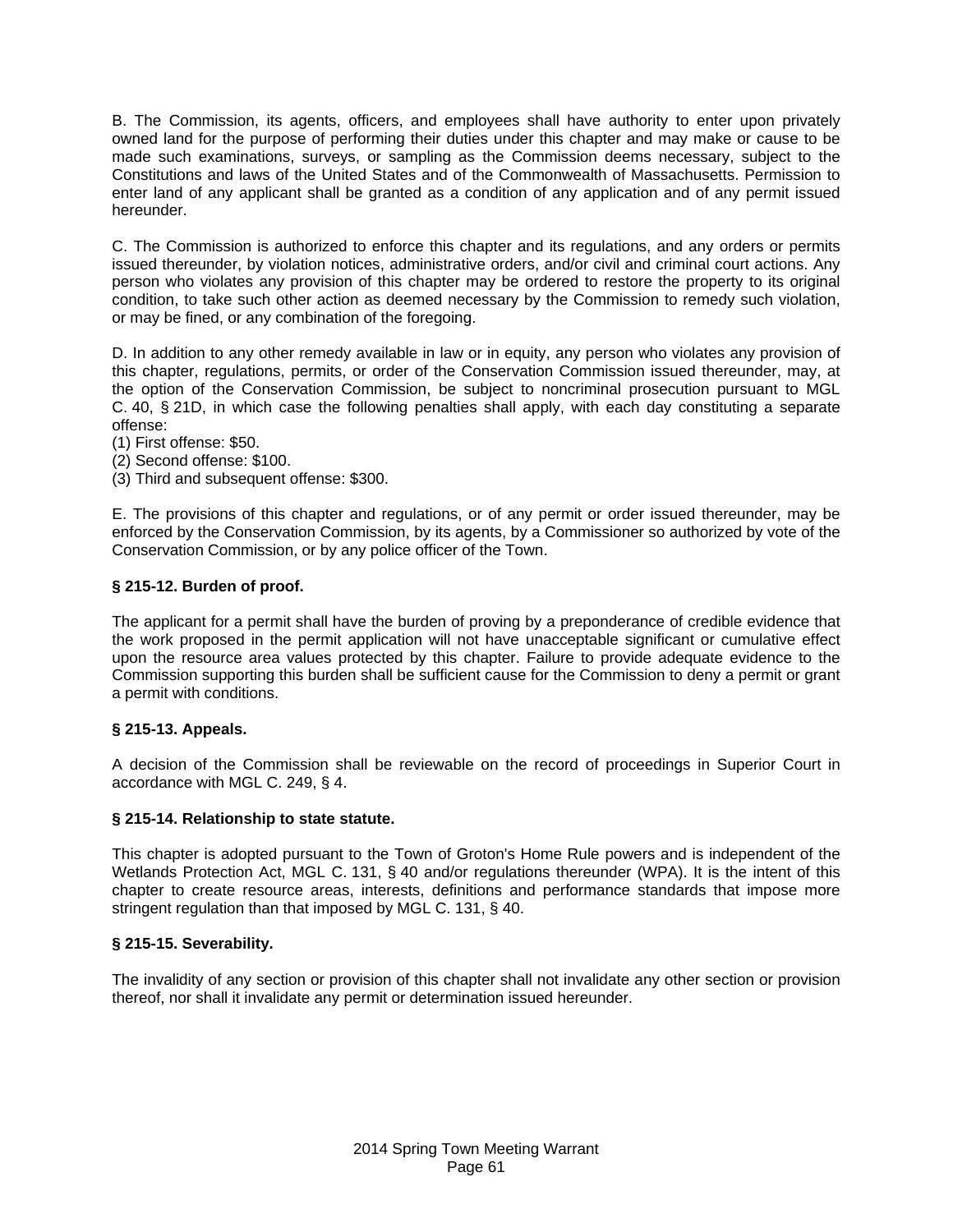#### **Chapter 205. VEHICLES, UNREGISTERED**

#### **GENERAL REFERENCES**

The purpose of this chapter is to regulate and control unregistered and disassembled motor vehicles within the Town of Groton, to protect the views along the Town's publicly traveled ways and to keep the visual impact of such vehicles on the adjacent neighborhoods to a minimum. Any motor vehicle which does not have a displayed, valid license plate will be considered unregistered for purposes of administration and enforcement of this chapter.

#### **§ 205-2. Definitions.**

As used in this chapter, the following terms shall have the following meanings:

CONCEALED: No visible evidence of the vehicle discernible at boundaries of the property.

MOTOR VEHICLE: Any motor vehicle as that term is defined in Chapter 90, Section 1 of the General Laws of Massachusetts.

JUNK VEHICLE: A motor vehicle which is worn out, cast off or discarded, or which has been collected or stored for salvage or for stripping in order to make use of the parts thereof. Any parts from such a vehicle shall also be considered a "junk vehicle" for purposes of this chapter.

INOPERABLE VEHICLE: any Motor Vehicle or Trailer (as defined in said Chapter 90, section 1), that is not capable of being used as such in its existing condition by reason of being damaged, dismantled or failing to contain parts necessary for operation. Any Unregistered Vehicle, as defined herein, shall be considered an Inoperable Vehicle for the purposes of this chapter.

UNREGISTERED VEHICLE: any motor vehicle or trailer that is not registered in accordance with Massachusetts General Laws, Chapter 90, Section 2.

#### **§ 205-3. Conditions of permissible storage.**

**A.** In no event shall an unregistered motor vehicle or parts thereof be permitted to remain on a property for more than 30 days without being concealed.

**B.** The provisions of subsection A shall not apply to motor vehicles designed and used for farming purposes, nor to persons and firms legally operating an automotive or trucking enterprise, nor to persons or firms in lawful exercise of licenses granted under MGL Chapter 140, §§ 58 and 59, as amended.

**C.** Notwithstanding Subsections A and B above, a permit to store or park any unregistered, junk or inoperable vehicles may be granted by the Board of Selectmen or its appointed designee if it finds that such:

(1) Is in keeping with and complies with the general purpose and intent of this chapter.

(2) Will not adversely affect the neighborhood in which the vehicle will be located by reason of unsightliness.

(3) Will not be a nuisance.

 Any such permit will contain an expiration date, not to exceed one year. Permits may be renewed upon application made to the Board of Selectmen prior to the expiration date.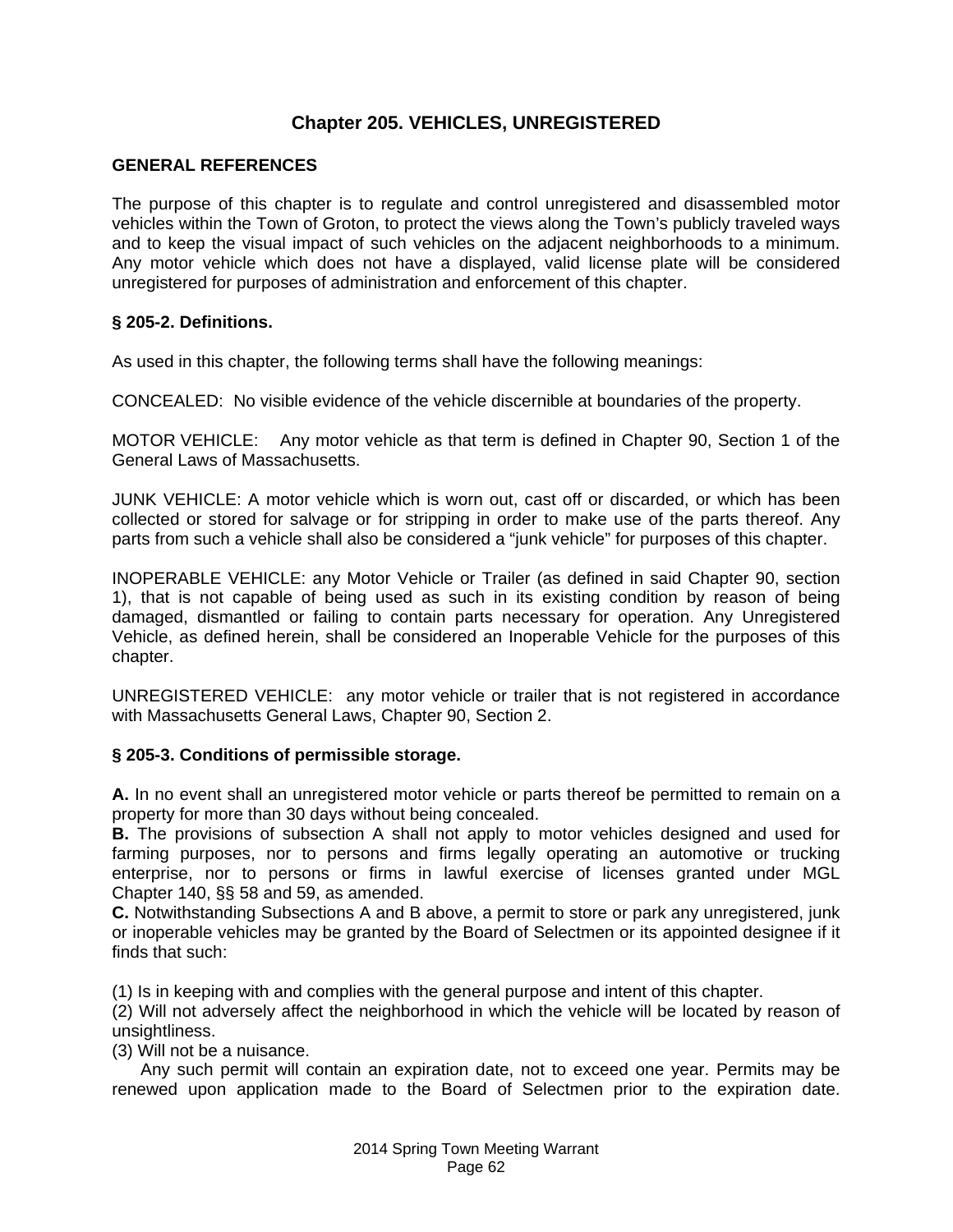Applications for permits or renewal of permits shall be in accordance with Chapter 273 of the Code of Groton and the provisions of this Chapter.

#### **§ 205-4. Administration.**

- A. The Board of Selectmen is hereby authorized to adopt and, from time to time as necessary, to amend reasonable rules and regulations for the administration and enforcement of this chapter and to set such (nonrefundable) fees as may be required for the administration thereof, but only after a public hearing.
- B. A copy of this chapter and any rules and regulations pertaining thereto shall be attached to each copy of an application form and made available to all applicants for a permit under the provisions of § **205-3**.
- C. The Selectmen shall notify all abutters within 300 feet of the property of a scheduled meeting of the Board of Selectmen to consider the granting of a permit.
- D. The Selectmen may designate an officer or agent of the Town to inspect the property and vehicles in question, and prepare a report describing the condition of the same.
- E. All permit decisions must be in writing, giving the reasons for approval or disapproval.

#### **§ 205-5. Enforcement**

- A. This Bylaw may be enforced by the Police Department, Building Commissioner, or other designee of the Board of Selectmen.
- B. If the enforcing person determines that a violation has occurred, written notice shall be sent to the property owner. Violations shall be subject to the penalties stated in §205-6, starting on the fourteenth day after this notice is sent.

#### **§ 205-6. Violations and penalties.**

Whoever violates any provision of this chapter shall be subject to a penalty as follows:

\$25 per day for each of the first seven days of violation \$50 per day for each day of violation from the eighth day to the fourteenth day \$100 per day for each day of violation thereafter.

Each vehicle in violation shall be considered a separate violation.

Noncriminal disposition. As an alternative to criminal prosecution or civil action, the Town may elect to utilize the noncriminal disposition procedure set forth in MGL C. 40, § 21D, which has been adopted by the Town in the Code of the Town of Groton, Chapter 1, § 1-4, Complaints, in which case the Board of Selectmen or authorized agent shall be the enforcing person.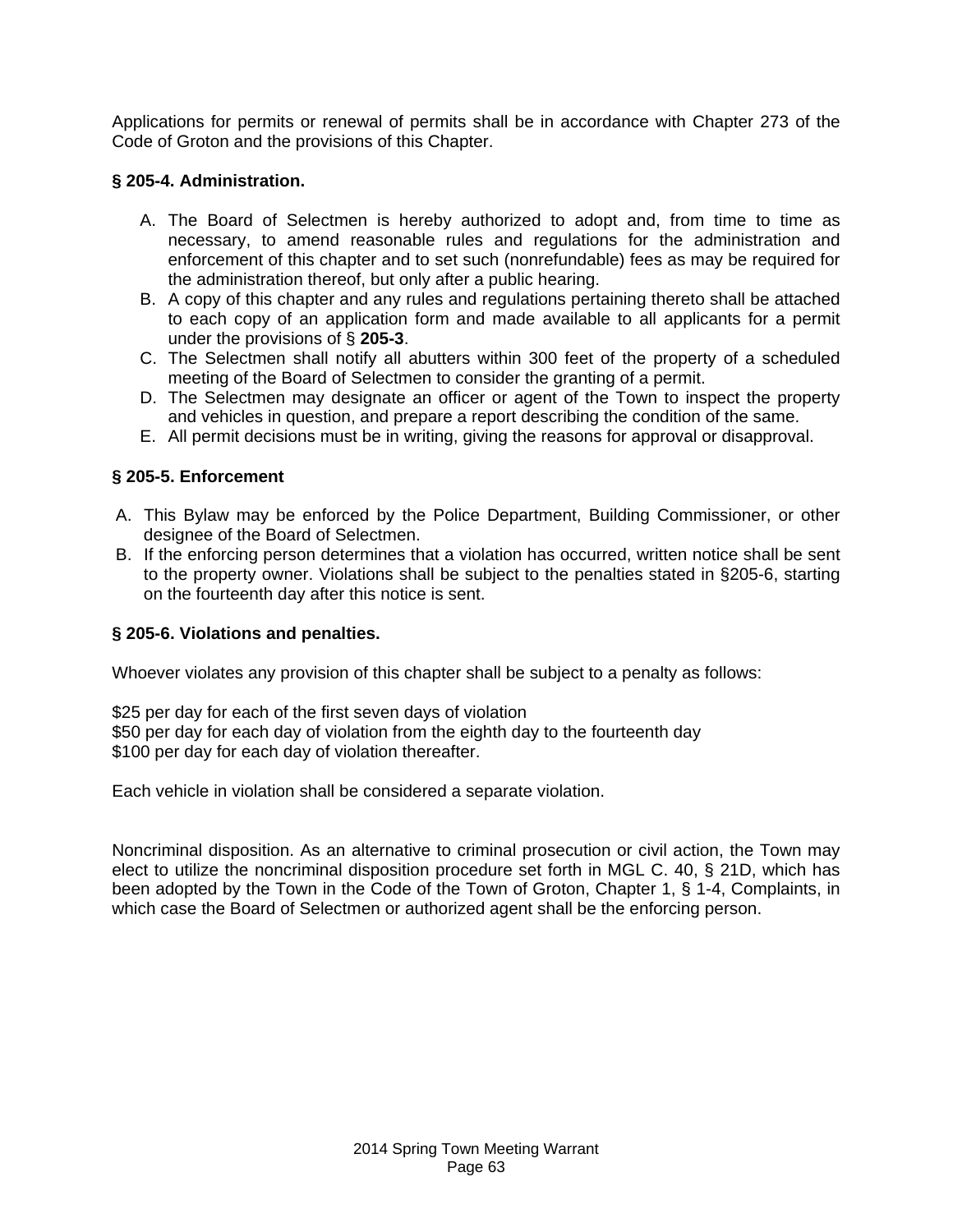2014 Spring Town Meeting Warrant Page 64